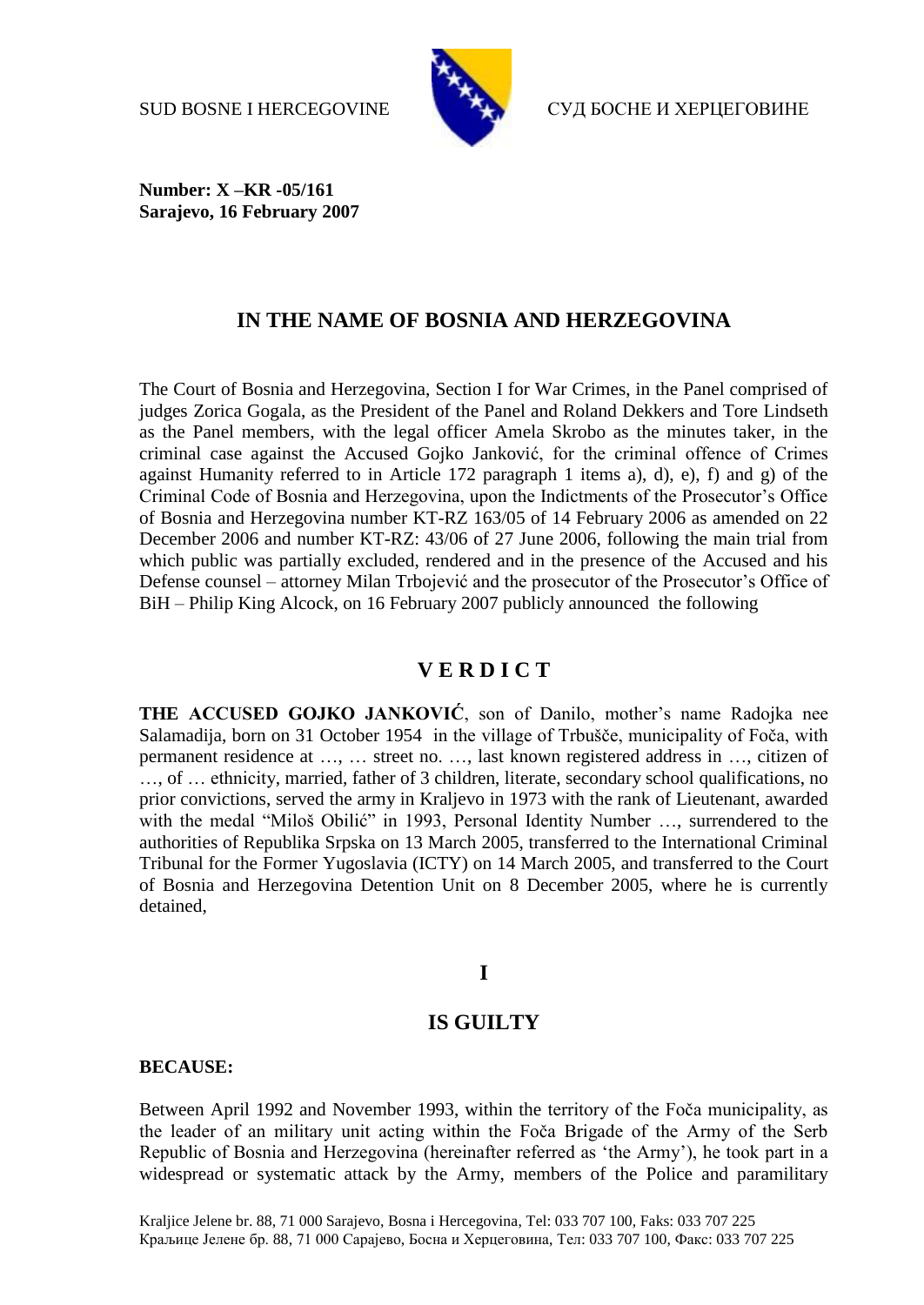formations against the non-Serb civilian population in the wider area of Foča municipality, whereby those civilians were methodically captured, being physically abused and killed in the attack, separated according to sex, and detained in several facilities including the Foča Correctional Institute, for the men, and Buk Bijela, the Foča High School, Partizan Sports Hall, a house at Ulica Osmana Đikića no.16, a house in Miljevina known as Karaman's house, a house in Trnovača and other places for the women and girls where they were detained under harsh conditions and subjected to physical, mental and sexual abuse by their captors, while Muslim houses and apartments in Foča and neighboring municipalities were looted, destroyed and burnt down, as more particularly set out below:

1. On 14 April 1992 the Accused Gojko Janković, commanded a group of soldiers who attacked the hamlet of Brežine/Zubovići inhabited by civilians of Muslim nationality, ordering the group that he commanded the unlawful arrest and taking away of Enes Hrnjičić, Halid Konjo, Halim Konjo, Enes Uzunović, Esad Mezbur, Osman Ramić, Osman Dedović and Haso Glušac, who were then forcefully taken by other soldiers to detention in Brod where they were interrogated and beaten, and then transferred to the KPD camp in Foča.

2. On 3 July 1992 Gojko Janković commanded a group of soldiers who attacked Muslim civilians hiding in the woods on the Kremenik hills, wounding several of them and killing Fadila Odobašić, Selima Pekaz and Izet Čolo, and also capturing about thirty women and children and seven men, namely Husein Barlov, Ziad Barlov, Meho Barlov, Armin Pekaz, Mujo Pekaz, Adem Čolo and Sifet Čolo; these captives, particularly the men, were questioned and brutally beaten, then brought to a clearing where Gojko Janković was waiting for them; beatings continued; then the women were walked away whilst Gojko Janković and some of his soldiers remained with the seven male captives who were then shot causing bullet injuries to them, principally head injuries: Sifet Čolo- shattering of the cranial vault bones and bones of the base of the skull, Armin Pekaz –fracture of the cranial vault bones and bones of the base of the skull, upper and lower mandible, right upper arm, right scapula and right femur, Zijad Barlov – fracture of the cranial vault and the base of the skull, fracture of the upper mandible, right thigh bone, right clavicle, right pubic bone and injury to the right upper arm, Meho Barlov – fracture of the cranial vault bones and bones of the base of the skull, Husein Barlov- fracture of the cranial vault bones and bones of the base of the skull, Adem Čolo- head injury with fractures of the skull bones and Mujo Pekazhead injury with fracture of the temporal-parietal bone, which injuries caused the deaths of all of the seven captured men; all these acts being Gojko Janković's part within a greater attack by the army upon the villages of Trošanj and Mješaja that day, involving killings of Muslim civilians and the ransacking and burning of their houses.

3. On the same day the captured women and children were forced to walk to Buk Bijela, a temporary detention and interrogation facility, under the escort of some of Gojko Janković's soldiers, where the Accused Gojko Janković arrived later with the remainder of his group, and there they questioned the captured women; the Accused, together with Dragan Zelenović and Janko Janjić interrogated female detainee FWS-75 and Gojko Janković threatened to gang-rape her if she lied; he then allowed one of the soldiers to take the female detainee in another hut where she was raped by at least ten unidentified soldiers and lost consciousness.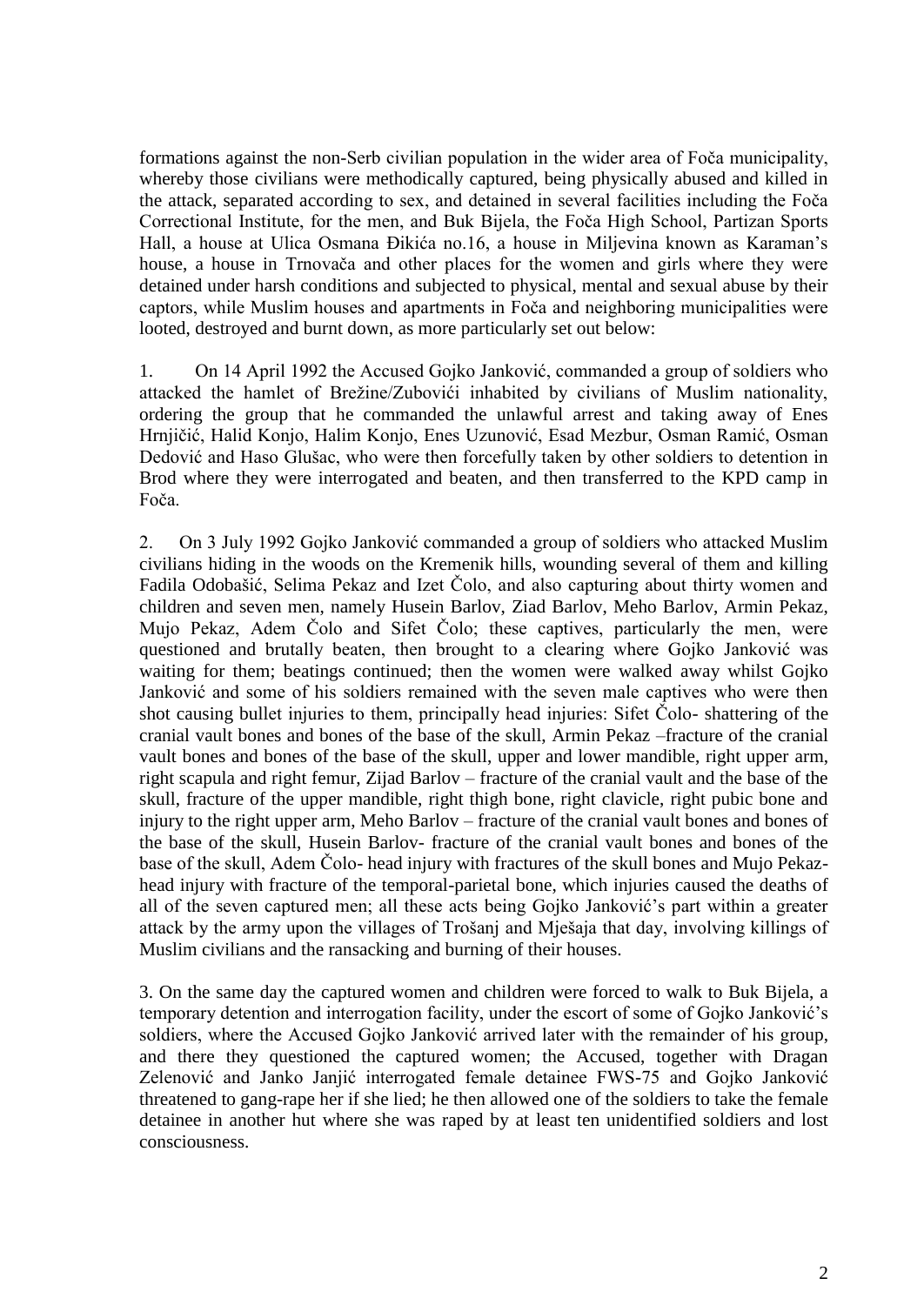4. From mid July until mid August 1992, at Partizan Sport Hall in Foča, many Muslim civilians were detained in inhumane conditions, including female detainees FWS-87, FWS-95, FWS-48, FWS-105,

- between the above dates the Accused Gojko Janković, together with an unidentified soldier, took FWS-95 and FWS-48 out of Partizan Sports Hall to a house in Gornje Polje where the Accused raped FWS-95 vaginally;
- a few days after the rape described above the Accused Gojko Janković came again to Partizan Sports Hall with three other unidentified soldiers and they forced FWS-95 and three other Bosniak women captives to walk to a premises in Foča where they were all ordered to undress and wash and where the Accused raped FWS-95 vaginally;
- on a date in late July or very early August 1992 the Accused Gojko Janković and Beban Vasiljević drove FWS-95 and FWS-87 from Partizan Sports Hall to a house in Trnovača where Gojko Janković raped both FWS-95 and FWS-87 vaginally and where Beban Vasiljević also raped FWS-87 vaginally;

5. On an unknown date in late July or early August 1992 the Accused , Gojko Janković, together with Beban Vasiljević took the female detainees FWS-105 and DB from the detention Center at Partizan Sports Hall to a house in the village of Trnovača in the municipality of Foča where the Accused Gojko Janković spent the whole night with female detainee FWS-105 and raped her twice, while Beban Vasiljević raped female detainee DB and the next morning, on the order of the Accused, they were returned by Beban Vasiljević to the detention Center at Partizan.

6. On 2 August 1992 Gojko Janković, together with Dragoljub Kunarac and Dragutin Vuković (Gaga), removed female detainees FWS-186, FWS-191 and JG, all teenagers, from a house in Aladža and took them to a private house in Trnovača, occupied by Gojko Janković; female detainee JG only remained there a few days but both female detainees FWS-186 and FWS-191 were kept there until the end of January 1993 and throughout that time Gojko Janković raped female detainee FWS-186 many times; Dragoljub Kunarac raped female detainee FWS-191 many times during the first two months with Gojko Janković also raping female detainee FWS-191 on one occasion within that period; when female detainees FWS-186 and FWS-191 were moved to another apartment in January 1993 Gojko Janković continued to rape female detainee FWS-186 there until the end of November 1993; both Gojko Janković and Dragoljub Kunarac used female detainees FWS-186 and FWS-191 as sexual and general servants at the Trnovača House, treating them as objects and personal possessions and exercising complete control over their lives.

7. In late October or early November 1992 the Accused, Gojko Janković, together with Dragan Zelenović and Janko Janjić removed female detainees FWS-75, FWS-87, AS and twelve year old AB from the detention Center known as "Karaman's house" in Miljevina, and drove them by car to an apartment in Foča near a fish restaurant where Janko Janjić ordered the female detainees FWS-75 and AB to give a bath to the Accused Gojko Janković, who raped underage female detainee AB in the bathroom, while Dragan Zelenović raped female detainee FWS-87 and Janko Janjić raped FWS-75.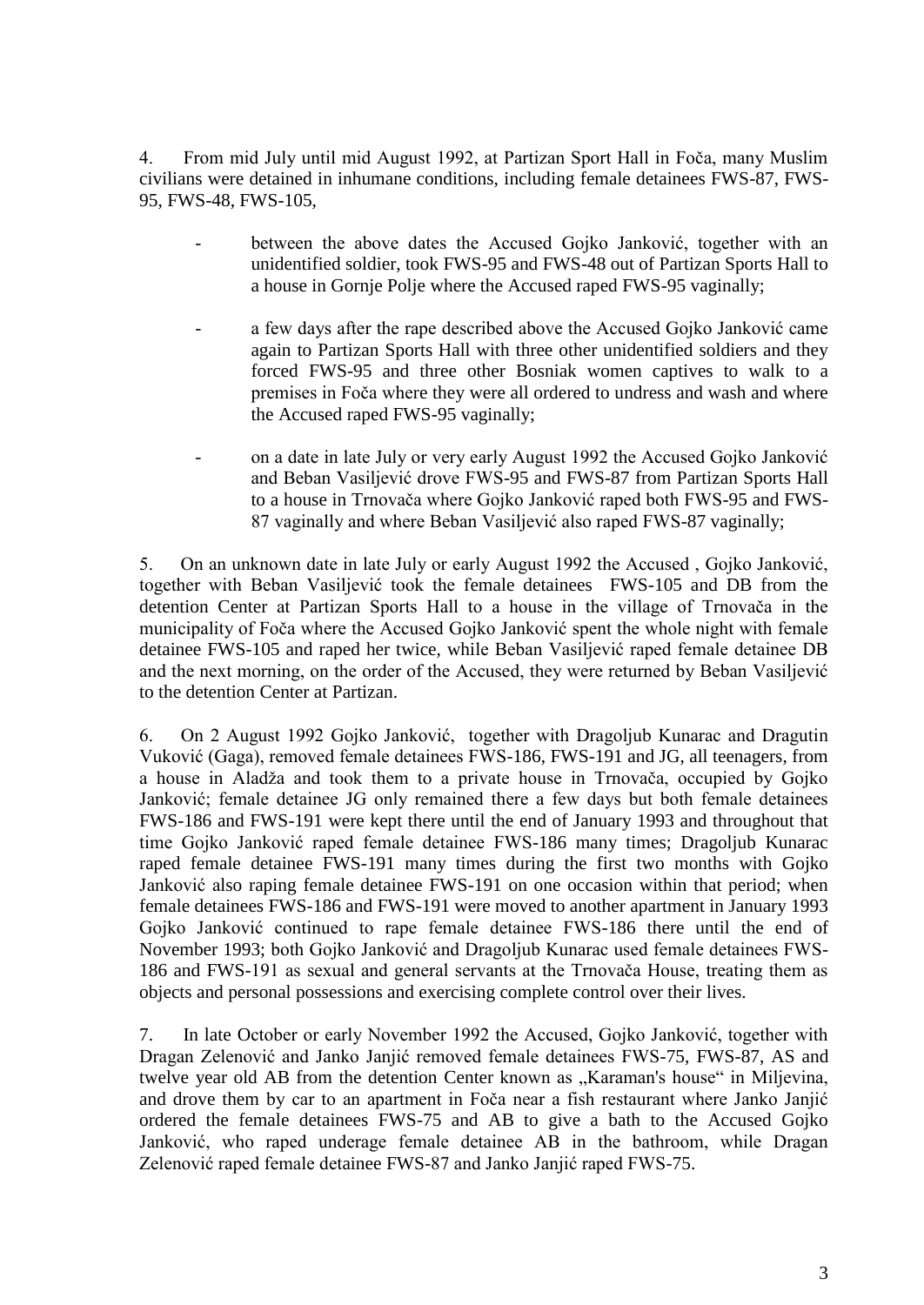## **Therefore,**

Within a widespread or systematic attack against the Bosniak civilians in the area of Foča Municipality, with a knowledge of such attack and willingly participating in it by his actions he committed the actions described under counts 1 through 7 of the operative provision of the convicting part of this Verdict,

## **Whereby he,**

Committed the Criminal Offence of Crimes against Humanity under Article 172 paragraph 1 of the Criminal Code of Bosnia and Herzegovina (CC of BiH), as follows:

With reference to Count 1 he committed: forcible transfer of population and imprisonment under Article 172 (1) items d) and e) in conjunction with Article 29 CC of BiH.

With reference to Count 2 he committed: murders, tortures and forcible transfer of population under Article 172 (1) items a), f) and d) in conjunction with Article 29 CC of BiH.

**With reference to Count 3** he committed: torture and rape under Article 172 (1) items f) and g) in conjunction with Article 29 CC of BiH.

With reference to Count 4 he committed: torture and rape of the injured parties FWS-95 and FWS-87, under Article 172 (1) items f) and g) CC of BiH, and aided and abetted the torture and rape of the injured party FWS-87, as prescribed under Article 172 (1) items f) and g) in conjunction with Article 180 (1) CC of BiH.

**With reference to Count 5** he committed: torture and rape of the injured party FWS-105, under Article 172 (1) items f) and g) CC of BiH, and aided and abetted the torture and rape of the injured party DB, as prescribed under Article 172 (1) items f) and g) in conjunction with Article 180 (1) CC of BiH.

With reference to Count 6 he committed: torture and sexual slavery of the injured parties FWS-186 and FWS-191, under Article 172 (1) items f) and g) in conjunction with Article 29 CC of BiH.

With reference to Count 7 he committed: rape and torture of the injured party AB, under Article 172 (1) items g) and f) CC of BiH and aided and abetted the torture and rape of the injured parties FWS-75 and FWS-87, as prescribed under Article 172 (1) items f) and g) in conjunction with Article 180 (1) CC of BiH.

**Consequently, pursuant to the above-referred legal provisions as read with the provisions of Articles 39, 42 (2) and 48 of the Criminal Code of Bosnia and Herzegovina the Court:**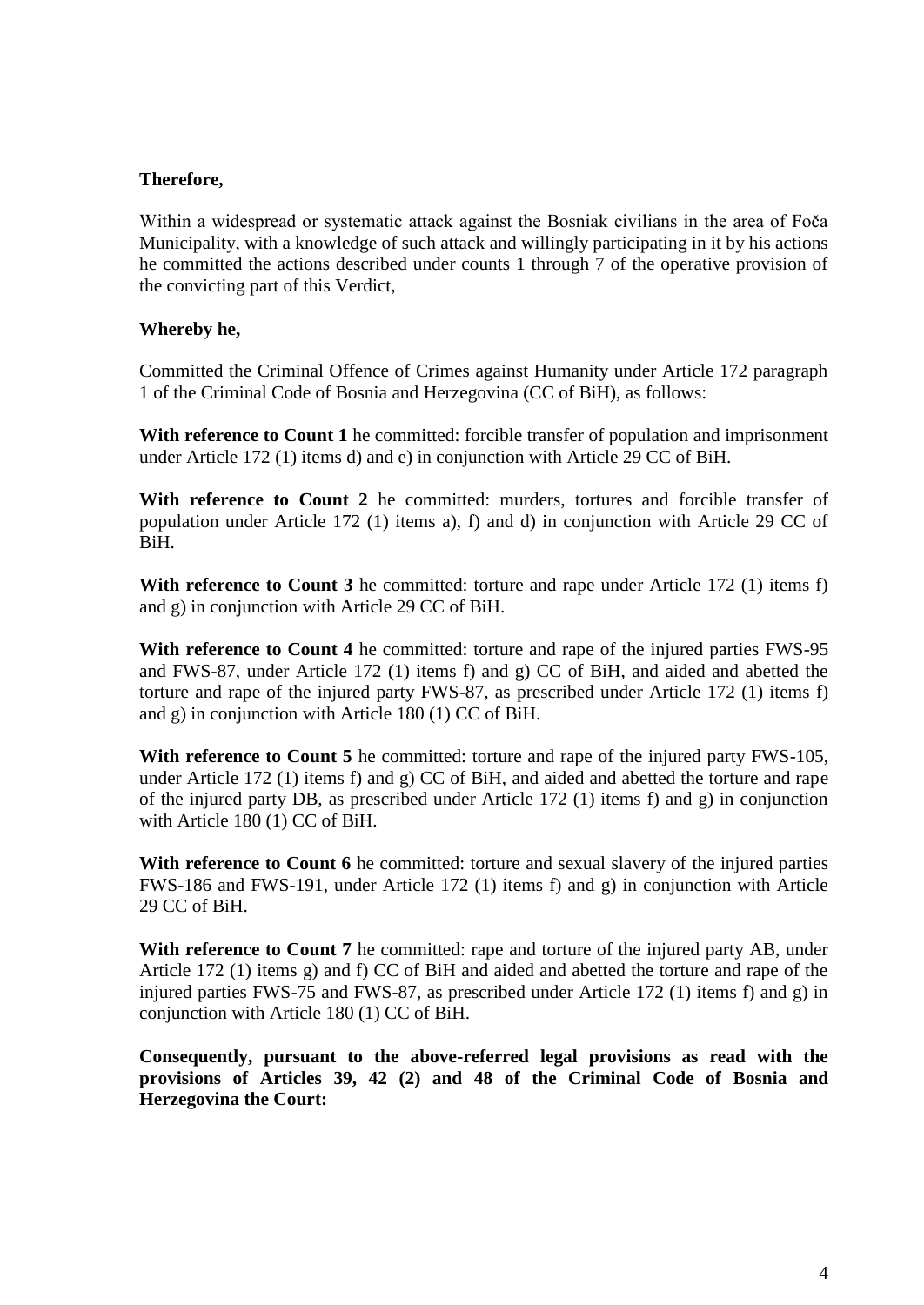#### **S E N T E N C E S H I M**

#### **TO LONG TERM IMPRISONMENT OF 34 (thirty four) YEARS**

Pursuant to Article 56 of the Criminal Code of Bosnia and Herzegovina the time that the Accused spent in custody pending trial as of 14 March 2005, shall be counted as part of the pronounced sentence of imprisonment.

Pursuant to Article 188 (1) of the Criminal Procedure Code of Bosnia and Herzegovina the Accused must reimburse the costs of criminal proceedings that will be settled by the Court in a separate Decision.

Pursuant to Article 198 (2) of the Criminal Procedure Code of Bosnia and Herzegovina the injured parties are referred to take civil action to pursue their claim under property law.

#### **II**

Conversely, pursuant to the provision of Article 284 (c) of the Criminal Procedure Code of Bosnia and Herzegovina (CPC of BiH):

#### **The Accused Gojko Janković**

#### **IS ACQUITTED OF CHARGES**

#### **That:**

Between April 1992 and November 1993, within the territory of the Foča municipality, as the leader of an intervention unit acting within the Foča Brigade of the Army of the Serb Republic of Bosnia and Herzegovina (hereinafter referred to as 'the Army'), he took part in a widespread or systematic attack by the Army, members of the Police and paramilitary formations against the non-Serb civilian population in the wider area of Foča municipality, whereby those civilians were methodically captured, being frequently beaten and killed in the attack, separated according to sex, and detained in several facilities including the Foča Correctional Institute, for the men, and Buk Bijela, the Foča High School, Partizan Sports Hall, a house at Ulica Osmana Đikića no.16, a house in Miljevina known as Karaman's house, a house in Trnovača and other places for the women and girls where they were detained under harsh conditions and subjected to physical, mental and sexual abuse by their captors, while Muslim houses and apartments in Foča and neighboring municipalities were looted, destroyed and burnt down, as more particularly set out below:

1. On 3 July 1992, a number of soldiers under the command of the Accused Gojko Janković, brought a captured elderly man Redžo Pekaz from the village of Trošanj in front of huts at Buk Bijela where he was beaten and the other detainees and the Accused Gojko Janković himself could hear his screams; then they took him near the bank of Drina River and shot him dead.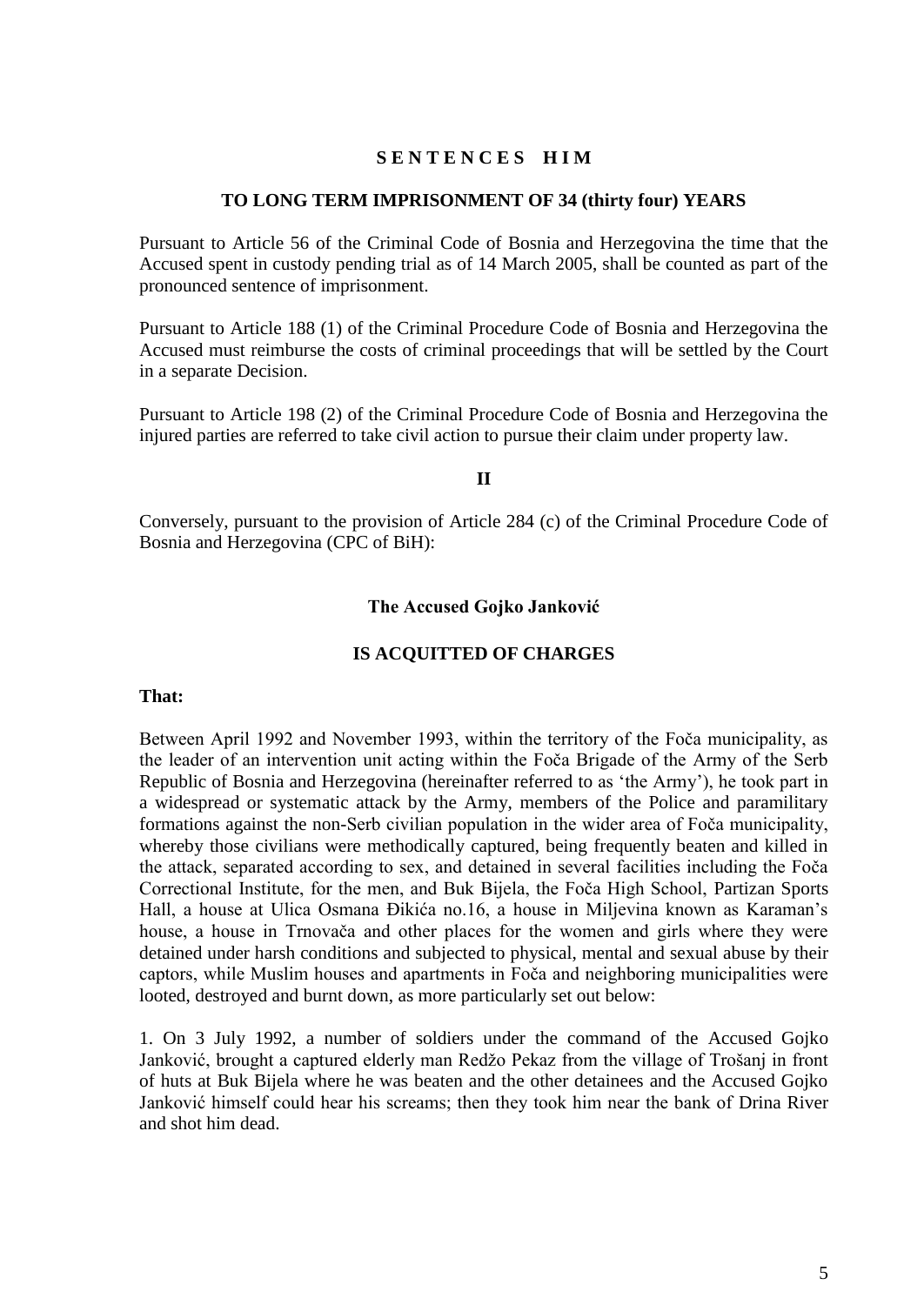2. In the period from 7 April to early May 1992, together with Janko Janjić, Ljuban Kalajdžić and an unidentified soldier, Gojko Janković came to a Muslim house in Foča occupied by the protected witness E, where she was forced to sexual intercourse in that she was being held by the suspect and the unidentified soldier while Janko Janjić raped her; and then on 10 to 15 closely succeeding but unknown dates between late April 1992 and late May 1992 Gojko Janković, Janko Janjić and the unidentified soldier came to her house and on each occasion Gojko Janković raped protected witness E who was also raped on many of those occasions by Janko Janjic or the unidentified soldier, or by both of them; and in late May 1992 Gojko Janković, Janko Janjić and the unidentified soldier deprived protected witness E of her liberty by forcefully taking her to Partizan Sports Hall in Foča where she remained in detention for several weeks together with other women including Witness J, and where she saw Gojko Janković on further occasions, and was also raped once by a soldier she did not know.

**Whereby** he would have committed the criminal offence of Crimes against Humanity under Article 172 (1) CC of BiH, items a) and f) as read with Article 180 (1) CC of BiH, and items e), f) and g), as read with Article 180 (2) CC of BiH, under Count 1 and Count 2 of the acquitting part of the operative provision, respectively.

# *Reasoning*

# **1. Transfer of cases from the ICTY**

Under the amended Indictment of the ICTY, case no. IT-96-23/2-1, dated 5 October 1999, Gojko Janković was accused of Crimes against Humanity referred to in Article 5 (f) of the Statute of the Tribunal and the violation of laws and customs of war referred to in Article 3 (1) item a) of the Geneva Convention, which, according to the allegations of the Indictment, he committed in the territory of Foča Municipality. He voluntarily surrendered to the Republika Srpska authorities on 13 March 2005, whereupon on 14 March 2005 he was transferred to the ICTY detention.

On 22 July 2005, in keeping with Rule 11bis of the ICTY Rules of Evidence and Procedure, the ICTY Referral Bench decided to transfer the case *Prosecutor vs. Gojko Janković* to the authorities of the State of Bosnia and Herzegovina. On 15 November 2005, this decision was confirmed and on 8 December 2005 the Accused Janković was transferred to the authorities of Bosnia and Herzegovina and handed over to this Court for further proceedings.

On 8 December 2005, the Prosecution filed to the Court a Motion for ordering custody against the Accused in accordance with Article 135 (1) CPC of BiH in conjunction with Article 132 (1) items a), b) and d) of the CPC of BiH. In his decision of 8 December 2005 the Preliminary Hearing Judge of this Court did not accept the Motion for ordering custody and decided that the custody ordered against the Accused at the order of the ICTY Trial Chamber, which commenced from 14 March 2005, shall remain in force pending the decision of the Court of BiH on acceptance the adapted Indictment of the Prosecutor's Office of Bosnia and Herzegovina.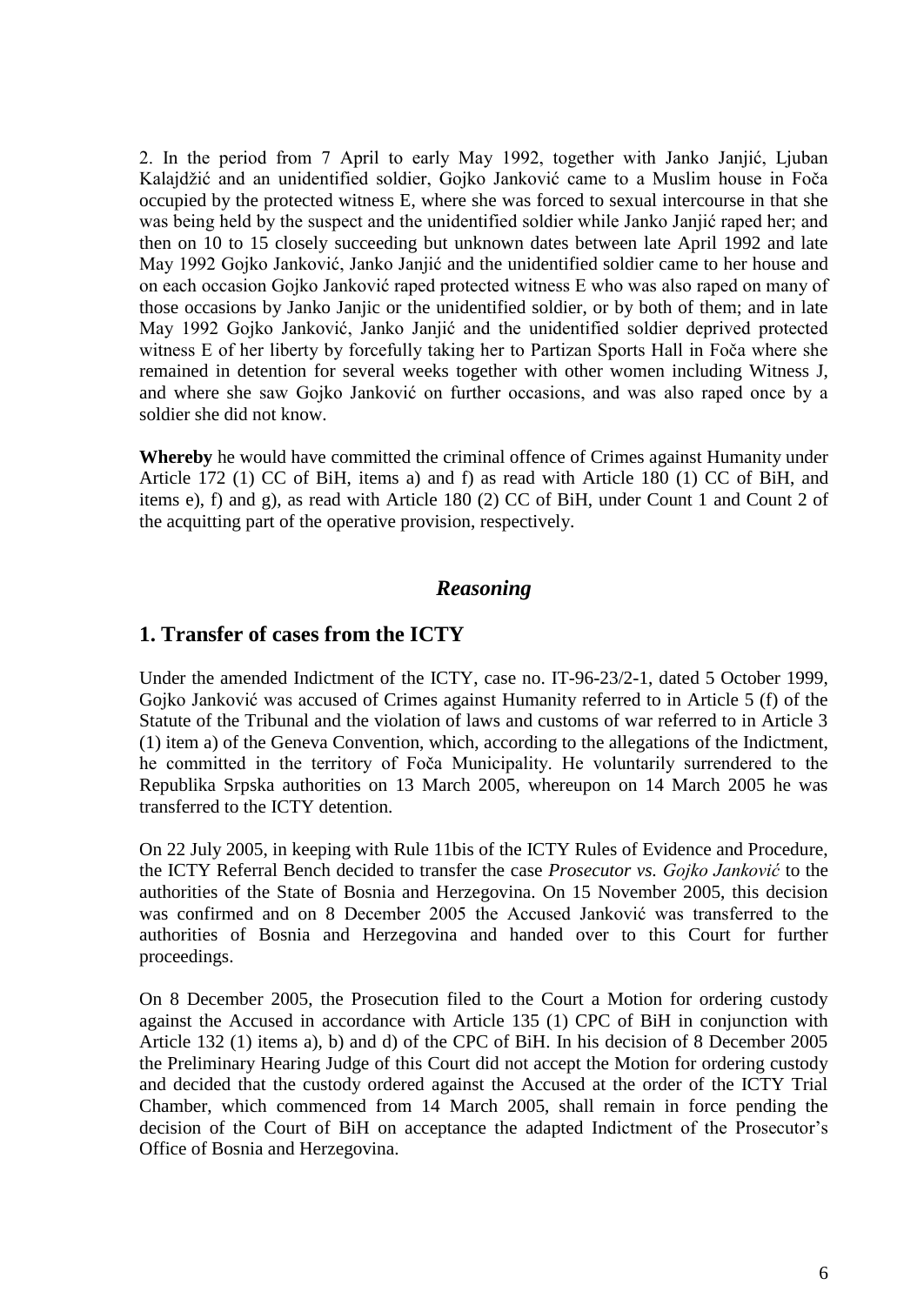In the implementation of the decision of the ICTY Referral Bench, based on Article 2 (1) and (2) of the Law on the Transfer of Cases from the ICTY to the Prosecutor's Office of BiH and the Use of Evidence collected by ICTY (Law on Transfer) in proceedings before the Courts in BiH, and Article 35 (2) (h), Article 226 (1) and Article 227 CC of BiH, in accordance with the Counts of the amended ICTY Indictment and the facts mentioned therein, the Prosecutor's Office of BiH filed the adapted Indictment on 14 February 2006 which is also amended by adding Counts 1, 2, 4, 7 and 8.

Under the adapted and amended Indictment No. KT-R3-163/05 dated 14 February 2006, the Prosecutor's Office of BiH, Section I for War Crimes accused Gojko Janković of the perpetration of the criminal offence of Crimes against Humanity in violation of Article 172 (1) items a), c), d), e), f) and g), in conjunction with Article 180 (1) and (2) of the CC of BiH, committed at the time and in the manner described in detail in the filed Indictment, in Counts 1 through 9.

On 20 February 2006, deciding on the filed Indictment, the Preliminary Hearing Judge of the Court of BiH accepted Counts 3, 5, 6 and 9 of the Indictment and confirmed its Counts 1, 2, 4, 7 and 8.

On 16 March 2006, the Accused pleaded not guilty on any Count of the Indictment.

On 27 June 2006, the Prosecutor's Office of Bosnia and Herzegovina filed another Indictment against the Accused Gojko Janković under No. KT-RZ:43/06, charging him with the Crimes against Humanity in violation of Article 172 CC of BiH, specifically torture and rape, which also occurred at the material time and place, referred to in items e) and f) of Article 172 (1) CC of BiH.

On 4 July 2006, the Preliminary Hearing Judge of the Court of BiH confirmed this Indictment. On 18 July 2006 the Accused Gojko Janković pleaded not guilty as charged.

Deciding on the Motion of the Prosecutor's Office of BiH to joinder the proceedings concerning these two Indictments, having heard the parties, the Court rendered a decision on 3 August 2006 on joinder of the proceedings, whereupon the proceedings against the Accused Gojko Janković continued jointly according to both Indictments.

The Court rendered such a decision having in mind the provision of Article 25 CPC of BiH, primarily the reasons of cost-effectiveness of the proceedings and the right of the Accused to have trial within reasonable time and the fact that the Accused didn't object to the joinder of the proceedings.

# **2. Presented evidence**

During the main trial, presented were pieces of evidence of the Prosecution and the Defense, as well as those presented upon the order of the Court.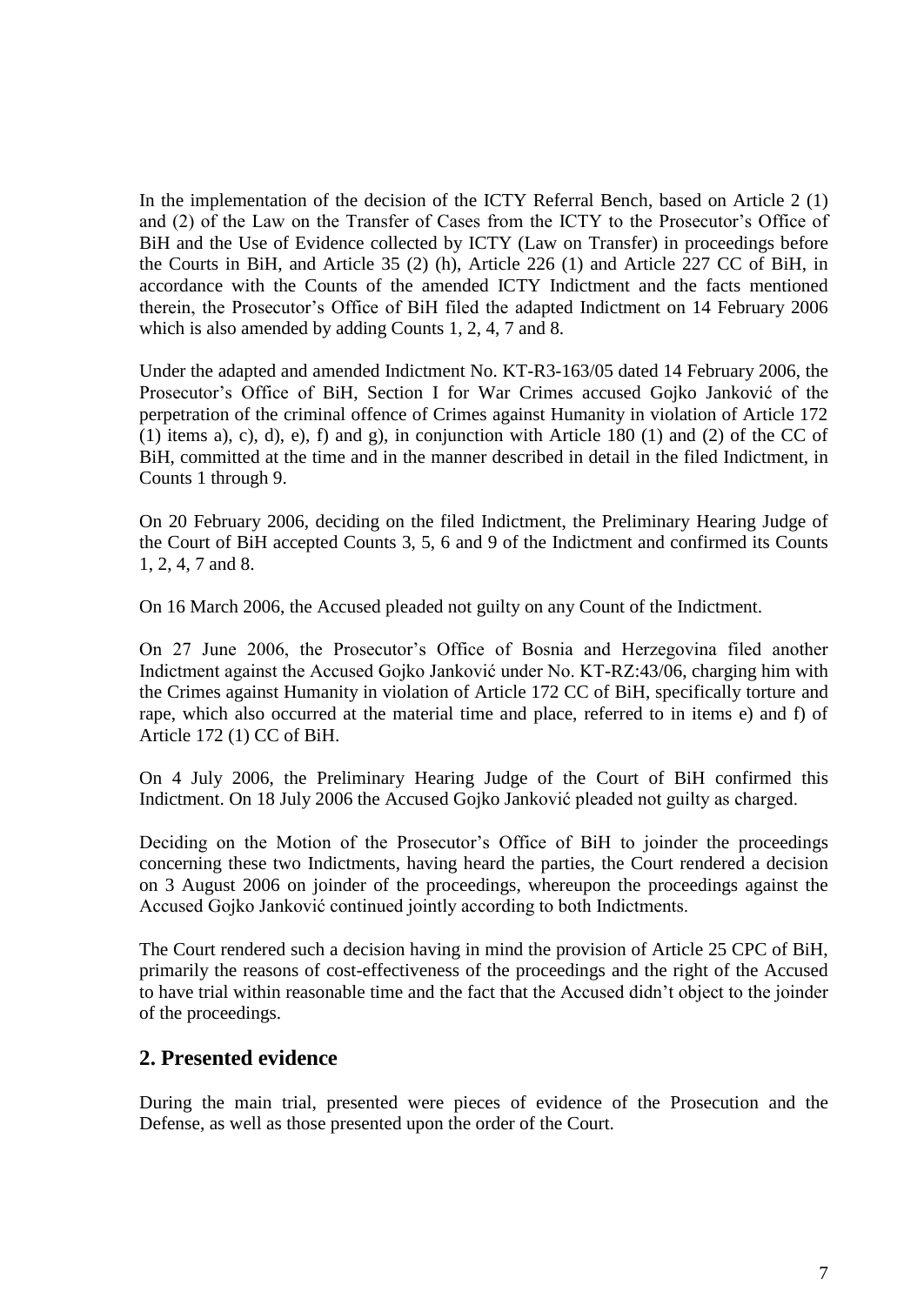Upon the Motion of the Prosecution, in addition to the witnesses whose identity was revealed, examined were also the witnesses on whom certain identity protection measures were applied, and they are mentioned in this Verdict under pseudonyms. The Prosecution also presented physical evidence, the admission of which was considered by the Court on individual basis.

The following witness were examined: witnesses under pseudonyms FWS-75, FWS-74, FWS-87, FWS-96, FWS 88, FWS-95, FWS-191, FWS-175, FWS-190, FWS-192, DB, B, C, D, E and J, as well as witnesses Enes Hrnjičić, Gordana Igrić, Jusuf Čolpa, Ferida Glušac, Habiba Musić, ZDž, Dr. Nuredin Aščerić, whilst Dr. Marija KOMŠIĆ was examined in the capacity of both an expert witness and a witness, and Dr. Alma Bravo Mehmedbašić as an expert witness.

Deciding on the Motion of the Prosecution, with the exception of direct presentation of evidence by reading the statements of witnesses FWS-132, FWS-105, FWS-186, AS and witness Zada Čedić, following the submission of the Defense, and based on Article 273 (2) CPC of BiH, the Court decided that, except for the statement of AS, some statements of these witnesses be read, which will be explained in the part concerning procedural decisions of the Court.

During the main trial, proposed and presented were the following pieces of physical evidence of the Prosecution: a set of 4 photographs of the house in Brežine, List of Detainees in the Penal and Correctional Facility Foča, Official Letter of the Federation Commission on Missing Persons No. 01-41-2106/2006 dated 3 May 2006, Official Letter of the Federation Commission on Missing Persons No. 01-41-2126/2006 dated 5 May 2006, Official Letter of the Federation Commission on Missing Persons No. 01-41-2020/2006 dated 27 April 2006, Official Letter of the BiH Ministry of Defense No. 08-04-360-5/06 dated 3 March 2006, a copy of Military Booklet of Gojko Janković, Official Note of the investigator of the Prosecutor's Office of BiH No. KTA – RZ-163/05 dated 3 May 2006, BiH Census of 1991 – an Excerpt from the Federation Institute for Statistics, Records of Examination of Enes Hrnjičić dated 23 August 2005 and 6 January 2006, Records of Examination of the Witness B dated 10 August 2005 and 6 January 2006, Video of BBC panorama broadcast, a photograph of Buk Bijela marked by the witness FWS-75, Records of Examination of the Witness FWS-75 dated 18 November 1995, 6 March 1998, 22 October 2003, 30 December 2005, and the transcript of this witness' testimony before the ICTY, Record of Examination of the Witness FWS-88 dated 21 January 1996, Oslobođenje Article titled "The Day when Trošanj fell down", Record of Examination of the Witness C dated 11 January 2006, Record of Examination of the Witness D dated 11 January 2006, Official Letter of the Federation Commission on Missing Persons No. 01-41-55/2006 dated 13 January 2006 on the exhumation conducted in Trošanj on 2 June 2001, Records of Exhumation – Official Letter of the Cantonal Court in Sarajevo No. 009-0-Su-06-000108 dated 25 January 2006, photo documentation No. 17-13/1-7-02/06 compiled by SIPA on 18 January 2006, photographs of the Kremenik hill, ICTY Internal Memorandum dated 22 March 2000 – Official Note on the interview with the witness DB, Record of Examination of the Witness DB dated 11 October through 15 October and 6 December 2003, Transcripts of the testimony of the Witness DB before the ICTY, photographs of Buk Bijela, 3 photographs of the house in Trnovača, Record of Examination of the Witness FWS-192 dated 4 May 2000, a sheet of paper containing the names of the husband and sons of the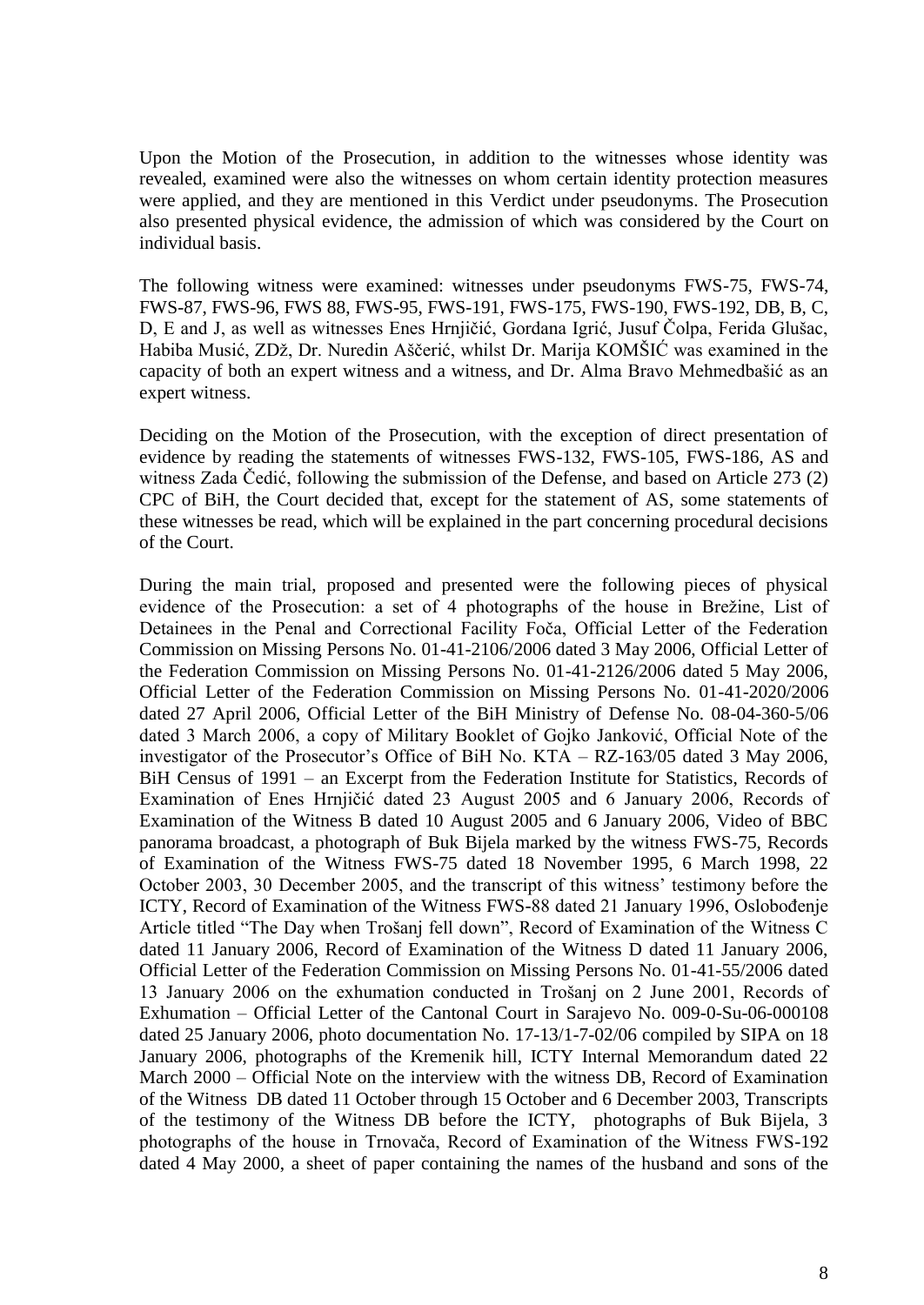witness FWS-96, a photograph of Gojko Janković signed by the witness 96 in the ICTY, a sheet of paper containing the names of 6 men killed on the meadow, a photograph of Buk Bijela marked by the witness FWS-96, Permit to leave Foča issued to the name of witness FWS-96, Records of Examination of the Witness FWS-96 dated 12 February and 13 February 1996, Transcript of the testimony of the witness FWS-96 before the ICTY dated 27 April 2000, Record of Examination of the Witness FWS-190 dated 7 June and 8 June 1998, transcript of the testimony of the witness FWS-190 dated 16 May and 17 May 2000 before the ICTY, Official Letter of the Federation Commission on Missing Persons dated 5 May 5 2006 – information on Redžo Pekaz, Record of Examination of the Witness FWS 175 dated 21 August 1997, Transcript of the testimony of the witness FWS-175 before the ICTY dated 18 May and 22 May 2000, NIN Article titled "Guys on the Hague List", by Gordana Igrić, dated 23 August 1996, audio tape - Gordana Igrić's interview with Gojko Janković, plan - layout of the house in Trnovača made by the witness FWS-191, a photograph of the witness FWS-191, letter of the witness FWS-92 addressed to the witness FWS-191, bulletin-board marked by the witness FWS-95, Record of Examination of the Witness FWS-191 dated 23 September 1998, ICTY Internal Memorandum dated 15 June 1998, Transcripts of testimonies of the witness FWS-191 dated 15 May and 16 May 2000, Record of Examination of the Witness FWS-95 dated 9 February through 11 February 1996, a sheet of paper on which the witness FWS-95 wrote the name of the person who recognised the Accused in Buk Bijela, a sheet of paper on which the witness FWS-95 wrote the name of the person who was taken to the stadium on 12 August 1992, transcript of the testimony of the witness FWS-95 before the ICTY dated 25 April 2000, Record of Examination of the Witness FWS-74 dated 15 November 1995, Records of Examination of the Witness 87 dated 19 January and 20 January 1996, and 5 December 2003, Transcripts of the testimonies of the witness FWS-87 dated 4 April and 5 April 2000, bulletin-board containing 12 photographs used in identification process, signed by the witness E, a sheet of paper on which the witness E wrote the name of another person who was in the "Partizan" Sports Hall, Record of Examination of the Witness E dated 27 March 2006, Record of Examination of the Witness E - identification procedure dated 27 March 2006, Record of Examination of the Witness J dated 12 June 2006, Record of Questioning the Suspect Gojko Janković, No. KT – RZ -163/05 dated 2 February 2006 made on the premises of the Prosecutor's Office of BiH, ICTY Indictment against the Accused Gojko Janković, Judgements of the ICTY Trial and Appellate Chambers in the case of Dragoljub Kunarac et al. No. IT -96 -23-T and IT – 96-23/1-T dated 22 February 2001 and 12 June 2001, Record of Questioning the Suspect Gojko Janković, No. KT – RZ -43/06 dated 17 April 2006 made on the premises of the Prosecutor's Office of BiH, Letter recommending Gojko Janković's appointment as "Vojvoda" No. 01/705 -1 dated 13 August 1993, Video recording of interview with Miroslav Stanić and transcript of the recording, Information report on activities of Srbinje Police Station from April 1992 to April 1994, made in June 1994, certified excerpts from the records of the Republika Srpska Ministry of Labour and Veterans' Issues, Records of Exhumation and Autopsy of Redžo Pekaz, Order of the Army Post Office 7141 Foča dated 28 October 1992, Order of the Foča Tactical Group Command dated 30 June 1993, a sheet of paper containing the maiden name of the witness E, a photograph of the bar run by Gojko Janković during the war, VINS magazine Article, Official Letter of the Supreme Prosecutor's Office of the Republic of Montenegro No. KRZ:2/06 dated 15 December 2006 – Receipt of the General Hospital in Kotor, Statement of Milica Janković given in the Public Security Station in Foča/Srbinje on 13 December 2004 under number: 13-1-8(4)/02-230, statement of the witness FWS-105 given to Dr.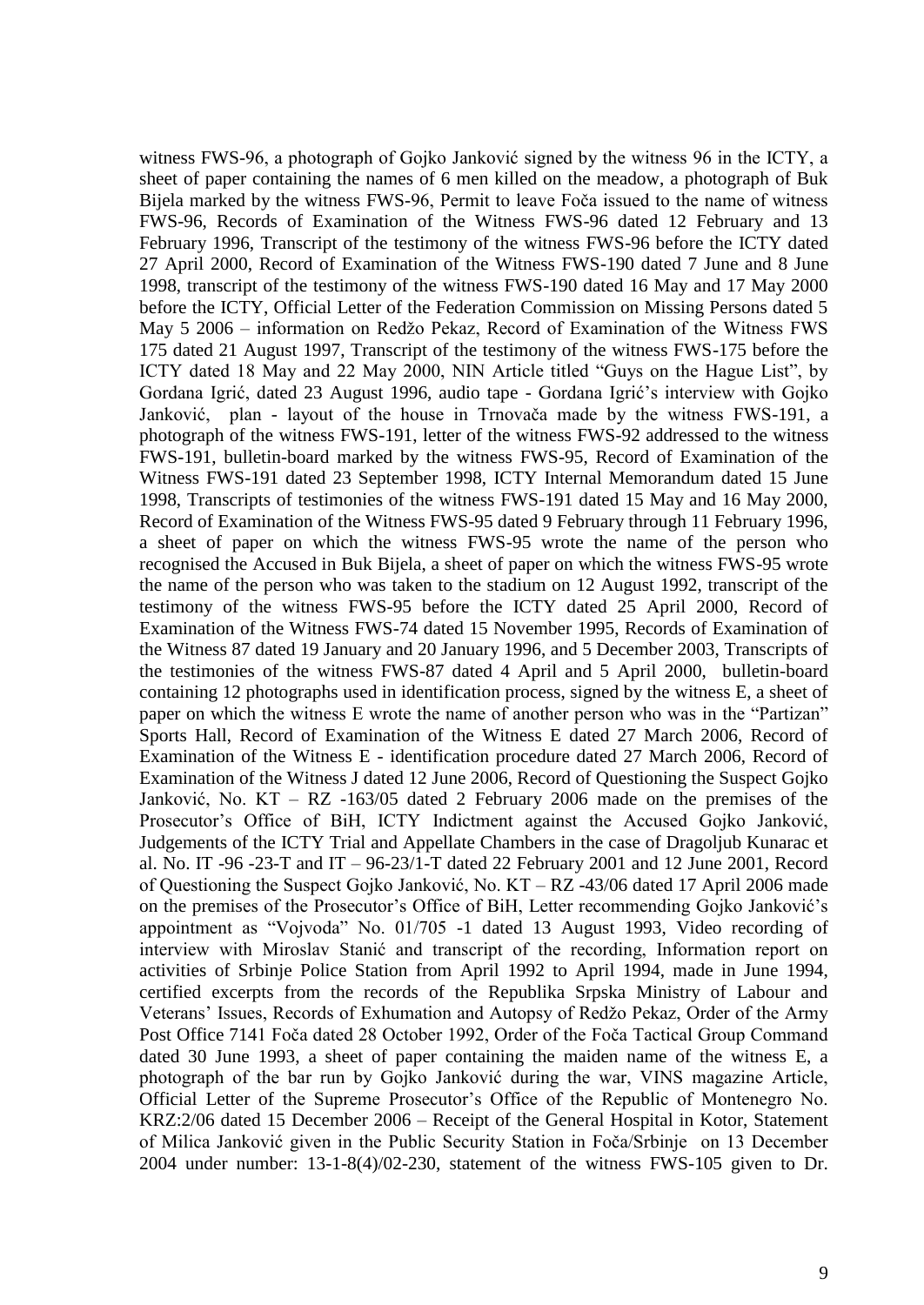Aščerić, statement of the witness ZDž given to the Sandžak Committee on Human Rights, statement of the witness FWS-48 given to the Sandžak Committee on Human Rights, a photograph of the "Foča group" patients of Dr. Aščerić, a photograph of Dr. Aščerić with colleagues, statement of Dr. Aščerić, Decision of the Public Security Station Foča dated 26 June 1992 that witness Zada Čedić leave Foča, Record of Examination of Witness Habiba Musić, No. KT –RZ-163/05 dated 22 December 2006, findings on expert analysis and opinion of Dr. Alma Bravo Mehmedbašić, Statement of witness Ferida Glušac given before the ICTY, report of P. Koulischer, statement of the witness FWS-96 – excerpt from the report of P. Koulischer, military records for the Accused Gojko Janković, Agreement on Admission of Guilt made between Dragan Zelenović and the ICTY Office of the Prosecutor, interview of Dragoljub Kunarac given before the ICTY, transcript of the testimony of Dragoljub Kunarac before the ICTY, letter of the Foča Municipality General Administration Section No. 04-835/4 dated 22 January 2007.

The Defense adduced the following witnesses at the main trial: Papović Ljubinka, Papović Milomir, Paprica Anđa, Paprica Miloš, Paprica Milenko, Pavlović Zoran, Šušnjević Radmila, Pavković Branka, Kulić Sanja, Todorović Mirjana, Živanović Zorica, Kalajdžić Ljubomir, Miletić Ljubomir, Šipčić Mitar, Pavlović Bogdan, Elezović Stevo, Partalo Boško, Arsenić Savo, Kovačević Soniboj, Dostić Ljubomir, Smrekić Zoran, Milomira Aćimovića, Petar Aćimović, Lazarević Mladen, Ćalasan Ilija, Paprica Dragan, Tomović Radmilo, Pljevaljčić Milan, Rangelov Stamen, and the wife of the Accused, Milica Janković.

The Defense also adduced the following documentary evidence: Witness examination records composed by attorney Milan Trbojevića, Defense Counsel for the Accused, as follows: statement of Branka Pavković dated 24 July 2006, Sanje Kulić dated 26 July 2006, Milomir Aćimović dated 8 January 2007, Ljubomir Dostić dated 28 October 2006, Mirjana Todorović dated 28 October 2006, Zoran Smrekić dated 24 July 2006, Milan Pljevaljčić dated 24 July 2006, Zorica Živanović dated 29 October 2006, Dragan Paprica dated 10 December 2006, Radmilo Tomović dated 10 December 2006, Milenko Paprica dated 10 December 2006, Ilija Ćalasan dated 24 July 2006, Bogdan Pavlović dated 25 July 2006, Stamen Rangelov dated 28 October 2006, Boško Partal dated 24 July 2006, Ljubomir Kalajdžić dated 26 July 2006, Mitar Šipčić dated 26 July 2006, Stevo Elezović dated 25 July 2006, Savo Arsenić dated 24 July 2006 and Milica Janković dated 27 December 2006, and also the Decision for Milenko Paprica, reference number 04-589-625/01 dated 17 July 2002, copy of Gojko Janković's military booklet, Official letter of the Defense Ministry number 08-04-188-1/06 dated 1 November 2006, a birth certificate for Marko Paprica, Certificate for Slobodan Janković dated 2 November 1992, Official letter of the Basic Court in Herceg Novi number: Su -23/06 dated 14 September 2006 with the enclosed copy of the portion of the criminal case file, Certificate for Radivoje Vasiljević, number 05-1/365 dated 11 April 1993, Certificate for Milenko Jojić, number 05-1/366 dated 11 April 1993, Decision on permanent closing down of STR minimarket "Lala" number 02-Up/1-570-92 dated 6 July 1992, issued by the relevant section of the town hall of Herceg Novi, Discharge sheet for Gojko Janković number 2505/780, Official letter of the Veterans Organization number 01-70/06 dated 21 December 2006, medical findings of a specialist cardiologist and thoracal surgeon, issued to the name of Gojko Janković dated 7 October 1996, Certificate on Disability number 03-2-560-354-1/99 dated 19 June 2001.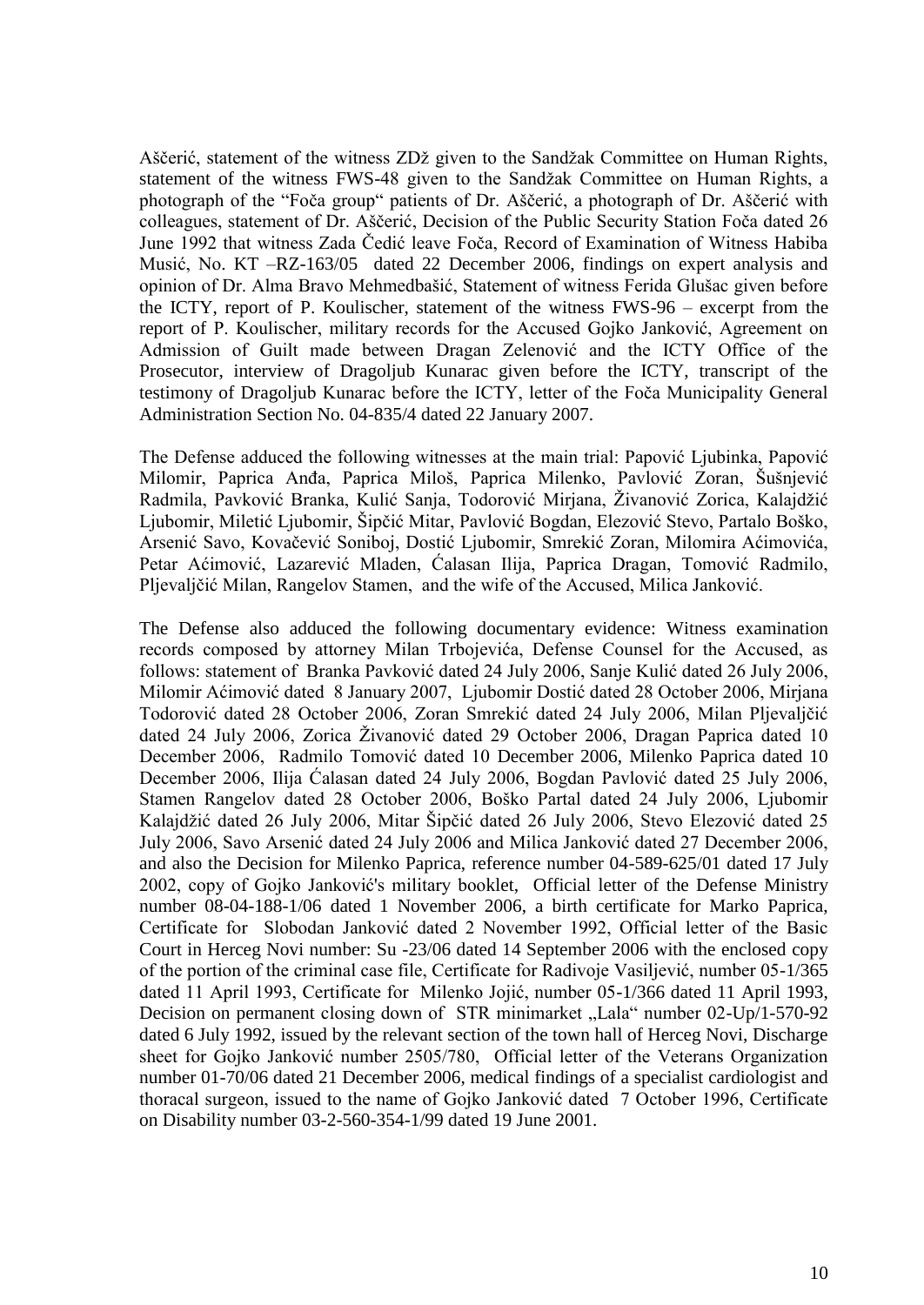On the basis of Article 239 (2) in conjunction with Article 261 (1) item (e) of the CPC of BiH, and during the main trial the Court ordered the presentation of the following documentary evidence: List of persons who left the Foča municipality in August 1992 in Osanica –  $61$  adults + 17 children, copy of the military booklet for the witness Milomir Aćimović, a note book containing records kept by the witness Mitar Šipćić at the Foča High School, a copy of the military booklet for Petar Aćimović, and an official letter sent to the Hospital in Kotor (Montenegro) on 22 January 2007.

# **3. Closing arguments; a summary.**

## **a. Prosecution**

The Prosecution (for the full text of the closing arguments, see the case file) considered that a widespread or systematic attack by the Army of the Serb Republic of Bosnia and Herzegovina, members of the Police and paramilitary formation targeting the non-Serb civilian population in the wider area of the Foča municipality at the time relevant to the Indictment existed. This arises from the adjudicated facts from the ICTY Judgments accepted by the Court in its decision of 4 August 2006, and it is supported by the testimonies before the Court. The Prosecutor considered the knowledge of the Accused concerning the existence of a widespread or systematic attack proven since evidence has shown that the Accused was the leader of a platoon acting within the Foča Brigade of the Army of the Serb Republic of Bosnia and Herzegovina and, in such capacity, was attending meetings of the Crisis Committee on an almost daily basis, from which it follows that he must have been fully aware of the existence of the attack. The Prosecutor stated furthermore that the acts of the Accused were part of the attack and that he knew that his acts were part of the attack, since it is apparent that the acts of the Accused, by their nature, by the choice of the victims and by the consequences for them, objectively constitute an indissoluble part of the broader attack.

Before addressing each Count of the Indictment separately, the Prosecutor went into several claims that ensued from the Defense witnesses and explained why these claims are ", untruths": the soldier-witnesses that claimed that the Accused only became leader of his Unit after the departure Mr. Babic; the claim that the Accused left for Montenegro on 3 July 1992 by car at 7 AM and that his Unit never was in Trosanj but just waited in a hill nearby and that they only heard shooting in the distance; the guards called by the Defense to give the Accused an alibi of non-entry or involvement in Partizan Sports Hall; the claim that one Sretko Đajić had occupation of the "Trnovače house" during spring, summer and autumn of 1992.

The Prosecutor found that the stories matched too well, that witnesses remembered identical things that some lies have been collectively orchestrated and told by several witnesses in concert and thus concluded (the majority of) the Defense witnesses completely unreliable. The Prosecutor furthermore reiterated some documentary evidence supporting his position in relation to the Defense witnesses' testimonies. The Prosecutor also found the testimonies of Radmila Šušnjević, Branka Pavković, Sanja Kulić, Mirjana Todorović and Zorica Zivanović as not undermining the testimony of FWS-191.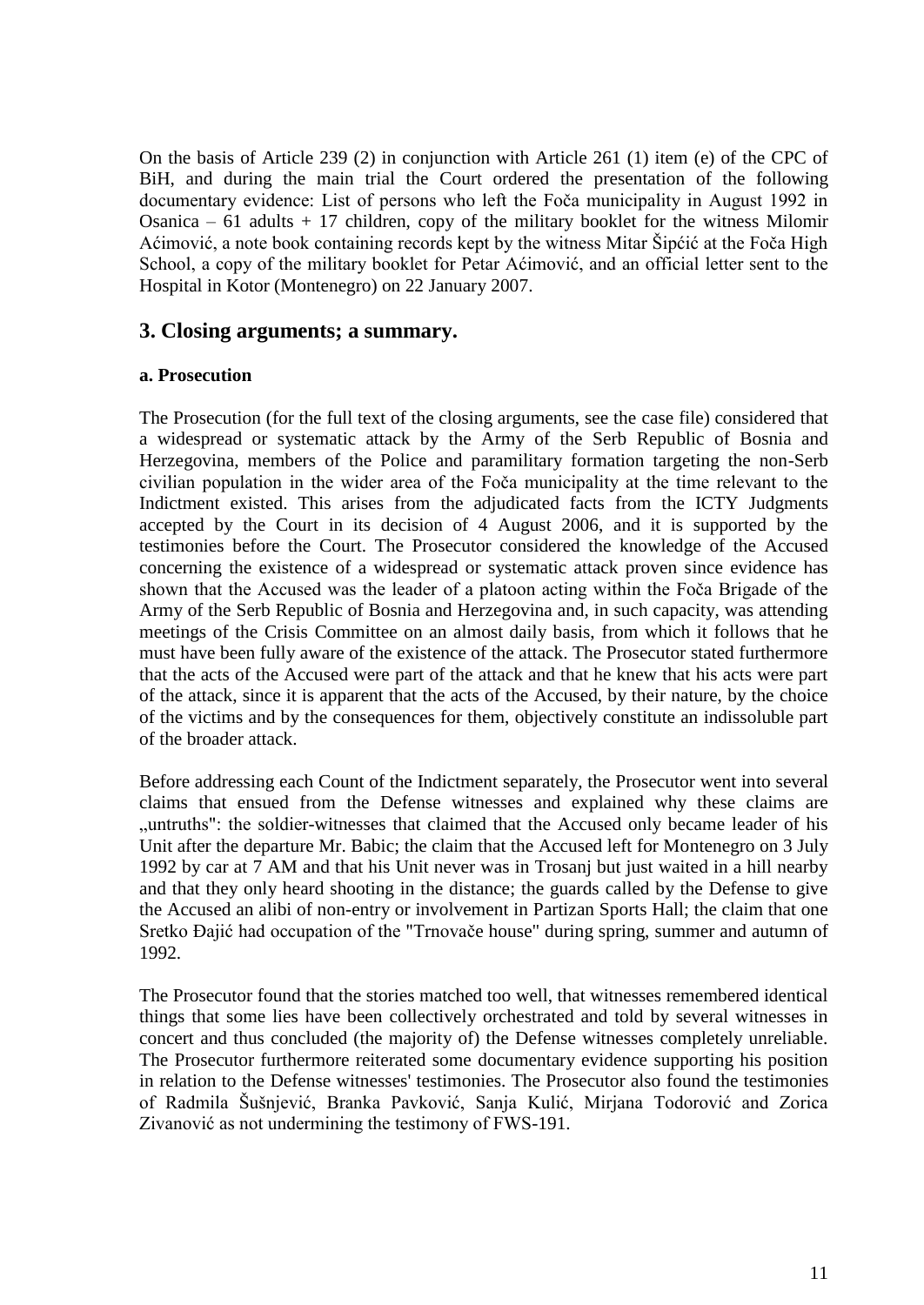In relation to Count 1 of the Indictment, the Prosecutor stated that on the basis of the good and convincing testimonies of Enes Hrnjičić, Ferida Glušac and witness B, it was proven beyond a reasonable doubt that the Accused on 14 April 1992, together with the men in his platoon, unlawfully arrested and took away eight Bosniak men whereby he committed "Imprisonment or other severe deprivation of physical liberty in violation of fundamental rules of international law" as well as "forcible transfer of population" as a co-perpetrator pursuant to Article 29 CC of BiH. The apprehension and taking away of the eight Bosniak men was carried out by subordinates of the Accused acting under his direct orders. He thus made a decisive contribution to the joint perpetration of the criminal offense. By this single action the Accused violated two different provisions, which is possible since it's a case of ideal concurrence, meaning that both provisions contain materially distinct elements and protect different values.

In relation to the events of 3 July 1992 on Kremenik, covered by Count 2, stated that the sheer weight of numbers of witnesses who place the Accused on Kremenik Hill and ensuing events rule out mistake in relation to his presence and identity. In relation to events on Kremenik Hill the consistent and compelling evidence against the Accused made it unnecessary to rehearse these testimonies in relation to what happened on Kremenik. By his actions the Accused is guilty as a co-perpetrator pursuant to Article 29 CPC of BiH as it was clear that the Accused at least de facto had command and control over the men committing the crimes and thus by his acts and omission made a decisive contribution to the perpetration of those crimes on Kremenik and is guilty of murder, torture and forcible transfer of population. As a subordinate position the Prosecution submitted that by his acts and omissions the Accused provided support and encouragement that had a substantial effect on the commission of the crime and is therefore responsible as an aider and abettor under Article 180 (1) CPC of BiH.

In relation to the rapes in Buk Bijela on 3 July 1992, covered by Count 3, the Prosecutor stated that his presence and actions can be based on the testimonies of FWS-74 and FWS-75 and is furthermore supported by the Plea Agreement signed by Dragan Zelenovic. According to the Prosecutor, pursuant to Article 29 CC of BiH, the Accused is responsible as co-perpetrator of the gang-rape of FWS-75, since he made a decisive contribution to the commission of gang-rape, because he transferred FWS-75 to an unidentified soldier with the agreement that she would be raped after having threatened FWS-75 with gang-rape. As a subordinate position, the Prosecution submitted that the Accused rendered practical assistance and encouragement that had a substantial effect on the commission of the crime, for which he is responsible as an aider and abettor pursuant to Article 180 (1) CC of BiH. The Accused is also charged as an instigator pursuant to Article 180 CPC of BiH with the rape of FWS-87 by Dragan Zelenovic and the rape of FWS-74 by Janko Janjic in Buk Bijela since by the positions of authority the Accused held and by his words and actions towards FWS-75 he gave to the present Zelenović and Janjic a direct invitation to commit similar crimes.

In relation to the beating and murder of the only male victim in Buk Bijela on 3 July 1992, the Prosecutor stated that it is beyond doubt that Redžo Pekaz was beaten and executed by soldiers in Buk Bijela and that the Accused was aware that this was taking place. Despite his awareness, the Accused did nothing to stop the abuse. His failure to act despite his presence at the crime scene, coupled with his position of authority as platoon leader,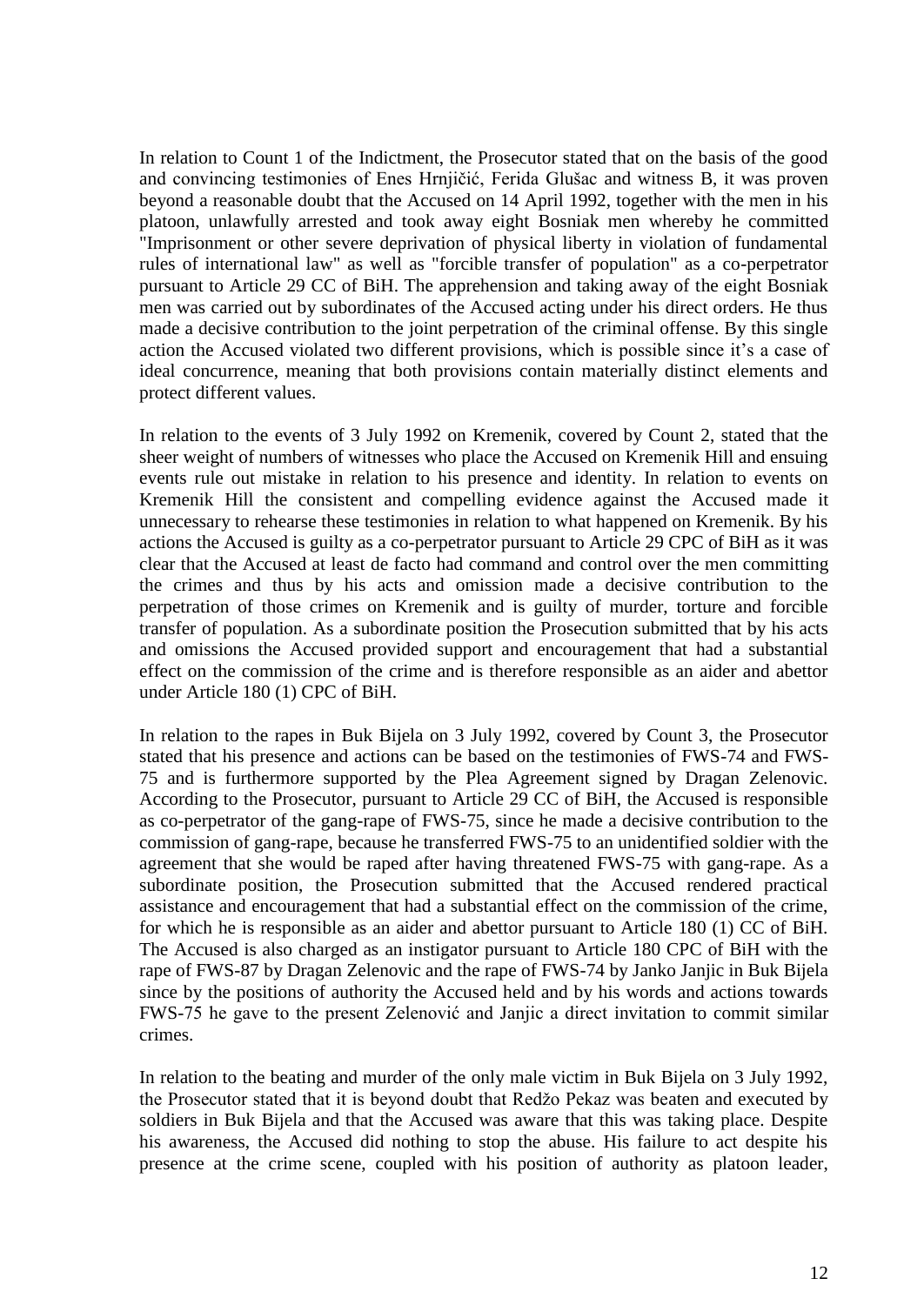provided encouragement and moral support to the perpetrators that had a substantial effect on the commission of the crime. The Accused could not fail to appreciate that by his omissive conduct he was supporting the perpetrators and therefore, he is responsible for aiding and abetting the torture and murder of Redžo Pekaz pursuant to Article 180 (1) of the CC of BiH.

In relation to Count 5, in which the Accused is charged with taking from Partizan Sports Hall amongst others FWS-95 on three different occasions and raping her, the Prosecutor stated that the testimony of FWS-95 was reliable. Witness 95 managed to identify the Accused on an ICTY photo board as her triple rapist. The third instance of rape, taking place in the Trnovača house, was furthermore corroborated by FWS-87.

Count 6 charges that the Accused, together with Beban Vasiljević, took FWS-105 and DB from Partizan Sports Hall to a house in Trnovača (the Trnovača house) in the municipality of Foča where the Accused raped FWS-105 twice, while Beban Vasiljević raped female detainee D.B. The Prosecutor stated that even though FWS-105 was not heard by the Court, but only a testimony was read in pursuant to Article 273(2) CPC of BiH, this Count was proven. Count 8 mainly relied on testimonies of FWS-87 and FWS-75, who both remember how they together with AS and 12 year old AB were taken from Karaman house. Witnesses FWS-75 and FWS-87 testified in Court that they were raped, FWS-75 by Janjić and FWS-87 by Zelenović. On the basis of these statements, especially FWS-75, the Prosecutor submitted that the rape of AB by the Accused is proven. In relation to the rape of AS by the Accused, the Prosecutor conceded that a reasonable doubt exists concerning witness AS.

The Prosecutor dealt with legal qualification and liability of the Accused for Counts 5, 6 and 8 jointly, since they all charge the Accused with rape that he himself perpetrated on FWS-95, FWS-87, FWS-105, AB and AS. In these Counts, the Accused is furthermore charged as a co-perpetrator in the rapes physically perpetrated by Beban Vasiljević on FWS-87 and DB, by Dragan Zelenović on FWS-87, and by Janko Janjić on FWS-75. In relation to the rapes physically perpetrated by the others, the Prosecutor stated that for all those incidents the Accused participated in the selection of the girls and their transport to the locations where they were raped jointly with the other co-perpetrators. According to the Prosecutor, the concerted actions of the co-perpetrators reveal a mutual understanding that each of them would rape one or more girls. Moreover, the Accused was in a position of seniority with respect to the other perpetrators which aggravates the significance of his participation in these crimes. In relation to the rapes perpetrated by Beban Vasiljević, the Accused contributed by making available the house of Halim Čedić (or the Trnovača House) which he occupied at that time. According to the Prosecutor, the Accused thus is responsible as a co-perpetrator pursuant to Article 29 CC of BiH for the rapes committed by the other men. Alternatively, the Prosecutor submitted that the Accused aided and abetted in those rapes pursuant to Article 180 (1) CC of BiH. All the acts of rape in those Counts are also charged as torture. For all claims the Accused is charged with both rape and torture (ideal concurrence).

In relation to Count 7 of the Indictment, the Prosecutor stated that the testimony of FWS-191 was of excellent quality and corroborated the transcripts of testimonies of witness FWS-186 that were admitted by the Court pursuant to Article 273 (2) CPC of BiH. FWS-186 was not able to testify before the Court. Both witnesses FWS-191 and FWS-186 are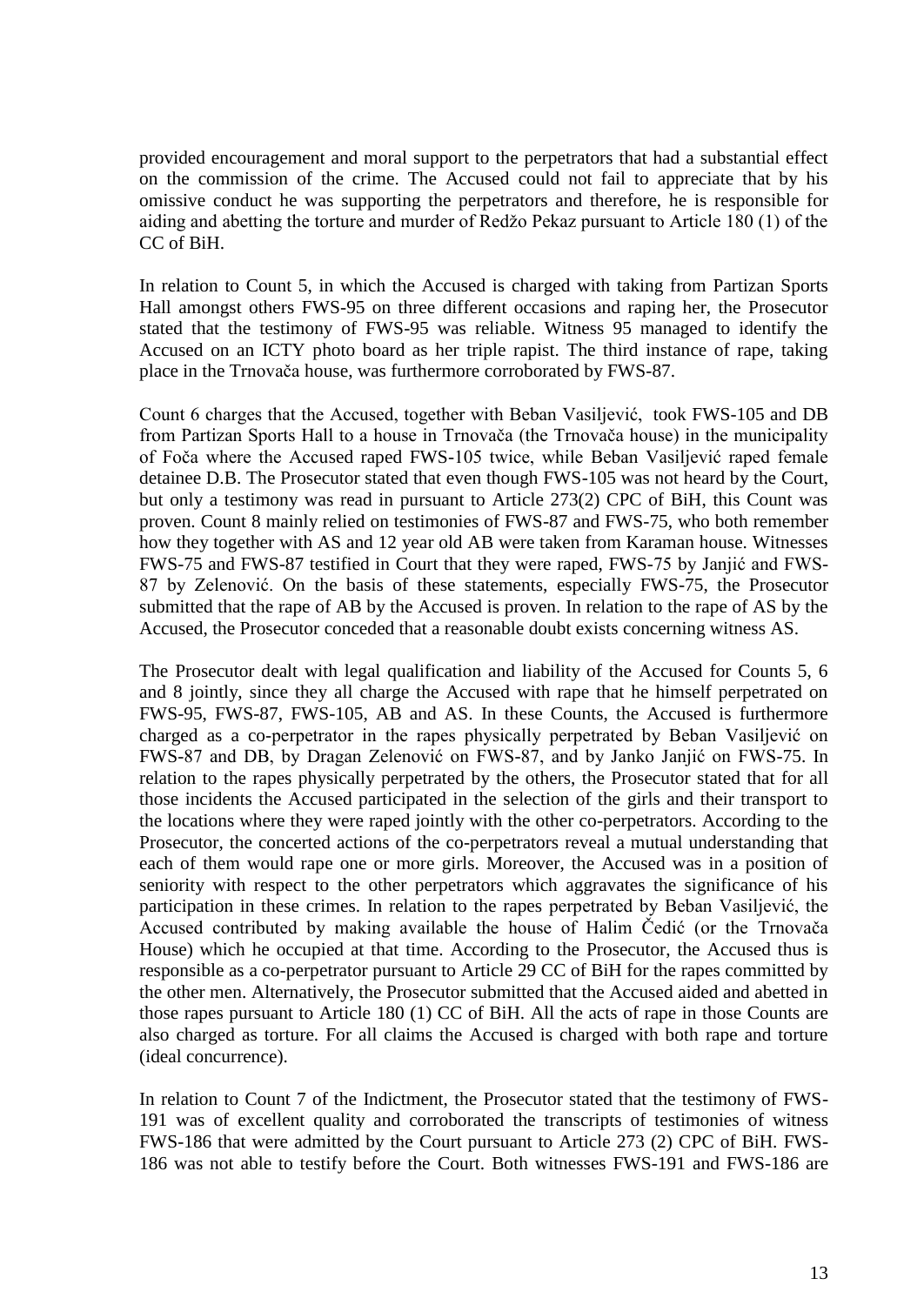furthermore supported by other witnesses. According to the prosecutor, Count 7 of the Indictment should be dealt with in three parts. Firstly, sexual slavery of GJ, FWS-191 and FWS-186 at the Trnovača house, amounting to sexual slavery and torture (ideal concurrence), pursuant to Article 172 (1) items f) and g) CC of BiH. Since the Accused willfully participated in the joint perpetration of the sexual slavery and torture of JG, FWS-191 and FWS-186 at the Trnovača house, he is responsible as co-perpetrator pursuant to Article 29 CC of BiH. Secondly, the rape of FWS-191 at the Trnovača house amounting to rape pursuant to Article 172 (1) item g) CC of BiH. In relation to this incident the Prosecutor submitted that it may have lacked the element of prohibited purpose necessary for that rape to qualify as torture and thus the Accused is not also charged with torture. Lastly, the rapes of FWS-186 at Ribarsko Naselije 95 amounting to rape pursuant to Article 172 (1) item g) CC of BiH for which is also the prohibited purpose might have lacked.

In relation to the second Indictment, the Prosecutor stated that, if believed the evidence shows that on a night around 10 to 15 April 1992 the Accused, together with Janko Janjić, Ljuban Kalajdžić and another unidentified soldier broke into witness E's house and forced her to undress. She was then raped by Janko Janjić while the Accused and the unidentified soldier were holding her down. After that night the Accused, Janko Janjić and the unknown soldier returned to E's house every night for approximately 10 days, and raped her on each of these occasions. After this, the Accused, together with Janko Janjić and the unidentified man forced witness E into a car and they transported her to Partizan Sports Hall. She was detained in Partizan for more than a month until she managed to escape with help of her brother in law Ljubisa Militic. The Accused raped her on all or almost all of these occasions. Thereby the Accused would be guilty of rape and torture (ideal concurrence) of E and also guilty as a co-perpetrator pursuant to Article 29 CC of BiH because of his decisive contribution to the rapes of E by Janko Janjic and the unknown soldier. Alternatively, the Accused is responsible as an aider and abettor to the rapes not perpetrated by himself pursuant to Article 180 CC of BiH. The Accused would furthermore be guilty of coperpetration pursuant to Article 29 CC of BiH of imprisonment of E pursuant to Article 172 (1) item e) CC of BiH. The Prosecutor mentioned that the behavior of witness E during cross-examination and her admission, as stated by the Prosecutor during the main trial, when asked by him to confront Defense witnesses Militic and Kalajdžić, that she wasn't sure of her identification of Militic and Kalajdžić may raise doubts for the Court in relation to the second Indictment. On the other hand, the testimony of rebuttal witness Jusuf Colpa contradicts parts of the testimony of the Defense witnesses and supports witness E's testimony according to the Prosecutor.

The Prosecutor ended by proposing a long-term imprisonment sentence of not less than 30 years given the fact that the Accused was leader of his platoon, the escalation of the crimes committed by the Accused, the discriminatory motives, the age of his victims, the consequences of his action and circumstances under which the offenses were perpetrated.

#### **b. Defense**

The Defense opened his closing arguments by stressing objections against the criminal proceedings against the Accused before this Court, stating first of all that the Accused did not receive an equal treatment vis-à-vis the rights of the Prosecution (for the full text of the closing arguments, see the case file).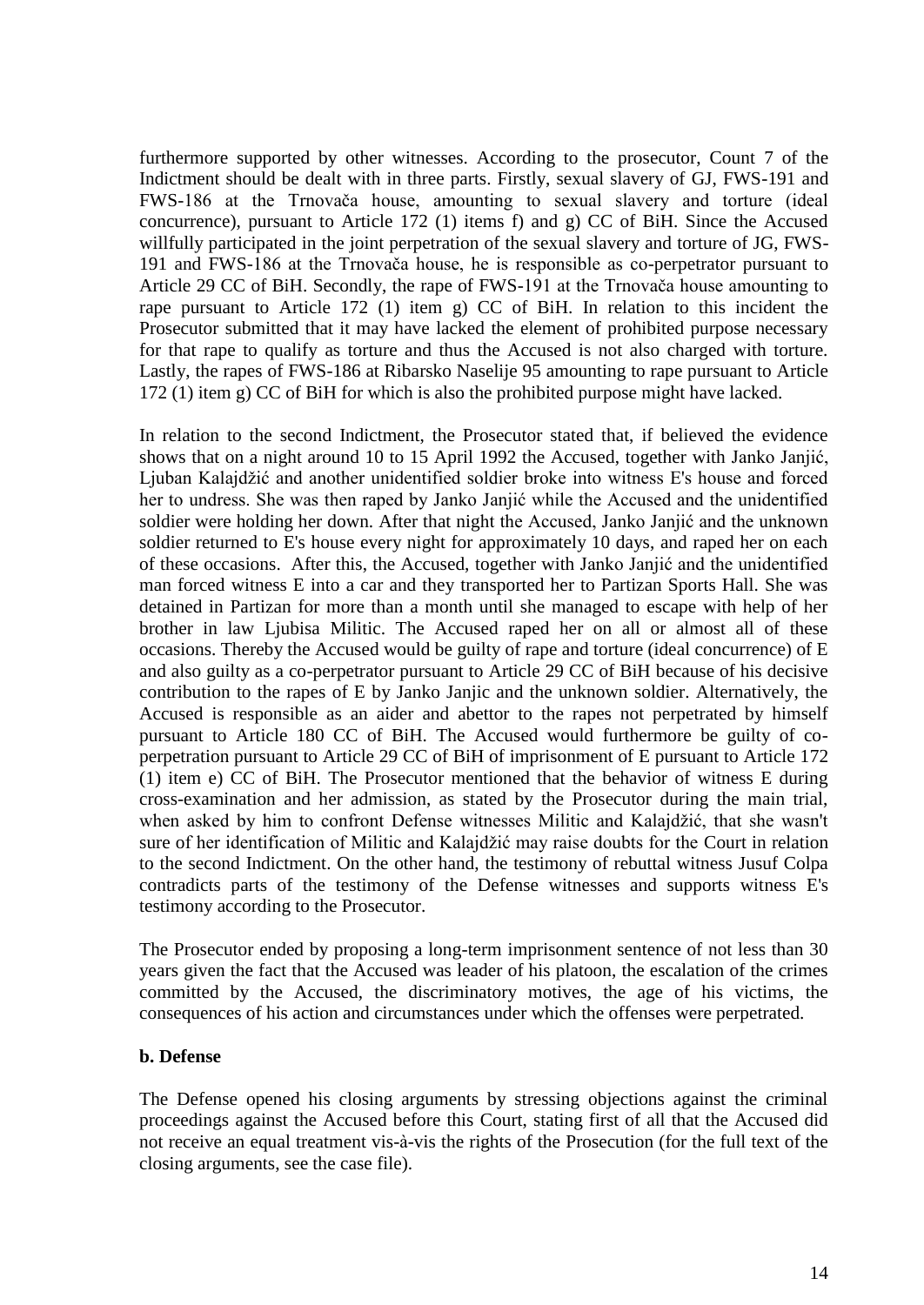The Defense objected to the application of CC of BiH, pointing out that the Criminal Code of the Socialist Federal Republic of Yugoslavia (CC of SFRY), which was applicable at the time of the events concerned, should be applied as it is clear that the at time when the incidents covered by the Indictment took place the CC of SFRY was in effect and since it is clear to everyone that the punishments defined by the CC of SFRY are more lenient to the perpetrator than the punishments defined by the current CC of BiH. According to the Defense, application of any other Law than the CC of SFRY, amounts to a violation of the principle of legality. The Defense referred to Article 7 (1) European Convention on Human Rights (ECHR) and Article 15 (1) of the International Pact on Civil and Political Rights. By applying to the Law on the Transfer and the Law on the Protection of Witnesses under Threat and Vulnerable Witnesses (Law on Protection of Witnesses), this trial, like many other trials, was conducted in accordance with regulations which were not passed prior to the commission of the acts, which drastically violate the rights of the Accused even contrary to the regulations of the applicable CPC of BiH. Furthermore, the Prosecutor used all privileges prescribed to the detriment of the Accused, through examination of witnesses via video link, reading statements of witnesses who refused to attend the trial making it impossible for the Defense to cross examine the witnesses, by moving to accept as proven facts adjudicated in other final Verdicts and reading statements of witnesses given in proceedings against other persons.

In relation to the presented evidence in general, the Defense stated that the evidence presented by the Prosecution was not reliable, fabricated and falsified. Furthermore, the Prosecution threatened witnesses presented by the Defense with prosecution for war crimes, for false testimony, calling their allegations nonsense etc, intimidated them, expanded the subject of testimony beyond the domain of the direct examination, while that was harmful for the Defense and unlawful. The Accused, being a private, could not have issued orders for forcible transfer of civilians and the Prosecution failed to prove that he personally issued the order to open fire or to execute anyone. With regards to the rape charges there is no possibility to establish accountability of the Accused on reliable grounds.

With reference to the second Indictment the Defense takes the position that there is no evidence that the Accused committed this criminal offense. The Defense stated and extensively explained why witnesses E and J, on the basis of whose testimonies the second Indictment is based, cannot be considered reliable. Their statements are irreconcilable with and contradicted by Defense witnesses.

With reference to Count 1 the Defense takes the position that the Accused did not hold any command position, did not command open fire, did not decide on and take part in the arrest of the villagers -of the hamlet of Brezine- who where there, did not take part in sending back some of them and then taking them again, is not responsible for the persecution and detention of the villagers from the hamlet of Brezine as the Indictment alleges. All the members of the unit, which was later commanded by the Accused, stated unanimously that the group of soldiers responsible for the attack of the hamlet Brezine were commanded by a certain Radmilo Babic and not by the Accused in the time period including the incidents of 14 April 1992. Thus, the Prosecution failed to prove this Count.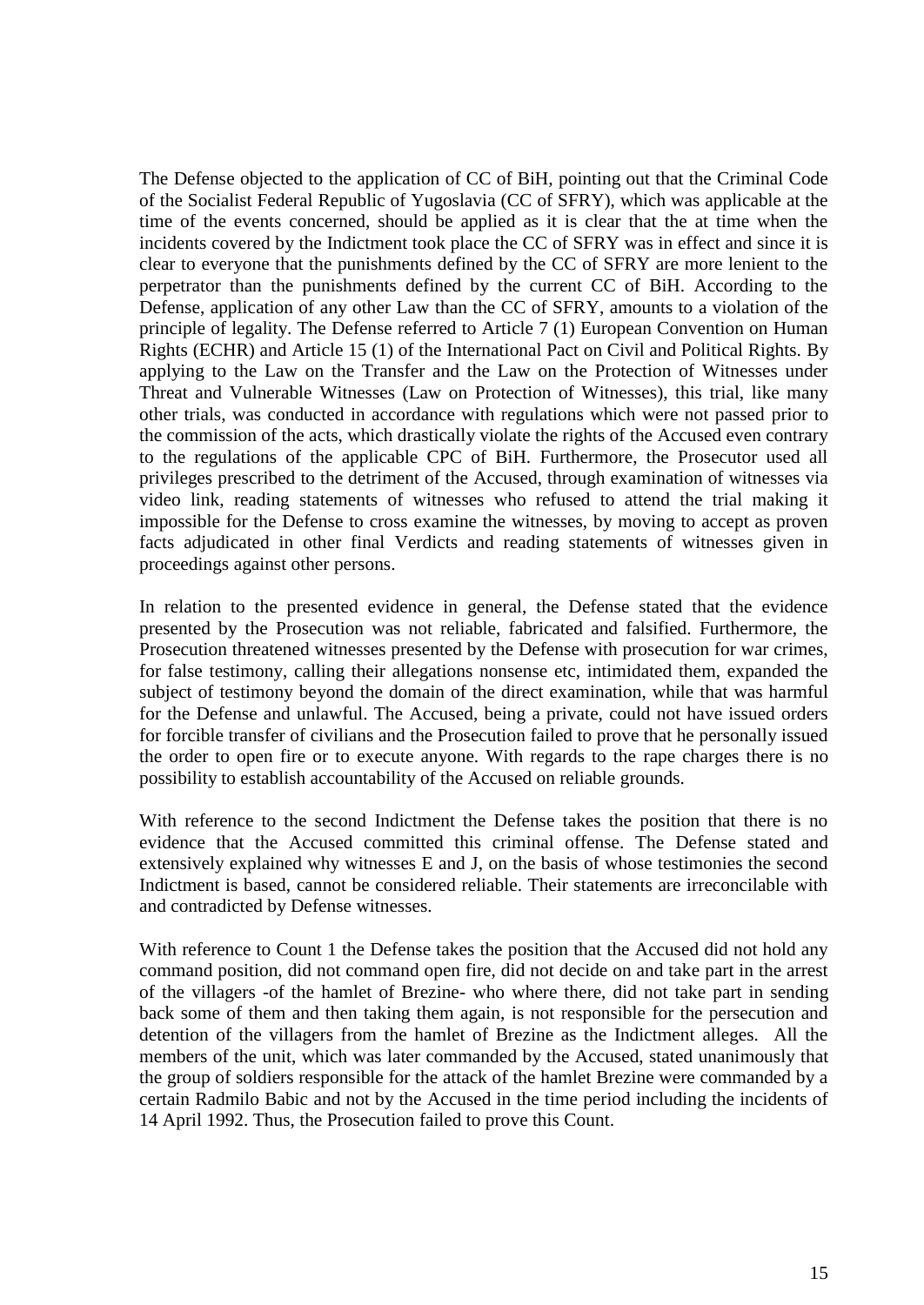With reference to Count 2 the Defense takes the position that, although it is not disputable that there was a widespread attack on the villages of Trosanj and Mješaja on 3 July 1992 and that the Accused was commanding a group of around twenty soldiers, there is no evidence that this group opened fire on the villagers; there is no evidence that this group of soldiers killed seven villagers from fire weapons and there is no evidence that the Accused was present during the execution. On the contrary, it appears from the testimony of soldiers that the Accused left early in the morning for Herceg Novi, which was confirmed by his wife who testified before the Court, which was also confirmed by his brother-in-law Milenko Paprica and Ljubinka Papović who described in a persuasive manner that she had found the Accused in his sister Borka's apartment, who had been expecting to go into labor. Furthermore, there is no evidence that Izet Colo, Fadila Odobašić and Selima Pekaz, who got killed during the operation while they were hiding in the woods, got killed from the fire of the Accused or his soldiers, nor is there evidence that they were on that particular axis of operation. The testimonies of the Prosecution witnesses FWS-132, FWS-75, FWS-74 and FWS-96 are unreliable, especially in view of the Defense witnesses, all members of the unit of the Accused, who confirmed that that morning the majority of them left by a van, that the driver was Milomir Aćimović and they took positions in the field in the early morning hours without approaching the spot where the fire was opened. The Defense stated that as the operation of 3 July 1992 was extensive, this implies that at the least a number of units must have participated since the Accused did not hold any rank.

With reference to Count 3 the Defense takes the position that this count cannot be proven. The events described in Count 3 took place on the same day, namely 3 July 1992. The Defense stated, that early that morning the Accused immediately after returning from the area of the villages of Trošanj and Mješaja, left for Herceg Novi and thus can not have been present in Buk Bijela. Furthermore the mentioned "unidentified soldiers" have not proven to be under the effective control of the Accused. In addition, the testimony of FWS-74 was unreliable. The testimony of FWS-87 in respect to this count can not be relied upon either, amongst others because she was only 15 at that time which requires the pay extra attention to her alleged recollections. Moreover, this witness stated she was raped in Buk Bijela and that when she was walking towards the bus, her legs were covered with blood but this was not mentioned by her mother, who was waiting for her, or any other witness.

With reference to Count 4 the Defense takes the position that there is no evidence to corroborate that a number of soldiers under the command of the Accused killed Redzo Pekaz on 3 July 1992 in Buk Bijela, the same as there is no evidence corroborating that the Accused was present there at all and that he knew about the event in any way, and there is no evidence as to the manner in which Redzo Pekaz was deprived of his life. The testimony of witness FWS-75, who claimed that she had been interrogated by the Accused in Buk Bijela, his presence there on 3 July 1992, is unreliable, especially when not corroborated by the testimonies of witnesses FWS-74, FWS-87, FWS-88, FWS-48 FWS-90, FWS-96, DB and FWS-105.

With reference to Count 5 the Defense takes the position that there is not sufficient evidence for the criminal charge that the Accused on several occasions raped witness FWS-95 in the period between 13 July and 13 August 1992, whom he took out of the Partizan Sports Hall. This witness is unreliable because her testimony has been changed comparing with her previous statement to such an extent that it can not be justified by anything. Also the fact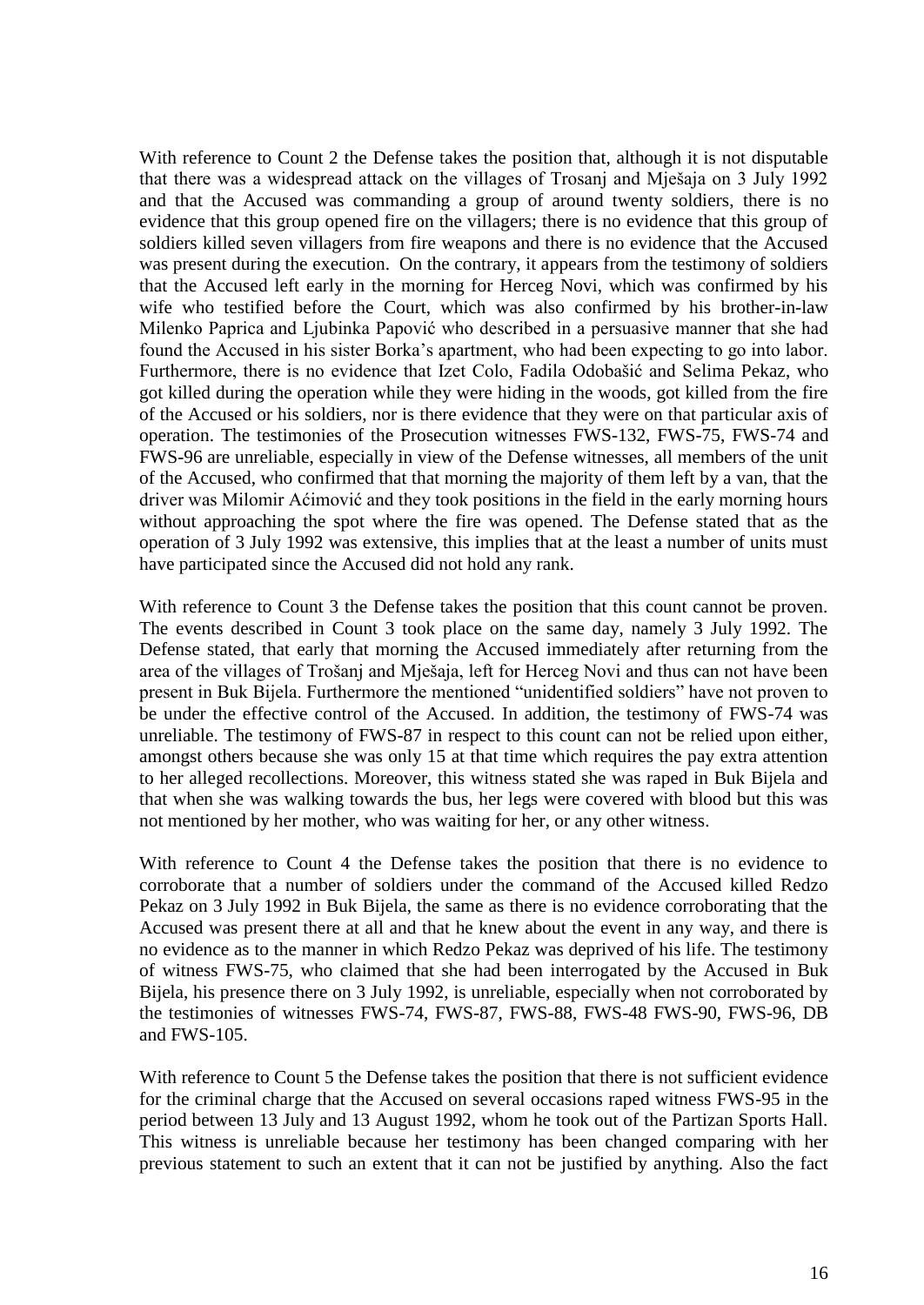that the medical status of this witness, as described by the forensic neuropsychiatrist, is such that it is no use for any serious establishment of facts.

With reference to Count 6 the Defense takes the position that the there is no evidence that the Accused raped the witness FWS-105 in a house in Trnovača in late July or early August 1992. The witness FWS-105 was not heard in the proceedings and, as can be concluded from the closing arguments, the Court should reject the record on testimony of FWS-105 given to BiH Prosecutors Office and the transcript of her testimony at the ICTY. By reading out the statements of this witness at the trial the human rights of the Accused were violated.

With reference to Count 7 the Defense takes the position that the Accused did not participate in the rape of the witnesses FWS-186 and FWS-191, nor did he hold them detained. In the contrary; they begged him to let them stay under his protection. Furthermore, there is no evidence that the Accused was the person who ordered or in any other way requested these two witnesses use the non-Muslim names. The several witnesses the Defense offered to the Court are indicative for the fact that the Accused did not rape them. Witness FWS-186 was not heard in the proceedings and there is no excuse for it, thus her statement given to ICTY investigators on 9 May 1998 can not be used to establish the state of facts. The fact that this statement has no signature affixed makes this statement inadmissible as reliable evidence. Furthermore, the claim by FWS-191 that she was raped by the Accused lacks a minimum reality.

With reference to Count 8 the Defense takes the position that there is no evidence for the allegation that the Accused on one evening in late October or early November 1992 raped the minor AB and the detainee AS. On the contrary; Defense evidence clearly proved that the Accused was not at all in Foca or its surroundings ˝in late October or early November 1992˝. The statements of the witnesses FWS-75 and FWS-87 with regard to the allegations in the Indictment are unreliable.

# **4. Procedural decisions**

As the case of the Accused Gojko Janković was transferred to the Prosecutor's Office of Bosnia and Herzegovina pursuant to Law on the Transfer, some of the procedural decisions made by the Trial Panel are directly related to the decisions issued in the proceedings which were conducted in this case before the ICTY. For this reason, the Court intends to provide the reasoning behind its procedural decisions by firstly explaining the decision on the manner of the examination and further protection of the witnesses, the majority of who had been already assigned the measures of protection of their identity by the ICTY.

# **a. Manner of examination and further protection of witnesses who had already been assigned the measure of protection of their identity**

Deciding on the Motion of the Prosecutor's Office of BiH, the Preliminary Proceedings Judge of the Court of BiH issued the Decision dated 30 January 2006 ordering that all of the personal details of the witnesses who had been already identified in other cases before the ICTY should be kept confidential, including the following witnesses: DB, FWS-75, FWS-87, FWS-132, FWS-175, FWS-190 and FWS-191 identified in ICTY, *Prosecutor vs. Stanković*, case no. IT-96-23/2 PT, and witnesses FWS-74, FWS-88, FWS-90, FWS-95,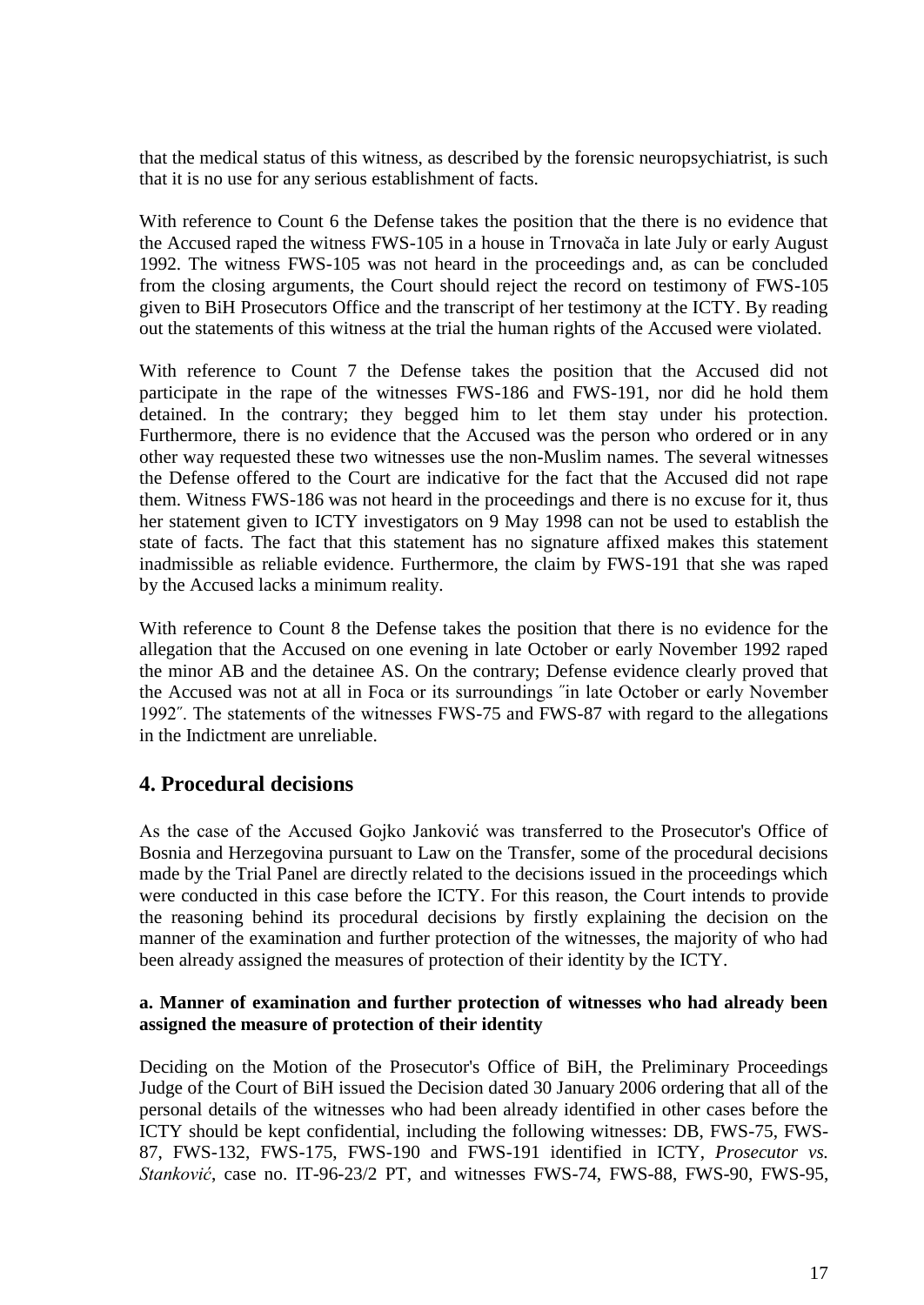FWS-96, FWS-105, FWS-186 and FWS-192 identified in ICTY, *Prosecutor vs. Kunarac*, case no. IT-96-23 and IT-96-23/1).

By its Decision dated 3 February 2006, the Court ordered that the personal details of the witnesses A, B, C and D should be kept confidential. As for the protection of the witness E personal data the Court decided by its Decision dated 19 April 2006 and by the Decision dated 19 June 2006 for the witness J.

In these Decisions, the Court ordered the Prosecutor's Office to be mindful of its obligation foreseen under Article 12 paragraph 8 of the Law on Protection of Witnesses. The Defense was informed on the identity of all of the witnesses who were identified in those decisions, except for the witness J within the deadline of at least 30 days before the testimony of those witnesses at the main trial. The Defense was finally also informed about the identity of the witness J, although within a rather shorter notice, that is, 15 days before this witness testified at the main trial.

The Court concludes that the Defense was informed about the identity of the witnesses, as mentioned above, as well as about the protective measures.

In his attempt to ensure that the image of those witnesses be protected, the Prosecutor filed a motion to hear those witnesses behind the screen which would allow for the witness to be seen by the parties, the Defense Counsel and the Trial Panel, while the public could not see him. The Defense did not object to the Motion of the Prosecutor's Office and the Court decided pursuant to Article 13 (2) of the Law on Protection of Witnesses.

The course of the proceedings and the testimony of the above-mentioned witnesses have entirely justified the ordering of such protective measures, which, in terms of those witnesses, provided them to a significant extent with a feeling of security and put them in the position to testify freely on everything that occurred to them, in relation to Gojko Janković and they did testify.

Having in mind all of the above-mentioned, the conduct of the witnesses during their testimony in particular, as well as their personally forwarded requests, at the motion of the Prosecutor, the Court made a decision pursuant to Article 13 (2) of the Law on Protection of Witnesses.

The Court submits that this manner of examination of the witnesses has truly served the purpose of their protection; whilst the Accused's right to question the witnesses whose testimonies are incriminating him has been also preserved. All of the witnesses, except for those provided hereinafter, testified comprehensibly and freely in the presence of the Accused, and the exceptions were only made with respect to the witnesses E and J, which is going to be explained in the text bellow under paragraph (d), whereas the witness ZDŽ testified through a video-link, and in this way established contact with the Accused during his testimony, although through technical means.

The Court has found that there is a justified fear that the disclosure of some or all of the personal details of the witnesses would seriously endanger the personal security of the witnesses or their families, even after they gave their testimony before this Court. The Court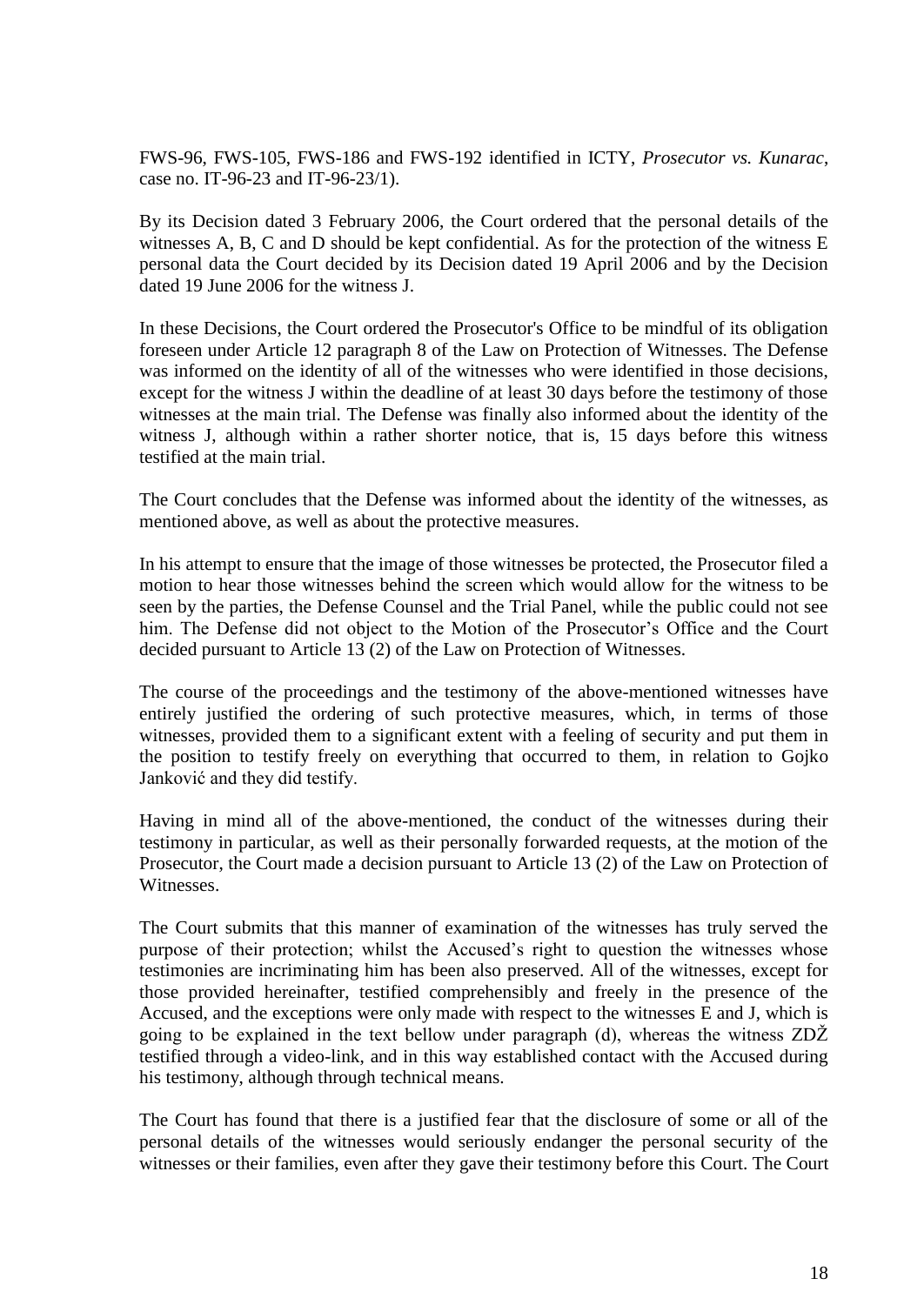took into consideration the efforts that were put forward just to ensure the presence of the protected witnesses before the Court, and particularly the fact that every new testimony exposes these witnesses to a new trauma and returns them back to the life and the world they are trying to escape from. Having this in mind, the Court decided that the personal details of the witness shall remain confidential for 15 years following the day when the Verdict becomes final.

# **b) Adjudicated Facts**

On 4 August 2006, the Court partially accepted the Motion of the Prosecutor's Office of Bosnia and Herzegovina No. KT-RZ-163/05, dated 25 April 2006, based on Article 4 of the Law on Transfer, related to the acceptance as proven of the facts established by the ICTY. For elaborate reasoning, the Court refers to its written decision of 4 August 2006.

The Prosecutor's Office moved the Court to take judicial notice of facts established by legally binding decision at the ICTY in its judgments in case no. IT-96-23-T & IT-96-23/1- T (*Prosecutor v. Dragoljub Kunarac et al.*, Trial Chamber Judgement of 12 June 2002, paragraphs 567, 568, 570-577, 724, 759, 761, 765, 780); in case no. IT-96-23 & IT-96-23/1- A (*Prosecutor v. Dragoljub Kunarac et. al.*, Appeals Chamber Judgement of 22 February 2001, paragraphs 2-3) and in case no. IT-97-25-T (*Prosecutor v. Milorad Krnojelac*, Trial Chamber Judgement of 15 March 2002, paragraphs 116, 118-121).

In total the Prosecutor's Office moved the Court to accept as proven 22 facts established by the above mentioned judgments. The parties were heard on 16 May 2006 and during this hearing the Defense orally objected the motion because it was unfounded. The Court accepted 15 facts as proven facts established by the ICTY. The essence that can be summarized as follows:

From 8 April 1992 until at least February 1993, there was an armed conflict between Bosnian Serbs and Bosnian Muslims in the area of Foča. Non-Serb civilians were killed, raped or otherwise abused as a direct result of the armed conflict. The conflict involved a systematic attack by the Bosnian Serb Army and paramilitary groups against the civilian population in the wider area of the municipality of Foča. The campaign was successful in its aim of "cleansing" the Foča area of non-Serbs. One specific target of the attack was Muslim women, who were detained in intolerably unhygienic conditions in places such as the Kalinovik School, Foča High School and the Partizan Sports Hall, where they were mistreated in many ways, including being raped repeatedly. For the full text of the paragraphs accepted by the Court, see the the case file.

According to Article 4 of the Law on Transfer, the Court may, at the request of a party or *proprio motu*, decide to accept as proven facts that are established by legally binding decisions in proceedings before the ICTY. The Court accepted the facts, amongst other finding guidance in the ICTY jurisprudence on to Rule 94(B) of the Tribunal's Rules of Procedure and Evidence (See e.g. ICTY, Trial Chamber, *Prosecutor v. Momcilo Krajisnik*, case no. IT-00-39-T, Decision on third and fourth Prosecution motions for judicial notice of adjudicated facts, dated 24 March 2005, p.8; ICTY, *Prosecutor v. Zoran Kupreškić et al.*, case no. IT-95-16-A, Appeals Chamber Decision on the motions of Drago Josipović, Zoran Kupreškić and Vlatko Kupreškić to admit additional evidence pursuant to Rule 115 and for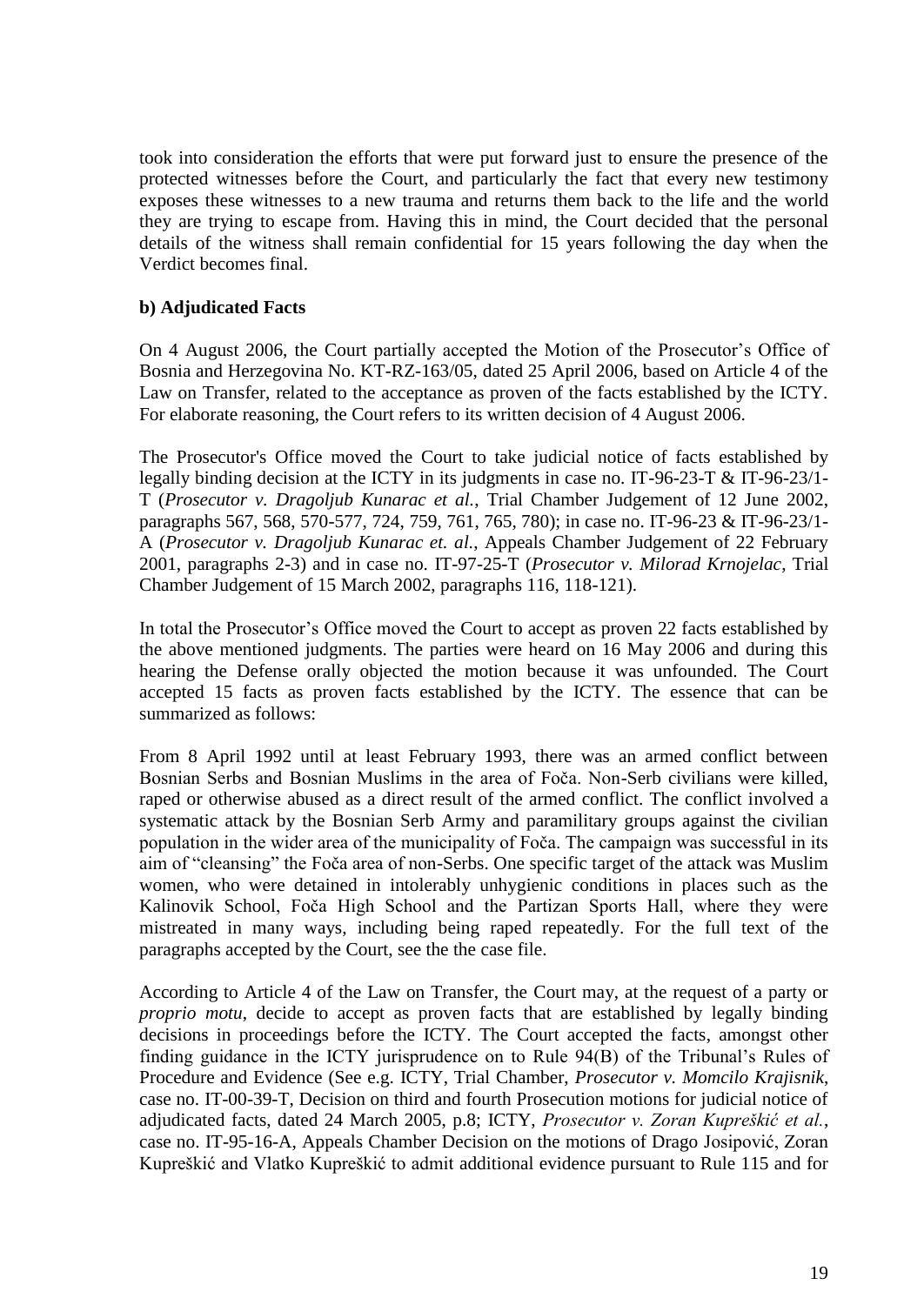judicial notice to be taken pursuant to Rule 94(B)). The Court considered the accepted facts, concrete and identifiable, general in their nature and not attesting the individual criminal responsibility of the Accused. They were furthermore relevant to the case against Gojko Jankovic since for the criminal case against the Accused conducted before the Court of BiH, since he is charged with the criminal offenses that were indeed committed within the widespread or systematic attack by the Army of the Serb Republic of Bosnia and Herzegovina, police forces and paramilitary formations against the non-Serb civilian population, conducted in the broader territory of the Foča municipality.

The Court considered taking judicial notice of facts established by the ICTY as achieving judicial economy. Such purpose is in accordance with the defendant's right to be tried without delay as guaranteed by Article 13 CPC of BiH and by Article 6 (1) ECHR. This purpose must nonetheless be reconciled with the principle of presumption of innocence and the defendant's right to a fair trial under Article 6 ECHR.

The facts that were not accepted as established by the ICTY were found by the Court to be too specific and too closely connected with the individual factual allegations against the Accused and as such tend to indirectly attest to his criminal responsibility. For this reason, and in order not to infringe on the defendant's right to a fair trial, the Panel does not admit these facts into evidence as established facts pursuant to Article 4 of the Law on Transfer. Other facts were not accepted as these facts were repetitive and of minor relevance to the present case.

## **c) Exception from imminent presentation of evidence**

On 22 June 2006, in the course of main trial, the Prosecutor filed a oral Motion pursuant to Article 273 (2) CPC of BiH, to move the Court to read in parts of a statement of FWS-132, dated 14 June 1996. In support of this motion, the Prosecutor stated that this witness had testified before this Court in the case against *Neđo Samardžić* (Ref. No: X-KR-05/49), as a consequence of which she was severely emotionally affected. Furthermore, the Prosecutor submitted a document signed by Dr. Fadila Filipovic-Mehmedbasic which stated that the witness was suffering from … and was in such a condition that she was not capable of testifying on this occasion. The Defense did not object to the reasons advanced by the Prosecutor in favour of reading the statement, however, they did object to only a partial reading of the statement. Once the parties had reached an agreement on what they wanted to have read as evidence at the main trial, the Court accepted this motion by its decision on 23 June 2006.

On 21 July 2006 the Prosecution filed a Motion for the exception from the imminent presentation of evidence of the witnesses known under the pseudonyms of FWS-48, FWS-105, FWS-186 and AS, so that the records on testimony given during the investigative phase, as well as the records of depositions and transcripts of testimony given before the ICTY as specified in the motion can be read out and used as evidence at the main trial.

The Prosecution based its Motion on Article 273 (2) CPC of BiH in conjunction with Article 11 of the Law on Protection of Witnesses and Articles 5 (1) and Article 7 of the Law on Transfer.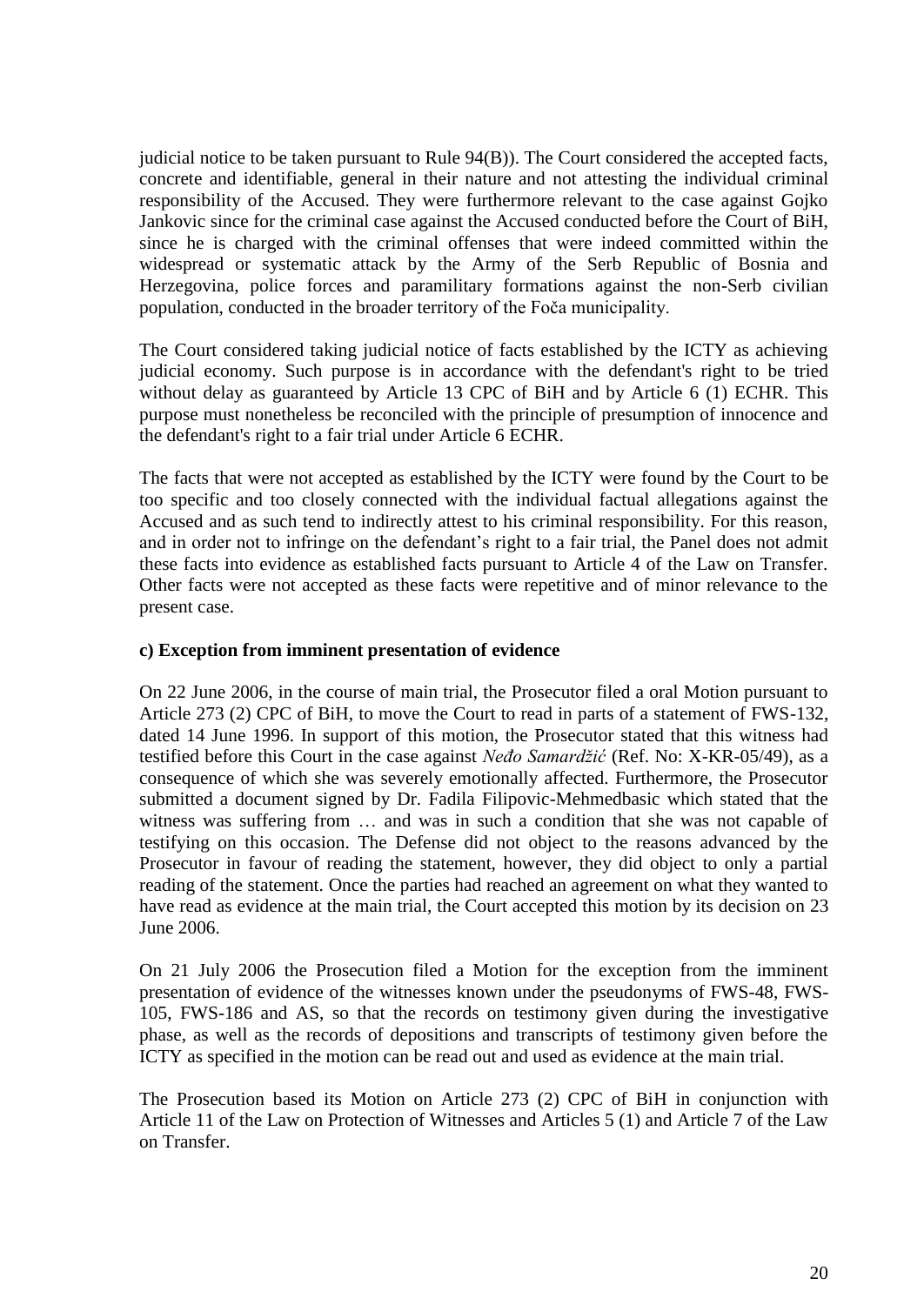On 3 August 2006 the Defense objected to this Motion arguing that Article 6 (3) d of the European Convention for the Protection of Human Rights and Fundamental Freedoms (ECHR) prevented the Prosecution from reading to the Trial Panel the evidence of Protected Rape Witnesses. The Defense insisted that they had the right to cross-examine the witnesses at a public trial in order to challenge the statements in which they incriminated the Accused. On the same date the Prosecution withdrew its Motion in relation to the testimonies of witness FWS-48.

In a letter to the Court dated 4 September 2006 the Prosecution replied to the Defense's objection.

On 27 September 2006 the Court orally rendered its decision to grant the Motion in part on for reasons as explained below.

Article 273 CPC of BiH provides for the possibility that records on testimony given during the investigative phase can be read or used as evidence at the main trial without examining the persons who gave the statements. This exception from the general rule of the imminent presentation of evidence can be granted if, inter alia, the persons are *˝dead, affected by mental illness, cannot be found, or if their presence in Court is impossible or very difficult due to important reasons˝*. (paragraph 2).

This provision is supplemented by Article 11 of the Law on Protection of Witnesses which states that the Court, when deciding whether to grant an exception to the imminent presentation of evidence, *˝... shall also take into account the need to provide for [...] the protection of a vulnerable witness who would expose himself to significant emotional distress by appearing at the main trial˝.*

Furthermore, in accordance with Article 7 of the Law on Transfer provides for the possibility to likewise read in witness statements given to ICTY investigators during the investigative phase. Article 5 (1) of the Law on Transfer provides for the admissibility to transcripts of testimonies of witnesses given before the ICTY and records of depositions of witnesses made before the ICTY, before the Courts in BiH. Nevertheless, this shall not prejudice the defendant's right to request the attendance of these witnesses for the purpose of cross-examination (paragraph 3).

It is apparent from a systematic reading of the law that, once these foreign transcripts are admitted as evidence in domestic BiH proceedings, they must be subject to the ordinary rules of evidence set forth by the BiH CPC including, for the purposes of excepting from the imminent presentation of evidence, Article 273 (2) CPC of BiH.

The Prosecution moved the Court to allow to be read and used as evidence at the main trial the following records on testimony as well as transcripts of testimony given before the ICTY:

1. The statement by witness FWS-105 given to the ICTY investigators, dated 9-11 February 1996, the record on testimony given to BiH Prosecutors Office on 16 January 2006 and the transcript of testimony at the ICTY in the case against the Accused Dragoljub Kunarac et al., dated 13 June 2000.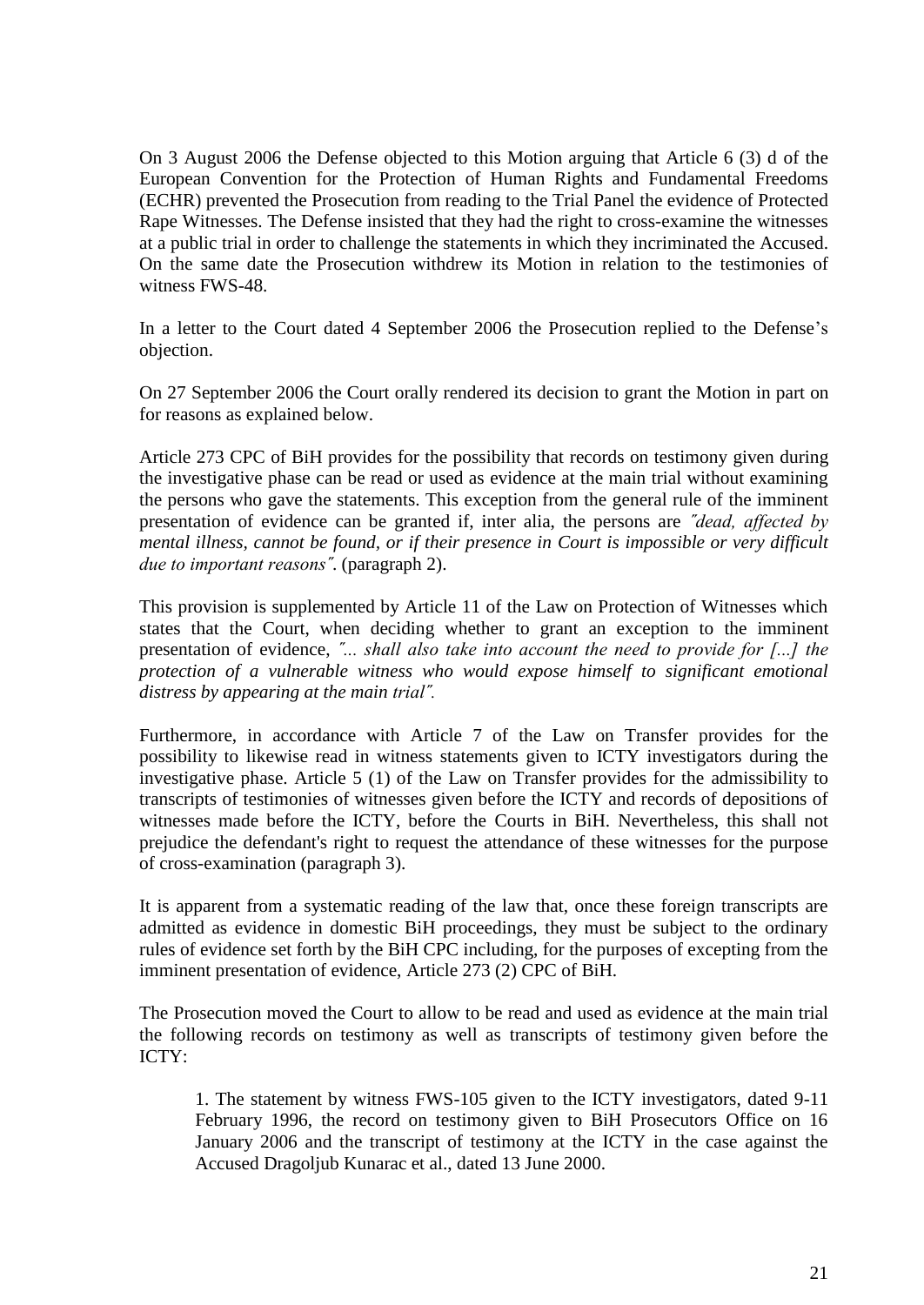By way of justification , the Prosecution stated that witness FWS-105 is neither fit nor willing to testify at the main trial, because she remained extremely traumatized as a consequence of the abuses she suffered during the conflict. She suffers from … and she is under psychiatric treatment. She also suffers from … .

In support of this the Prosecution submitted to the Court medical documentation, Protocol no. 3516/06 from dr. Senadin Ljubovic from the Klinika Centar Univerziteta Sarajevo dated 23 March 2006, as well as two letters concerning information about the witness dated 10 May 2006, 21 and 29 September 2006 by Mss. Jasmina Pusina and Lucia Dighiero of the Witness Support Office respectively.

2. The statement by witness FWS-186 given to ICTY investigators dated 9 May 1998 and the transcript other testimony at the ICTY in the case against Dragoljub Kunarac et al. On 4 May 2000.

As a reasoning the Prosecution states that this witness is traumatized as a consequence of the abuses she suffered during the conflict. She suffers from … . Her mental decease has been diagnosed as stable as long as she is not forced to talk about those events. There have been numerous contacts by the Prosecution (including a personal visit outside of BiH) and by the Witness Support Office, but they have failed to persuade the witness to attend and testify in Court.

In support of this the Prosecution submitted to the Court medical documentation dated 25 April 2006 by Jane Otto, General Practicien at Odense, Denmark, as well as a handwritten declaration dated 8 July 2006 explaining her reasons for not testifying.

3. The transcript of the testimony by witness AS in the case against Dragoljub Kunarac et al. on 19 April 2000 as evidence.

As a reasoning the Prosecution stated that he failed despite numerous efforts both by the Prosecution and the WSO, to get in contact with witness AS, who resides in another country. Furthermore, members of her family have not cooperated with the Prosecution in contacting her, and have informed the Prosecution that she is seriously ill.

As can be concluded from the previous, the position regarding the witness FWS-105 (affected by …), witness FWS-186 (affected by …) and AS (cannot be found), fulfill the general requirements of Article 273 (2) CPC of BiH. The Law on Transfer is a *lex specialis*, and is designed to avert the risk that the CPC might make ICTY evidence unusable. *Lex specialis* amounts to special rules which pre-empt the CPC as to evidence collected by the ICTY and rules on admissibility and use. As *lex specialis*, as relevant to the proffered evidence under discussion, the Law on Transfer either derogates from and pre-empts the CPC of BiH where it is inconsistent or reverts to the CPC of BiH to cover those issues not specifically addressed by the Law on Transfer (See also the Decision of the Court of BiH, dated 4 December 2006, case no. No. X-KR-05/24). The Law on Transfer, under the requirements as set out in its provisions, explicitly allows this Court to consider material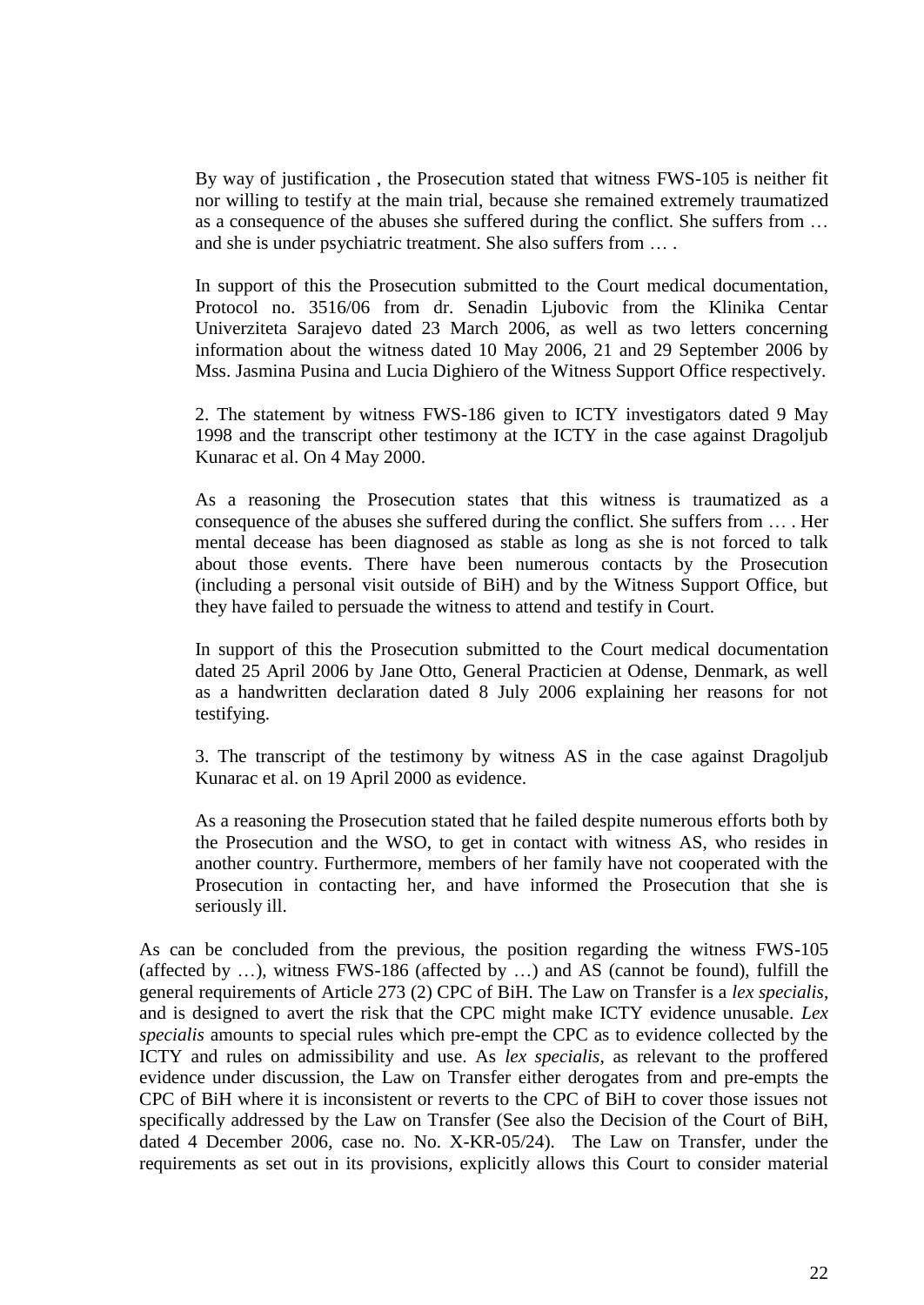collected by the ICTY. As long as these rules are complied with, the Court may use the evidence as it would if the evidence were offered according to the CPC of BiH. But even if the evidence is permitted under the CPC of BiH or Law on Transfer, it is still subject to evaluation by the Court for fairness, reliability, authenticity, and probity as defined in the overriding requirements of the European Convention, which is directly applicable before this Court.

The Court's task under the ECHR is to ascertain whether the proceedings in their entirety (*taken as a whole*), including the way in which evidence was taken, were fair. Article 6 (1) ECHR which guarantees the right to a fair trial and Article 6 (3) ECHR that provides the right to confrontation and production of witnesses are the relevant provisions of the ECHR relating to the admission of evidence. The Law on Tranfer does not remove the obligation of the Court to assure fairness in the proceedings to the Accused. Article 6 (3) d ECHR provides in relevant part that the Accused has the (minimum) right to examine of have examined witnesses against him/her, and to obtain the attendance and examination of witnesses on his/hers behalf under the same conditions as witnesses against him/her.

In the European Court of Human Right's jurisprudence it has been established that principles of fair trial include the right of the Accused to be confronted with witnesses and evidence against him at a public hearing, and a meaningful right to challenge the evidence and cross examine the witnesses (see amongst others, *Barbera, Messegue and Jabargo v. Spain*, judgement of 6 December 1988, Series A vol. 146, paragraph 78, *Asch v. Austria,* judgement of 26 April 1991, Series A no. 203, paragraphs 26-31, *Ludi v. Switserland*, judgement of 15 June 1992, Series A no. 238, paragraphs 43-50 and *Luca v. Italy*, judgement of 27 February 2001, no. 33354/96, paragraphs 39-45).

As can be concluded in principle, all evidence relied on by the prosecution must normally be produced in the presence of the Accused at a public hearing with a view to adversarial argument. However, the use as evidence of statements obtained at the stage of the police inquiry and the judicial investigation (in the same case) is not in itself inconsistent with Article 6 (3) d ECHR, provided that the rights of the Defense have been respected.

As a rule these rights require that the defendant be given an adequate and proper opportunity to challenge and question a witness against him either when he was making his statements or at a later stage of the proceedings (see, amongst others, the *Delta v. France* judgement of 19 December 1990, Series A no. 191, paragraph 36 and the *Windisch v. Austria* judgement of 27 September 1990, Series A no. 186, paragraph 26). However, Article 6 ECHR does not grant the Accused an unlimited right to secure appearance of witnesses in Court.

Problems will therefore arise if the Prosecution introduces written statements by a person who does not appear as a witness at the main trial and the Defense wants to cross-examine the witness. Only exceptional circumstances will permit the prosecution to tender into evidence statements from the witness that the Accused has been unable to cross examine. The general principle is therefore that the Accused persons must be allowed to call or examine any witness whose testimony they consider relevant to their case, and must be able to examine any witness who is called, or whose evidence is relied on, by the Prosecutor.

The European Court of Human Rights will review whether the use of evidence accepted in violation of the rights of the Accused deprived him of a fair trial. In case the testimony of a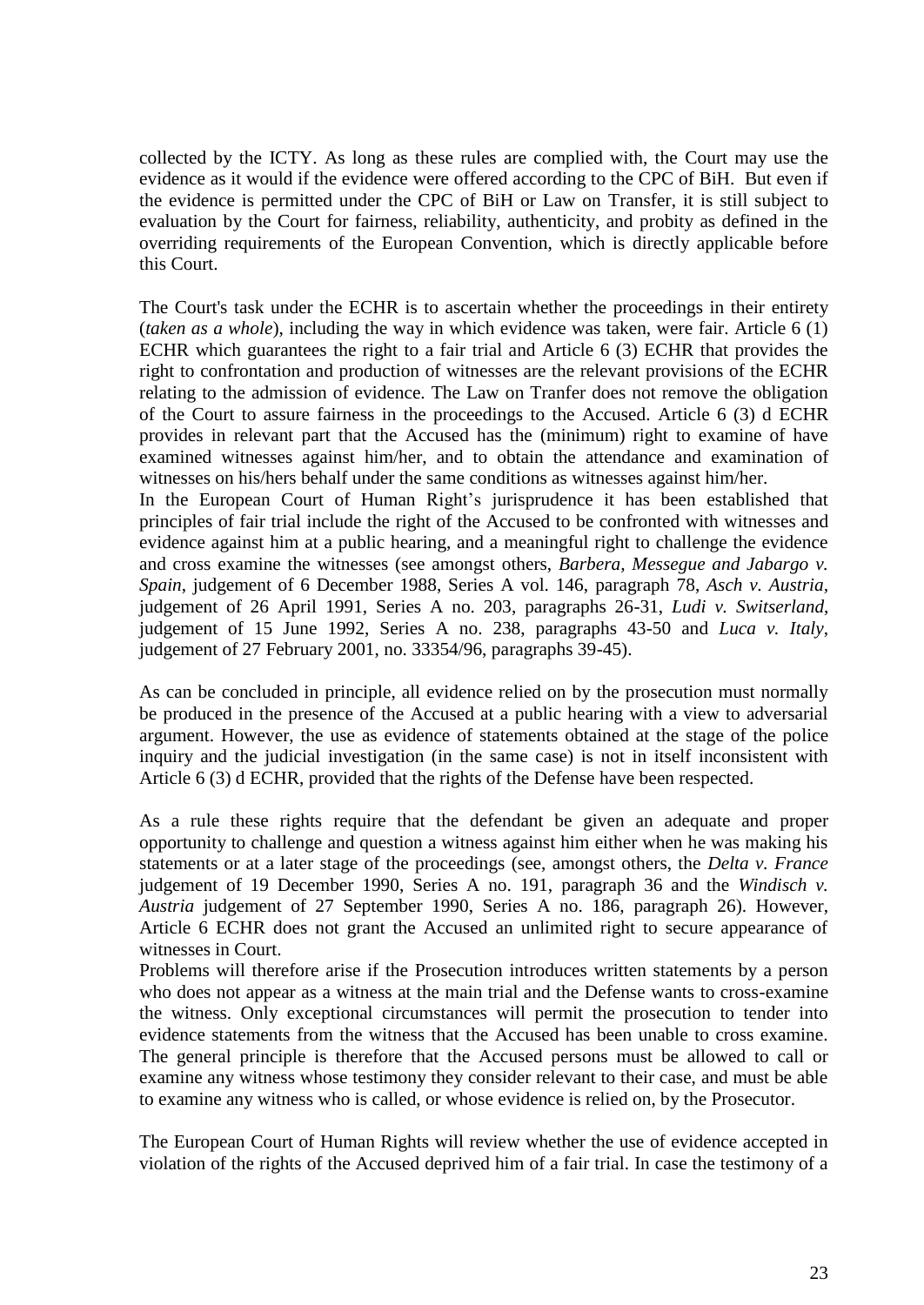witness is either solely or to the decisive extent the sole basis of a conviction of the Accused and neither at the stage of the investigation nor during the trial the applicant was able to (cross-)examine or have examined the witness concerned, the lack of any confrontation will deprive him in certain respects of a fair trial (see amongst others, the *Saidi v France* judgement of 20 September 1993, Series A no. 261-C, paragraph 44).

Article 3.2. Law on Tranfer is in line with this: *'The Courts shall not base a conviction of a person solely or to a decisive extent on the prior statements of witnesses who did not give oral evidence at trial.'* Written or transcribed statements of testimony of lay and expert witnesses, absent cross examination of the witness by the Accused in the Court, at the best, can only be used to corroborate other direct evidence of guilt.

The Law on Transfer leaves it up to the Court to decide whether the witness should be produced for cross examination. In the ICTY, which uses the written statements or transcript of a previous testimony of a witness into evidence in lieu of compelling the witness to attend the trial and present the evidence orally, under Rule 92bis of the Tribunal's Rules of Procedure and Evidence (Admission of Written Statements and Transcripts in Lieu of Oral Testimony, as adopted 1 December 2000 and 13 December 2000 and amended 13 September 2006), requests for cross examination must be specific as to the particular parts of the prior testimony or statements about which the Defense intends to cross examine. Rule 92 bis also allows the admission of transcripts of testimony from witnesses appearing before other ICTY chambers, although the admission of a testimony is only allowed as long as it does not go to the acts and conduct of the Accused as charged in the Indictment. From Rule 92ter ensues that if the Prosecutor does want to submit a transcript from other ICTY proceedings that goes *'to proof of the acts and conduct of the Accused as charged in the Indictment'* the witness has to be present in Court; the witness must be available for cross-examination and any questioning by the Judges and the witness attests that the written statement or transcript accurately reflects that witness' declaration and what the witness would say if examined.

The Court furthermore notes that none of the evidence collected or used by the ICTY needed to comply with the European Court of Human Rights (see ICTY, *Prosecutor v. Dusko Tadic* (IT-94-1), Decision on the Prosecutor's Motion Requesting Protective Measures for Victims and Witnesses, dated 10 August 1995, paragraph 27).

The Prosecutor moved the Court to admit under Article 5 (1) of the Law on Transfer transcripts of witness testimony from an ICTY proceeding in which the Accused was directly Accused of crimes as charged in the Indictment, while the possibility to crossexamine was not available. Even under the lighter standards of the ICTY, the witness must be present for cross-examination.

In order to allow the Accused to cross-examine the witness FWS-105, FWS-186 and AS, whose testimony the parties consider relevant to the case or whose evidence is relied on by the prosecutor, the witnesses were summoned to the Court.

On 4 September 2006 witness FWS-105 was summoned to the Court on 26 September 2006. However she did not appear. On 27 June 2006 Witness FWS-186 was summoned to the Court to appear on 19 July 2006. This summon was forwarded to her through the diplomatic channels to the foreign authorities, because she resides in another country. The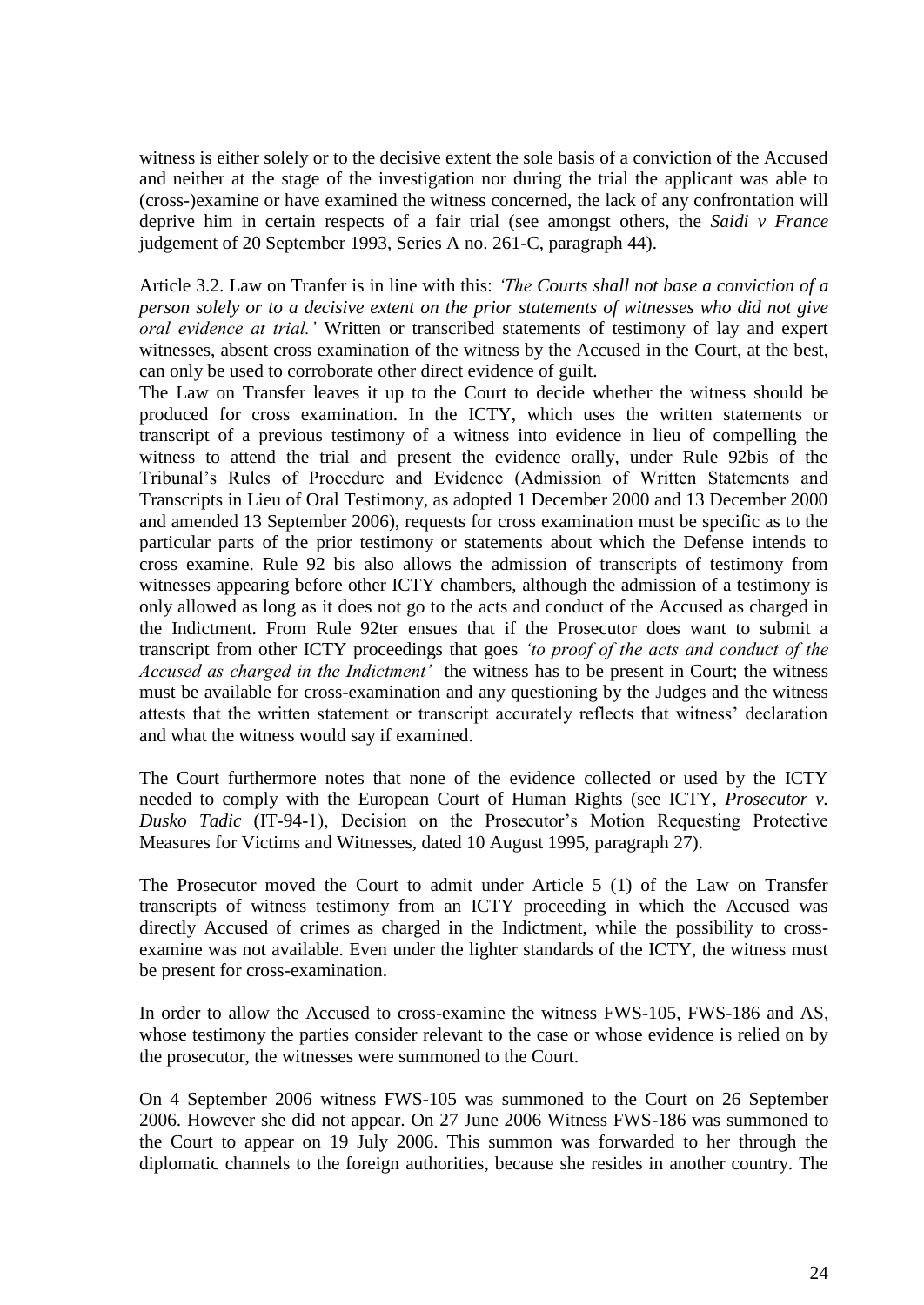Court has been informed by these authorities that witness FWS-186 has received the summon, but she did not appear at the trial to testify. On 27 June 2006 Witness AS was summoned to the Court on 3 August 2006. She did not appear and the Court got no information from the foreign authorities whether she received the summon. All attempts from the Prosecution to get in contact with this witness failed. Furthermore, members of her family have not cooperated with the Prosecution in contacting her.

Now, the compatibility with Article 6 (3) d ECHR comes into question. From the abovementioned jurisprudence from the European Court of Human Rights, it appears that in order for a statement given in the investigative phase of the proceedings to be accepted, the Court must have done everything possible to ensure attendance. This has been the case. Crucial furthermore in this assessment is the question whether the relevant testimony will be the sole evidence for a possible conviction for a specific count in the Indictment. In relation to witness AS, who is claimed to be raped by the Accused, this requirement has not been met and thus should not be read into evidence.

The Court notices further that facts in the case against the Accused are unique in the sense that the Prosecution wants also to be accepted as evidence records on testimony as well as the records of depositions and transcripts of testimony given before the ICTY in other cases; the case against Dragoljub Kunarac et.al. (Case no. IT-96-23-I).

On 26 June 1996 the ICTY confirmed an Indictment against Dragoljub Kunarac, Radomir Kovac, Zoran Vukovic, Dragan Gagovic, Dragan Zelenovic, Janko Janjic, Radovan Stankovic and the Accused (Case no. IT-96-23-I). The Indictment charged rape and torture as crimes against humanity, torture as a grave breach and as a violation of the laws and customs of war and enslavement as a Crime against Humanity.

Following the death of Dragan Gagovic, on 30 July 1999 and Janko Janjic, the Prosecutor withdrew the Indictment against them.

Kunarac was severed from the original indictees in an amended Indictment, confirmed on 19 August 1998. On 3 September 1999, a second amended Indictment was confirmed joining Kunarac and Kovac following the latter's detention. A third amended Indictment was confirmed on 1 December 1999 (Case no. IT-96-23). On 10 February 2000 Vukovic requested a joint trial with Kunarac and Kovac. This request was granted by the ICTY Trial Chamber on 15 February 2000.

It can thus be concluded that testimonies given before 19 August 1998 were given 'in the investigative phase' of the case against Dragoljub Kunarac and others (including the Accused). In other words, evidence records on testimony as well as the records of depositions and transcripts of testimony given before the ICTY in the case against Kunarac and others after this date have to be considered to be given in another case. The Court notices that in this case (against Kunarac, Kovac and Vukovic) the charges are strongly interrelated with the case before this Court against Gojko Jankovic. The Accused Kunarac, Kovac and Vukovic *de jure* had the opportunity to cross examine during the ICTY main trial testimonies of the witnesses and may have tried to exculpate themselves and by that put the burden on other persons involved, among them the Accused Gojko Jankovic. This causes in itself substantial doubt on its reliability and the overall fairness and breaches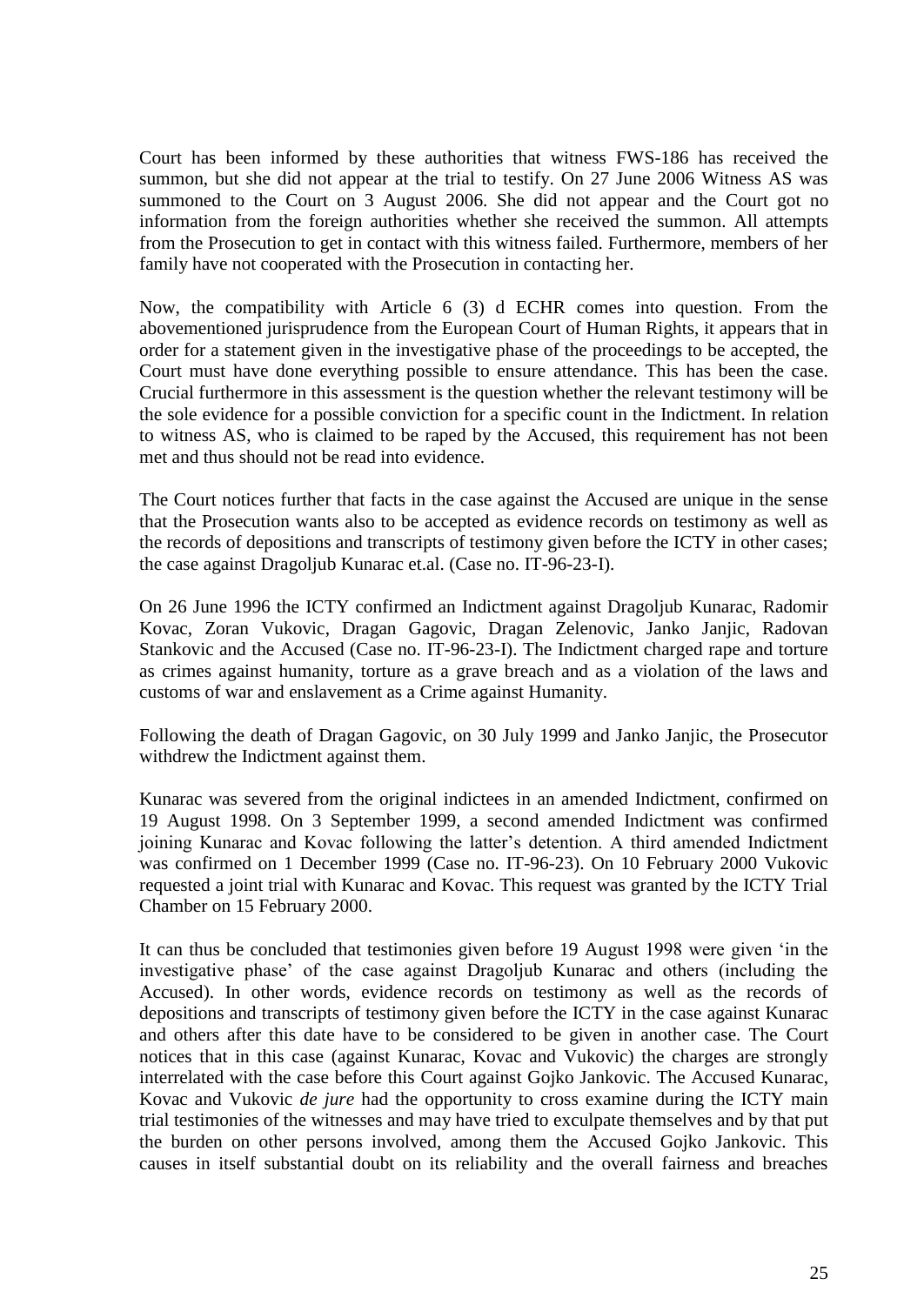ECHR standards. Furthermore, as long as the case also included the Accused Gojko Jankovic, he had his rights as an Accused and had the possibility to contradict statements and present rebuttal evidence. Likewise, the evidence goes to the criminal acts of the Accused himself and as such will be relied upon by the Court, unless first put to the test of cross examination. Article 7 of the Law on Transfer does not change this.

It follows from the previous that in relation to the transcript of testimony at the ICTY in the case against the Accused Dragoljub Kunarac et al., dated 13 June 2000 by witness FWS-105; the transcript of testimony at the ICTY in the case against Dragoljub Kunarac et al. on 4 May 2000 by witness FWS-186 and the transcript of the testimony by witness AS in the case against Dragoljub Kunarac et al. on 19 April 2000 can not be accepted as evidence.

Mutatis mutandis it follows that the other aforementioned statements can be considered given in the 'investigative phase' of the case against the Accused at ICTY (statement of witness FWS-105, dated 9-11 February 1996, and the statement of witness FWS-186 dated 9 May 1998) and at the Court (the record on testimony of witness FWS-105 given to BiH Prosecutor's Office on 16 January 2006). Furthermore, the Court did everything to secure the presence of the witnesses and there is a legitimate reason for the absence of the witnesses. The Court is also satisfied that these statements are corroborated by other evidence, as the statements of DB, FWS-96 and FWS-74 in relation to FWS-105 (Item 5 of this Verdict) and the statements of Sanja Kulic, FWS 190 and FWS-191 in relation to FWS-186 (Item 6 of this Verdict). Thus, the Court accepted the statement by witness FWS-105 given to ICTY investigators dated 9-11 February 1996, her statement given to BiH Prosecutor's Office on 16 January 2006 and the statement by witness FWS-186, dated 9 May 1998 to be read and used as evidence at the main trial.

## **d. Removal of the Accused from the Courtroom; exclusion of the public from (a part of) the main trial and questioning of the witnesses through a video link**

Although the earlier part of the proceedings was partially excluded for the public, which is explained in the further paragraphs, the Court shall start with the reasoning of these procedural decisions from 31 August 2006, when the decision to remove the Accused from the Courtroom was also made in addition to the decision to exclude the public from (a part of) the main trial.

On 31 August 2006, before bringing in to the stand the witnesses planned for that date, the Prosecutor orally filed a motion to hear the witnesses E and J by use of the technical devices for transferring the voice of the witness, whilst the image would only be visible to the Trial Panel.

The Prosecutor based his motion on the fact that those were very vulnerable witnesses who were testifying for the first time on what had happened to them, adding that neither their close relatives are familiar with what their hardships, stressing that nobody knew that they were summoned to testify as witnesses before the Court of BiH. The Prosecutor also submitted that their appearance before the Court was very uncertain, as the witnesses were of such mental state where the testimony would be an extremely traumatic step for them to make, which can be confirmed by the Prosecutor's Office staff members who conducted an interview with the witnesses as well as the employees of the Witness Protection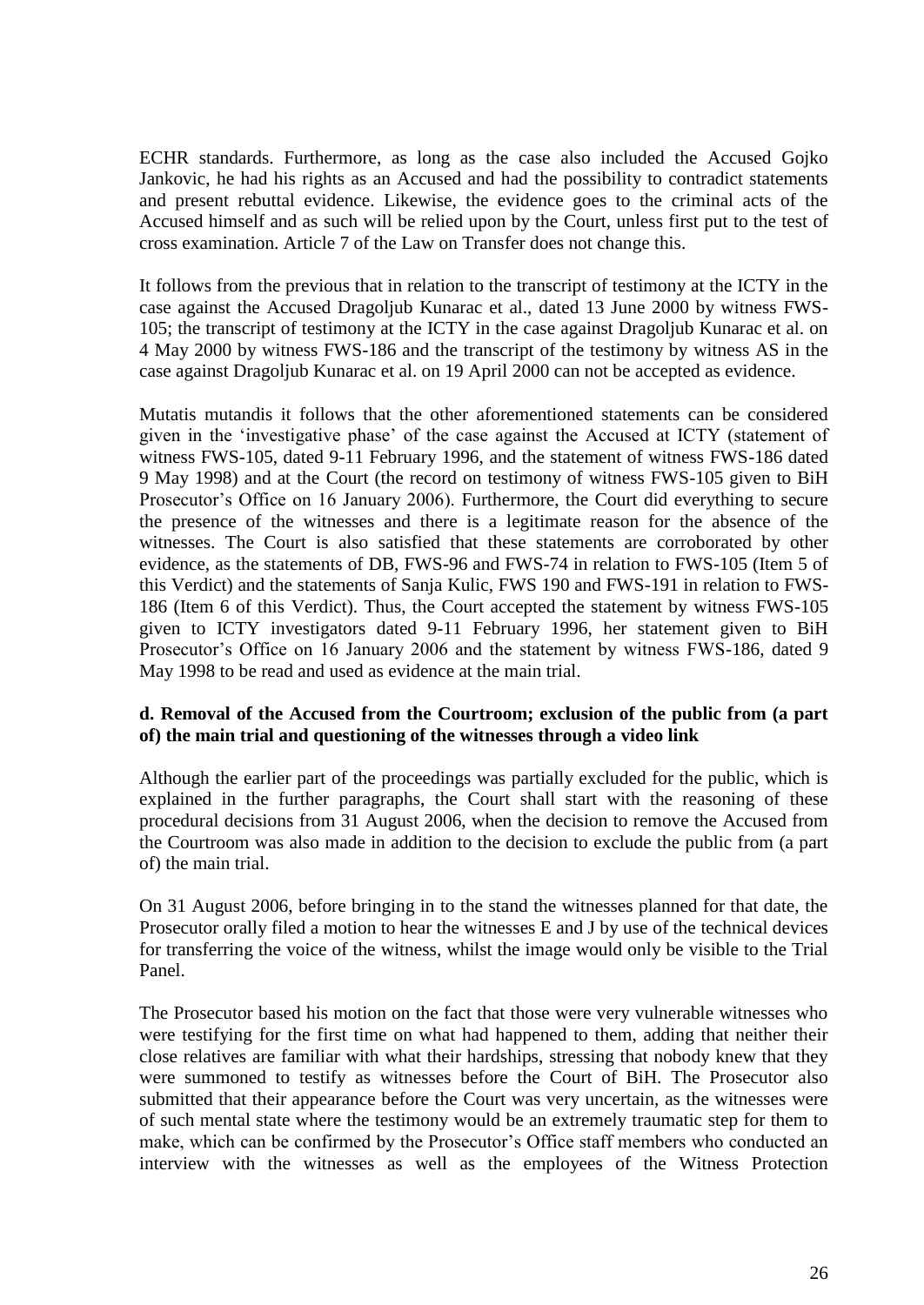Department, who composed an official note on the condition of these witnesses. To this end, the Prosecutor reminded that witness FWS-74 was anxious and distressed and she could not even tell how old she was in 1992. The Prosecutor put forward the motion in order to prevent that the same happens to the injured parties, witnesses E and J, who are the only Prosecution witnesses in the second Indictment against the Accused Gojko Janković.

The Defense counsel for the Accused, and the Accused himself, were entirely against such a manner of the examination of the witnesses stating that the only reason for their refusal of confrontation with the Accused was the untruth that they were to tell about him.

The Panel, trying to reach a comprise, offered an option in which the witnesses would give evidence in the Courtroom with the exclusion of the public, and the Accused taken to a different room in which he would receive the sound of the testimony through audio equipment, and he would be granted the opportunity to consult with his Defense counsel after the direct examination in order to conduct the cross-examination of the witnesses.

In the present case, the Court decided as follows:

Although a public hearing is an essential feature of the right to a fair trial, the Court, pursuant to Article 235 CPC of BiH, has the discretion at any time, ex officio or on motion of the parties and the Defense attorney, after hearing the parties and the Defense attorney, to exclude the public for the entire main trial or a part 'to protect the personal and intimate life of the Accused or the injured or to protect the interest of a minor or a witness.

The witnesses were women-injured parties who will testify about rapes and/or other humiliating treatment of which they were victim(s). Some of them were at the time when the crimes were committed under-aged and some of the witnesses even today suffer psychological and physical problems as a consequence of the crimes perpetrated against them. Since then they have tried to build up private, family and social life.

Testifying in public about such delicate and traumatic matters, even with identity protective measures, is a risk to personal and intimate life of the witnesses, since there was a real risk that their identity would be revealed by the substance of the testimony from and about them, even if technical devices were used to distort their appearance and voice during the testimony.

Moreover, it was very likely that the witnesses could give names of persons who were linked to the criminal offences of rape and sexual slavery and some of those persons could be prosecuted. In addition, it was also likely, and this proved to be justified in the course of the proceedings, that the witnesses would mention the full names of other victims who were protected witnesses in the present case heard by the Court under respective pseudonyms.

Having heard the submission of the parties on all proposed options with regard to the examination of these two witnesses, the Panel pursuant to Article 235 CPC of BiH decided that the public be excluded during the testimonies of witnesses E and J, with the primary aim to protect their personal and intimate life. If these witnesses were to give evidence in public, taking into consideration when and where the events on which they spoke took place, those generally known facts about the sufferings in Foča would easily lead to the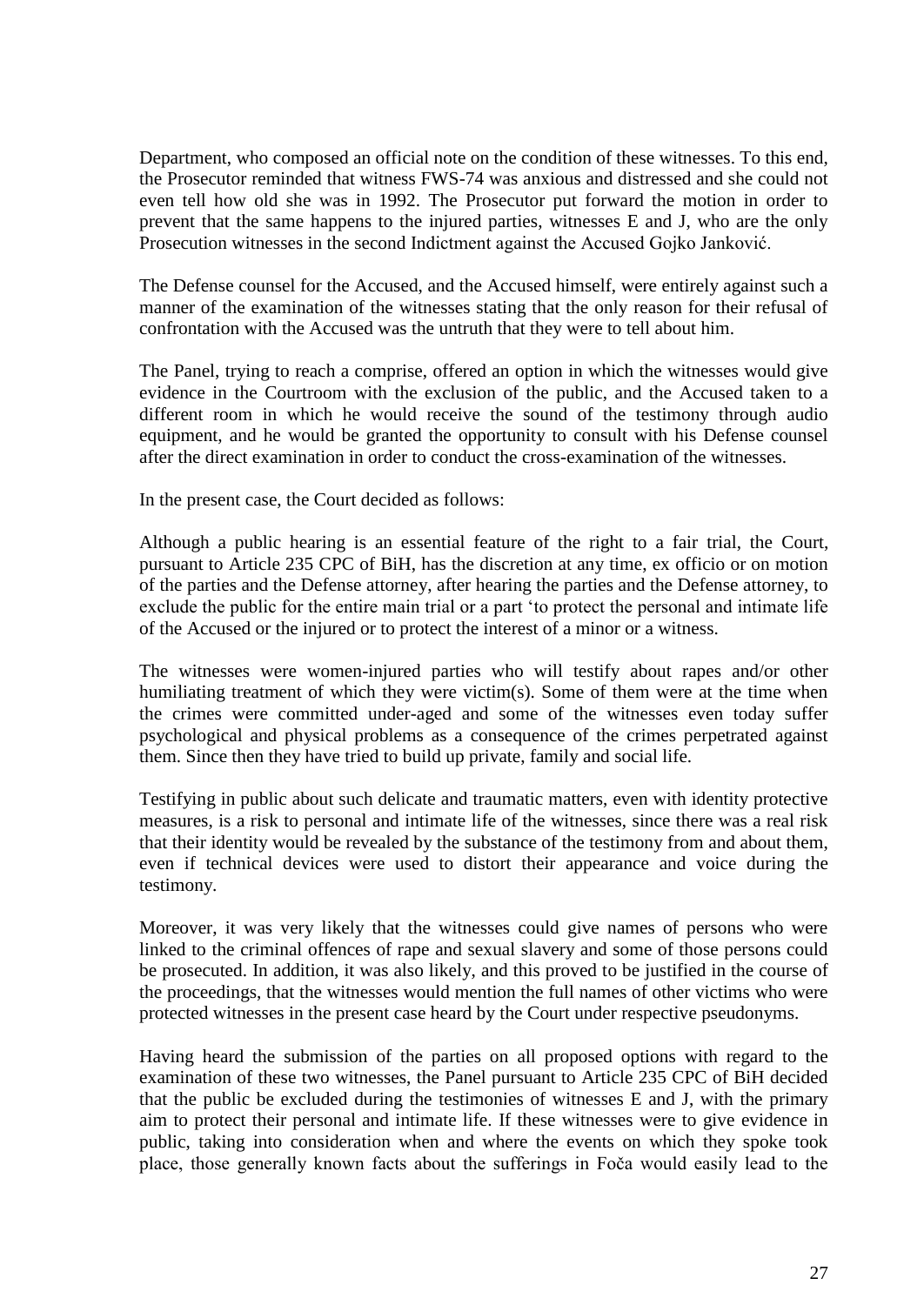disclosure of their identity which could be devastating not only for them but also for their families.

In order to provide further protection to those witnesses the Court pursuant to provision of Article 10 of the Law on Protection of Witnesses rendered decision that the Accused be removed from the Courtroom during the examination of those witnesses. At the same time the Court decided that the Accused be allowed to follow their testimony through means for transferring sound, so that after the direct examination he could consult his Defense attorney regarding the cross examination.

By applying such a method of hearing the witnesses, the right of the Accused to examine the witnesses against him has been fully honoured and the fact that the Accused only heard, but did not see the witnesses while his Defense attorney had both possibilities, in no circumstances, according to the Court, reduces his opportunity to prepare the Defense, that is, cross examination. Such a decision of the Court did not violate the right provided for in Article 6 (3) (d) ECHR.

As mentioned in the introductory text, the Court issued decision to exclude public even in the earlier stage of the proceedings, but only in part which refers to examination of witness FWS-75 when with a view to identifying the Accused by this witness a video recording, made in Germany by the end of 1993, which clearly shows the witness FWS-75, was presented in the Courtroom. The name of the witness FWS-75 is mentioned in this recording. Since it did not want to endanger the witness by public presentation of this piece of evidence and upon the motion of the Prosecutor and with the approval of the Defense and with the intention to protect personal life and life of witness family the Court issued decision to exclude public in part pertaining to examination of the witness FWS-75 which involved the presentation of this part of the video recording. Once the presentation of this material piece of evidence was completed the trial was re-opened to public.

Pursuant to provision of Article 236 (2) CPC of BiH the exclusion of public did not apply to representatives of the OSCE, whose function it is to monitor the proceedings to assure that they comply with international standards of human rights. Likewise public officials were never excluded from any part of the trial.

At the very close of the evidentiary proceedings, in deciding upon the motion of the Prosecutor's Office filed pursuant to provision of Article 261 (2) (c) CPC of BiH on 15 January 2007 that referred to presentation of evidence to rebut the allegations of the Defense, and after the decision to admit tendered evidence the Court also decided that the proposed witness ZDŽ be heard through the technical means for transferring image and sound, so on 26 January 2007 there was a video link established with Denmark, where the witness was along with the appointed legal adviser and other staff of the relevant Court in Denmark. The Court made such a decision having in mind that it was the witness who is not a direct witness against him or against the actions of the Accused Gojko Janković, but the witness whose testimony wants to be used to rebut the statement of one of the witnesses for the Defense. Having in mind the circumstances that this witness was summoned to testify about and which arises from the aforementioned motion and the fact that the Prosecutor did not find those circumstances to be critical for the charge against the Accused, summoning of the witness to testify directly in the courtroom would, apart from the high costs of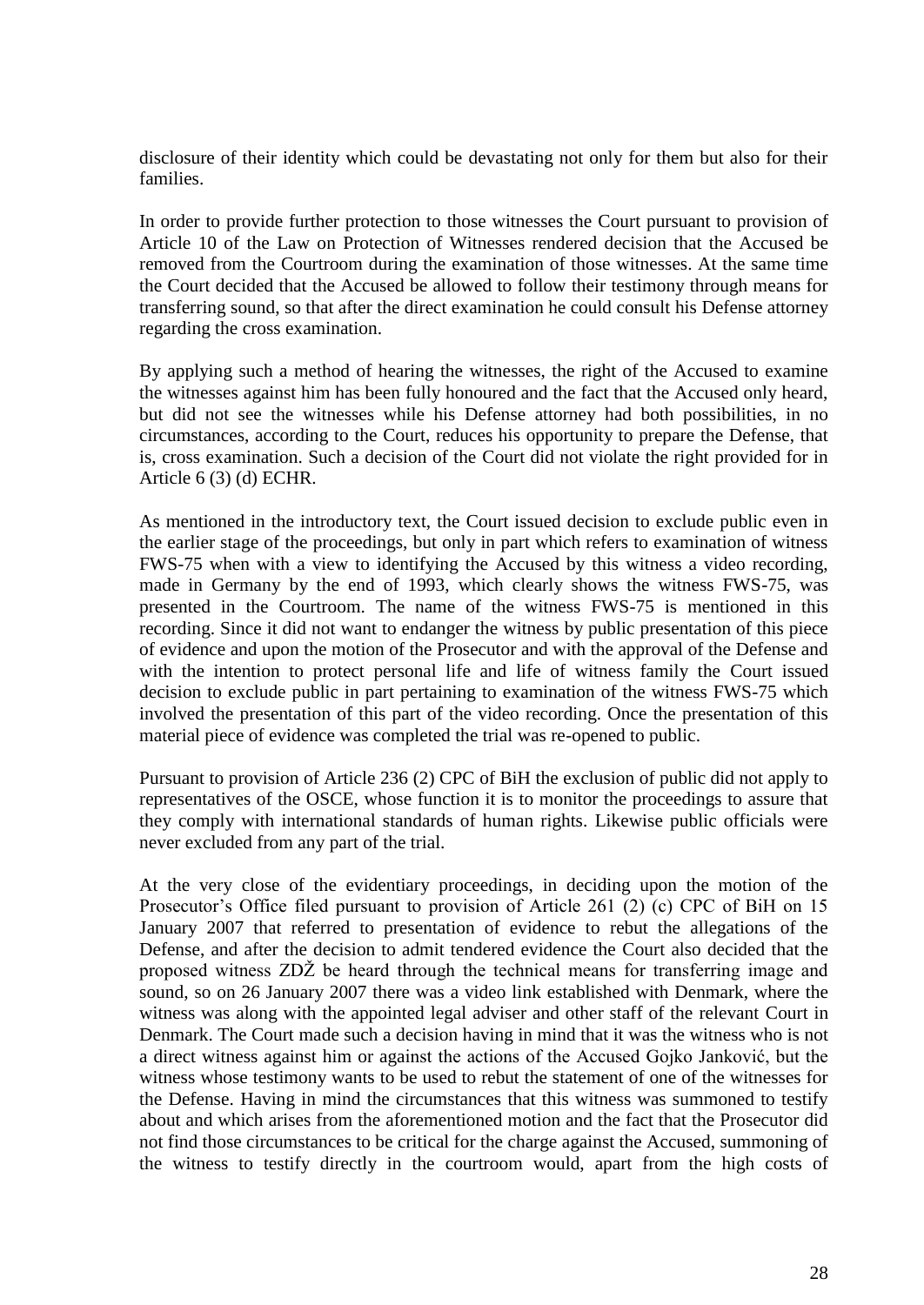appearance before the Court, would represent the additional mistreatment of the witness. Thus, the Court found that that was not necessary and decided to conduct examination by video link. The decision was issued pursuant to Article 86 (6) CPC of BiH in conjunction with Article 9 of the Law on Protection of Witnesses.

However, as it turned out to be necessary at the very beginning of the examination of this witness and asked by the Defense attorney of the Accused about the exclusion of public during the examination of this witness and the reply of the Prosecutor about it, the Court was moved by the witness in person and also by her appointed legal adviser that the public be excluded during this testimony. They reasoned their proposal by the fact that the witness for the first time after 14 years is talking about torture and rape experienced at the age of 17.

Taking into account such a proposal and the agreement of parties with it the Court pursuant to provision of Article 235 CPC of BiH and with a view to protect personal life and family of the witness issued decision to exclude public during the testimony of ZDŽ.

Based on everything presented above it follows that the Court made the assessment of every single motion to exclude public in keeping with the provision of Article 6 (1) ECHR, which guarantees a right to fair and public hearing, which right is also guaranteed by the provision of Article 234 CPC of BiH. The Court issued the said decisions on complete or partial exclusion of public during testimony of a number of the aforementioned witnesses by assessing the exception to the rules on publicity of the main trial laid down in Article 235 through Article 237 CPC of BiH. The reasons which guided the Court are clear and have already been explained, but it is necessary to emphasize that almost all witnesses for the Prosecution, especially those with protected identity, are the direct victims of various types of torture, but that all of them, except the mentioned E, J and ZDŽ testified in the open Court. The only type of protection from public was a screen. However, it also turned out to be necessary to protect the witness ZDŽ from presenting her story of rape to the public. The story that was not disclosed for 14 years. It was also necessary not to allow repetition of the testimony like the one given by the witness FWS-74, so the Court decided to remove the Accused from the Courtroom and excluded the public during the testimony of witnesses E and J. Furthermore, what would actually be the purpose of approved protection of identity of the witness FWS-75 if the Court did not decide to exclude the public during presentation of the video recording in which the image and the name of this witness appears. The Court also decided to protect personal and family lives of those witnesses, trying at least in this manner to lessen a trauma which will definitely be part of them until the end of their lives. The Court, while doing so, had in mind the right of the Accused to be tried in the open Court and the Court is of the view that those decisions have not violated this right of the Accused.

#### **e. Denial of the Motion by the Defense for the free passage of a Defense witness**

On 16 October 2006, the Defense filed a motion for free passage of the Defense witnesses. The Defense requested for the Court to guarantee that 17 witnesses who, according to allegations, were all members of the same unit as the Accused, would not be imprisoned, detained or apprehended by any authority of Bosnia and Herzegovina or in any other manner restricted in free movement regardless whether there is some ongoing proceedings against them or the restriction would be the consequence of actions or previous convictions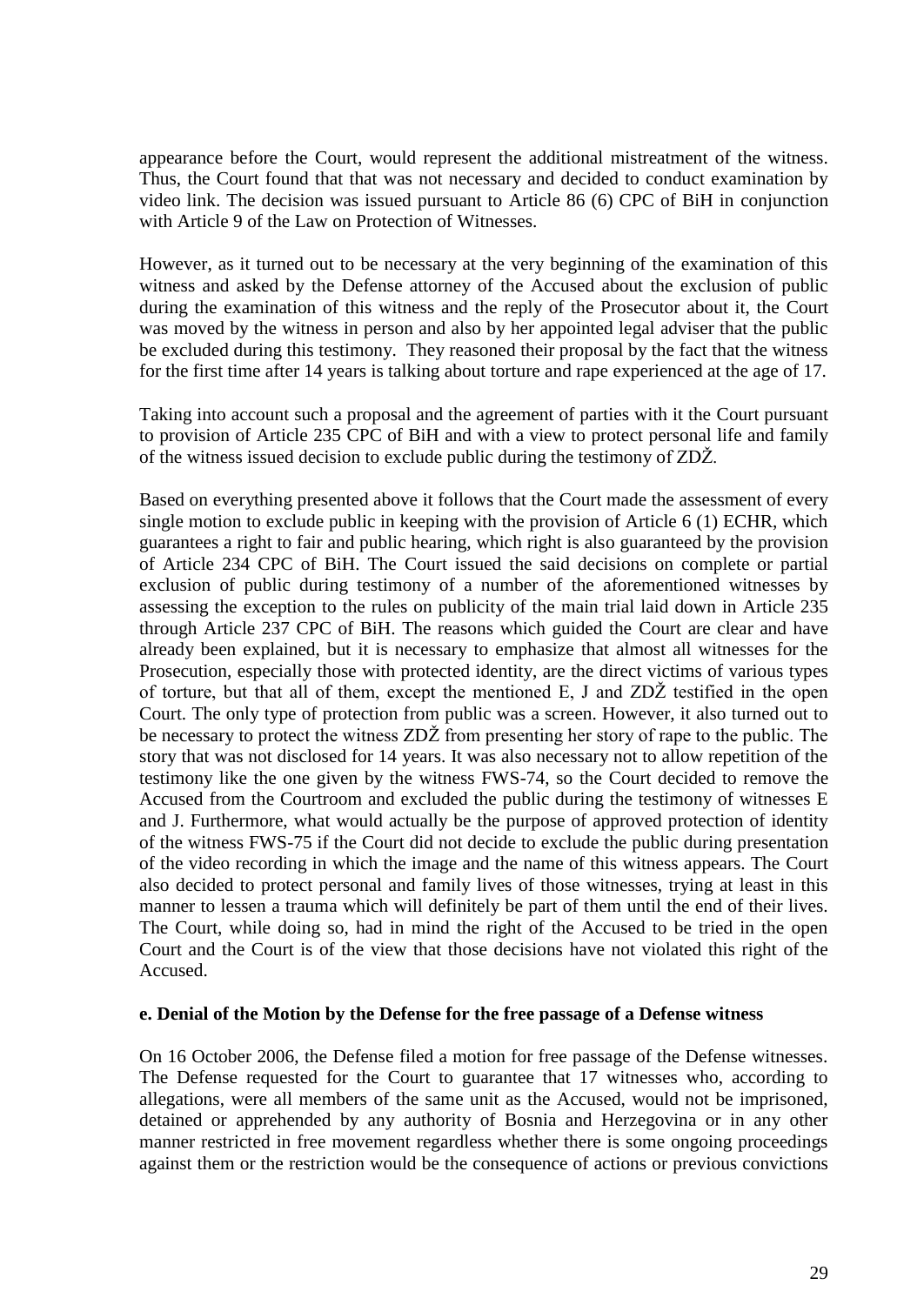as well as for that immunity to last 15 days before they appear before the Court and 15 days after their testimony.

The Defense attorney stated in his submission that this motion is in accordance with the ICTY practice and that it is based upon the obligation of the Court to provide the fair trial and respect of the Accused's right to defend himself. The Defense attorney further stated that this motion is also in keeping with provision of equality of arms, which is also envisaged in provision of Article 6 (3) (d) ECHR. The Defense attorney pointed out that the said witnesses can expose "themselves to criminal prosecution and are avoiding appearing before the Court because of that fear."

The Prosecutor in his response stated that he could not give a perfect guarantee as requested, but that as far as he knew no warrant was issued against the said witnesses, although he could not claim that for lower Courts.

The Court, after hearing the parties, decided to reject the Motion. Article 84 (1) CPC of BiH which reads as follows: "The witness shall be entitled to refuse to answer such questions with respect to which a truthful reply would result in the danger of bringing prosecution to him". The immunity for prosecution may be granted by the Prosecutor (paragraph 3) and the witnesses shall answer the same questions provided that immunity is granted to such witnesses (paragraph 2).

As follows from Article 84 (3) CPC of BiH, the immunity for prosecution is part of an agreement between the witness and the Prosecutor's Office, which regulation de jure excludes the Court in deciding the issue of immunity of witnesses requested by the Defense attorney. Therefore, the Court is of the opinion that this provision, except in case the witness doesn't speak the whole truth in the Court after taking an oath or affirmation, in context of the Prosecutor's response, provides enough guarantees for the witnesses to appear before the Court without having a fear that they will be prosecuted.

Additionally, although the Defense attorney invokes the ICTY practice, the fact that the ICTY is the international tribunal, which orders and decisions should be construed versus national regulations, is in favor of the absence of provision which in the national legislation would represent a parallel to the provision of the Rule 54 of the ICTY Rules of Procedure and Evidence, stipulates that *"at the request of either party or proprio motu, a Judge or a Trial Chamber may issue such orders, summonses, warrants and transfer orders as may be necessary for the purposes of an investigation or for the preparation and conduct of the trial."* All rights and obligations that the witnesses in the proceedings before the Court of BiH are subject of are prescribed in the provisions of Article 81 through 91 CPC of BiH, including in such a process the right to refuse answering the incriminating questions, but also the possibility of apprehension or payment of fine if the witness fails to respond to summons or fails to justify his absence.

And finally, although the measures proposed by the Defense attorney can not be ordered by the Court according to the CPC of BiH, the obligation to respect and apply the European Convention on Human Rights entirely provides the guarantee to the Accused that the witnesses on his behalf shall have the equal treatment as the witnesses against him. That is the obligation prescribed in Article 6 (3) (d) ECHR: *"Everyone charged with a criminal*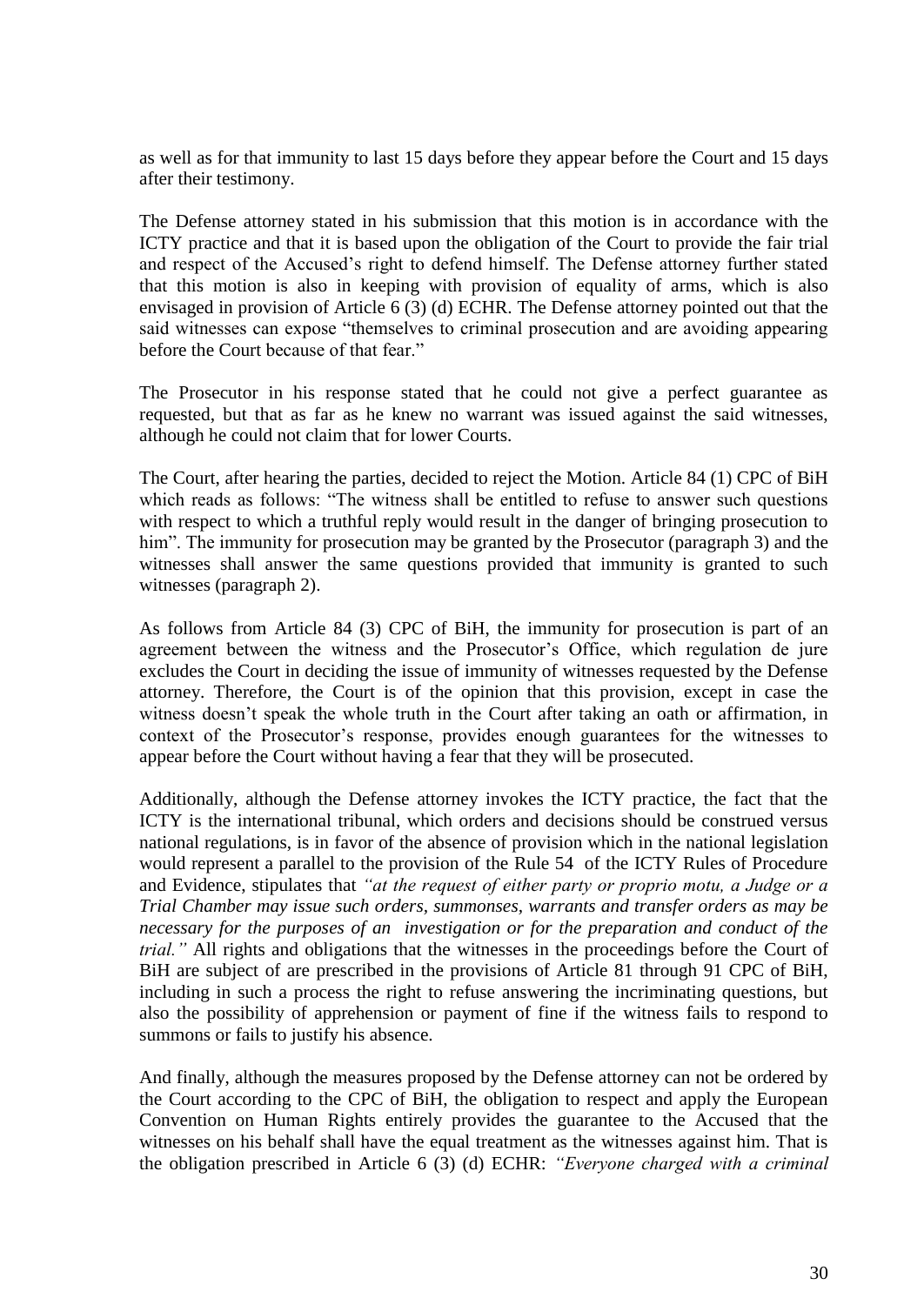*offence has the following minimum rights: … to examine or have examined witnesses against him and to obtain the attendance and examination of witnesses on his behalf under the same conditions as witnesses against him."*

## **f) Inadmissibility of certain evidence for the Prosecution**

Although the Court in the introductory part of the reasoning of this Verdict listed all pieces of evidence presented during the main hearing, not all of them were admitted into evidence. Their inadmissibility, that is, reasons that made them as such, was discussed during the main trial and it was decided that the following shall not be admitted into evidence: audio tape of the interview of Gordana Igrić with the Accused Gojko Janković; transcripts of testimony at the ICTY in the case against the Accused Dragoljub Kunarac et.al, dated 13 June 2000 by witness FWS-105; the transcript of testimony at the ICTY in the case against Dragoljub Kunarac et al. on 4 May 2000 by witness FWS-186 and the transcript of the testimony by witness AS in the case against Dragoljub Kunarac et al. on 19 April 2000; and the video record of conversation with Janko Janjić (also known as ˝Tuta˝).

The Court ruled about the reasons not to accept certain evidence obtained from the ICTY under the item c) of procedural decisions and here shall only comment on audio recording – tape of the conversation of the witness Gordana Igrić with the Accused Gojko Janković and video record of the conversation with Janko Janjić.

The said tape, without knowledge of the Accused and his Defense attorney, was presented as evidence by the Prosecution. The witness Gordana Igrić, who was at the time present in the Courtroom, had conducted interview with Gojko Janković which was recorded on tape. The Defense strongly objected to listening through this tape because is was recorded without permission and without giving any warning to the then free citizen Gojko Janković that it might be used in some criminal proceedings against him. After listening to the Defense the Prosecution *de facto* abandoned this piece of evidence.

Nonetheless the Court allowed a short listening off the tape in order for the witness to confirm that the voice on the tape is hers.

Having considered the objection of the Defense and pursuant to provision of Article 263 (2) CPC of BiH the Court decided to refuse admission of this evidence. The Court shall make asses the authenticity and validity of the NIN Article by Gordana Igrić in the context of assessing all presented evidence, and especially versus the testimony of the author Gordana Igrić, given before this Court on 18 July 2006.

The Court also refused to admit the video recording of the conversation with Janko Janjić, also known as "Tuta". The Defense, quite justifiably, made a reference to the irrelevance of the personal stance and the opinion of this person about the events in Foča during the incriminated period, and especially about the personality of the Accused Gojko Janković.

The examined witnesses as well as the material pieces of evidence presented directly during the proceedings before this Court spoke about the incriminated period, personality and the offence of the Accused Gojko Janković so the admission of this video recording did not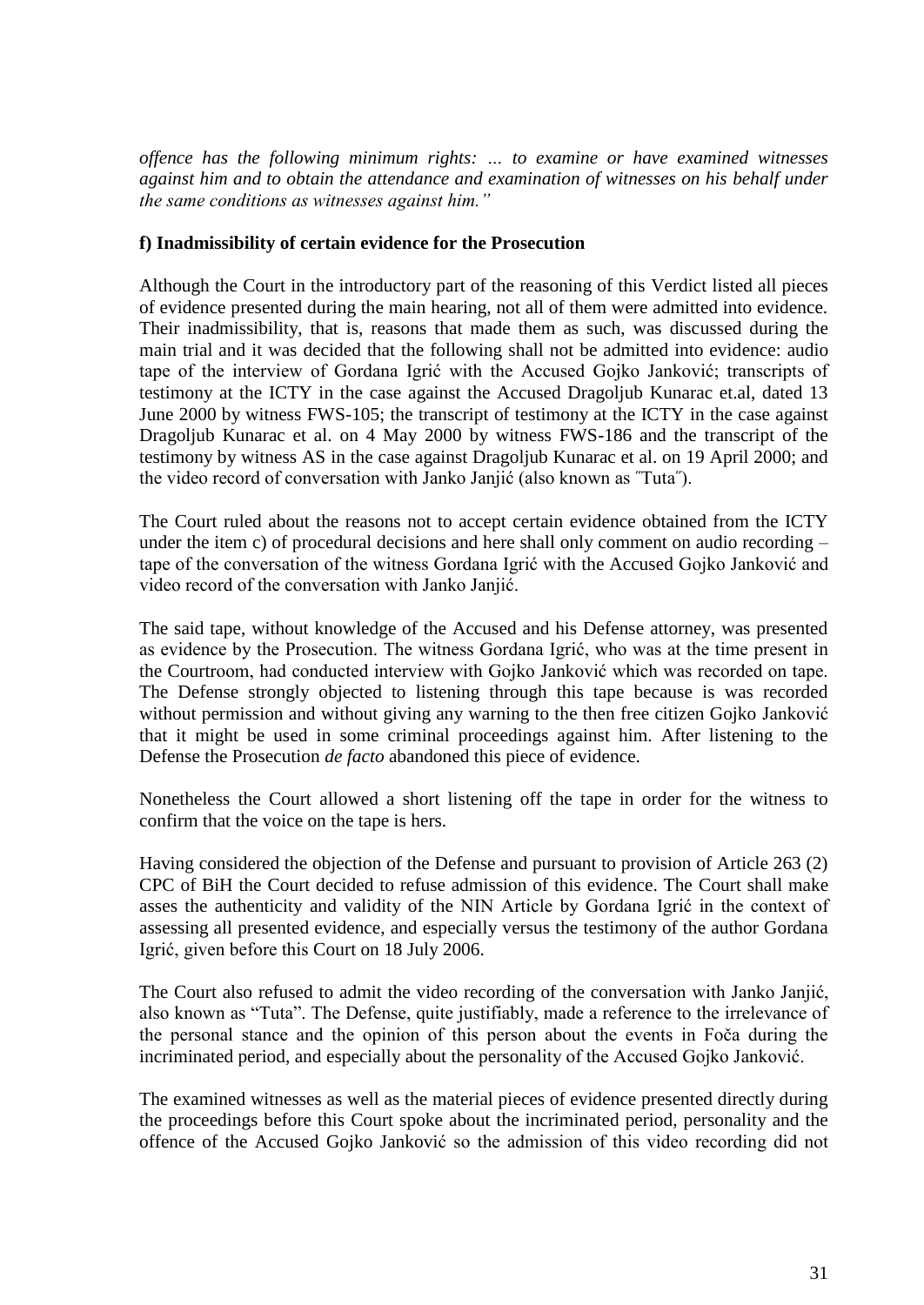turned out to be necessary. Furthermore, Janko Janjić had died and could therefore not be examined about the allegations made in the interview.

# **5. Applicable Law**

As regards the applicable substantive law, the Defense objected to the application of CC of BiH, pointing out that the CC of SFRY, which was applicable at the time of the events concerned, should be applied. According to the Defense, application of any other Law than the CC of SFRY, amounts to a violation of the principle of legality. The Defense referred to Article 7 (1) ECHR and Article 15 (1) of the International Pact on Civil and Political Rights.

Article 3 CC of BiH stipulates the principle of legality; that is, that criminal offenses and criminal sanctions shall be prescribed only by law and that no punishment or other criminal sanction may be imposed on any person for an act which, prior to being perpetrated, has not been defined as a criminal offence by law or international law, and for which a punishment has not been prescribed by law. Furthermore, Article 4 CC of BiH stipulates that the law that was in effect at the time when the criminal offense was perpetrated shall apply to the perpetrator of the criminal offense; if the law has been amended on one or more occasions after the criminal offense was perpetrated, the law that is more lenient to the perpetrator shall be applied.

Also in Article 7 (1) ECHR the principle of legality is laid down. The ECHR supersedes all national legislation of BiH pursuant to Article 2 (2) of the BiH Constitution. This provision of the ECHR furthermore contains the general principle prohibiting imposing a heavier penalty than the one that was applicable at the time when the criminal offense was committed, but does not prescribe the imposition of the most lenient law.

Article 4a CC of BiH states that Articles 3 and 4 CC of BiH shall not prejudice the trial and punishment of any person for any act or omission, which at the time when it was committed, *"was criminal according to the general principles of international law."*  Also paragraph 2 of Article 7 ECHR gives the same exemption, providing that paragraph 1 of the same Article *"….shall not prejudice the trial and punishment of any person of any act or omission which, at the time when it was committed, was criminal according to the general principles of law recognized by civilized nations"*. (see also, Article 15 paragraph 1 and 2 of the International Covenant on Civil and Political Rights contains similar provisions. The State of Bosnia and Herzegovina, as a successor of Yugoslavia, ratified this Covenant.

This provides the possibility to depart, under the described circumstances, from the principles laid down in Articles 3 and 4 CC of BiH (and Article 7 (1) ECHR) and thus to depart from an application of the criminal code applicable at the time of commission and of a more lenient law in proceedings constituting criminal offenses under international law.

While considering the objection raised by the Defense, it has to be noted that in the CC of the SFRY, which was applicable in the period relevant to this case, no provision explicitly dealt with against humanity as provided for in Article 172 CC of BiH. However, taking into consideration other provisions of the valid substantive law as well as the general principles of international law, this objection of the Defense could not be accepted as well-founded.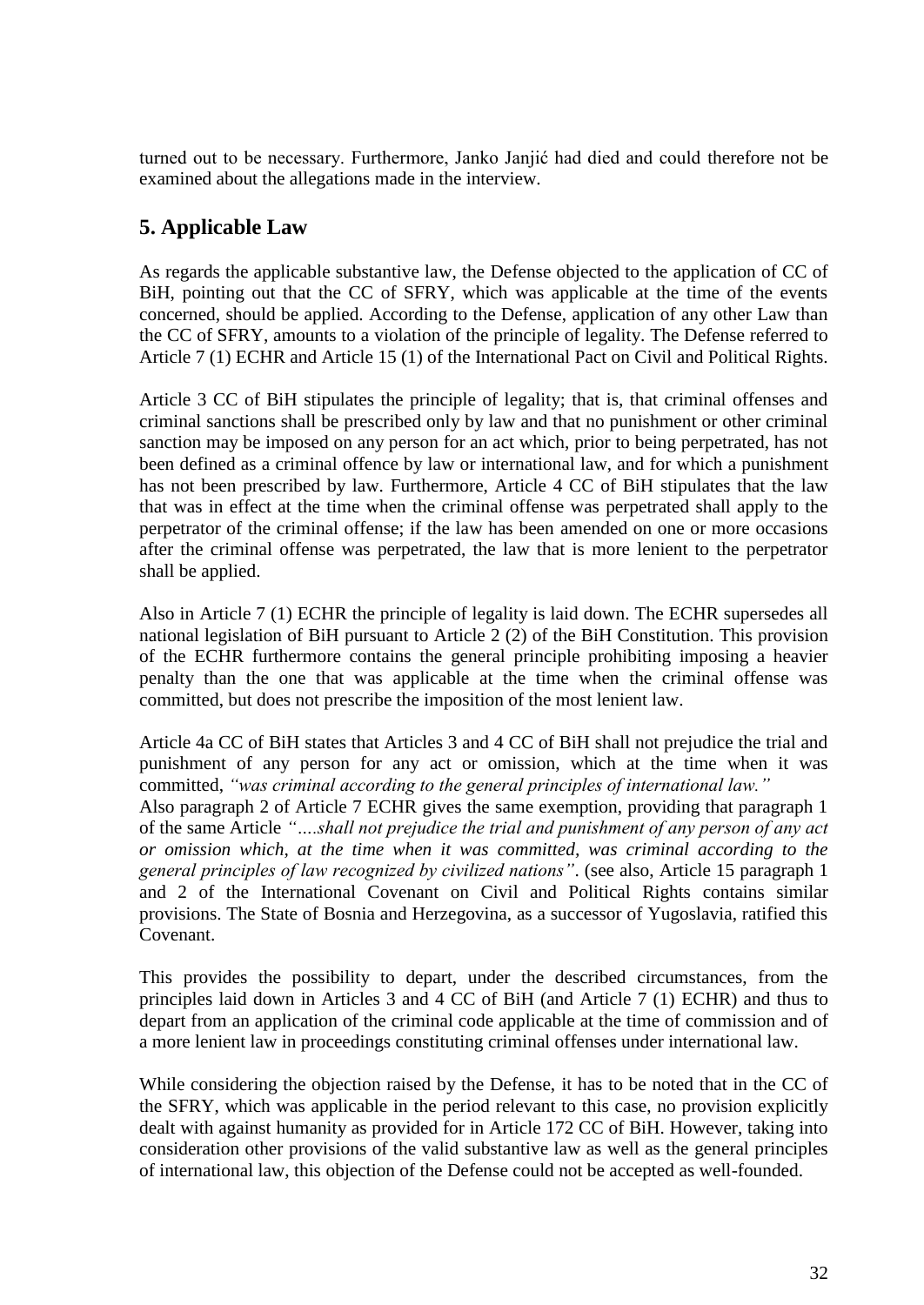The Court points out that the crimes for which the Accused has been found guilty constituted crimes under international customary law and thus fall under *"the general principles of international law"* as stipulated in Article 4a of the Law on Amendments to the CC of BiH and *"the general principles of law recognized by civilized nations"* as stipulated in Article 7 (2) ECHR and thus the CC of BiH can be applied in this case on the basis of these provisions.

The customary international law status of Crimes against humanity and the attribution of individual criminal responsibility in the period relevant to the Indictment was among others by the Report of the Secretary General of the United Nations pursuant to paragraph 2 of Security Council Resolution 808, dated 3 May 1993, International Law Commission, Comments on the Draft Code of Crimes against the Peace and Security of Mankind (1996) and jurisprudence of the ICTY and ICTR. These institutions found that the punish ability of crimes against humanity represents an imperative standard of international law or jus cogens (International Law Commission, Commentary on Draft Articles on State Responsibility for Internationally Wrongful Acts (2001), Article 26). Therefore, it appears to be beyond dispute that in 1992 Crimes against Humanity were part of international customary law.

Furthermore, the fact that the criminal acts set forth in Article 172 CC of BiH can also be found in the law which was in effect at the critical time period – at the time of the perpetration of the offense, specifically under Articles 134, 141, 142, 143, 144, 145, 146, 147, 154, 155 and 186 of the CC of SFRY, or, in other words, that the criminal acts were punishable under the criminal code then in effect, additionally supports the conclusion of the Court regarding the principle of legality.

Finally, the application of the CC of BiH is additionally justified by the fact that the imposed sentence is in any event more lenient than death penalty that was applicable at the time of perpetration of the offense, thereby satisfying the principle of time constraints regarding applicability of the criminal code, i.e. application of a law that is more lenient to the perpetrator.

The above is line with the Appellate Division of Section I of the Court of BiH in its Verdict against Abduladhim Maktouf, no. KPŽ 32/05, dated 4 April 2006 and Verdict against Dragoje Paunović, no KPŽ 05/16, dated 27 October 2006.

# **6. Findings of the Court**

# **a. General considerations regarding the evaluation of evidence**

The Court has assessed the evidence in this case in accordance with the applicable procedural Code, i.e. the Criminal Procedure Code of Bosnia and Herzegovina. The Court has applied to the Accused the presumption of innocence stated in Article 3 CPC of BiH, which embodies a general principle of law, so that the Prosecution bears the onus of establishing the guilt of the Accused and the Prosecution must do so beyond reasonable doubt.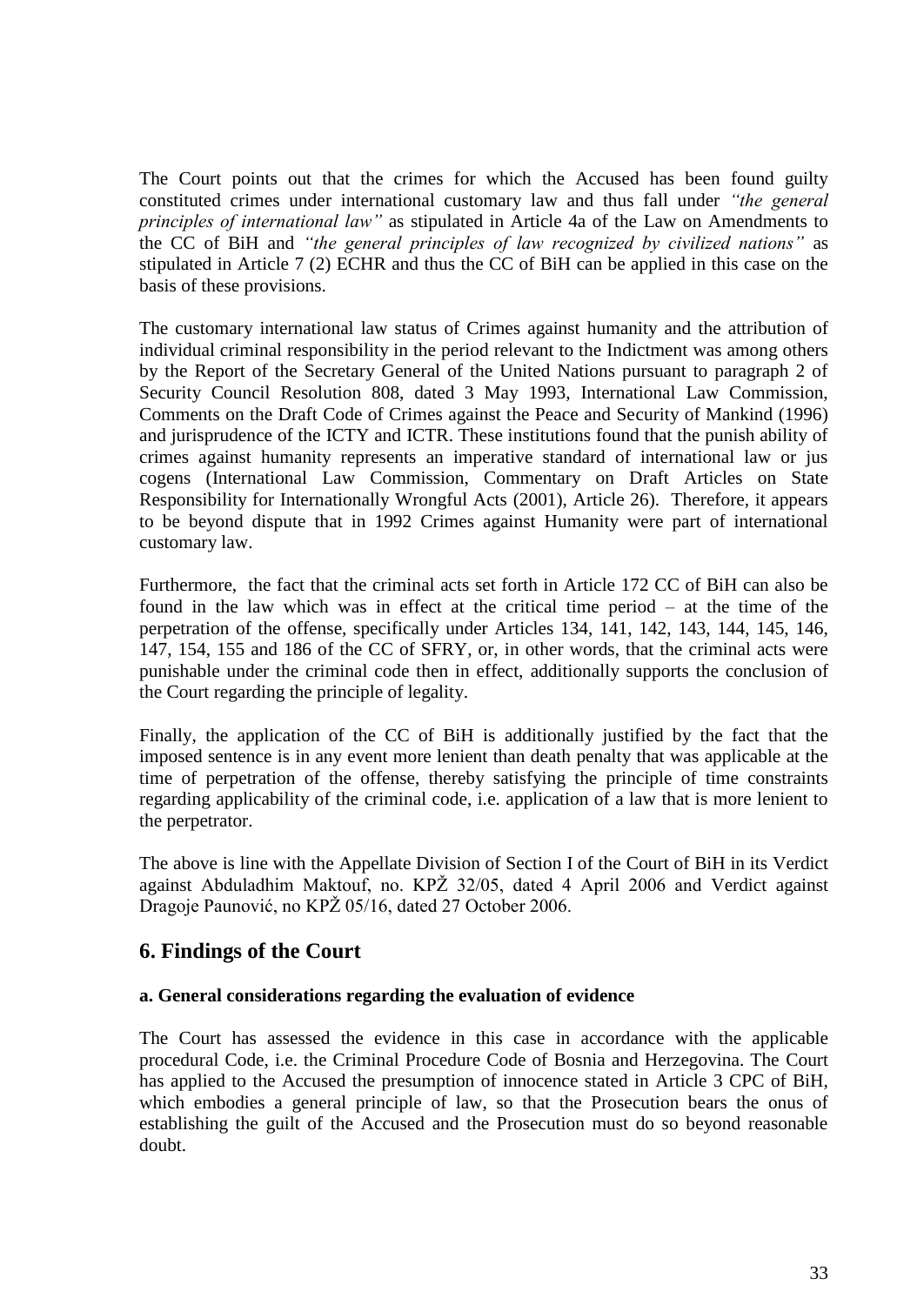In evaluating the evidence of the witnesses that testified before the Court, the Court has considered their demeanor, conduct and character as far as this was possible. With regard to all the witnesses it has also considered the probability, consistency and other evidence and the circumstances of the case. Furthermore, the Court has been conscious throughout that the credibility of witnesses depends upon their knowledge of the facts upon which they gave evidence, their integrity, their veracity and the fact that they are bound to speak the truth in terms of the solemn declaration taken by them.

It is insufficient that the evidence given by a witness has been given honestly. The true issue in relation to identification evidence is not whether it has been honestly given, but also whether it is reliable. The Trial Panel has been conscious, throughout, that evidence about facts that occurred sometimes (many) years prior to giving evidence, involves inherent uncertainties due to vagaries of human perception and recollection of traumatic events.

As regards hearsay evidence, the Court underlines that it is well settled in the practice and jurisprudence of the Court that hearsay evidence is admissible. Furthermore, pursuant to Article 15 CPC of BiH the Court is free in its evaluation of evidence. The approach taken by the Court has been that it ought to be satisfied that such evidence is reliable in the sense of being voluntary, truthful and trustworthy. Furthermore, the probative value of a hearsay statement will depend upon the context and character of the evidence in question and/or if the evidence has been corroborated by other pieces of evidence.

The Court considered circumstantial evidence as being such evidence of circumstances surrounding an event or offence from which a fact at issue may be reasonably inferred. Since the crime seems to be committed when many witnesses were not present at the crime scene itself, and since the possibility of establishing the matter charged by the direct and positive testimony of eye-witnesses or by conclusive documents is problematic or unavailable, circumstantial evidence may become a critical ingredient not only for the Prosecution but also for the Accused. The individual items of such evidence may by themselves be insufficient to establish a fact, but, taken together, their collective and cumulative effect may be revealing and sometimes decisive.

In the present case, the documentary evidence has been voluminous and is of particular importance. In the course of the trial, several documents were tendered into evidence, which were contested by the Defense. The Court has examined each and every document objected to by the Defense with a view to deciding on their reliability and probative value.

The Defense submitted that some of the documents 'for which there is no evidence of authorship or authenticity' is unreliable, and can carry now weight. In particular, the Defense contests the admissibility of the statement of witness FWS-186 of 9 May 1998 tendered by the Prosecution and which does not bear a signature and thus devoid of an element required for its authenticity.

The fact that a document is unsigned or unstamped does not necessarily render that document non-authentic. The Court did not consider unsigned or unstamped documents, a priori, to be void of authenticity. Keeping in mind that at all the times the principle that the burden of proving authenticity remains with the Prosecution, Court reviewed all the presented documents, one by one, and is satisfied that the Prosecution has proved their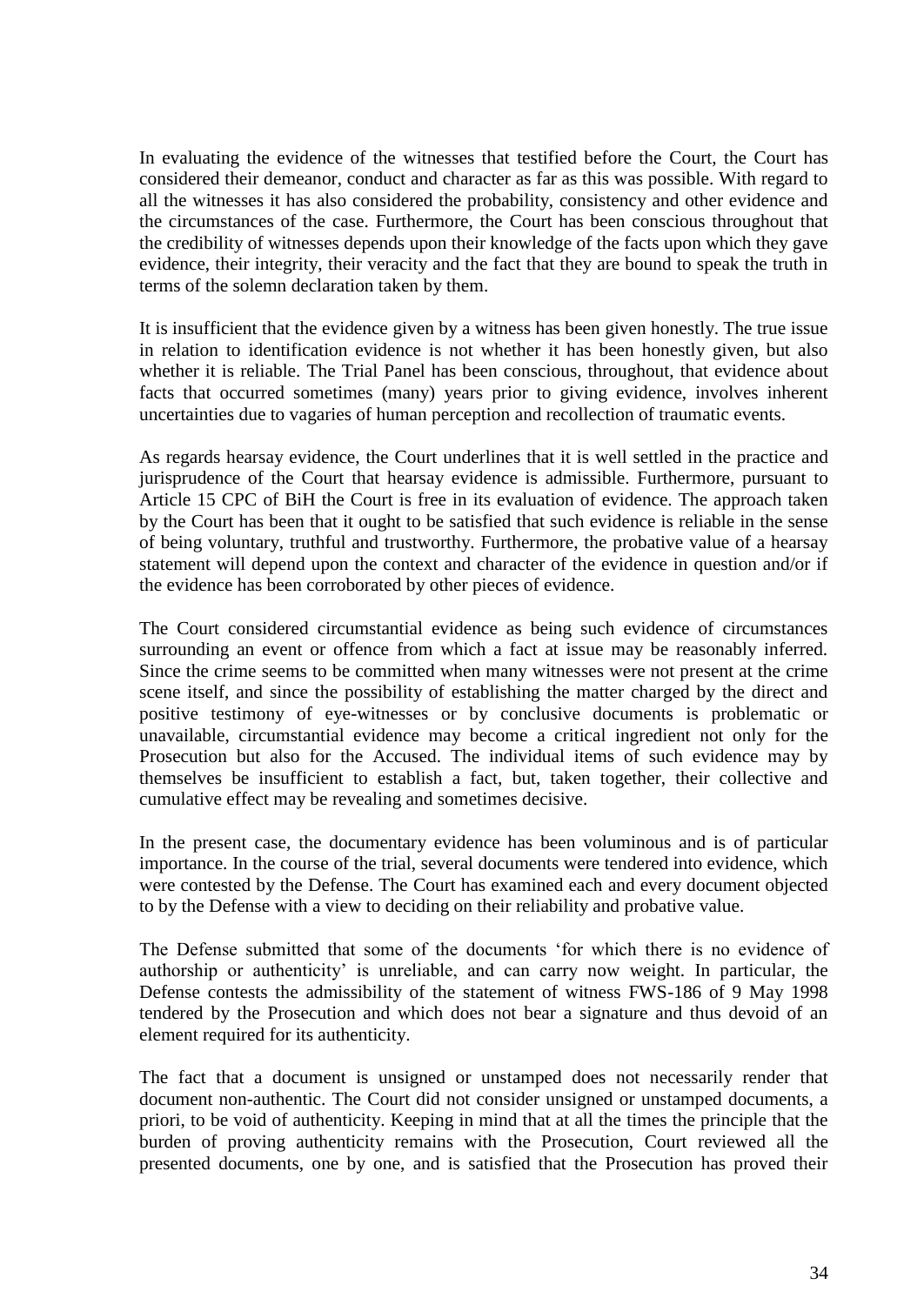authenticity beyond reasonable doubt. In order to access the authenticity of documents, the Court considered them in light of evidence such as other documentary evidence and witness testimonies. In addition, even when the Court was satisfied of the authenticity of a particular document, it did not automatically accept the statements contained therein to be accurate portrayal of the facts. Indeed, the Court evaluated these statements in light of the entire evidence before it.

# **b. Chapeau elements of Crimes against Humanity and knowledge Accused**

The Accused has been charged with the criminal offense of Crimes against Humanity under Article 172 paragraph 1 items a), c), d), e), f) and g) of the CC of BiH. For a criminal act to qualify as a Crime against Humanity, the law requires, besides the

specific elements of the individual act, for the Prosecution to proof all the general or chapeau elements of Crimes against Humanity, namely:

- *1 That there was a widespread or systematic attack directed against any civilian population;*
- *2. That the Accused knew of the existence of such an attack;*
- *3. That the acts of the Accused were part of the attack and that he knew that his acts were part of the attack.*

As follows from the previous as stated in the reasoning of the Decision on Acceptance of Established Facts dated 4 August 2006 and supported by the testimonies of the several witnesses heard during the evidentiary proceedings, the Court found indisputably and it considers established the fact that at the time relevant to the Indictment, in the territory of Foča Municipality there was a widespread or systematic attack directed by the Army of the Serb Republic of Bosnia and Herzegovina, members of the Police and paramilitary formation targeting non-Serb civilian population, with such an attack, in the context of Crimes against Humanity, pursuant to international customary law, not being limited exclusively to the existence of the "armed conflict".

As to the other necessary key elements of Crimes against Humanity, by evaluation of all the presented evidence individually and in their correlation, the Court established beyond any reasonable doubt that in the incriminated period the Accused was staying in the area of the Foča municipality, that he was a leader of a unit that was part of the Foca Tactical Brigade of the Army of the Serb Republic of Bosnia and Herzegovina and, in such capacity, he was attending meetings of the Crisis Staff, which follows from the testimony of Ljubomir Dostic who was a witness for the Defense. It can be concluded that he was fully aware of the existence of the widespread or systematic attack targeting non-Serb civilian population and his acts were part of that attack, thus all the essential elements of Crimes against Humanity are met.

# **c. Charges against the Accused**

1**. With regard to Item 1** of the convicting part of the Verdict (Count 1 of the amended Indictment), the Accused was found guilty, in as much as, he on 14 April 1992 commanded a group of soldiers who attacked the hamlet of Brežine/Zubovići inhabited by civilians of Muslim nationality ordering the group that he commanded the unlawful arrest and taking away of Enes Hrnjičić, Halid Konjo, Halim Konjo, Enes Uzunović, Esad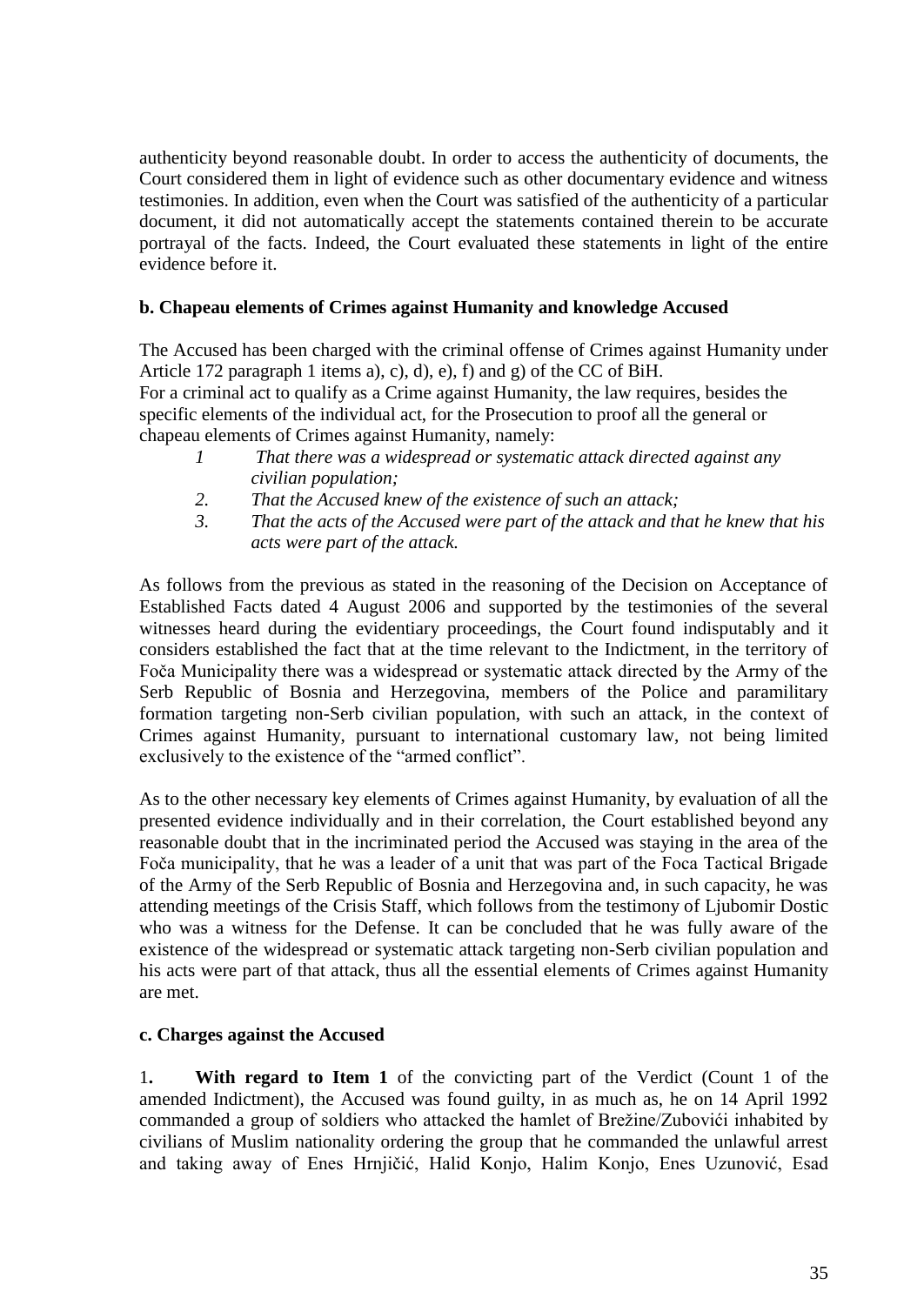Mezbur, Osman Ramić, Osman Dedović and Haso Glušac, who were then forcefully taken by other soldiers to detention in Brod where they were interrogated and beaten, and then transferred to the KPD camp in Foča.

Consequently, he, as part of a systematic or widespread attack against the Bosniak civilians of which was aware, carried out forcible transfer of population and imprisonment, in violation of fundamental rules of international law, thereby committing the criminal offense of Crimes against Humanity in violation of Article 172 (1) items d) and e) in conjunction with Article 29 CC of BiH.

It is an indisputable fact that an attack was launched against the village of Brežine or Zubovići as it called by witnesses, and that taking men away to captivity was a consequence of that attack. The Court undoubtedly concluded this both based on the Defense witnesses and prosecution witnesses' statements

After evaluation of the statements of Prosecution witnesses Enes Hrnjičić, Ferida Glušac and the witness B, including the Defense witnesses, in particular Dragan Paprica, Radmilo Tomović, Zoran Pavlović and Milenko Paprica all alleged soldiers of the Accused, the Court concluded that there is no doubt that it was the Accused himself who commanded group of soldiers attacked the hamlet of Brežine/Zuboviće inhabited by civilians of Muslim which resulted in the arrest Enes Hrnjičić, Halid Konjo, Enes Uzunović, Esad Mezbur, Osman Ramić, Osman Dedović and Haso Glušac. These captives were then forcefully taken by other soldiers and detained in Brod, where they were interrogated and beaten, before being transferred to the KPD camp in Foča.

Witness Enes Hrnjičić and witness B both stated that they were in the house of Asim Nezbur at the moment when the attack was launched. They both describe how people, including elderly, women and children, were hiding in the basements of the house when they heard shooting and how they were subsequently forced out. Ferida Glušac was in the house of Osman Ramić. There was a distance of about 50 meter between these two houses and white flags were noticeably erected on both houses.

Witness B was certain as to the identity of the Accused. She emphasized that she had known him since 1979 or 1980; further, she worked together with his wife, in the same organization, as a result of which she would see the Accused when he visited his wife. She was aware that the Accused was in the catering business, and stressed that they lived in a small community where people generally knew each other.

The Accused's presence and participation in the attack against Brežine on 14 April 1992 is apparent from Witness B's clear recollection that she only recognized the Accused amongst the group of soldiers who participated in the attack. For this reason she stated that she was looking ceaselessly at him, hoping that he would recognize her so that she and her husband would enjoy some kind of a more favorable treatment.

The Witness B stated further that the order of the Accused was that *"women should be taken to the garage and men towards Brod by a road behind the house"*. This confirms that the Accused was indeed in command of this group of soldiers, which is also borne out in the following testimony: "*I am a layperson as regards the military. But there has to be a person*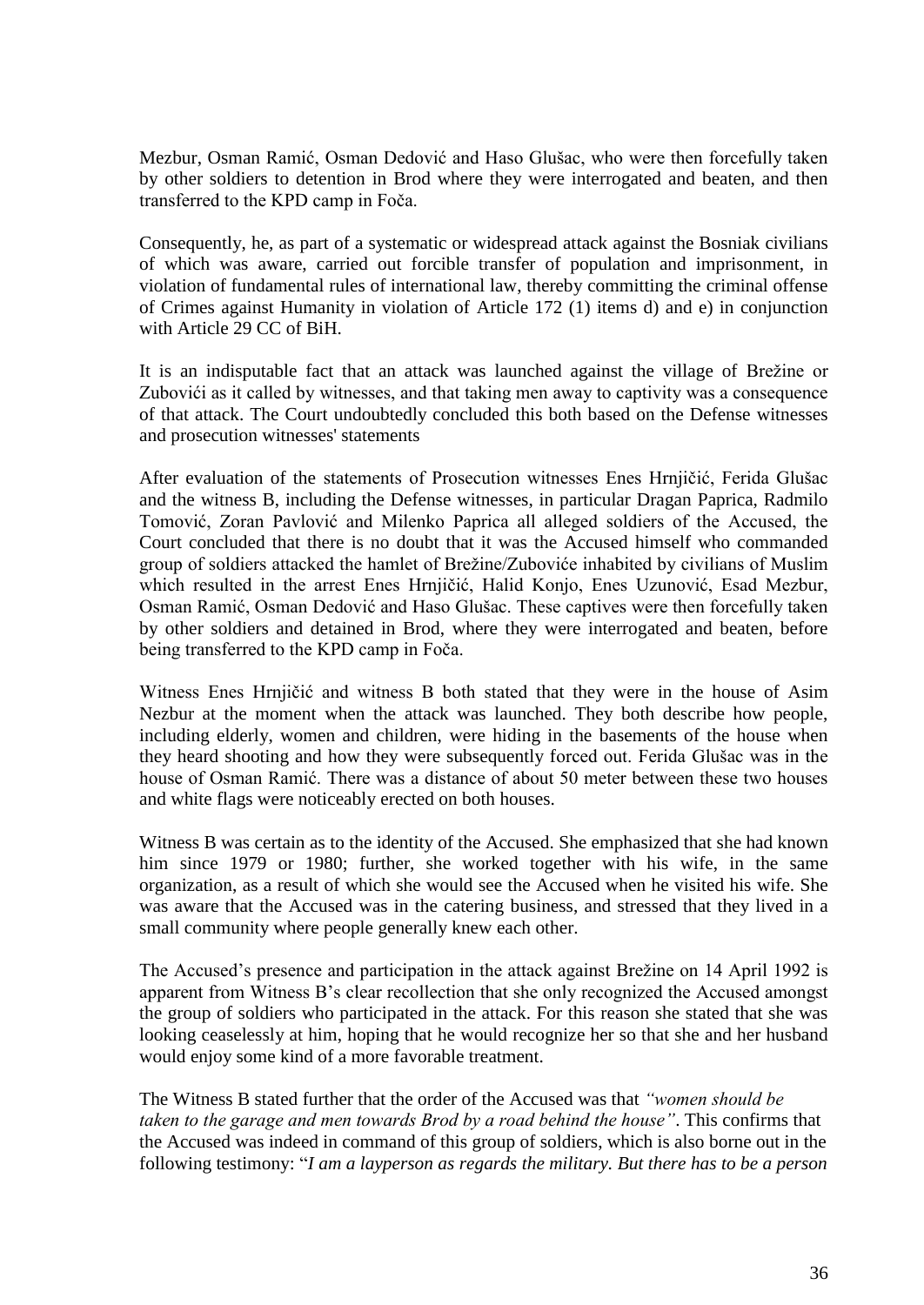*in charge. Even in a house, there is a host; let alone in a group of soldiers. When he says: "You do this, you do that, you go there", I mean.., I consider him a commander. I may be wrong.., but if someone issues an order, when he tells his soldier: "Take that group there", then you must be dealing with a commander."* 

The witness Ferida Glušac remembered clearly how she approached the Accused and asked him, *"Where are you taking my Hasan?"* He replied that Hasan was being taken for interrogation and would be returned within two hours, which did not happen. Having worked together in the saw-mill in Brod, this witness is certain as to the identity of the Accused. She remembered him wearing a JNA uniform, stating: *"he was wearing a uniform we all swore at!"* Ferida Glušac also had the impression that the Accused was the commander, in charge of everything which was going on during the critical moments. She stated: *"All who came asked "Commander, where should we go next", and he ordered one group to go towards Tabaci, which is about 1,5 kilometer from Brežine."* She is sure that the Accused ordered the captured men to be taken away – in response to one of the soldiers asking: *"Commander, what should we do next?"*, she heard the Accused give further instructions, after which the aforementioned men were taken away.

The witness Enes Hrnjičić also testified about the Accused, Gojko Janković, as the person who commanded this group of soldiers. He identified the Accused in the Courtroom as the same person who led the attack. At the time of the attack, the witness did not know the Accused's name, however, he knew him by sight. In terms of other personal details, the witness knew that the Accused lived at Trnovača, owned a bar and a house in Montenegro. The witness also knew the Accused's brother. He learnt of this commander's name from the men with whom he was taken away towards Brod, and with whom he spent quite some time in captivity. Later, the witness' sister, who was together with them in Brežine on the day of the attack, also told him more about the Accused. The witness heard soldiers calling the Accused by the title 'Commander', and so he used the same word to address him when explaining to the Accused that a wireless phone charger was not a radio station. Witness B corroborated the fact that this conversation took place, as she clearly remembered Enes Hrnjičić talking to the Accused Gojko Janković. Furthermore, when it was ordered that men be separated from women and children and taken towards Brod, it was the Accused whom the witness spoke to and asked to leave at least one man with women and children. The Accused did allow a person, by the name of Ćamil, to remain and this was the last time that the witness saw the Accused.

The statement of witness Enes Hrnjičić, who was among the captive men, establishes that after they were separated from women and children, he, Halid Konjo, Halim Konjo, Enes Uzunović, Esad Mezbur, Osman Ramić, Osman Dedović, Hazo Glušac and others, were taken towards Brod. The same also ensues from the statements of both the witness B and the witness Ferida Glušac who saw how these men, including their husbands, were taken away. Although Hrnjičić did not know any of the other captured men at the moment when they were taken away, as he was not a local resident of Brežine, he discovered their names in the following days. Having been taken away on the basis of the Accused's orders, the men reached a road where they joined other groups of prisoners who were being escorted by soldiers in blue uniforms. As stated by the witness, these people where civilians from another place, who had been arrested by another group. This evidence establishes that the attack on Brezine was not an isolated incident, but part of a bigger operation.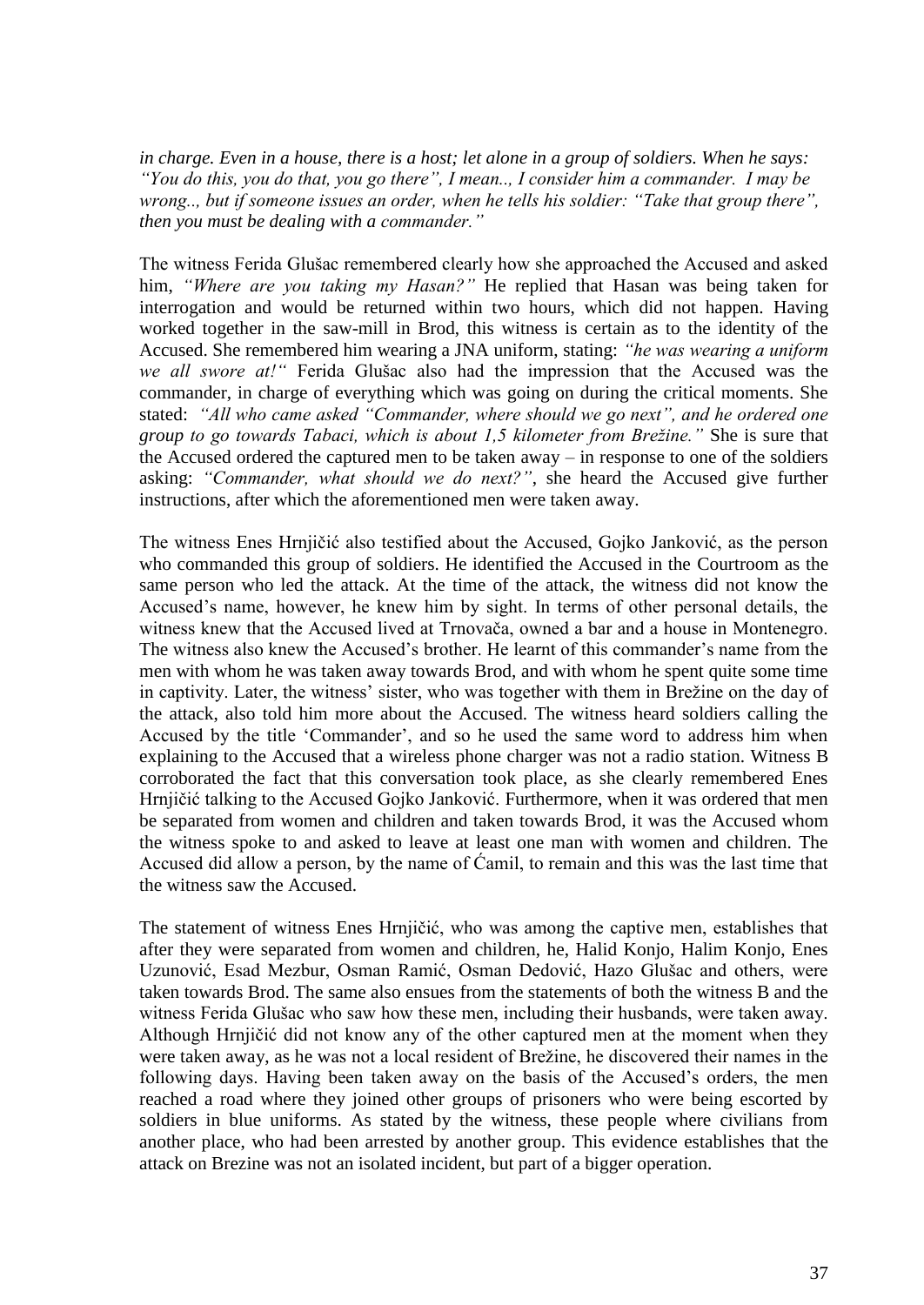Subsequently, this larger group of approximately forty to fifty people according to witness Hrnjičić, were taken to Brod, where they were imprisoned in a hall. They stayed there for three nights, during which some of them were taken out one by one. The witness stated that some returned and some did not. From Brod, the prisoners were taken to Solana, in the residential area of Aladža in Foča, where they remained for around 2 hours. Finally, they were transferred to KPD Foča, where the witness Hrnjičić stayed until 18 August 1994. During that period of time he was subjected to much torture, in addition to witnessing both the torture and killing of many other prisoners.

Witness B testified that whilst searching for her husband, she indirectly learnt of the fate of many of the men who were taken away, amongst other things, that they were imprisoned in KPD Foča.

When she went to visit her husband on 27 April 1992 he told her that he had experienced some problems in Brod, but he did not mention anything regarding his stay in KPD, except that he was cold and hungry. However, on the occasion of her visit of 15 May, she found her husband in such a poor condition that she could not comprehend how a person could change so much within those twenty days. The witness Ferida Glušac, whose husband Haso Glušac spent five months in the camp, also spoke about the fate of the men who were taken away.

Statements of the Defense witnesses, who all claimed to be fellow soldiers of the Accused, assisted the Court in reaching its conclusions about the attack on Brežine.

By means of the statements of these witnesses, the Defense challenged the assertions made in the Indictment and sought to persuade the Court that the attack was not launched by the Unit to which these soldiers belonged, but by some "guardists". Further, the witnesses' Unit was not commanded by the Accused, but by a person called Radmilo Babić, the Accused being only an ordinary soldier. The Court found these statements were neither credible, nor logical and, therefore had no probative value.

The witnesses Dragan Paprica, Radmilo Tomović, Zoran Pavlović, Milenko Paprica, as well as others who will be mentioned in the text which follows, all claimed to be members of a "voluntary" unit formed at the beginning of April 1992. In certain respects, the details in these witnesses' statements are in complete harmony. Nevertheless, they are illogical and unconvincing: on the one hand, the witnesses were all able to remember similar, unimportant details, whilst at the same time, they were completely unable to recall any actions taken by their unit. They claim they did not even go to actions, but mainly stayed at "repetitor"(relay).

The Court even has serious doubts about whether all of the aforementioned witnesses served in the army, as several witnesses could not substantiate this by producing any military documentation, such as their military booklets. This, despite the Court expressly requesting such evidence from the Defense in advance of these witnesses being called. The witnesses stated that after it had been announced on radio that war had broken out in Bosnia, around thirty volunteers gathered, who wished to go to defend their area, namely, Foča. They gathered in "Maglić" vacation establishment, from where they set off to Podgorica, the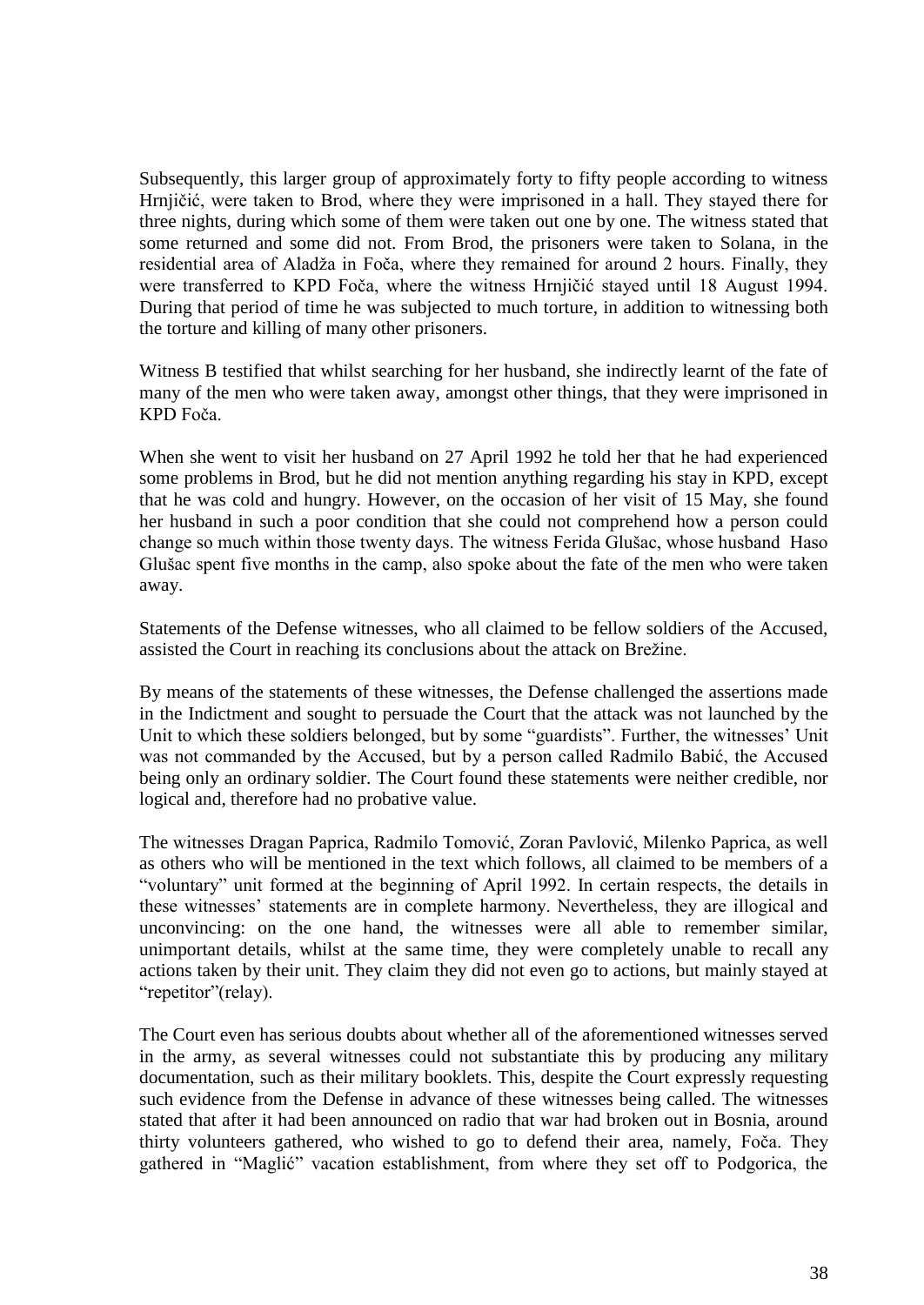location of a former JNA barracks and where they were issued with uniforms and weapons. Since this group of volunteers was supposed to have somebody in charge of it, those who received them at the barracks asked whether anyone held any military rank. Only Radmilo Babić reported himself, because, as the witnesses stated, he worked "at the army". Once they had organized themselves, they headed towards Foča, where they were first placed in Brod on Drina. All the witnesses agreed that Radmilo Babić commanded their unit until the former JNA withdrew from BiH, which happened on 15 or 18 May 1992.

These witnesses are, as they claim themselves, from Foča, having been born there and spent a considerable part of their life in the area. They went to Montenegro only to find employment. They also agreed that they knew each other, considering that Foča was a small community, where people generally knew each other, if not by name, then by sight or through family connections. Bearing these facts in mind, it remains unclear why none of these witnesses were able to give more details about Radmilo Babić, in particular, where he is living now. This, despite the assertion that he was the person who, at those irregular times for all of them, commanded their unit. It also remains unclear why none of these witnesses were able to give a physical description of their leader. The only witness who attempted to describe this alleged commander spoke about a short man in uniform. These witnesses were not able to provide any other identification data concerning their commander, over and above another witness stating that he was originally from Brod, and is probably now in Montenegro and again employed with the "army". The defense witnesses did not even know the correct name of their unit, nor whom it reported to, yet they were persistent that it was commanded by Radmilo Babić and repeatedly referred to themselves as members of a "reconnaissance unit", "special unit", "unit of volunteers". They also stated that the unit which did commit the attack may have been a company or a platoon or some other type of formation.

With regard to the Accused, the witnesses are explicit in saying that he held no rank, whilst also stating that those who did hold ranks did not necessarily display them on their uniforms. The witness Ljubomir Dostić was also persistent about the Accused's lack of rank. Dostić was the Commander of IV Battalion at the critical time. In response to a question from a Panel member, this witness stated that many units were commanded by persons without any rank, that is, they were ordinary soldiers. Of course, as such, they were permitted to, and did, attend the meetings of the command.

The Court has evaluated all these statements within the context of the surrounding events and other corroborating and contradictory evidence, and has come to the undoubted conclusion that the Accused did command, *at the least de facto*, the unit that attacked Brežine/Zuboviće. The Prosecutor's witnesses gave convincing and corroborating testimonies that the Accused was there, gave orders and was listened to. The Court finds the assurances of the defense witnesses, that their unit did not launch an attack against Bržine, but that it was done by "some guards", are unfounded and illogical. More specifically, the witnesses say that they went to Brežine two days in a row, in order to negotiate the handover of weapons. On the first day, they came back immediately because the village was empty. They set off to Brežine the following day and it was empty again. Despite this, they say that while descending towards the highway, they saw "Guards" taking away about fifteen residents of Brežine.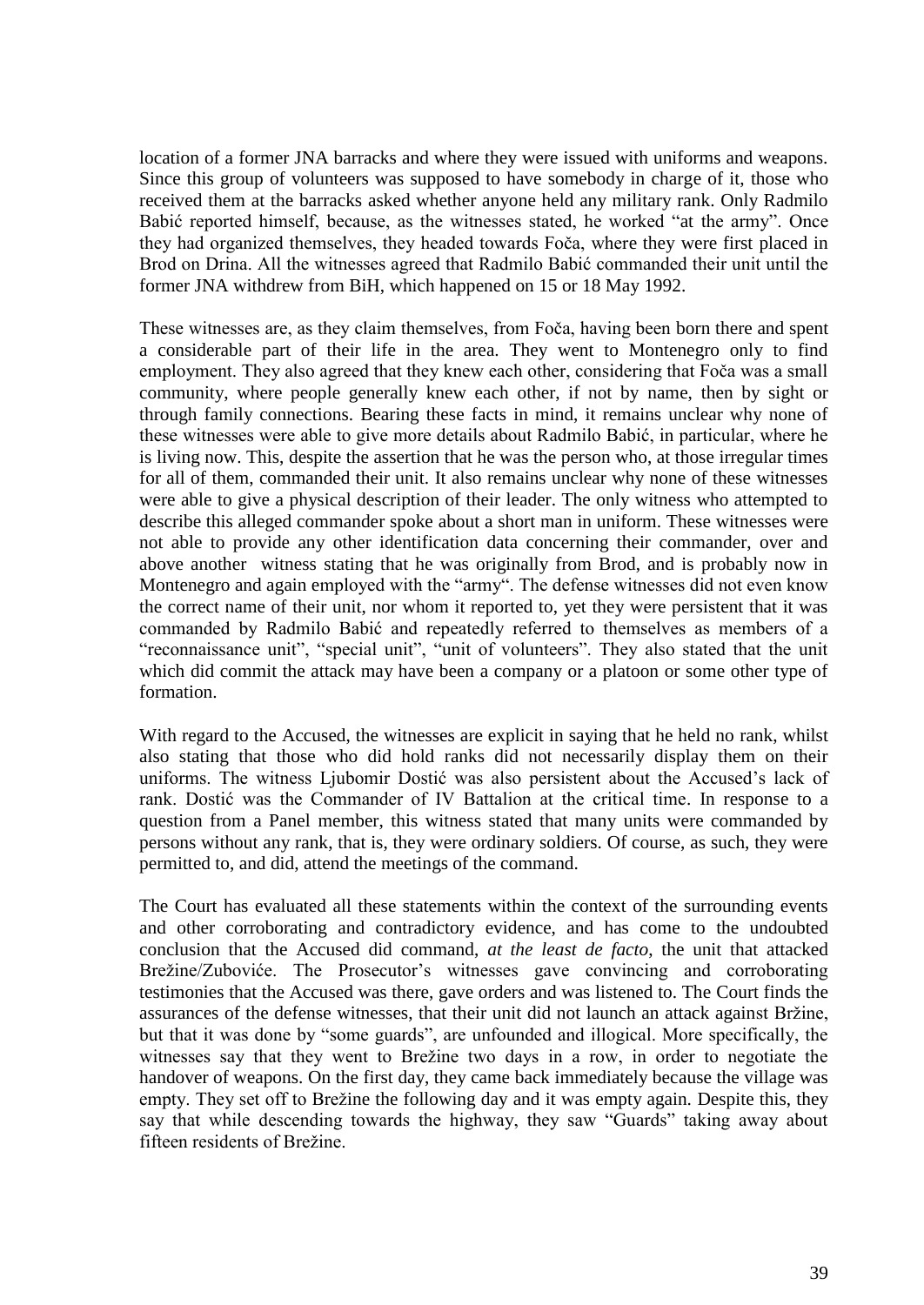The Court is not convinced that one Radmilo Babic was Commander of the Unit. That it was the accused who commanded the Unit, is supported by the letter of the Foča Municipality General Administration Section No. 04-835/4, dated 22 January 2007, from which it follows that the Gojko Jankovic at least from 9 April 1992, was leader of Unit 8078/2. This certificate is a public document and as such there is a presumption as to its accuracy, which Court notes the Defense failed to refute. When combined with the convincing and credible witness testimonies which describe the Accused as the one giving orders, the Court is convinced beyond a reasonable doubt that the Accused commanded the group of soldiers involved in the events described in this Count. In any event, even if Mr Babic was the nominal commander of that Unit, it is not of crucial importance, since it is clear from the presented evidence that the Accused was in effective command in Brežine on 14 April 1992.

The apprehension and taking away of the eight men from Brežine was executed by soldiers who were following the Accused's orders. By these actions, the Accused made a decisive contribution, as a co-perpetrator pursuant to Article 29 CC of BiH, to the joint commission of the criminal offenses of forcible transfer of population and imprisonment under Article 172 (1) items d) and e) CC of BiH.

In relation to the criminal offense of imprisonment or other severe deprivation of physical liberty in violation of fundamental rules of international law, the Court notes from the presented evidence that the deprivation of the physical liberty of the eight men was arbitrary and without legal justification. The Accused had direct intent with regard to the initial deprivation of their physical liberty. He also had indirect intent for the longer period of imprisonment, as, in light of the circumstances (namely, the larger operation, demonstrated by the capture of others at the same moment), it was a foreseeable consequence that the eight men would be held captive for a longer period of time.

In relation to the criminal offense of forcible transfer, the Court notes that the eight Bosniak men were expelled under coercion from the area in which they were lawfully present, without grounds permitted under international law, as detailed above.

**2. With regard to Item 2** of the convicting part of the Verdict (Count 2 of the amended Indictment), the Court established that the Accused on 3 July 1992 commanded a group of soldiers who attacked Muslim civilians hiding in the woods on the Kremenik hills, wounding several of them and killing Fadila Odobašić, Selima Pekaz and Izet Čolo, and also capturing about thirty women and children and seven men, namely Husein Barlov, Ziad Barlov, Meho Barlov, Armin Pekaz, Mujo Pekaz, Adem Čolo and Sifet Čolo; these captives, particularly the men, were questioned and brutally beaten, then brought to a clearing where the Accused was waiting for them; beatings continued; then the women were walked away whilst the Accused and some of his soldiers remained with the seven male captives who were then shot causing bullet injuries to them, principally head injuries: Sifet Čolo shattering of the cranial vault bones and bones of the base of the skull Armin Pekaz – fracture of the cranial vault bones and bones of the base of the skull, upper and lower mandible, right upper arm, right scapula and right femur Zijad Barlov – fracture of the cranial vault and the base of the skull, fracture of the upper mandible, right thigh bone, right clavicle, right pubic bone and injury to the right upper arm Meho Barlov – fracture of the cranial vault bones and bones of the base of the skull Husein Barlov fracture of the cranial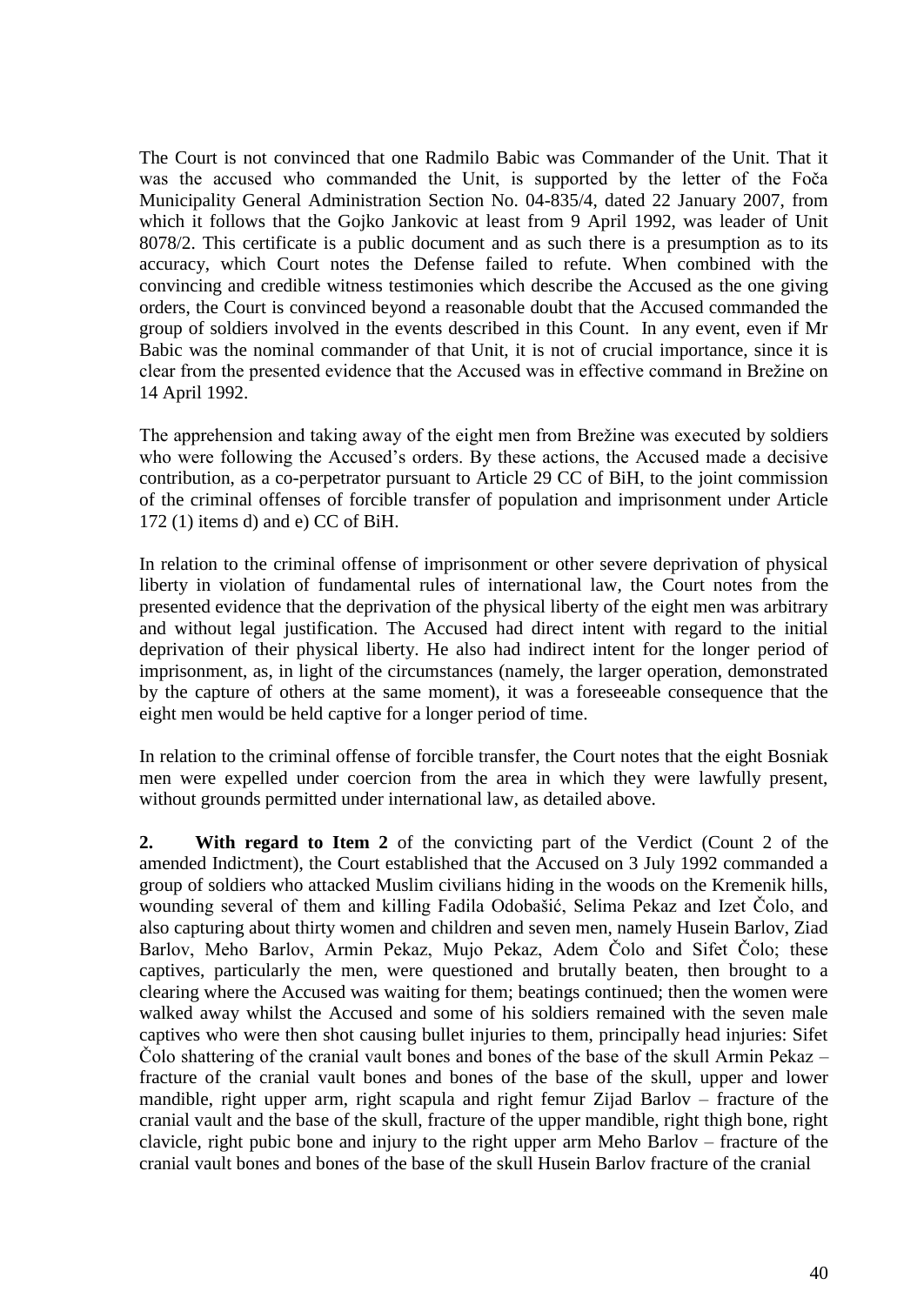vault bones and bones of the base of the skull Adem Čolo head injury with fractures of the skull bones and Mujo Pekaz head injury with fracture of the temporal-parietal bone, which injuries caused the deaths of all of the seven captured men; all these acts being the Accused's part within a greater attack by the army upon the villages of Trošanj and Mješaja that day, involving killings of Muslim civilians and the ransacking and burning of their houses.

Consequently, as part of a systematic or widespread attack against the Bosniak civilians of which he was aware, the Accused carried out murders, tortures and forcible transfer of population, in violation of fundamental rules of international law, thereby committing the criminal offense of Crimes against Humanity in violation of Article 172 (1) items a), f) and d) in conjunction with Article 29 CC of BiH.

When deciding on the charges under Count 2 of the Indictment, the Court evaluated the testimonies of the Prosecution's witnesses, the material evidence corroborating the charges and the testimonies of the Defense witnesses tendered. On the basis of this evidence, the Court finds that the attack on the Muslim civilian refugees, who hid in the woods in the Kremenik hill, is an indisputable fact. The Court also finds the time, place and manner, as well as the consequences of the attack, to be indisputable.

The consistent, corroborating and credible testimonies of witnesses FWS-75, FWS-88, FWS-96, DB, FWS-74, FWS-105 and FWS-87, who were among the attacked refugees, indicated that many villagers from Trošanj hid on the Kremenik hill, which is above the village. Having watched many villages on fire, they feared that their villages would also be attacked and burned down. In the woods they slept under nylon tents. On 3 July 1992, shots woke them up. It was early in the morning, between 5 and 6 a.m. As they started running away up the hill, they were shot, as one of the witnesses testified, as if they were animals. In the course of that "shooting" as the witnesses refer to it, some were killed and some wounded, as will be explained further. A group of seven men was taken captive, namely, Husein Barlov, Ziad Barlov, Meho Barlov, Armin Pekaz, Mujo Pekaz, Adem Čolo and Sifet Čolo. These captives, particularly the men, were questioned and brutally beaten, before being brought to a clearing on the hill, where the Accused and more soldiers were awaiting them. The continuation of their sufferings will be discussed below, in the second part of the explanation of this Count.

FWS-95, who lived in Mješaje, testified how her village came under attack. She stated that they could also hear shooting coming from the direction of Trošanj.

Due to the complexity of the factual descriptions, the gravity of the attack and its consequences, certain parts of the charges against the Accused require a more detailed explanation. This is divided as follows: firstly, the Court addresses the Accused's command over the events on Kremenik hill on 3 July 1992, secondly, the wounding, tortures and killings resulting from the attack and, lastly, the Defense witnesses and potential alibi for the Accused.

a. The role of the Accused

As per the previous Count, the role of the Accused in this attack and, indirectly, the role played by the Unit he commanded, was contested by the Defense.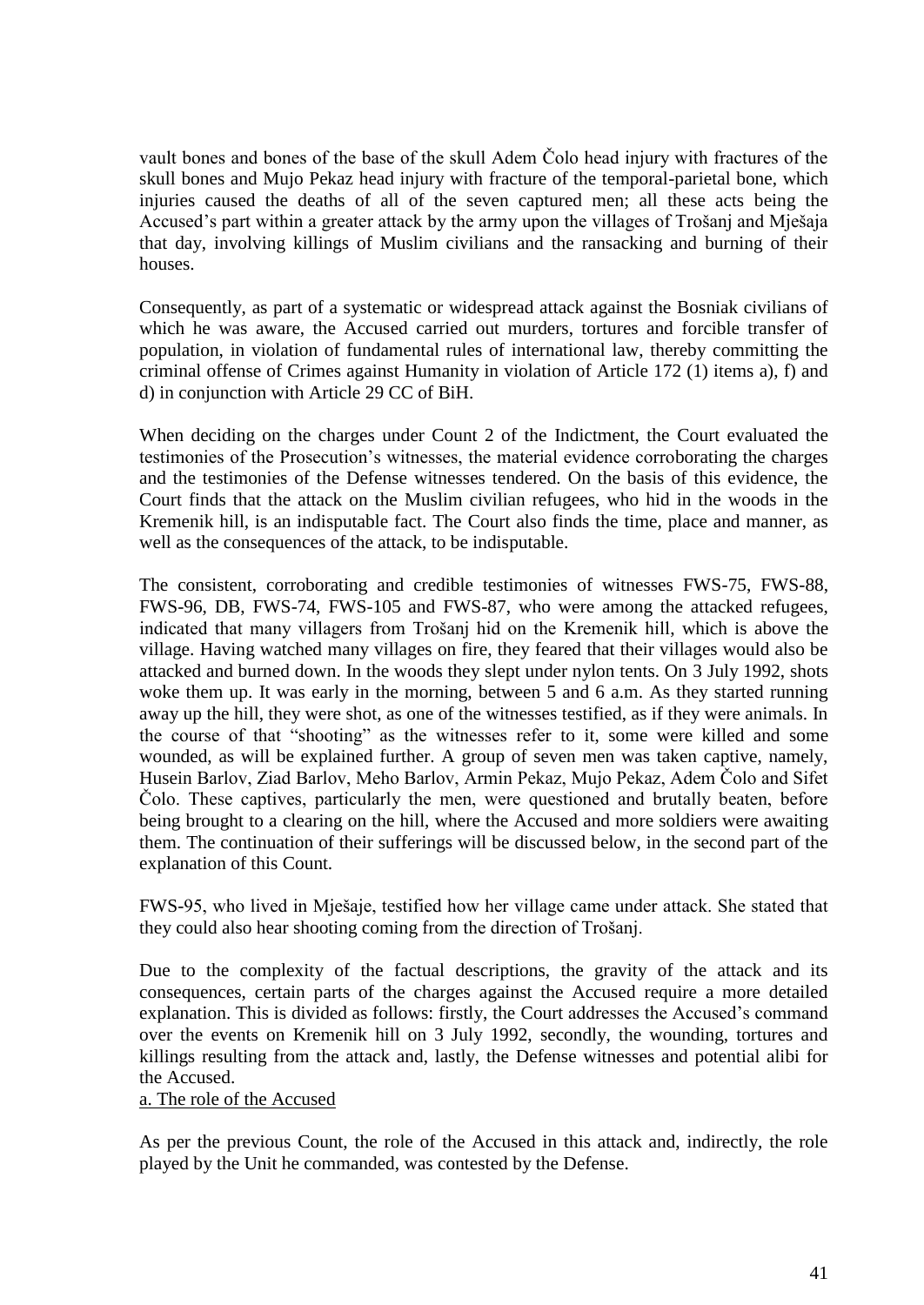Based on the coherent testimonies of the witnesses FWS-75, FWS-88, FWS-96, DB, FWS-74, FWS-105 and FWS-87, who were among the attacked refugees, the Court finds unequivocally that the Accused, had de facto command over the events on Kremenik Hill on 3 July 1992. This conclusion is furthermore substantiated by the material evidence, as will be explained later.

The eyewitness FWS-75, who was among the refugees with her parents, gave evidence without any doubt as to the identity of the Accused and the fact that he was the person who commanded the attack. She stated that she first heard this person's voice over the walky talky of one of the soldiers, directing them: *"Do not do anything without orders"*. She knew that voice well as the voice of the Accused, whom she knew since the 5th grade of elementary school, when on her way back from school, she and her friend used to often visit her cousin who worked at the Accused's catering establishment. When the soldiers subsequently caught up with the refugees, some of whom had already been wounded, and forced them to the meadow, she saw the Accused standing next to a rock. He was holding a radio set in his hand. The witness was about 10 meters away from the Accused at this point and she testified convincingly that it was indeed him and not someone else, stating: *"When I first saw him, I felt relieved, I thought he would help me"*. According to the witness, Radomir Kovac, Janko Janjić,Dragan Zelenović, Slavo Ivanović and others, around twenty soldiers in total, were with the Accused. Witness FWS-75 said also that even before the war she feared meeting Janko Janjic, nicknamed 'Tuta'.

The BBC recording made in late 1993 also conclusively proves that this witness knew the Accused: in that recording, when talking about the crimes in the area of Foča, witness FWS-75 spoke about the Accused, who she immediately recognized in the photos shown to her.

Witness FWS-88, who was among the refugees in the woods on the Kremenik Hill, also testified about the role of the Accused as the commander. Her evidence was that the soldiers, having caught up with the refugees, took the survivors and wounded to the meadow, where she saw the Accused standing next to a rock and holding a radio set in his hand. Although, she could not hear what the Accused was saying with the radio set, as she was around twenty meters away, the witness' impression was, nevertheless, the Accused was the person in charge there, as he was the only one with the radio set.

Witness DB also saw the Accused on the meadow on the Kremnik hill and testified convincingly that this person was the Accused Gojko Janković. She stated that she knew him from before the war. Although she learnt of his name from other refugees with whom she was in captivity, she remembered the Accused as the person whom she met frequently before the war and who had a coffee bar. In addition to the critical incident, Witness DB also saw the Accused and had direct contact with him whilst in captivity. On the basis of this familiarity, the Court is of the opinion that her testimony unequivocally demonstrates that the Accused was the person who was seen by the witness holding a radio set in his hand on the meadow on the Kremenik hill on 3 July 1992.

The witness FWS-96 was also among the group of attacked people. She recognized Nešo Janković, Slavo Ivanović, and the Accused, whom she knew very well, among the soldiers. This witness identified the Accused in the course of her testimony before the ICTY. The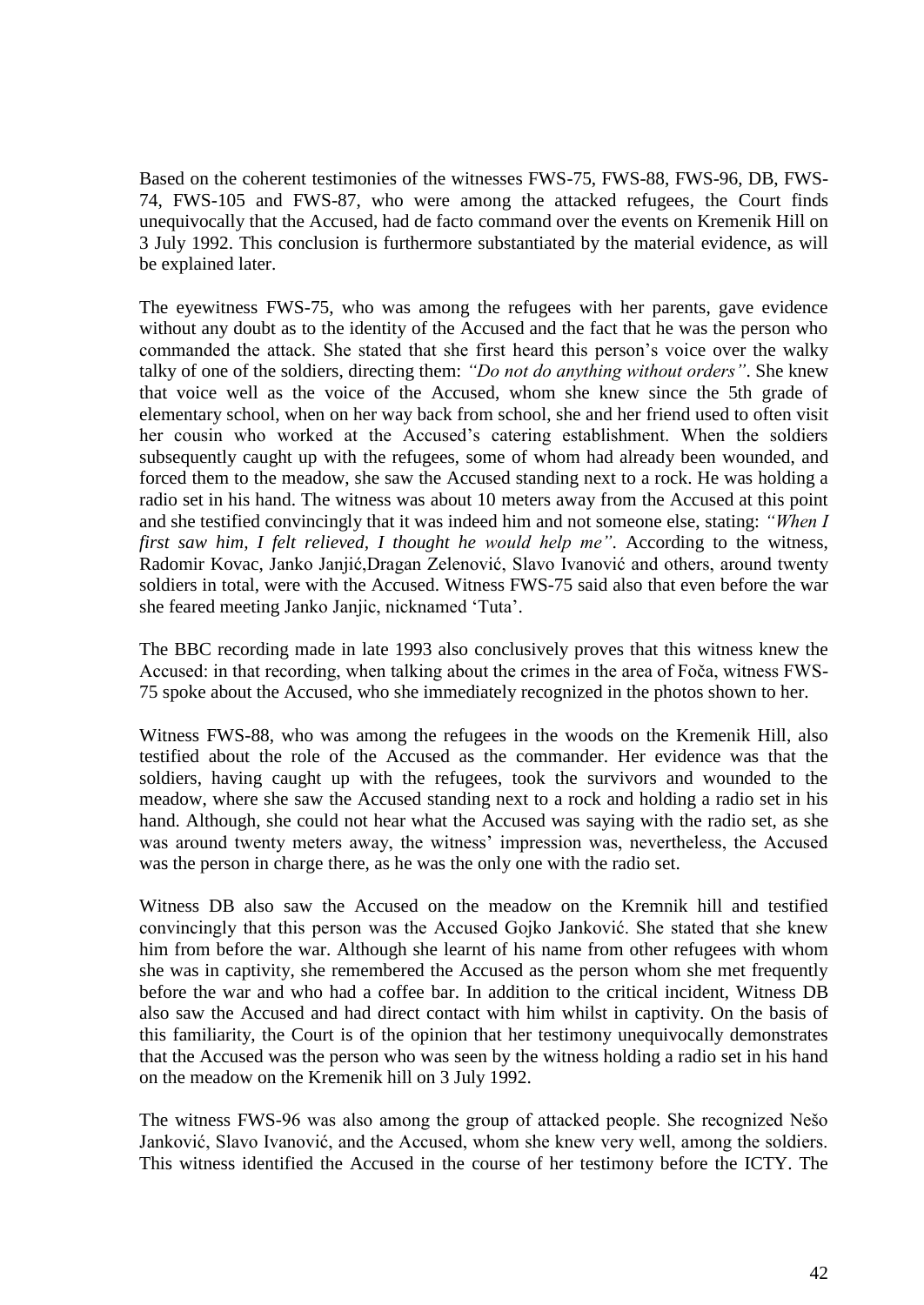Defense sought to contest this identification, as well as the witness' assertion that she knew the Accused well. The Court found this witness to be very compelling when she described the Accused as the best man of her sister-in-law's son, with whom she often attended the same parties and whose bar she frequented.

Witness FWS-74 speaks about the role of the Accused as the commander of the unit of soldiers who attacked the refugees on the Kremenik hill. She remembers well that the Accused had a walkie-talkie, that it was he who negotiated about something and who was addressed by everyone. She knows the Accused from before the war; she knows he owned a bar in front of which she often had to wait for a bus. She also used to see him frequently both in Brod and in Foča, but they did not greet each other.

In her statement the witness FWS-105 also placed the Accused on the meadow on the Kremenik hill. She had not known him before. According to her evidence, he was the commander, because he seemed to be in charge of the soldiers and they received orders from him. The witness did not have any doubts as to the identity of this person. According to FWS-105 this was the same person who raped her at a later point during the war.

In her statement, Witness FWS-87 indirectly corroborates the fact that the Accused was the commander in this event: having seen him in the meadow, she later learnt from others that he had commanded over the attack.

Further indirect corroboration of the Accused's role as commander is provided by the testimony of witness, Nuredin Ašćerić. This witness was a doctor to whom the refugees from Foča, some of whom originated from Trosanj, went upon their arrival in Novi Pazar. In the second half of August 1992, in recounting to him the attack, they mentioned the Accused Gojko Janković and his soldiers as the persons who attacked them.

From the convincing witness testimonies detailed above, the Court concludes beyond doubt, that the Accused had at least de facto command over the group of soldiers executing the attack on Kremenik Hill.

The senior role of the Accused is also established by the wealth of material evidence presented by the Prosecutor's Office in the course of the main trial. In particular: the letter of the Foča Municipality General Administration Section No. 04-835/4, dated 22 January 2007, containing information on the Accused's own military files, which detail that he was Unit leader of 8078/2 at least from 9 April 1992; the proposal to declare him a "Vojvoda", given by the command of the Foča Tactical Group under the internal reference number 01/705-1 on 13 August 1993 and signed by the Commander, Colonel Marko Kovač; and finally, the Article in the NIN magazine "Guys on the Hague List" (23 August 1996), written after the author, Gordana Igrić, had visited Foča and interviewed, amongst others, the Accused. Further, the Court was shown a news reel of an interview with Miroslav Stanić, a leading member of the SDS in Foca at the relevant time. In this interview, Stanić praised the Accused, Gojko Jankovic, as an early hero of the war.

The proposal to declare the Accused a "Vojvoda", sent to the president of the Serb Radical Party, Vojislav Šešelj, indicates that during the eighteen months of war, the Accused made a huge contribution to the preparation and organization of Serb people for combat, especially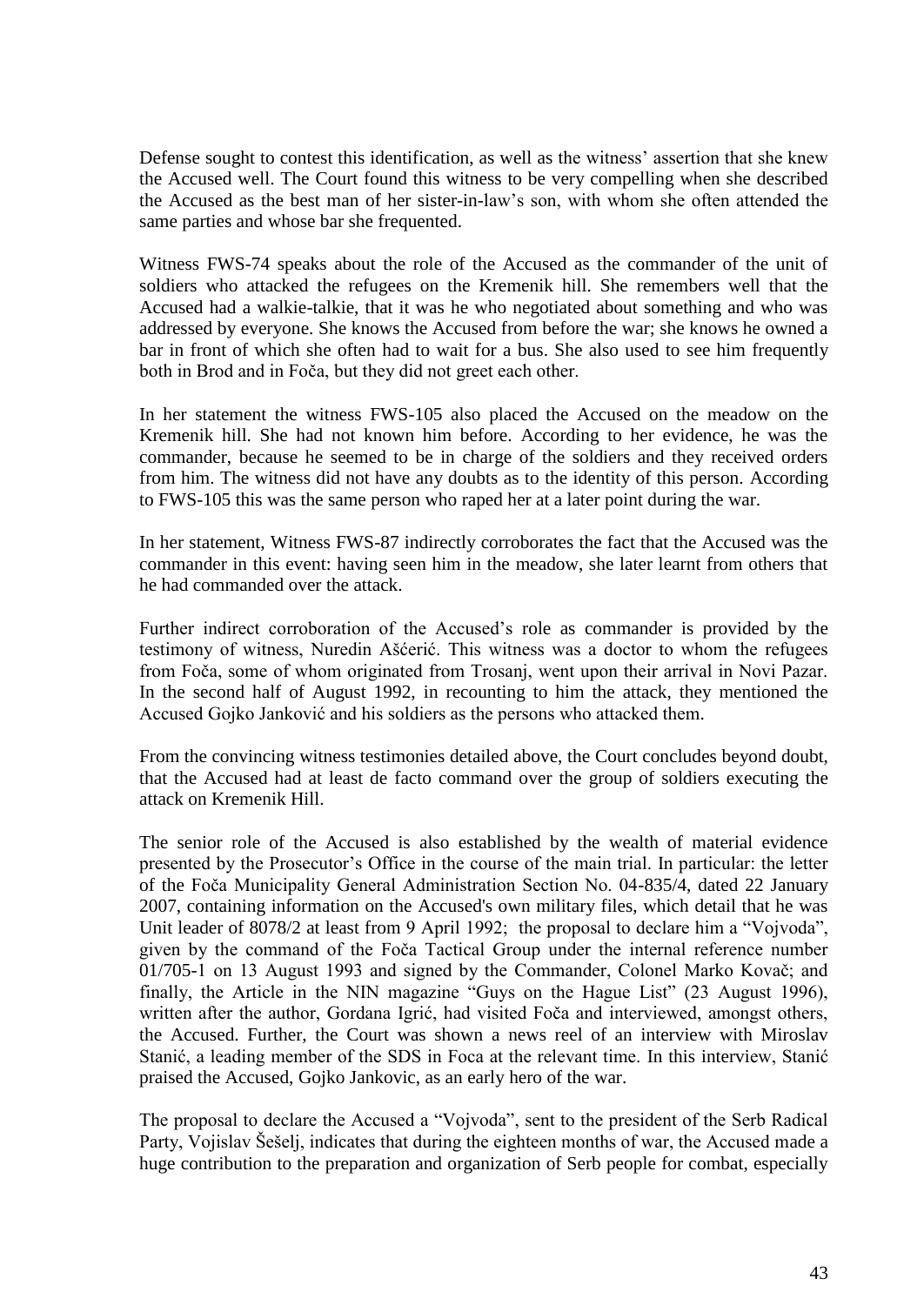to the collecting of weapons and combat training, given his vast experience in fighting "Ustaše" in Croatia.

It is especially emphasized that the Accused established a special detachment with which he participated in the liberation of Foča, Čajniče and other municipalities, setting the example for others as to how to fight. It is stated also that he gave huge contribution to the liberation of the remaining territories of Foča, particularly Čajniče, Kalinovik, Trnovo and Gacko It is also stated that he regarded no impossible missions when executing tasks.

The NIN magazine article, referred to above, is also noteworthy in establishing the Accused's role as a commander. The authenticity of the article's content was confirmed by the testimony of the author Gordana Igrić. Despite the Defense challenging its authenticity in cross-examination, the author's evidence remained consistent, to the effect that the article was written following her return from Foča, where she had spoken, amongst others, first to Dragan Gagović, the Chief of the police in Foča in 1992, and, a day later, to the Accused, Gojko Janković. When she came to a restaurant in Foca to interview the Accused, he was escorted by three bodyguards, (she could not be sure of the exact number), one of whom sat very close to their table. At the beginning of the interview she placed a tape recorder on the table, but she also took notes, because she knew the tape recorder was not in full working order.

The Court evaluated the testimony of the witness Gordana Igrić as credible. The Defense contested what the Accused Gojko Janković had said back in 1996, at a time when anarchy was considered the normal state of society, especially in Foča. However, Igrić testified that the Accused had told her he had a group of forty to fifty young men, the numbers having grown over time. He stated they gathered around him because he was a trader and of good economic standing, meaning he had more money than others. The article states that he became military-engaged immediately, which in the Panel's opinion means April 1992 – the beginning of the war. Further, the Accused talks about himself as the commander.

The Court finds sufficient evidence to conclude that the Accused did command the group of soldiers on Kremenik Hill, which, in terms of status was a platoon within the Foča Brigade of the Army of the Serb Republic of Bosnia and Herzegovina. This conclusion is based on the aforementioned proposal to declare him a "Vojvoda", the abovementioned letter containing information that he was leader of his Unit at least from 9 April 1992, and the fact that, according to the information of the Ministry of Defense of the Republika Srpska, he was a member of the RS Army, to wit D5- GJ Military Post Office 7141 Foča, from 8 April 1992 until 31 January 1997, in the capacity of Lieutenant, and that he was awarded the "Miloš Obilić" Medal of Honor, which was only given to the most accomplished soldiers, combined with the credible and clear testimonies of the prosecution's witnesses,

## b. Wounding, tortures and killings

The Court finds beyond doubt that some of the refugees were injured during this attack, whilst Fadila Odobašić, Selima Pekaz and Izet Čolo were killed. Around thirty women and children and seven men were captured and taken to a clearing where many of them, the men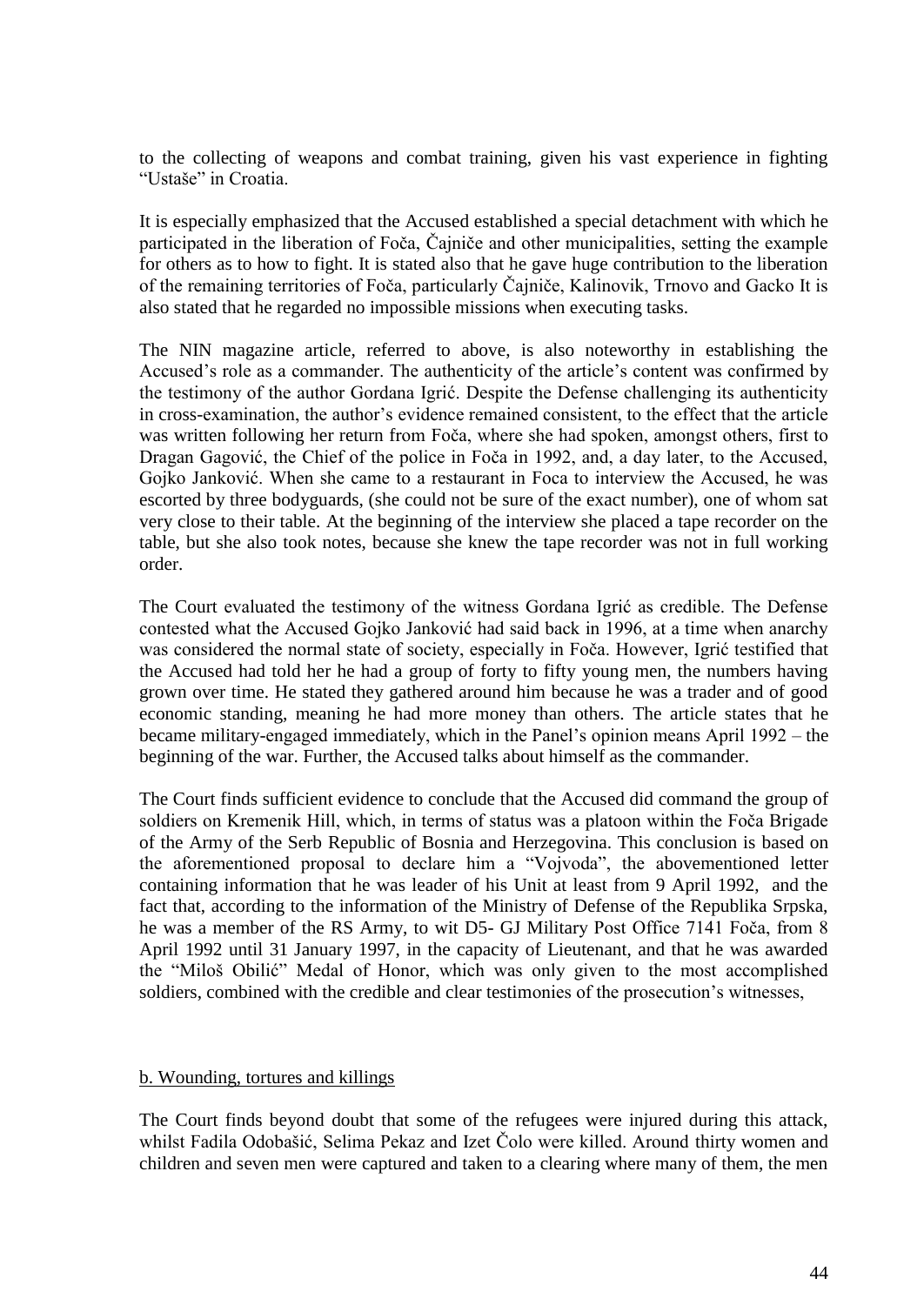in particular, were questioned and seriously beaten. Thereafter, the women and children were taken away, while the captured men, Husein Barlov, Zijad Barlov, Meho Barlov, Armin Pekaz, Mujo Pekaz, Adem Čolo and Sifet Čolo, were kept in the meadow and then shot dead. The perforating wounds inflicted are described in detail in the operative part of the Verdict, and also in the aforementioned autopsy reports.

The indisputability of these facts arises, amongst others, from the testimonies of some of the refugees and from those who subsequently came upon the scene and found the corpses of those who had been murdered. The Court fully believes these witnesses' testimonies as they were consistent, credible and corroborated. Witnesses FWS-75, FWS-74, FWS-96, FWS-88, FWS-105 and witness DB testified about the following: the beginning of the Attack which woke up the refugees and forced them to run uphill through the forest; the first victims, whose lifeless – dead bodies were seen rolling down the Kremenik hill; the many who got injured, including a three-year old boy, Amir Odobašić, whose mother had been killed at the beginning of the attack; the wounding of FWS-96, DB and others, and the severe beating of their closest family members, including FWS-96's husband and sons before her own eyes; the taking away of women and children to Buk Bijela; and, finally, the subsequent murder of the seven men left behind in the meadow. The witnesses all confirmed the names of these men who were left behind in the meadow, who were their relatives and neighbors.

Having discovered the bodies of their dead parents, Witness C, who was thirteen years old at the time, and her younger brother set off towards the Kremenik hill in the hope of at least finding someone alive there. However, as soon as they reached the bottom of the hill, they saw items and photographs scattered about and in the forest they found dead bodies which were, as she phrased it, fresh and the blood was steaming. This witness recognized the murdered people as all those whose names are cited above.

The witness D, who subsequently came to the scene, also saw these killed people. His description of the condition of bodies corroborates the fact that men were first severely abused before they were shot dead. This witness also saw bodies of Fadila Odobašić, Selima Pekaz and Izet Čolo without traces of bloodshed. This is fully consistent with averments of other witnesses that these three were killed as soon as the attack commenced they were trying to escape uphill through the forest.

Indirect corroboration is provided by witness FWS-75, who testified that her father had told her that he had seen the dead bodies of these men in the meadow on the Kremenik hill, including the body of his son, as well as seeing the body of his wife who was killed as soon as the attack had begun.

Despite maintaining that the Accused was not even present at the attack, the Defense insisted that, in any event, none of the witnesses saw the actual killing of these men. Further, they asserted that it was proven that they were killed at that place and on that occasion. In this regard, all witnesses were consistent in stating that soon after leaving the meadow, they heard shots coming from that direction where they had seen the Accused, the 7 male captives and some other soldiers for the last time and that the shots could mean only one thing, given that armed soldiers remained in the meadow. These soldiers had not hidden their brutality even from the eyes of the seven men's family members. The Court finds such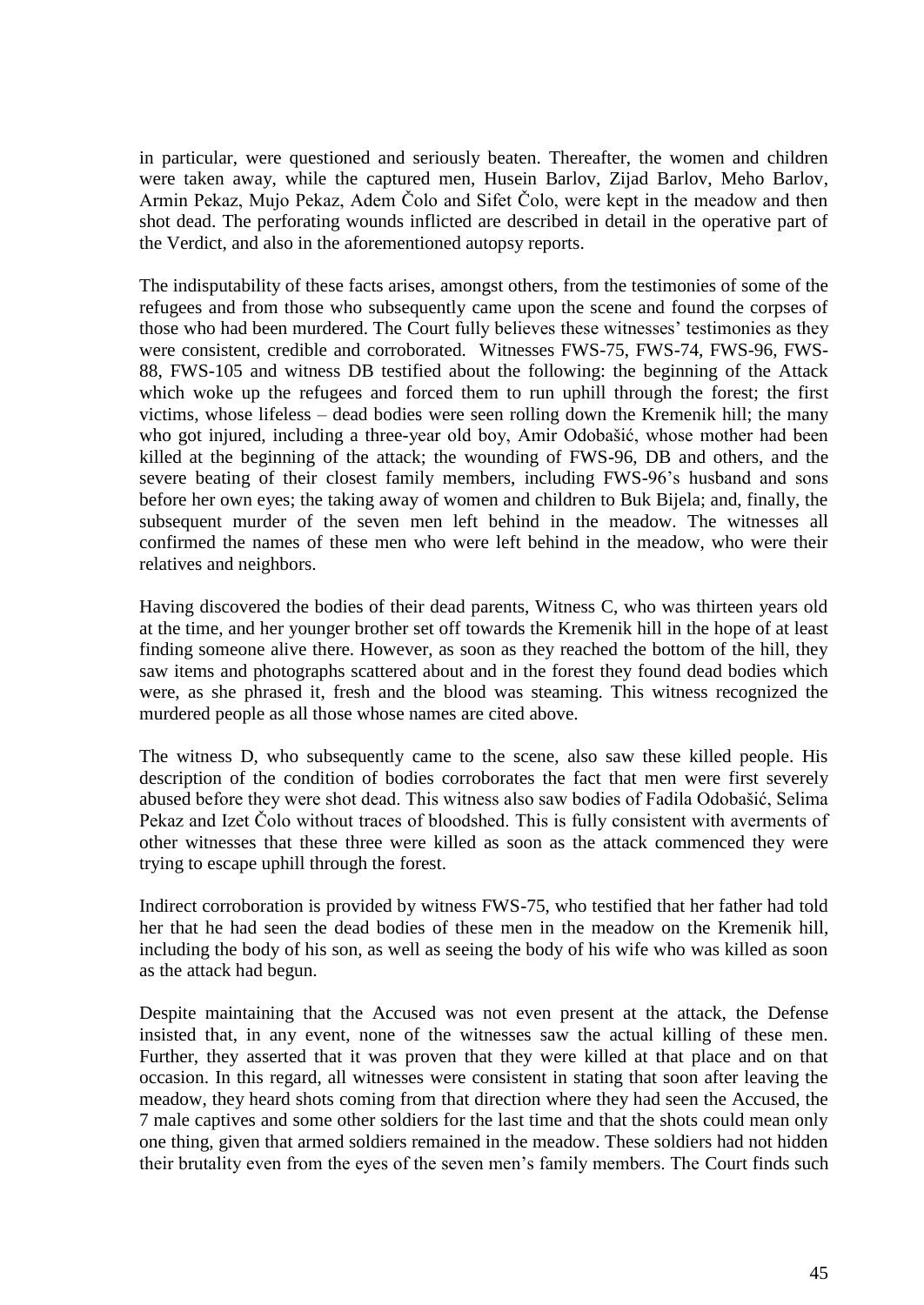evidence fully corroborates the suggestion in the Indictment that the seven men were killed soon after the women and children had been taken away. The Court further finds that once some of the soldiers had been ordered to and had taken the women and children away, the Accused, being an authoritative figure, remained in the meadow with the rest of the soldiers and the seven male captives. The soldiers escorting them, told them to lie down and that it was the Muslims firing at them.

The witness FWS-88, when asked how she connected those shots which were heard from the direction of the meadow with the killings, stated that given how they were shot at, she knew that they would not survive.

Based on such consistent testimony about the beginning of the attack and the soldiers' targeted brutality even at that stage, and the evidence of those who saw the corpses of the seven murdered men, together with the autopsy reports on their deaths, the Court unequivocally concludes this Count to have been proven. The captured women and children were taken to Buk Bijela, whilst the seven captured men were killed in the meadow of the Kremenik hill.

The Court will now explain why it does not accept the Defense's assertions in relation to this Count.

## c. Challenging of Prosecution witnesses

The Defense contested the testimonies of witnesses FWS-75, FWS-96 and FWS-74. Further, they tendered witnesses who purported to provide the Accused with an alibi for the day of the attack, arguing that the Accused could not have been present on the Kremenik hill at the relevant time.

The Defense contested the testimony of witness FWS-75 in its entirely arguing that she has been a witness in further cases and thus could recall things from her memory. However, the Court views her testimony as credible and corroborated by other witnesses. The fact that this witness appeared in another case is not a reason, in itself, to challenge her testimony. On the contrary, her consistency in relation to her previous statements and testimonies underlines her credibility.

The Defense also contested part of the testimony of witness FWS-96, using her inability to remember what the Accused was wearing to demonstrate that this witness did not see the Accused at the location of the attack. Taking into account that the witness was at that time being forced to watch the severe beating of her husband and sons, only to learn soon after that they had been killed, her inability to remember the clothes of the Accused is, in the Court's opinion, not decisive against her identification of the Accused, which she has thoroughly explained.

The Court also concludes that the Defense's allegation that witness FWS-74's testimony was vague, in that she was unable to state whether or not she had entered the bar which she referred to as being owned by the Accused, is not decisive against her identification of the Accused. The Accused and witness lived in the same small community where almost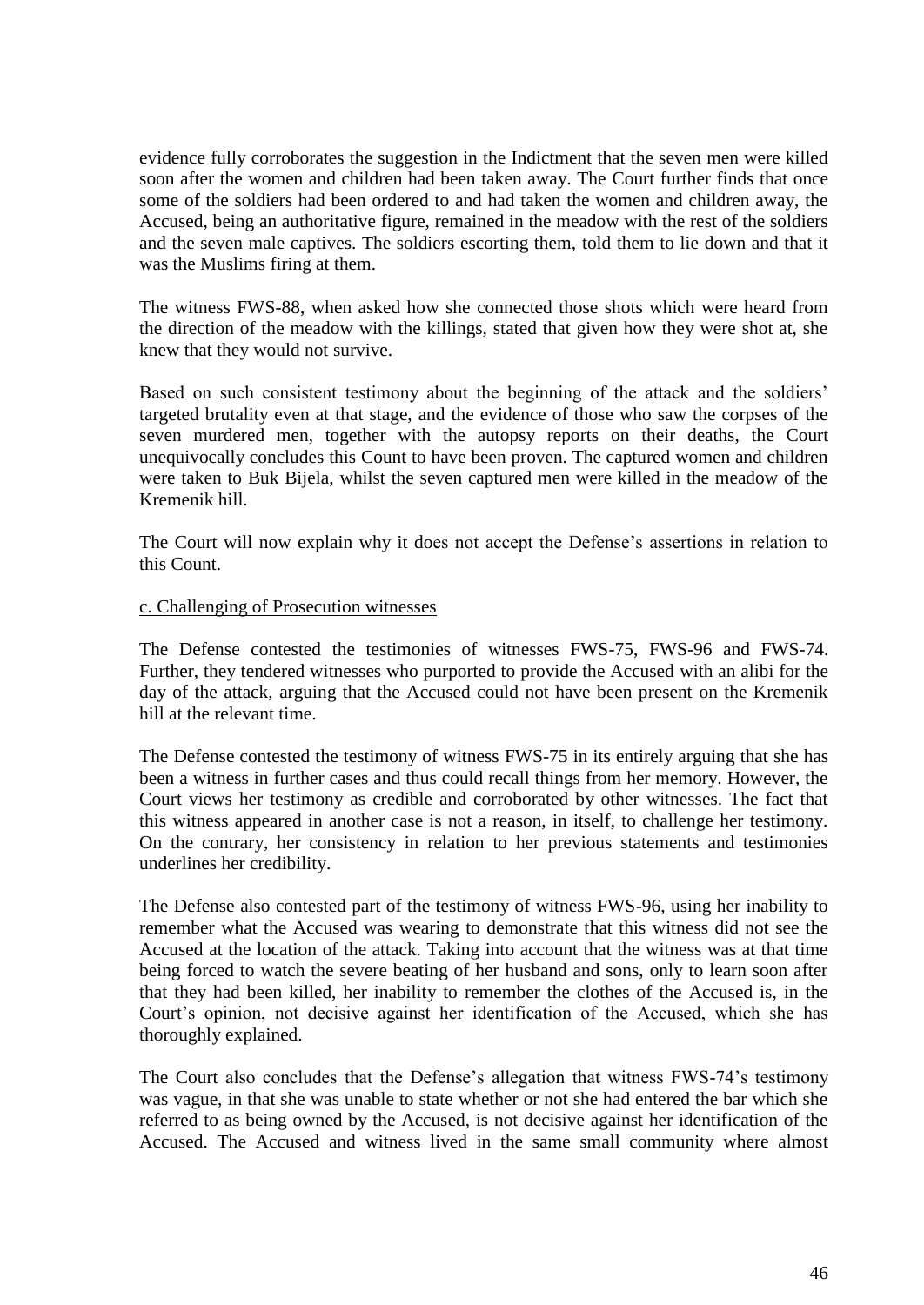everybody knew each other: as the Defense attorney stated in his closing arguments, the community where *"everyone knows each other through and through."*

The fact that the witness referred to a walkie-talkie, rather than a radio set, as it was called by most of the other witnesses, also does not constitute a factor that would undermine witness FWS-74's identification of the Accused as the person who held this walkie-talkie. In the Court's opinion, knowledge of these type of technical devices is not within the every civilian's general knowledge.

When evaluating the minor discrepancies or occasional lack of detail in these testimonies, the extremely distressing experiences which these witnesses endured has to be taken into account. By their very nature, these events were traumatic for them at the time they were endured, and thus witnesses cannot reasonably be expected to recall every detail of the particular incidents charged, such as the precise sequence or the exact dates and times, of the events they have described.

## d. Alibi of the Accused

As referred to above, the Defense also denied the Accused's presence at, and, by implication, his involvement in the events of 3 July 1992, the day on which the incidents alleged under Counts 2, 3 and 4 of the Indictment occurred. The Defense summoned as witnesses, soldiers of the Accused's Unit, who testified that he left Foca very early that day in order to go to Montenegro, as his sister was due to give birth imminently. She indeed gave birth the following day. Spouses Ljubinka and Milomir Papović, spouses Anđa and Miloš Paprica, Milenka Paprica and soldiers of Gojko Janković testified about his arrival in Montenegro. Further, despite having being instructed about her right to refuse to testify, the Accused's wife also insisted on giving evidence.

The witnesses who gave evidence on behalf of the Defense, all of whom claimed to be members of the Accused's Unit, agreed that the Accused departed for Montenegro in the early morning of 3 July 1992. However, they did not agree as to whether he left immediately, that is, directly from the front line or if he returned to Foča before leaving for Montenegro.

Witness Zoran Pavlović also testified about the Accused's departure. According to his evidence, he was a member of the reconnaissance platoon under the command of Gojko Janković. This witness confirmed that the Accused was present in the immediate vicinity of the Kremenik hill, early in the morning of 3 July 1992. The witness stated that his platoon was only deployed as a reserve unit. They were stationed about one kilometer away from the village of Trošanj, as the crow flies, a position they reached at approximately 4:00 a.m. At around 6 a.m., they heard shooting which lasted about fifteen minutes and once it had stopped, his unit retreated upon the Accused's orders. According to this witness, the Accused went to Herceg Novi immediately upon their arrival in Foča, which was around 7:20 a.m.

The witnesses Mladen Lazarević and Petar Aćimović testified that the Accused went in a van, together with his soldiers, to the asphalt road where his Golf car was parked. Having disembarked the van, he went in the direction of Montenegro via the road through Šćepan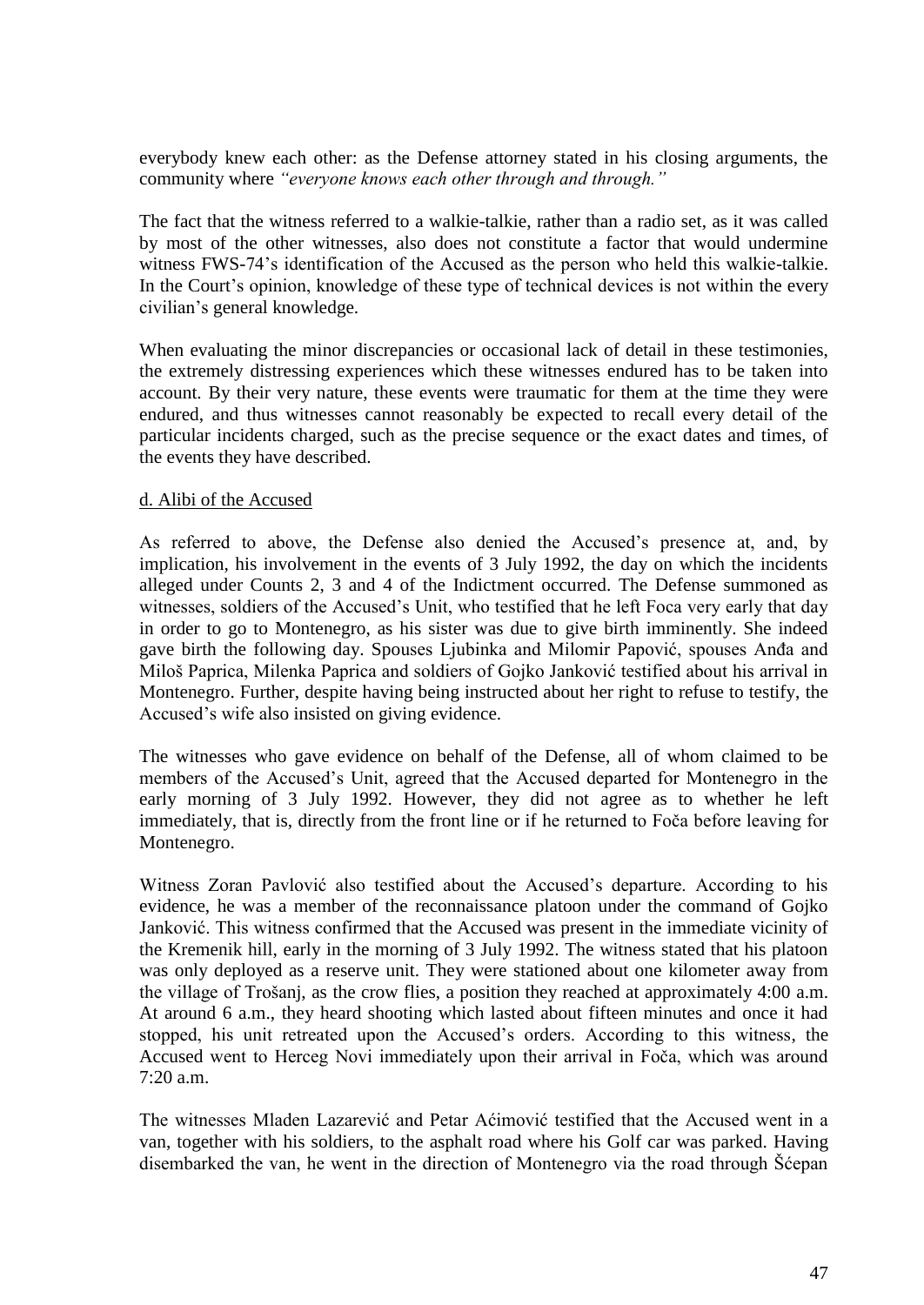Polje. These witnesses later joined him in Montenegro. The witness Milomir Aćimović gave the same evidence in his statement given to the Accused's wife (see below). However, in the course of his testimony at the main trial, he contradicted this account, stating they had returned to Foča all together: their leader, Gojko Janković, was then the first to leave Foča, and the other members of the unit did so later the same day. This is not the first inconsistency apparent in Milomir Aćimović's evidence. The witness' testimony was that he had given his signed statement to the Defense attorney ten days prior to his appearance at trial. However, the Defense attorney stated that he could not meet this witness, due to other commitments, and so his written statement was actually taken by the Accused's wife, who followed the template given to her by the Defense attorney. Only when confronted with this fact did the witness state that he indeed gave his statement to *"Lala"*, the Accused's wife. This witness also stated that he had not discussed his testimony with any of the other witnesses, although he traveled from Foca to the Court, together with Petar Acimovic.

Although instructed about her right, under Article 86 of the CPC of BiH, to refuse to testify, Milica Janković, wife of the Accused, gave evidence at the main trial. As the Defense Attorney had previously explained, she testified at her own insistence.

In response to one Panel member's question regarding whether she had discussed the case with any of the Defense witnesses, Milica Janković admitted that she was the initiator of calling ˝these people˝. She realized who was mentioned under the Counts of the Indictment and she contacted them respectively. She also confirmed that she, herself, took the Milomir Aćimović's written statement. Her testimony focused on providing her husband with an alibi. According to this witness, on the critical dates, such as 3 July 1992 and late October, that is, 31 October 1992, the Accused was in Montenegro.

The Accused's wife stated that on 3 July 1992, he arrived in Herceg Novi, where they lived and ran a store. The day before, a fight had almost broken out between the witness and the lessor of the store and this was the reason for his visit. Her recollection was that he arrived between 10.00 and 10.30 a.m. and that, on this occasion, he stayed for around ten days. The witness claimed that it was a mere coincidence that his sister gave birth at that time. On the day that the Accused arrived, his sister went into labour and his brother-in-law, Defense witness Milenko Paprica, took her to the hospital in the Accused's car. The model of this car was a Golf. At around 21.30, the brother-in-law returned in the Accused's car, whilst the Accused's sister, Borka, remained in hospital.

When asked to explain why the certificate issued by the Kotor Hospital states that her husband's sister, Borka Paprica, was admitted on 4 July 1992, when she delivered the baby, witness Milica Jankovic asserted that this certificate contained only the data necessary for the Register of Births. The real hospital record would contain the date when her sister-inlaw was actually admitted to hospital. The Defense's justification for failing to obtain this written certificate on hospitalization was that the archives containing it were burnt in a fire in 1994. However, the Prosecutor's Office proved this not to be the case by obtaining the certificate in question and presenting it at the very end of the evidentiary proceedings. According to this certificate, the Accused's sister was admitted to hospital on 4 July 1992. The Court notes that all the Defense witnesses who testified about this matter claim that the Accused's sister was taken to hospital on 3 July 1992.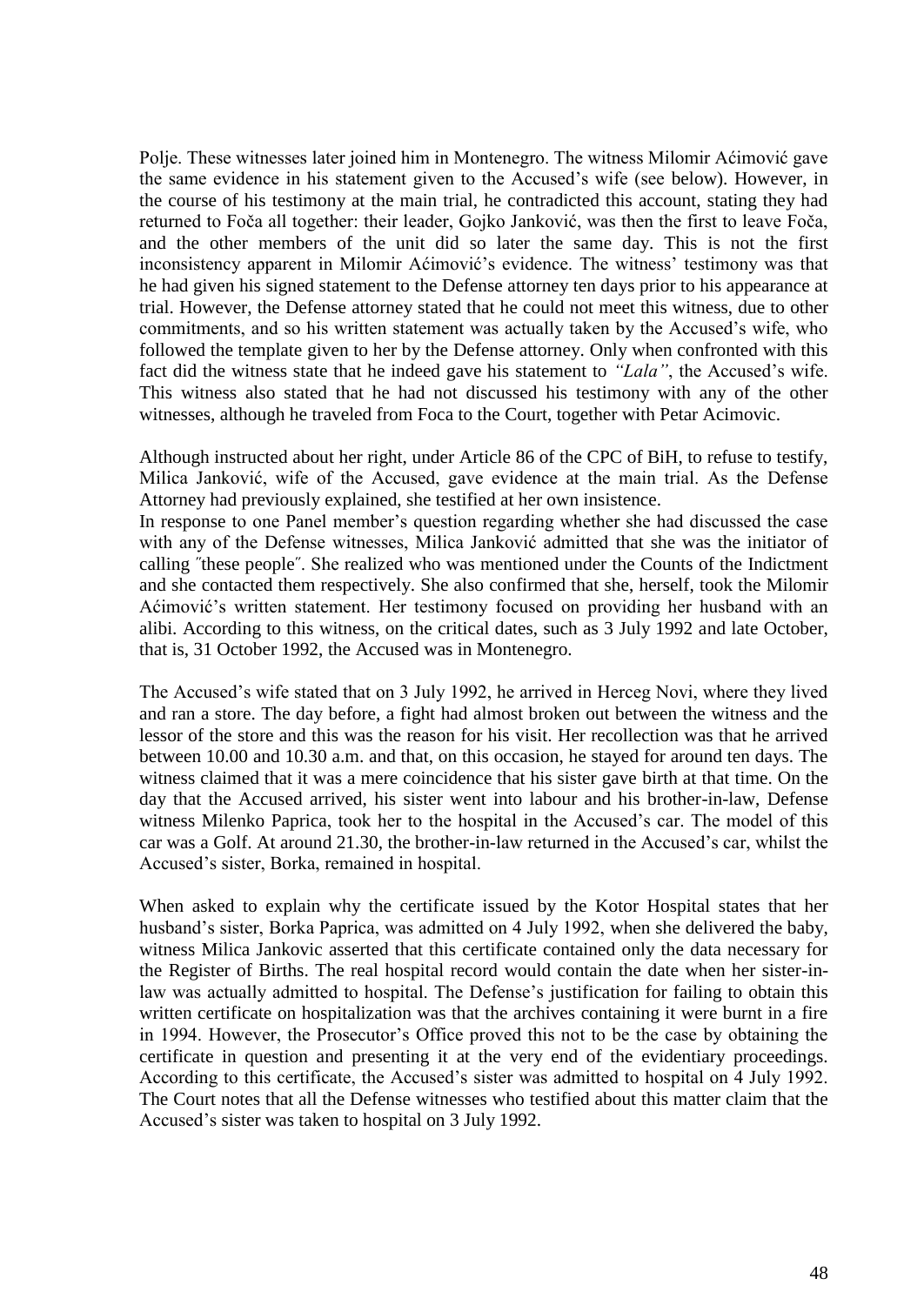When evaluating the evidence of the Accused's wife in the context of the testimony of other witnesses who spoke about the Accused's involvement in actions which occurred during the same period when according to her, he was "covered by an alibi", and, in light of the fact that the testimony of other alibi witnesses contain almost indiscernible, yet crucial, differences, the Court cannot help but contemplate the following thought: that through their contact with the wife of the Accused, the witnesses have been consciously or unconsciously influenced by her.

Furthermore, with regard to the hour of the Accused's arrival, the Court notes the discrepancies between the different witnesses, ranging from 10 AM to around 1 PM.

Bearing in mind the consistency of the testimonies given by the attacked refugees and the material evidence detailed above, the Court does not find the defense of alibi to have been established. The suggestion that the Accused was in, or en route to Montenegro at the moment the events of this Count occurred is irreconcilable with the findings of this Court, based on overwhelming evidence, that the Accused was present during the attack on Kremenik hill. Moreover, the Court notes that the assertions of some Defense witnesses, in relation to the hour the arrival of the Accused in Igalo, do not exclude the possibility that the Accused participated in the attack. This alibi does not exclude the possibility that the Accused could have reached these destinations in Montenegro after the attack, considering that it took place at dawn, around 6 a.m.: the distance between Foča and Herceg Novi/Igalo, according to the testimony of witness Milenko Paprica, could have been crossed in less than a three hour's drive.

The Court notes that the Defense's evidence as to alibi and the assertion of his soldiers, that he and his unit were merely present in the vicinity of Trosanj but did not participate in the attack, are insufficient to persuade the Court that there is doubt as to the role of the Accused, as pronounced in the convicting part of this Verdict. This is especially so in light of the consistent and corroborating statements of the Prosecution witnesses. As already stated, the Court has allowed for possibility that he went to Montenegro on 3 July 1992. However, it certainly was not as early in the morning and in the manner described by his soldiers.

Drawing together the above evidence – the testimonies of witnesses who saw the Accused at the time and the location of the attack on the Kremenik hill; then, making a connection between the Accused's presence and the fact that his position as the leader of his respective platoon has been established – the Court found it indisputable that the Accused had at least a de facto commanding role during the attack on the Kremenik hill. Even though some of the men, such as Dragan Zelenovic, were not part of his Unit, it follows from the testimonies that the Accused was in charge of this entire operation and it was he who gave orders, initially by walky-talky, which were followed by the soldiers involved. By doing so, the Accused made a decisive contribution to the perpetration of the criminal offenses committed against the civilians hiding on Kremenik hill, and thus is guilty, pursuant to Article 29 CC of BiH as a co-perpetrator for jointly, with the soldiers, perpetrating the criminal actions as described in the operative part.

These actions involved the murder of Izet Čolo, Fadila Odobašić and Selima Pekaz, pursuant to Article 172 (1) item a) CC of BiH and the beating of the captured Bosniaks,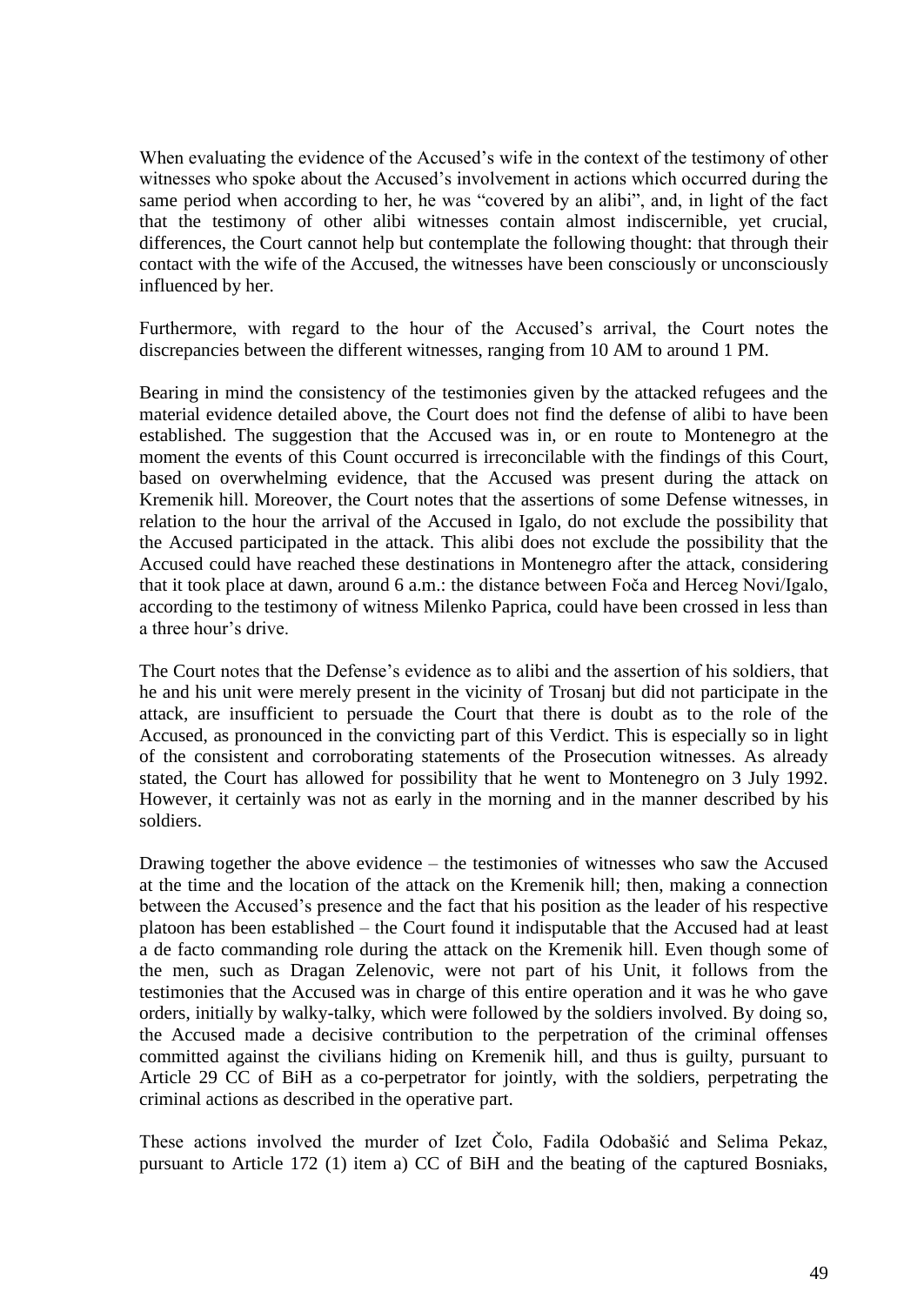amounting to torture, pursuant to Article 172 (1) item f) CC of BiH, as the beatings caused severe pain and suffering and were done in all cases on the discriminatory ground of the victims' Bosniak ethnicity. The taking away of the women and children amounts to forcible transfer pursuant to Article 172 (1) item d) CC of BiH, as the women and children were taken away by force from an area in which they were lawfully present, in order to cleanse the area of Bosniaks. The murder of Sifet Čolo, Armin Pekaz, Zijad Barlov, Meho Barlov, Husein Barlov, Adem Čolo and Mujo Pekaz, amounts to murder pursuant to Article 172 (1) item a) CC of BiH. In relation to those murdered, the Court notes that they did not take active part in the hostilities and that they died as the result of acts intended to have this consequence.

**3. With regard to Item 3** of the convicting part of the Verdict (Count 3 of the amended Indictment), the Accused was found guilty, in that on the same day (meaning on 3 July 1992), the captured women and children were forced to walk to Buk Bijela, a temporary detention and interrogation facility, under the escort of some of the Accused's soldiers, where the Accused arrived later with the remainder of his group, and there they questioned the captured women; the Accused, together with Dragan Zelenović and Janko Janjić interrogated female detainee FWS-75 and he threatened to gang-rape her if she lied; he then allowed one of the soldiers to take the female detainee into another hut where she was raped by at least ten unidentified soldiers and lost consciousness.

The testimonies of witnesses FWS-75, FWS-88, FWS-96, DB, FWS- 74, FWS-105 and FWS-87 irrefutably establish that the group of captured women and children that was walked away from Kremenik Hill by soldiers (the events described in Count 2 (Item 2)), was then taken to Buk Bijela.

Witness FWS-75 stated this group arrived in Buk Bijela around 10 or 11 a.m... Beban Vasiljevic and Janko Janjic were amongst the group of soldiers who accompanied them. The witness was able to identify Buk Bijela on photos shown to her by the Prosecutor and admitted into evidence. The witness recounted how one soldier led her to one of the barracks, which she indicated on the photos of Buk Bijela. There she saw Janko Janjic, Dragan Zelenovic and the Accused, all of whom she all knew. At the time, she was surprised at the fact that the Accused had got there so quickly.

Inside the barrack, the witness remembers the Accused was sitting on a table. He informed the witness that if she told the truth, nothing would happen to her, however, if she lied, they would gang-rape her. The witness did not understand what the Accused meant. He proceeded to interrogate her, demanding to know which of the residents of her village had weapons and who was supplying them with arms. Then he asked her to make a list of all the villagers, from the smallest child to the oldest man. The witness stated that she tried to say whatever it was the Accused seemed to want from her. In particular, she made a list of all the villagers, only leaving out her father.

Following this interrogation, the witness was taken to another barrack. On a picture shown to her by the Prosecutor, she identified this building as the barrack immediately adjacent to the Drina River. On her way to this barrack she witnessed unknown soldiers taking her uncle Redžo Pekaz in the direction of the Drina River. He was covered with blood. Once inside this barrack, the witness recounted: *"And [...] there Gojko did what he had promised.*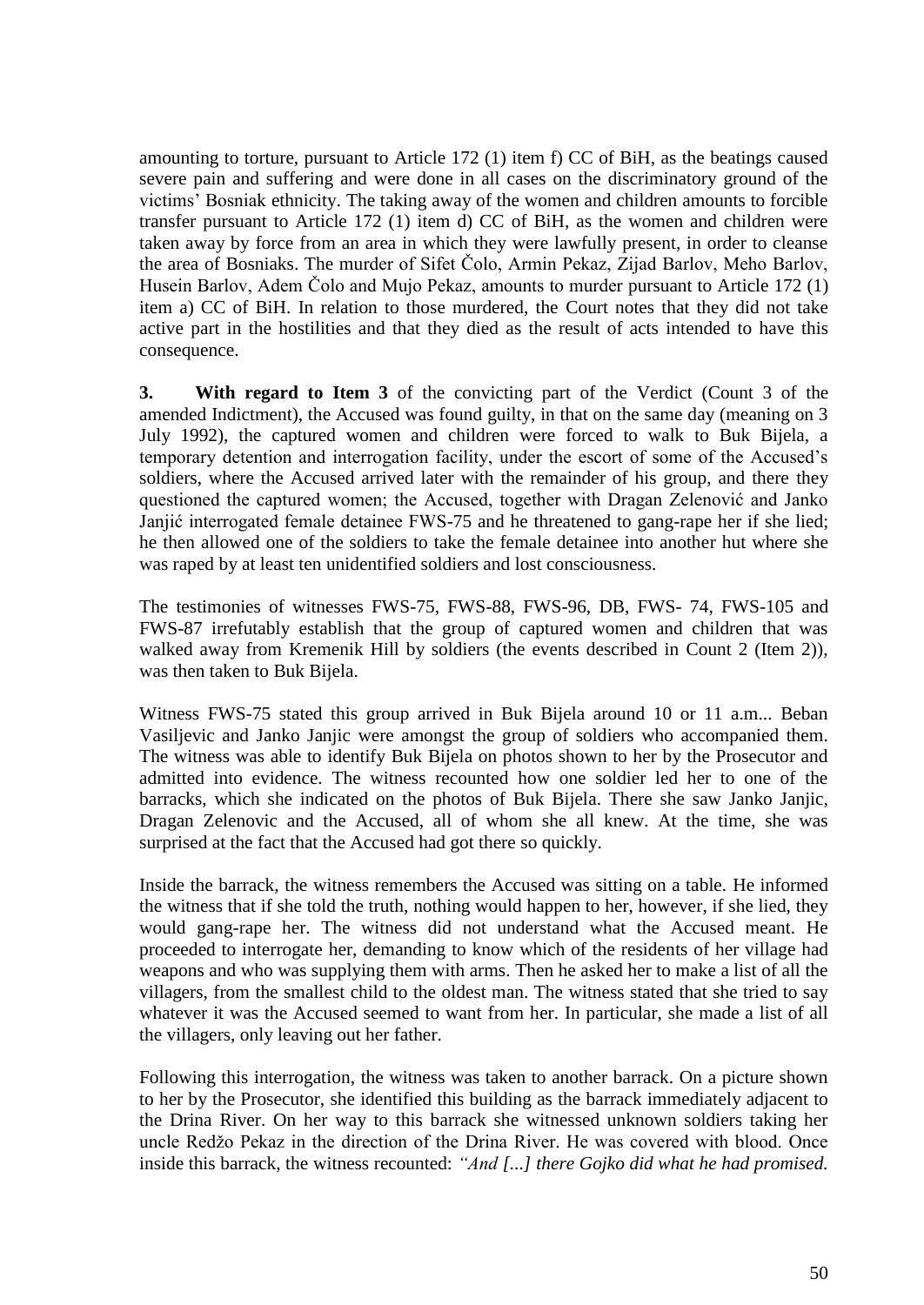*He orchestrated my gang-rape. I know only that I had counted till ten, I couldn't anymore, I*  lost consciousness. And all the time I could hear my uncle and his screams while they were *beating him. How he was roaring and screaming. How […] they were beating him, suddenly shots were heard[...]and he was gone, he became silent."* The witness recalled the queue of people in front of the barrack's door. The people were standing there expectantly, as if waiting for their salary or some food, as one would wait before the war. But, as she stated, *"they were queuing for rape."* 

The next thing she remembered was being in the toilets of the barracks, and having water splashed in her face. Then two soldiers led her to the bus which took the group of women and children away from Buk Bijela. The last occasion on which the witness saw the Accused was when she left the barrack in which she had been interrogated...

Although unable to testify directly about what happened to witness FWS-75 as they were not present, all the Kremenik Hill captives, in particular, witnesses FWS-96, FWS-87, FWS-74, FWS-88, FWS-105 and DB, spoke about interrogations and rapes taking place during their time in Buk Bijela.

Witness FWS-74 saw the Accused in Buk Bijela on July 3 1992. Further, she stated that she saw him arrive there by car with two others.

Witnesses FWS-87 and FWS-74 both testified that they were also raped in one of the barracks in Buk Bijela. This establishes a pattern of conduct that goes beyond coincidence, thereby reinforcing the credibility of those witnesses who claim to have been raped in Buk Bijela. Witness FWS-74 told the Court how Janko Janjić took her to a room, where an unidentified soldier was waiting. There, the soldier ordered her to undress and raped her vaginally. FWS-87 stated how she was also taken for interrogation and raped by at least four soldiers, one of them being Dragan Zelenovic.

Apart from the victim FWS-75 herself, there were no other direct witnesses to her gangrape. However, evidence provided by other witnesses serves to corroborate her account. Some witnesses saw the victim being taken to "interrogation" and returning from it, whilst others testified about her condition as a result of the rapes in Buk Bijela. At the time, the victim also spoke to other witnesses about her experiences in the barracks.

Witness FWS-96 was wounded during the attack on the Kremenik Hills and it was according to her only by virtue of the massive bleeding which resulted, that she avoided being raped by Janko Janjić. She had been taken to one of the barracks and he had ordered her to take off her clothes. This witness stated: *"…and other women were taken for interrogation, I saw when they were returned. One of them had the worst luck, it this one FWS 87. She was not 15 yet. Both she and FWS 75 did badly – there were several of them to rape them."* 

Witness FWS-88 stated she was in Buk Bijela with FWS-75, FWS-48, FWS-96, FWS 74, FWS-105, FWS-87 and DB. Some of these women had told her they were taken to huts and raped.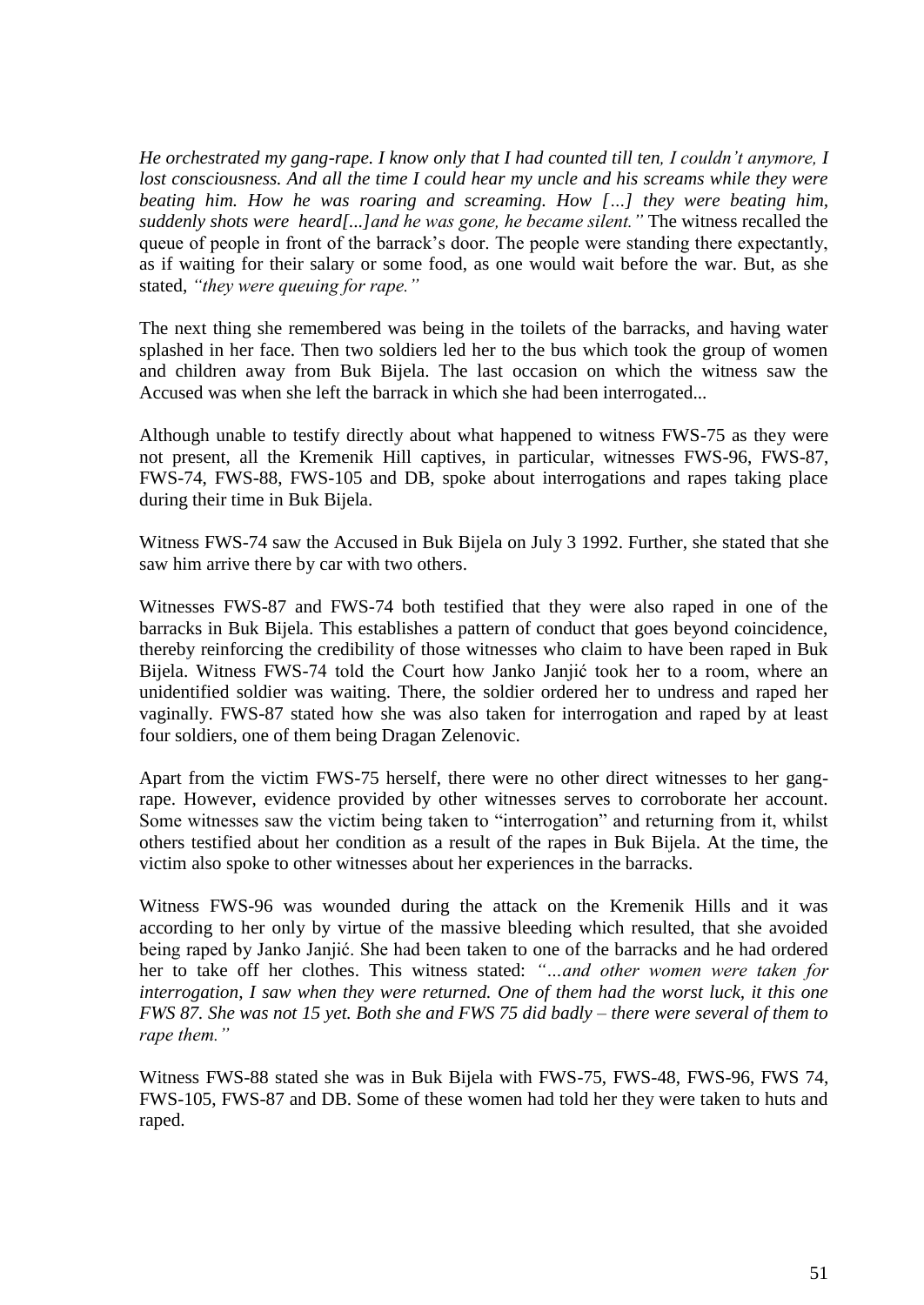Witness DB also testified about the rapes in Buk Bijela. Her schoolmate, whose name is known to the Court, approached her and took her to an area between the barracks informing her it would be safer for her to sit there, rather than to go to the interrogations. The witness stated: *"He probably knew what they were doing there so I avoided that interrogation and I was not mistreated while I was in Buk Bijela."*

It follows from witness FWS-105's prior statement, given to the Prosecutor on 16 January 2006, that she was interrogated at Buk Bijela, but not raped. Some soldiers interrogated her about arms in her village, SDA members and other matters, before searching her for valuable items. She was aware of presence of another person in the room on this occasion, but through fear did not look in his direction. However, this witness testified that she later learnt from the Accused that he was there. Having later taken this witness from the Partizan Sports Hall, the Accused raped this witness in the house in Trnovača (item 5 of the Verdict). During this event, the Accused asked the detained witness whether she saw a man lying on the bed during her interrogation in Buk Bijela. She answered that she was afraid to look. The Accused then told her: *"I was lying on the couch. It was me."* This fact is confirmed by the witness' prior statement of 9-11 February 1996 in which she stated: later on, *"during my detention in Partizan, Gojko Jankovic told me that he was the soldier who was present during my interrogation at Buk Bijela."*

The Court is convinced of the Accused's presence in Buk Bijela at the relevant time, and, for the reasons set out in Count 2 dismisses the Defense's assertion that he had already departed for Montenegro and his alleged alibi. The Court gives full credence to the statements of both witness FWS-75 and witness FWS-74, who clearly identify the Accused as being present in Buk Bijela. This fact is also corroborated by the statement of FWS-105.

In addition to the other Prosecution witnesses, the Defense particularly disputes the entirety of FWS-75's testimony, on the basis that her statement was not confirmed by others. The Court considers this to be an incorrect depiction of the evidence. Apart from the actual moments of her interrogation and subsequent gang-rape, the remainder of her testimony is corroborated both directly and indirectly by other witnesses. The Court further notes that the experiences which this witness endured that day were extremely traumatic: she witnessed the murder of her mother and brother, was repeatedly raped, during the course of which she heard the screams of her uncle who was being beaten. Then she heard shots and it became silent. In these circumstances, the witness cannot reasonably be expected to recall the minutiae, such as the precise sequence or the exact time, of the events she described.

Thus, the Court considers it established beyond reasonable doubt that the Accused, together with Dragan Zelenović and Janko Janjić, interrogated female detainee FWS-75 and threatened to gang-rape her if she lied. He then allowed one of the soldiers to take the female detainee into another hut where she was raped by at least ten unidentified soldiers and lost consciousness.

It follows from the previous reasoning, that within a widespread or systematic attack against the Bosniak civilians in the area of Foca Municipality and with knowledge of such attack and willingly participating in it by his actions, the Accused is guilty under Article 172 (1) items g) and f) CC of BiH and Article 29 CC of BiH as a co-perpetrator of the criminal offenses of rape and torture of FWS-75.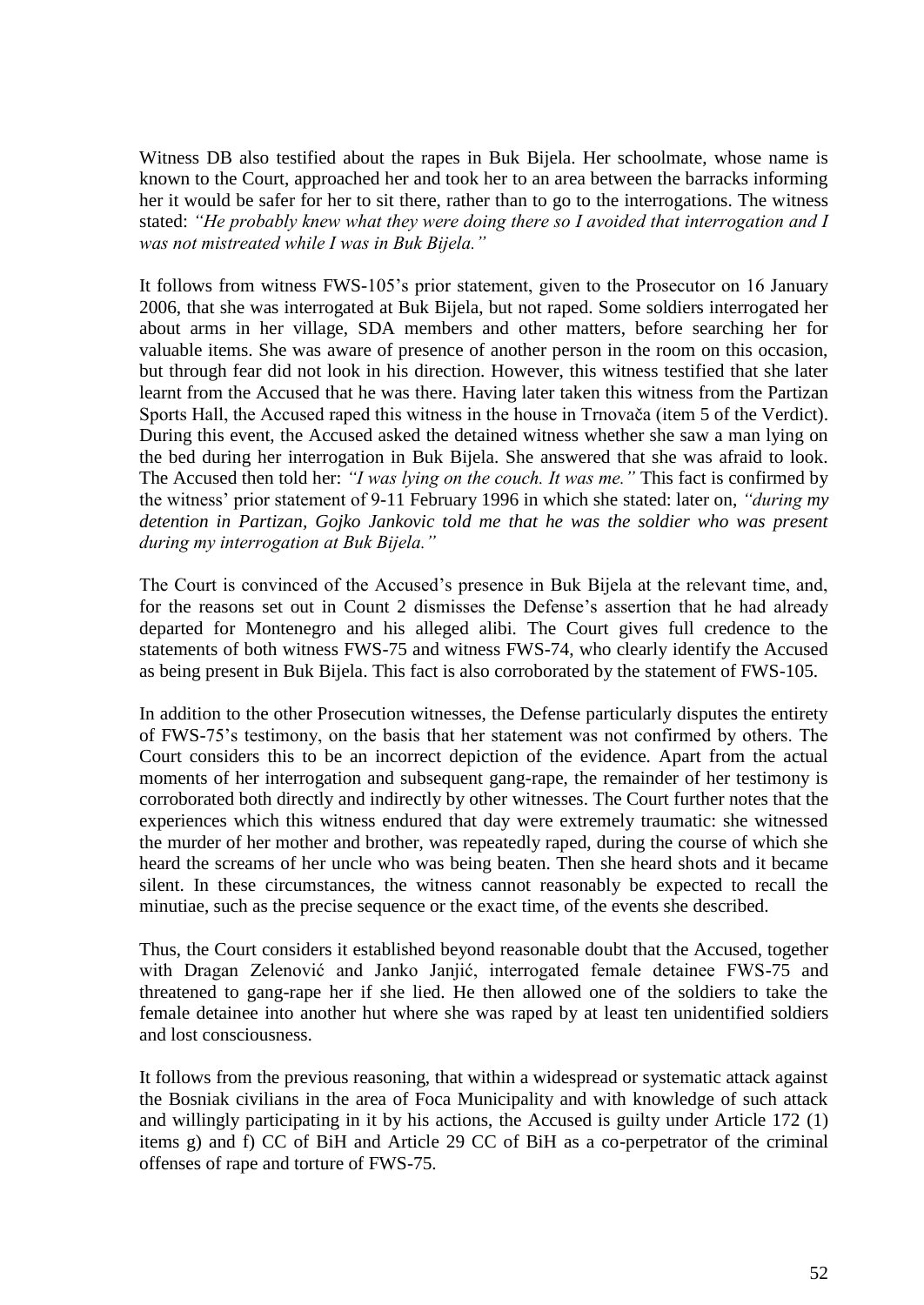The court notes that cumulative convictions based on the same conduct are permitted, providing that each of the crimes contains a distinct element which requires proof of a fact not required by the other. This is so for rape and torture: for rape, it is sexual penetration and for torture, it is the prohibited purpose (such as obtaining information or a confession, punishing, intimidating or coercing the victim or a third person, or discrimination on any ground).

In addition to the legal requirements for rape having been met, the legal requirements for torture under Article 172 (1) item f) CC of BiH are also met, as the gang-rape of the injured party, FWS-75, caused her severe pain and suffering, was intentional and prohibited purposes were present. In the first place, the rape was discriminatory, as it was based on the victim's Bosniak ethnicity. Furthermore, the Accused threatened the victim with gang-rape if she did not tell the truth. As he was apparently not content with the answers she gave, she was punished by being gang-raped.

The Accused is liable as a co-perpetrator pursuant to Article 29 CC of BiH, as his actions "decisively" contributed to the joint perpetration of the aforementioned criminal acts. The Accused handed FWS-75 over to one of the soldiers, following which she was gang-raped as he had "promised". This suggests an understanding between the Accused, who was a figure of authority, and the soldier about the injured party's fate. This degree of involvement makes him a co-perpetrator.

The Prosecutor charged the Accused with instigating the rapes of FWS-87 and FWS-74, since he threatened FWS 75 with gang-rape in front of the eyes of Janko Janjic and Dragan Zelenovic. The fact that the Accused was *at least in de facto* command of the soldiers on Kremenik Hill, the act which preceded the bringing of children and women to Buk Bijela, (see section 2 of the sentencing part of the Verdict), cannot by itself mean the same was true for every soldier in Buk Bijela. In this regard, the Court notes that it is unknown who the other soldiers were next to Dragan Zelenovic and Janko Janjic, in relation to the rapes of FWS-87 and FWS-74. Furthermore, neither Dragan Zelenović nor Janko Janjić were part of the Accused's Unit. The Court cannot on the basis of the presented evidence, conclude beyond a reasonable doubt whether or not the Accused's behavior indeed prompted the rapes of FWS-87 and FWS-74.

**4. With regard to Item 4** of the convicting part of the Verdict (Count 5 of the amended Indictment), the Accused was found guilty. From mid-July until mid-August 1992, many Muslim civilians were detained in inhumane conditions at Partizan Sports Hall in Foča, including female detainees FWS-87, FWS-95, FWS-48 and FWS-105. In that context, the Accused committed the following acts:

- between the above dates the Accused Gojko Janković, together with an unidentified soldier, took FWS-95 and FWS-48 out of Partizan Sports Hall to a house in Gornje Polje, where the Accused raped FWS-95 vaginally;
- a few days after the rape described above, the Accused Gojko Janković came again to Partizan Sports Hall with three other unidentified soldiers and they forced FWS-95 and three other Bosniak women captives to walk to a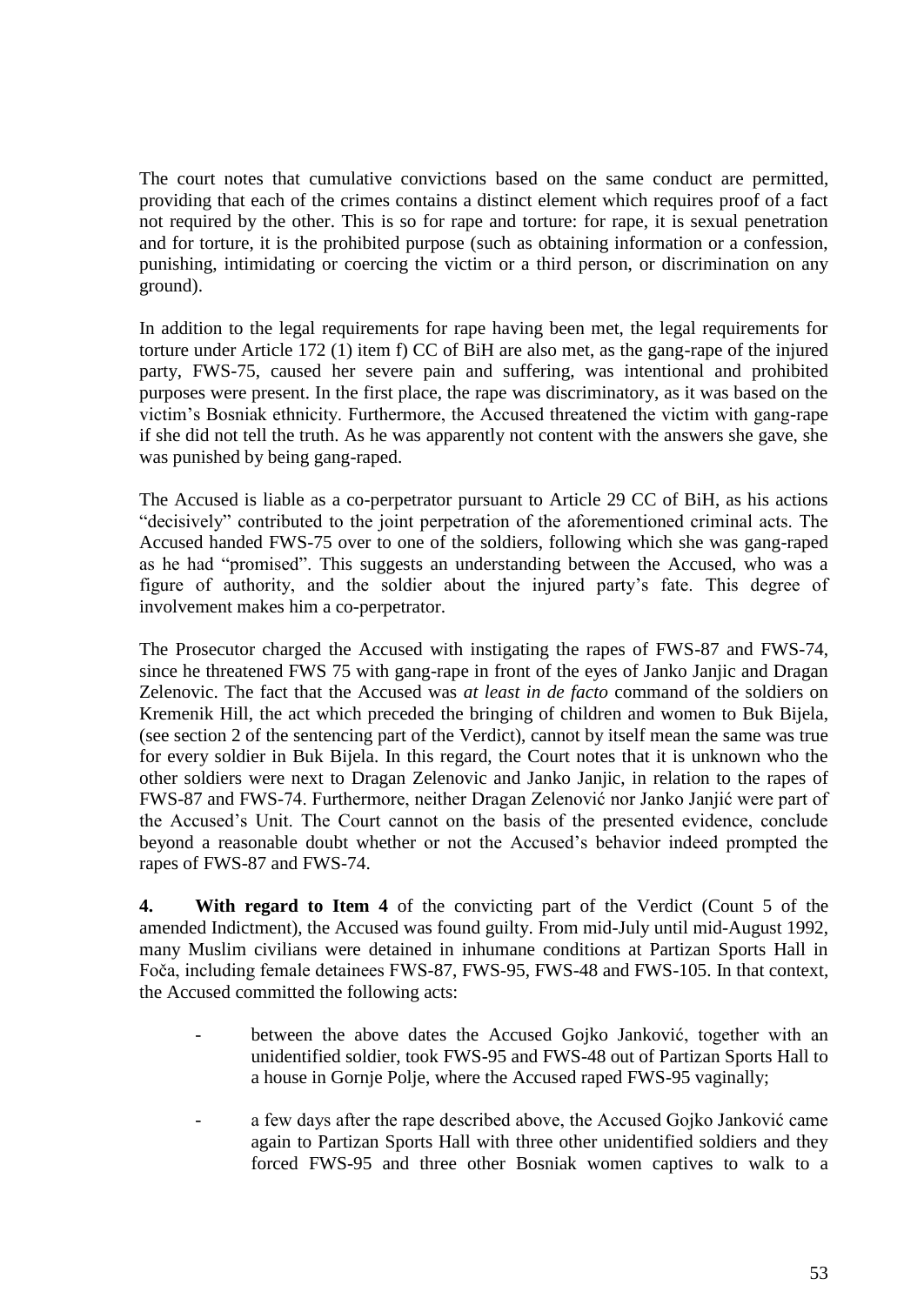premises in Foča, where they were all ordered to undress and wash. There, the Accused raped FWS-95 vaginally;

- on a date in late July or very early August 1992, the Accused Gojko Janković and Beban Vasiljević drove FWS-95 and FWS-87 from Partizan Sports Hall to a house in Trnovača, where Gojko Janković raped both FWS-95 and FWS-87 vaginally and where Beban Vasiljević also raped FWS-87 vaginally;

The Court established these facts on the basis of the statements of the following witnesses.

Witnesses FWS-75, FWS-88, DB, FWS-96, FWS-95, FWS-74 and FWS-87 testified about the circumstances relating to the detention of women in the detention Centers of Foča High School and Partizan Sports Hall. In particular, they gave evidence about the conditions in which they were held, the rape of female detainees and the role of the Accused in these events. Of these testimonies, the statements of witnesses FWS-95 and FWS-87 were especially convincing and relevant to the role of the Accused.

It is clear from the testimony of FWS-75, FWS-88, DB and FWS-96, that the group of women captured on 3 July 1992 in Trosanj and brought to Buk Bijela (see Item 3) was subsequently forced to board a bus and taken to Foča High School. As determined by the ICTY and accepted by this Court as an established fact, the conditions in the detention Centers Foča High School (and Partizan Sports Hall and Kalinovak School) were extremely poor. Prisoners were provided with insufficient food and hot water; further, while imprisoned in Foča High School, women and young girls were the victims of rape. Soldiers were able to, and did enter Foča High School and take out women and young girls in order to rape them. This appears from the testimonies of, amongst others, FWS-75, FWS-88, FWS-87 and FWS-95, who were all raped in the period they were held in Foča High School. After approximately two to three weeks, these women were transported to Partizan Sports Hall.

In Partizan Sports Hall, the conditions were equally bad, if not even worse than in Foča High School, as stated by witness DB. Upon arrival the women were forced to clean the hall. This Court accepted as a fact established before the ICTY that the women were kept in intolerably unhygienic conditions, were badly mistreated, were provided with insufficient food and their freedom of movement was curtailed. This fact was also confirmed by the witnesses who testified before this Court about their imprisonment in Partizan Sports Hall. Further, as determined by the ICTY and accepted by this Court as an established fact, the women detained in Partizan Sports Hall lived in fear. This is confirmed in the testimonies of the witnesses that appeared before this Court. Soldiers, both as individuals and in groups, could enter at any time and take women out to rape them, as happened to FWS-95 and FWS-87.

In mid-August 1992, after approximately a month of detention, those detainees who were still held in Partizan Sports Hall were removed and expelled from Foča to Novi Pazar, Republic of Serbia. This can be inferred from the testimonies of witnesses FWS 96, FWS-95 and Doctor Asčerić.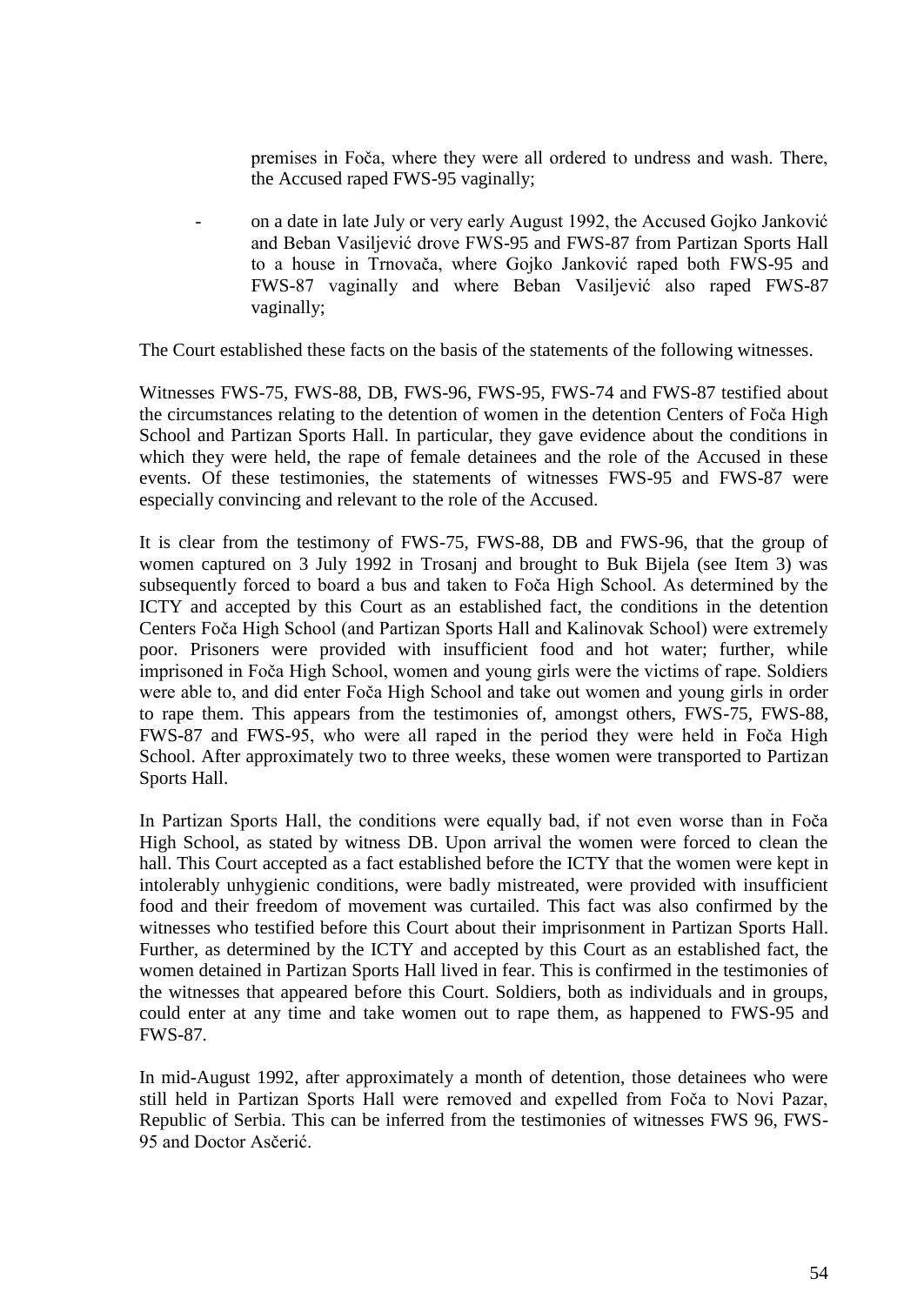The rape and humiliation did not end in mid-August 1992 for all of the victim-witnesses mentioned above who were initially detained in Partizan Sports Hall in mid July 1992. The credible and consistent testimonies of Witness FWS-75, FWS-87 and D.B. establish that they were removed from Partizan Sports Hall and taken to 'Karaman's House', were their pain, suffering and humiliation continued.

Witness FWS-95, who was married and had two young children at the time these offences were committed, stated that she was raped five or six times at Foča High School. When she got to Partizan Sports Hall, the incidents of rape became much worse.

Witness FWS-95 testified that she was not raped by the Accused in Foča High School. However, during her period as a captive in Partizan Sports Hall she was raped three times by the Accused.

In relation to the first incident, she stated that the Accused together with another soldier, in camouflage uniform arrived in dusk - one could still see - and he took them, her and FWS-48, to a house. The witness recalled that this house was in Gornje Polje. They went there on foot. She did not know the other man. Upon arrival, the Accused ordered her to undress. Then she and FWS-48 had to take a shower, before the Accused took her to another room and the other man stayed with FWS-48, the other woman. In this room, Witness FWS-95 was subsequently vaginally raped, which, according to her statement, took some half an hour. The witness could not recollect whether there were other soldiers in or near this house. She did recall the place she was taken to, in particular, that it had café-bar downstairs and upstairs there was an apartment.

In relation to the second incident, witness FWS-95 stated that after some three or fours days the Accused came again and took her and three persons out of Partizan Sports Hall. He came with three soldiers. They went on foot. The witness states that she doesn't recall the place or the date when it happened. When they arrived at their destination, they were ordered to remove their clothes and take a bath, one after another. According to her testimony, the Accused later told Witness FWS-95 to go to another room with him. He then took her into the living room, where two other girls were present and they had to wait for a third girl. The witness stated that only the Accused had sexual intercourse with her. In relation to this incident, she does not recall other details or conversations, or the names of the women with whom she was taken.

In relation to the third occasion of rape, Witness FWS-95 stated that the Accused came by a car and took them away to a certain house in Trnovača. She was together with another woman but she could not recall whom. The Witness stated she was subsequently ordered to take a bath and was then raped by the Accused. Later, the women were brought back to Partizan Sports Hall. They were taken to the house in Trnovača by the Accused and as the witness described it, a friend of the Accused. When shown a picture of the Trnovača house, the witness stated she was not sure whether it was the house to which she was taken. She did recall that it was a separate building. The witness could not estimate a date when the third alleged incident occurred. In response to options given by the Prosecutor, she placed it in August, rather than July 1992, and early in August, rather than later. The witness testified with absolute conviction that it was the Accused, Gojko Janković, who raped her on those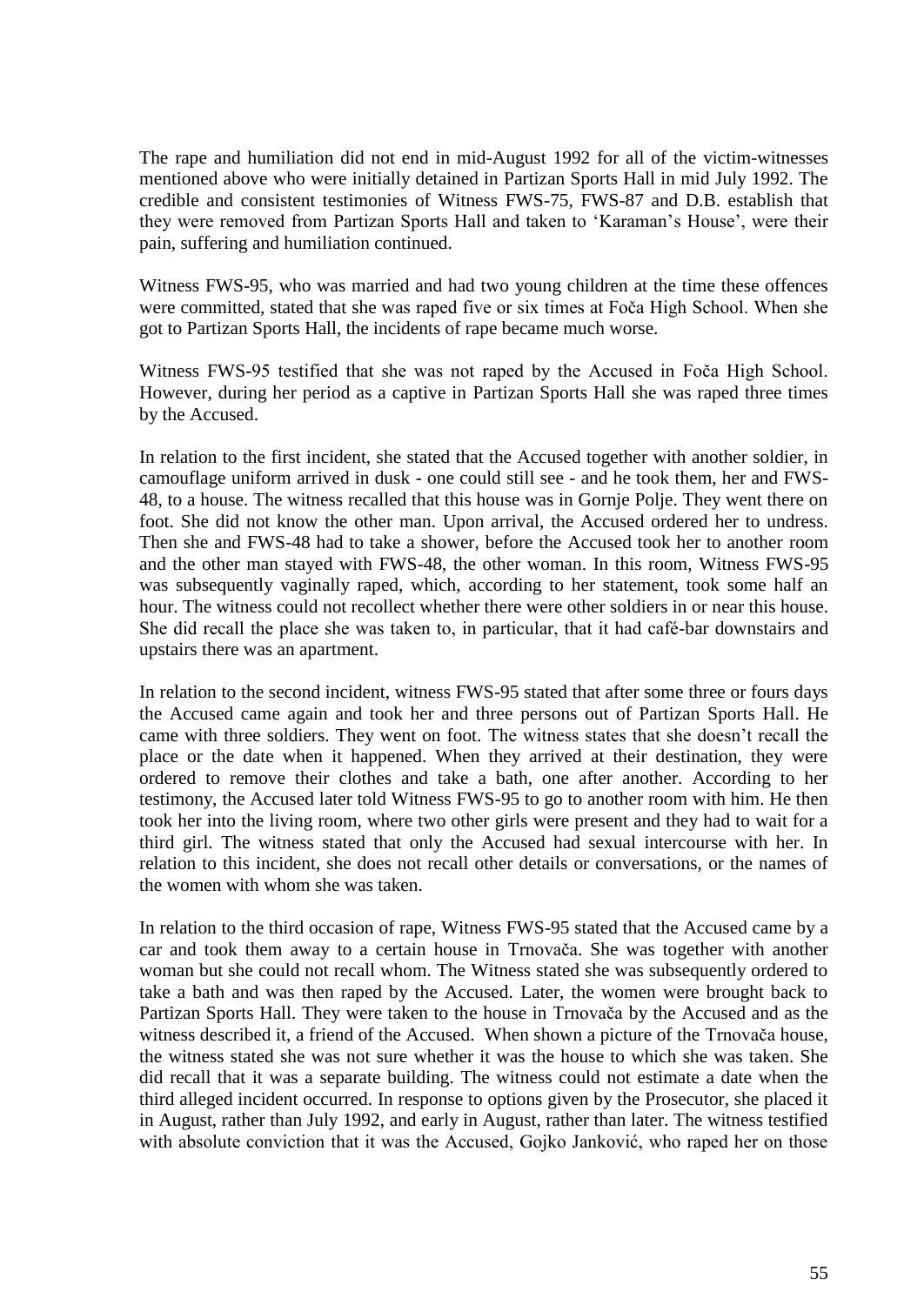three occasions. Furthermore, she was able to pick the Accused out from the picture board she was shown by the Prosecutor.

According to Witness FWS-95, 12 August 1992 was the last day she was held captive in Partizan. On that date she was taken by soldiers from Partizan Sports Hall to the town stadium, together with another person whose name the witness wrote on a piece of paper and is thus known to the Court. Amongst theses soldiers was Dragan Zelenovic. The next day, the witness, together with others who still remained in Partizan, were put in a bus and transported to Novi Pazar. Witness FWS-95 stated that she was subjected to a total of approximately one hundred and fifty rapes during the war. As a consequence of all these rapes, she stated that she stills suffers greatly, both physically and mentally. She is withdrawn and cries a lot. Moreover, she often cannot sleep and has "dreams about the camp."

The Court notes that this witness appeared to be suffering greatly whilst she was testifying. It is unquestionable that the rapes she suffered caused her severe mental and physical pain.

In cross-examination, the Defense attorney asked the witness why she never mentioned the Accused in the ten-page statement she gave in 1996. The witness stated it was a short statement if she would have told everything that had happened to her, it would have been a *"novel"*, not a short statement. Furthermore, she is now taking medication and can remember more.

In relation to witness FWS-95's testimony, the Court takes especial note of the testimony of the expert witness, Doctor Causic Comic Marija, a specialist in neuropsychiatry. Having seen the witness' medical file and met with the witness herself, Dr Marija stated that the witness' slow speech is attributable to trauma and not caused by drugs/medication. Further, although the witness suffers from …, she is capable of giving an honest testimony as a result of the drugs/medication she uses. In particular, the Doctor was of the opinion that, owing to use of these prescribed drugs, it was perfectly feasible that the witness can remember things now which she was unable to recall in 1996.

In relation to third instance of rape described in Count 5 of the Indictment, the Court notes the testimony of FWS-87, who described how she and another woman were taken away from Partizan Sports Hall. Witness FWS-87 remembered that this woman was married, but could not recall her name. They were taken to a house in Trnovača, there were the Accused, Gojko Janković and another soldier. She stated she was raped by both of them. She didn't know about this other woman because she did not see it. The witness stated that this was the only time I was taken to this house in Trnovača. The rapes were vaginal. With regard to the other person who raped her, the witness stated that she knew his last name was Vasiljevic and he had a nickname which was either Boban or Beban.

She stated that they came by car from Partizan Sports Hall to Trnovača and arrived at night time. She described the house they were taken to as having two storeys', which is true of the Trnovača house in question. When shown pictures of the Trnovača house, the witness stated that it might be the same house but that she could not say with certainty that it was indeed the house to which she was taken, together with the married woman. The witness also thought that the following morning they were taken back to Partizan Sports Hall.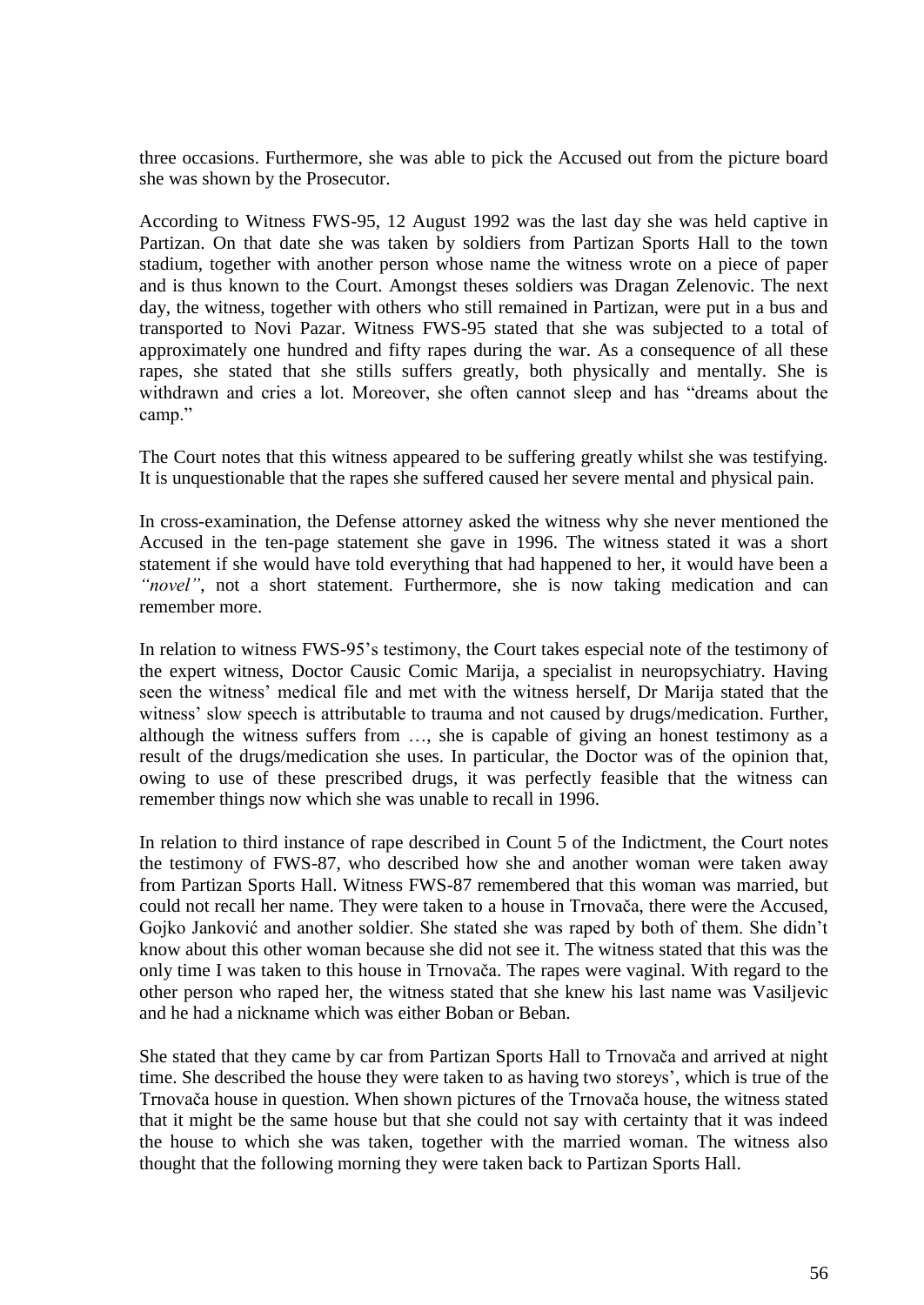In his cross examination of FWS-87, the Defense underlined that there was no mention of this incident in the testimony which this witness gave to the ICTY investigators on 19 and 20 January 1996. Therefore, he suggested that her testimony was unreliable.

The Court does not agree with the Defense for the following reasons. On pages 9-11 of the statement which FWS-87 gave to ICTY investigators, she gives a general description of the rapes she endured while detained in Partizan Sports Hall. She never attempted to state exact details in relation to every rape and these pages must be read in this context. In her statement, she describes how women in Partizan were taken mostly to apartments and houses in Foca and to places like 'Brena, Donje Polje, Trnovača, near the Primary School in Foca, to the Alada area. Notably, she specifically mentioned that in Trnovača and Aladža they were taken to houses not apartments - the place to which she was taken in Trnovača was indeed a house, not an apartment. The statement reads: *"Tuta, Jankovic, Vasiljevic Beban, and Bojat were also raping me during these times. Again I cannot remember exactly who raped me and were."* Although this statement is not as detailed as the testimony witness FWS-87 gave before this Court, not only does the witness mention the Accused explicitly as one of the men who raped her, but she also mentions a house in Trnovača as a location where rape took place.

The Defense, relying on the testimony of the witnesses Savo Arsenić, Boško Partalo, Stevo Elezović, Bogdan Pavlović, Soniboj Kovačević, disputed that the Partizan Sports Hall served as detention center for Muslim women and children, from which women were selected and raped. All these witnesses were guards at the guard-post in front of the Partizan Sports Hall. According to the Defense, it can be concluded from their testimonies that no women were taken out from the Partizan Sports Hall. Furthermore, none of them had ever seen the Accused nearby the Partizan Sports Hall. Mitar Šipčić, the person in charge of the refugees accommodated in the Foča High School, testified about the arrival of civilians to the Partizan Sports Hall.

In the Court's opinion, there is a lack of logic and consistency between the testimony of these witnesses and the Court will deal with their statements briefly.

The above-mentioned guards were all deployed in front the Partizan Sports Hall in order to watch the Secretariat of Internal Affairs which was located opposite the Hall. According to these witnesses, Muslim refugees from the vicinity of Foča, and also from other places, suddenly appeared in the Partizan Sports Hall. As the witness Boško Partalo says: *"these people simply came, they were there"*; moreover, these "people" were free and could leave and enter the Partizan Sports Hall whenever they wished. Being free, *"these people"* one day, says the witness Stevo Elezović, *"simply left the Partizan Sports Hall and got into the buses…"* The Court note that these were the buses from which they were transported from Foča. This witness also stated that there was not a single person younger than forty-five to fifty years old and that he guaranteed it was a lie that there were also younger women.

As the witnesses confirm, they (only) guarded the Secretariat of Internal Affairs. Witness Soniboj Kovačević for example states: *"We never had Partizan. Other people were in charge of the Partizan Sports Hall."* The witness Partalo points out: "our primary task was the Secretariat of Internal Affairs and these people were detailed to us". Then he said: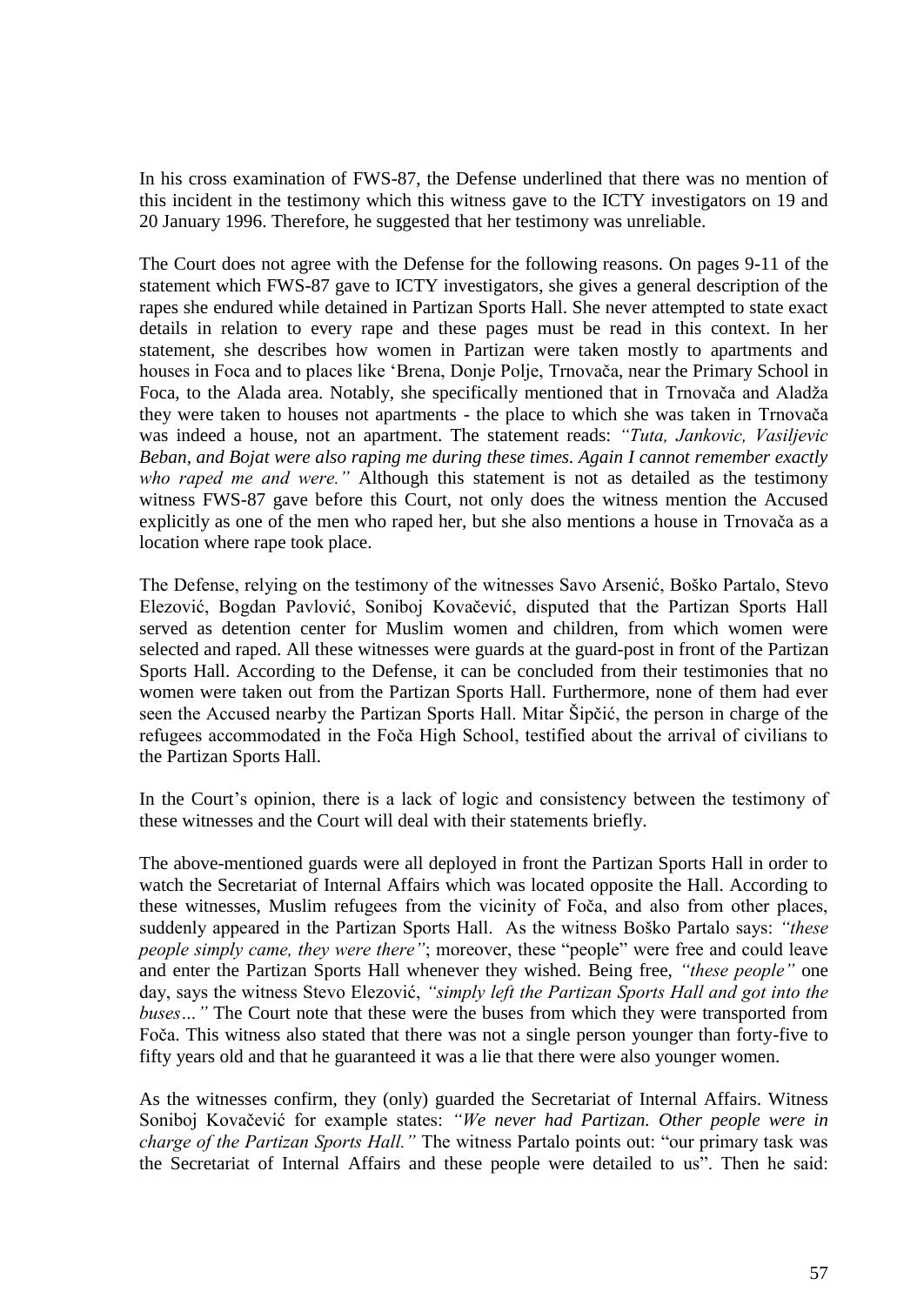"Nobody has ever taken out anyone". However, in the cross-examination, he explained: "When I was on duty there was no such thing. I heard it from my colleagues and they did not dare to object." Without the need to restate any more testimony, close examination of these witnesses' statements reveals that one point on which they all agreed was that nobody was ever taken out of the Hall whilst they were on duty.

The indisputable fact that women were taken out from Partizan Sports Hall also arises from the statement of the witness, Bogdan Pavlović, who said: *"My female neighbors were there, we were removing them, and then returning to the Partizan Sports Hall for the overnight stay."* However, he also claimed that nobody was taken out during his shift, whilst he could not account for what happened during others' shifts. He further stated: *"…there were some drunk and armed […] who were coming and we opposed as much as we could not to allow them to enter the Partizan Sports Hall"*. This witness said that he remembered FWS-75, FWS-48 and DB as the female detainees in the Partizan Sports Hall.

It is clear that the summoned guards did not know what and whom they were guarding. Although they claimed never to be sick or replaced by other guards, they nevertheless still heard from some colleagues that during other shifts there was "some taking out".

Thus, the Court concludes that Defense witnesses in no way provided the Accused with an alibi of non-entry or involvement in Partizan Sports Hall.

On the basis of the evidence cited above, the Court is satisfied beyond a reasonable doubt as to the identification of the Accused by witnesses FWS-95 and FWS-87 and his role in the events described above. In relation to the third incident described in this Count, the Court relied on the credible and convincing testimonies of witnesses FWS-87 and FWS-95. These testimonies are consistent and corroborate each other.

The only evidence presented to the Court in relation to the first and second item of this count was the testimony of FWS-95 and thus, in convicting, the Court relies solely on her testimony. Nevertheless, the Court is free in its evaluation of the evidence submitted and corroboration is not required in general or in particular. This rule applies equally to the testimony of a victim of sexual assault.

Despite the fact that FWS-95 did not provide many details about her rapes by the Accused, especially about the second occasion, the Court considers her testimony reliable and convincing. With regard to the second rape, she remembered that they went on foot and the number of other women taken. Furthermore, she was able to clearly recount and distinguish between the incidents of rape. Given the length of time which has elapsed since the incident and the trauma of the event, she cannot be expected to be able to provide streets names, exact dates or locations. It must be taken into account that this witness had been a captive for a substantial period of time while living in fear for her life, integrity and children. The judgment as to the credibility of a witness lies solely in the domain of the Court, with judges free to draw any conclusion they see fit, providing it passes the threshold of reasonableness. Witness FWS-95 clearly passed this threshold beyond a reasonable doubt in the eyes of the Court and thus has been given full credence.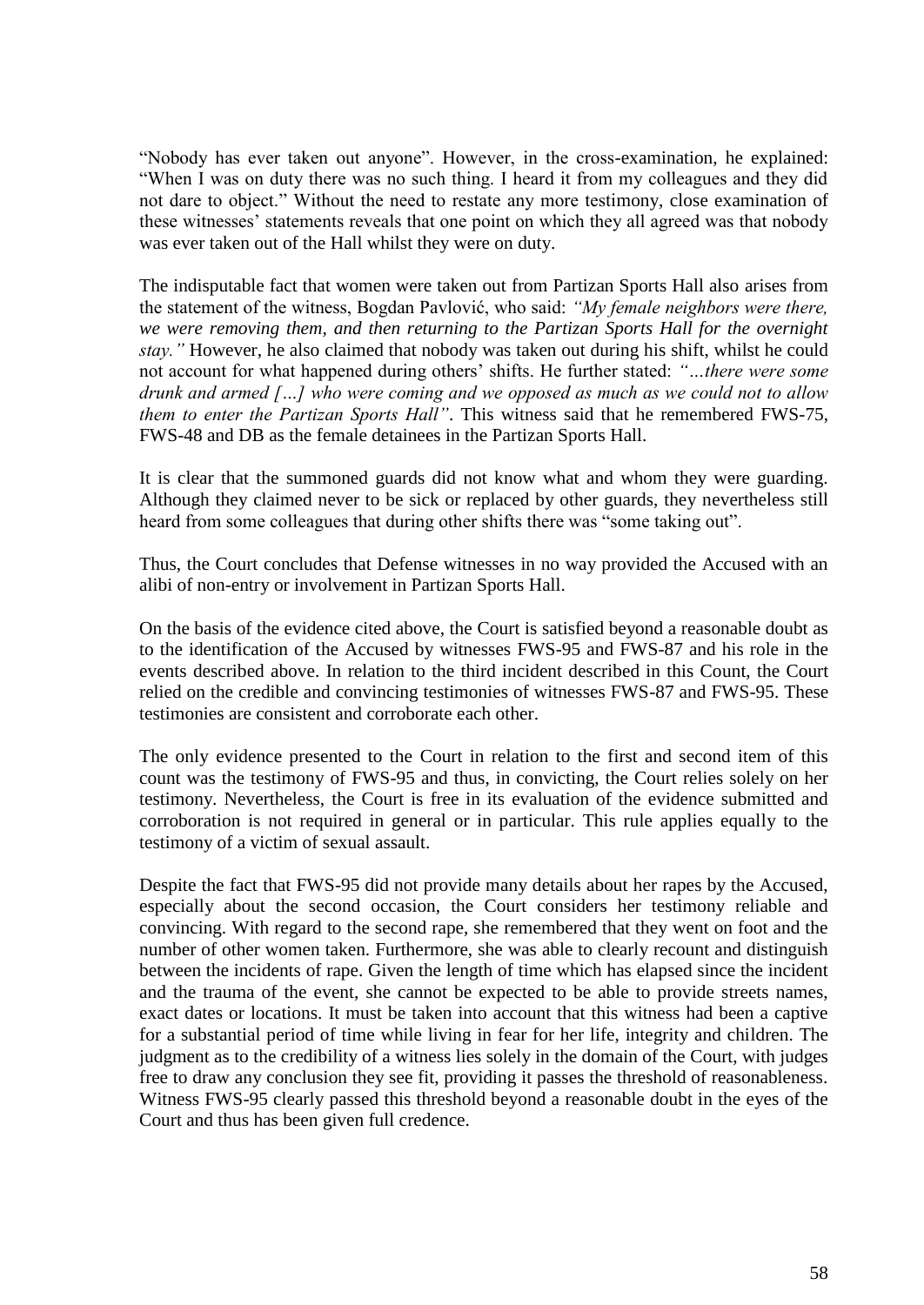The intention of the Accused to effect the sexual penetration and the knowledge that it was done without the consent of the victim clearly ensue from the presented evidence.

Therefore, it follows from the previous reasoning that, within a widespread or systematic attack against the Bosniak civilians in the area of Foča Municipality and with a knowledge of such attack and willingly participating in it by his actions, the Accused committed the criminal offense of rape and torture of the injured parties FWS-95 and FWS-87, under Article 172 (1) items g) and f) CC of BiH. The Court reiterates that cumulative convictions for rape and torture which are based on the same conduct are permitted because each of the crimes contains a distinct element requiring proof of a fact not required by the other. Namely, for rape, it is sexual penetration and for torture, it is the prohibited purpose (such as obtaining information or a confession, or punishing, intimidating or coercing the victim or a third person, or discrimination on any ground). The acts of rape of injured parties FWS-95 and FWS-87 also met the legal requirements of torture under Article 172 (1) item f) CC of BiH, since, in the opinion of the Court, the acts of rape caused severe pain and suffering, were intentional and the prohibited purpose was present, namely discrimination on the basis of the victim's Bosniak nationality. The victims were taken from a detention facility where only Bosniaks were held. They were and could be the victims of the above described humiliations, as many other Bosniak women, only because they were not Serb. The Court notes that there is no requirement that the acts need to have been perpetrated solely for one of the prohibited purposes. If one prohibited purpose is fulfilled by the conduct, the fact that such conduct was also intended to achieve a non-listed purpose, such as one of a sexual nature does not make it impossible for other (prohibited) purposes to be present.

Finally, the Accused also aided and abetted the torture and rape of the injured party FWS-87 by Beban Vasiljević, as prescribed under Article 172 (1) items f) and g) in conjunction with Article 180 (1) CC of BiH. The Accused, together with Beban Vasiljevic, took FWS-87 and FWS 95 from Partizan Sports Hall, being fully aware that they were being taken away for the purpose of rape. The Accused provided practical assistance to the rape by Beban Vasiljević by allowing him access to the house at Trnovača, which was under the Accused's effective control. There Beban Vasiljevic raped FWS-87. Thereby the Accused also aided and abetting the torture of FWS-87, since the act of rape of this witness also fulfils the legal requirements of torture for the same reasons as stated above.

**5. With regard to Item 5** of the convicting part of the Verdict (Count 6 of the amended Indictment), the Accused is found guilty in that he, on an unknown date in late July or early August 1992, together with Beban Vasiljević took the female detainees FWS-105 and DB from the detention Center at Partizan Sports Hall to a house in the village of Trnovača in the municipality of Foča, where the Accused Gojko Janković spent the whole night with female detainee FWS-105 and raped her twice, while Beban Vasiljević raped female detainee DB and the next morning, on the order of the Accused, they were returned by Beban Vasiljevic to the detentioncenter at Partizan.

In relation to this Count, the Prosecution called witnesses DB, FWS-96 and FWS-74. As detailed above, in addition to these testimonies, the Court also accepted into evidence investigatory statements given by Witness FWS-105. These comprised statements given to the ICTY investigators, dated 9-11 February 1996, and a record of examination given to the BiH Prosecutor, dated 16 January 2005.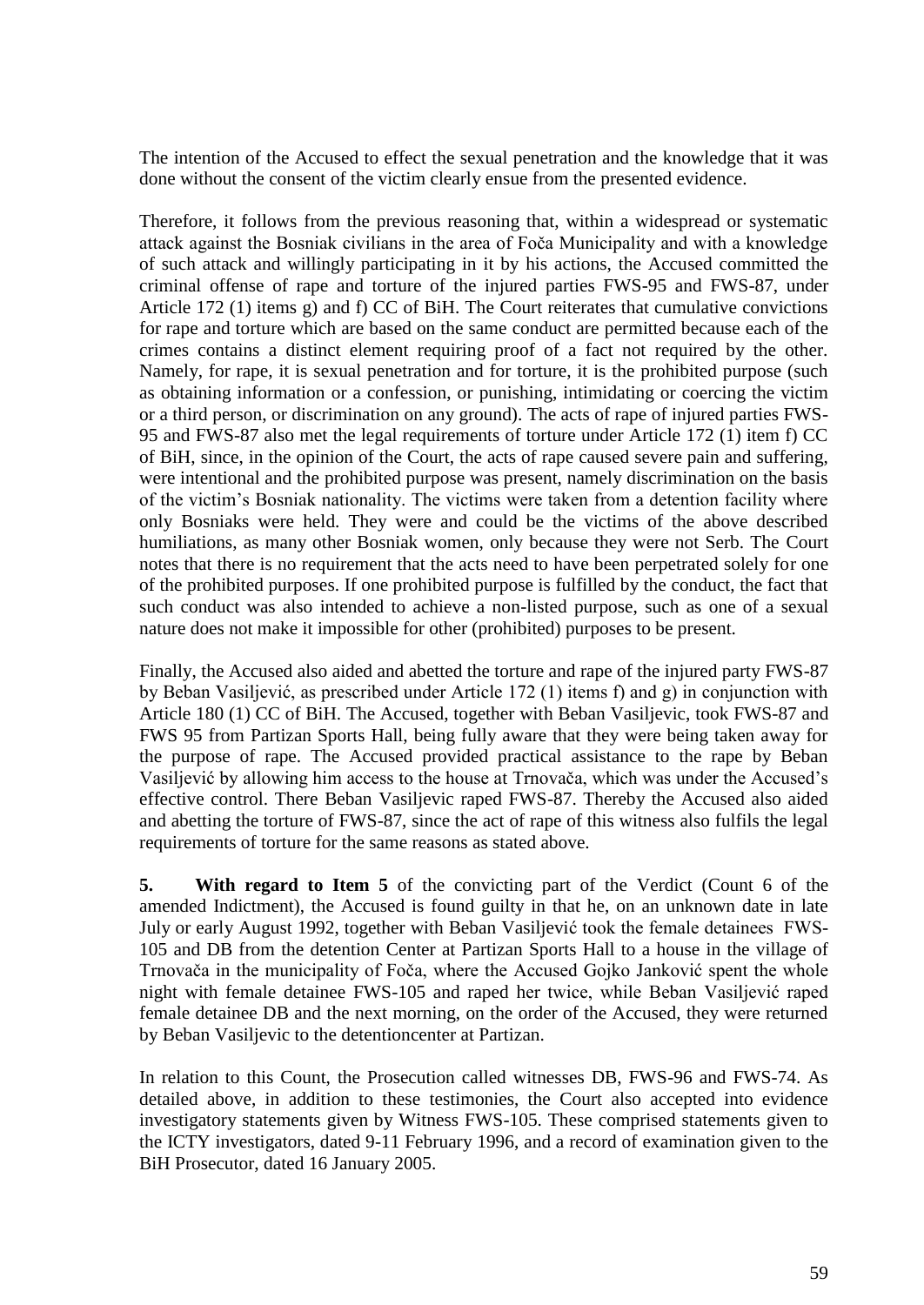In her statement of 16 January 2005, witness FWS-105 stated that while in captivity in Partizan Sports Hall she was called by her name and taken, together with DB, to a house in Trnovača, by the Accused and another man. There, DB and this other man went to the lower floor of the house, whilst she and the Accused remained upstairs. The Accused instructed her to have a shower and he joined her there. She was subsequently taken to the bedroom, where she was raped *"almost the whole night, there were breaks, but it lasted the whole night.*" She was raped twice. The following morning, "the other soldier" took FWS-105 and DB back to Partizan Sports Hall. In her statement of 9-11 February 1996 the witness named the Accused, Gojko Jankovic, as one of the men who raped her during the period when she was detained in Partizan Sports Hall.

The Court gives full credence to these statements, in light of their corroboration by the testimony of other witnesses.

Witness DB recalled how approximately seven or eight days after her arrival at the Partizan Sports Hall, she and FWS-105 were taken out by the Accused and "Beba" at around 8 PM. D.B. and FWS-105 were taken to a house in Trnovača, which Witness DB was able to identify on the pictures shown to her by the Prosecutor. According to DB, they were brought to this house by vehicle and in the course of the journey were informed that they were being taken for interrogation. Upon arrival at the house in Trnovača, they were first made to prepare some food, before later washing dishes. However, they were not interrogated. Witness DB testified that "Beba" took her from the kitchen to the room upstairs next to the bathroom. She spent the whole night there and she stated that she was raped once. Witness DB confirmed that FWS-105 remained in the kitchen with the Accused. The next time she saw FWS-105 was the following morning, at 7 or 7:30 a.m. FWS-105 was making coffee. The Accused was also there. Subsequently, Beban Vasiljevic took them back to Partizan. DB could not recall whether the Accused Gojko Jankovic accompanied them. She did not talk to FWS-105 about the incident, however, they could see from their faces and condition what happened.

The Court is further convinced by the certainty with which DB testified about the two men's identity. At the time of the offence, she knew the Accused Gojko Jankovic by sight. Although she saw him already on the meadow on 3 July 1992, when her village, Trosjan, was attacked, she later became aware of his name and about the name of Beban Vasiljovic, when other people informed her about it.

Witness FWS-96 stated that from Foca High School, she and other women were taken to Partizan Sports Hall. When asked by the Prosecutor if she knew the names of those women taken out by the Accused, FWS-96 confirmed that FWS-105 and DB were taken out together. According to her testimony, the Accused undertook this act with someone but she did not know this second person's identity. FWS-96 explained that she knew of this indicent because FWS-105 told her that she was raped by Gokjo Jankovic at Trnovača, in the house of her neighbour Halim Čedić. Furthermore, she added that she knew where that house is; that is near to Gojko's house and that he knows that well.

Further corroboration is provided by Witness FWS-74, who testified that whilst she was never raped by the Accused in Partizan Sports Hall, she knew of FWS-105's rape by the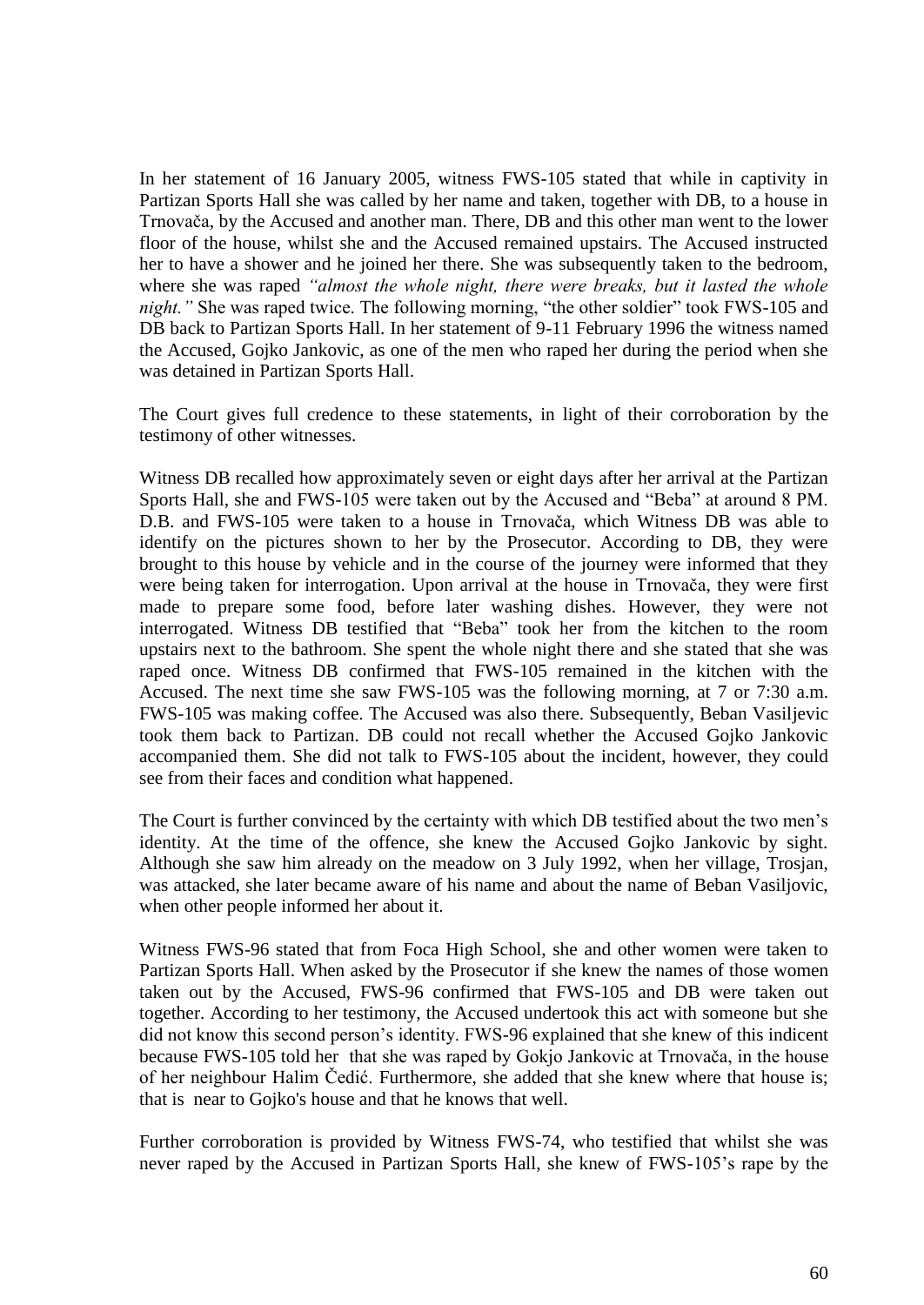Accused because on one morning she came back and FWS-105 told her that she was raped by Gojko Jankovic in Trnovača.

The events which the witnesses experienced were, by their nature, extremely traumatic. Thus, they can not be expected to recall every precise detail, sequence of events or the exact dates of the events described. Additionally, the witnesses were detained for weeks or, in some cases, months, without an opportunity to record their experiences.

The Court does not consider the minor differences between DB's testimony and the statements of FWS-105 as discrediting their evidence, since the essence of their accounts is the same, and both were convincing witnesses. When considered together, the testimonies of FWS-74, DB, FWS-96 and the transcripts of FWS-105's testimony at ICTY provide clear, corroborating, consistent and highly credible evidence on which to base a finding of the Accused's guilt.

The intention of the Accused to effect the sexual penetration and the knowledge that it was done without the consent of the victim, clearly ensue from the presented evidence.

Therefore, it follows from the previous reasoning that, as a part of a widespread or systematic attack against the Bosniak civilians in the area of Foča Municipality and with knowledge of such attack and willingly participating in it by his actions, the Accused committed the criminal offense of rape of the injured party FWS-105, under Article 172 (1) item g) CC of BiH. He also committed the criminal offense of torture of the injured party FWS-105, under Article 172 (1) item f) CC of BiH, since the act of rape of this witness also fulfils the legal requirements of torture: the act of rape caused severe pain and suffering, was intentional and the prohibited purpose was present, namely, discrimination on the basis Bosniak nationality. The victim was taken from a detention facility where only Bosniaks were held. She was and could be the victim of the above described humiliations, as for many other Bosniak women, only because she was not Serb.

The Accused furthermore aided and abetted the rape of DB, as prescribed under Article 172 (1) item g) in conjunction with Article 180 (1) CC of BiH. The Accused, together with Beban Vasiljevic, took DB and FWS-105 from Partizan Sports Hall, despite being fully aware that DB was also being taken away for the purpose of rape. The Accused provided practical assistance to the rape by Beban Vasiljević by allowing him access to the house at Trnovača, which was under the Accused's effective control. There Beban Vasiljevic raped DB. Thereby the Accused also aided and abetting the torture since the act of rape of this witness also fulfils the legal requirements of torture for the same reasons as stated above.

**6. With regard to Item 6** of the convicting part of the Verdict (Count 7 of the Indictment) the Accused was found guilty, in as much as he, on 2 August 1992, together with Dragoljub Kunarac and Dragutin Vuković ("Gaga"), removed female detainees FWS-186, FWS-191 and JG, all teenagers, from a house in Aladža and took them to a private house in Trnovača, occupied by the Accused; female detainee JG only remained there a few days but both female detainees FWS-186 and FWS-191 were kept there until the end of January 1993 and throughout that time the Accused raped female detainee FWS-186 many times; Dragoljub Kunarac raped female detainee FWS-191 many times during the first two months, with the Accused also raping female detainee FWS-191 on one occasion within that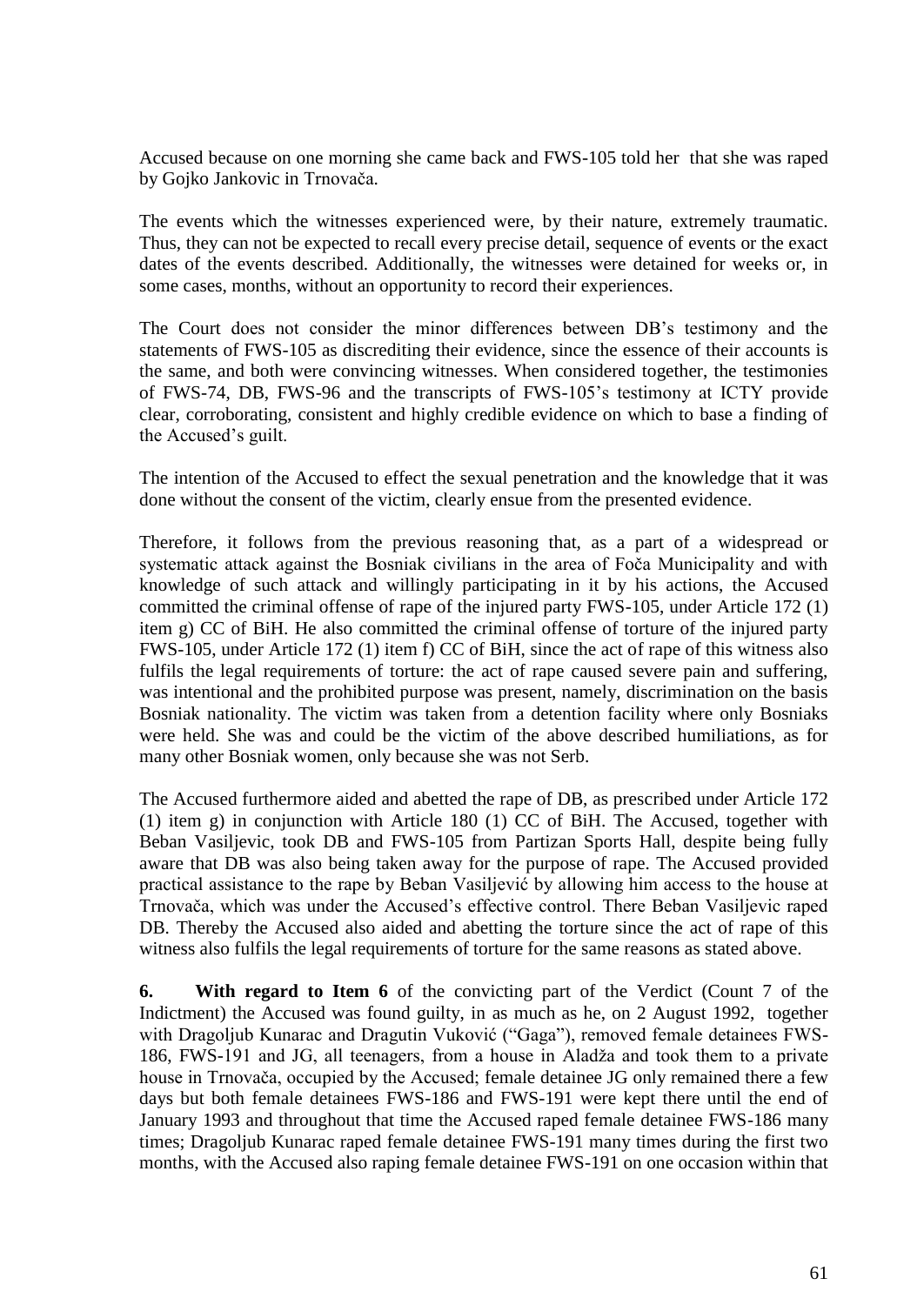period; when female detainees FWS-186 and FWS-191 were moved to another apartment in January 1993, the Accused continued to rape female detainee FWS-186 there until the end of November 1993; both Gojko Janković and Dragoljub Kunarac used female detainees FWS-186 and FWS-191 as sexual and general servants at the Trnovača House, treating them as objects and personal possessions and exercising complete control over their lives.

In relation to this Count, the Prosecution presented FWS-191 as their principal witness. Before the Court, witness FWS-191 testified as follows: she lived in Gacko and was seventeen years old when the events alleged in the Indictment occurred. FWS-191, together with her brother, mother and sister, was part of a group of Bosniaks captured near Ulog. A couple of days after their capture, around 7 July 1992, they were taken by truck to the school in Kalinovik. The witness stated that on 2 August 1992 she was taken away by Kunarac, aka "Zaga", and a soldier nicknamed "Gaga". She described how she sat herself next to a small baby, which was not hers, to give the impression that she was a young mother. However, Kunarac came directly over to her and told her to get up. Her mother stood up, trying to offer herself in her daughter's place, however, this plan failed. FWS-191 was taken away together with seven or eight other detainees, among them FWS-186, FWS-190 and JG. A guard said to them he did not dare to intervene because "Zaga" was dangerous man. According to this witness, FWS-186 was sixteen years of age at the time, FWS-190 was sixteen or seventeen and JG was twelve or thirteen. They were subsequently taken away by a red Lada vehicle, which passed through the centre of Kalinovak, before being loaded into a Refrigerator truck. In Miljevina, the truck stopped so that the soldiers could check what they looked like.

Eventually, they arrived at a house in the Aladža area of Foca. Inside the house were soldiers, of whom the witness particularly remembered Vojvoda Govedarica and Jure Ivanovic. Ivanovic told her to remain with him in order to avoid gang rape. She recalled how Govedarica, a tall man with grey hair and a grey beard, entered the room and told them about ambushing a Muslim - how he had decapitated him and kicked the victim's head along the ground. The witness stated that she was not maltreated in this house. Some time later, Kunarac came together with the Accused. This was the first time the witness met the Accused, Gojko Janković, whom other soldiers referred to as "Gojan" or "Goša". It was obvious that Kunarac and the Accused held some higher rank as when they entered everyone stood up and made space for them to sit. Then Kunarac told FWS-191, JG and FWS-186 to go with him and the Accused. The witness FWS-191 looked to Jure Ivanović for help, however, as she testified, he simply "shrunk." They were taken in white Golf driven by Kunarac. They drove first to the Partisan Sports Hall, where Kunarac got out of the vehicle.. The Accused stayed in the car and questioned the three girls as to whether they were virgins, which they confirmed.

When Kunarac returned, they went to a house in Trnovača, which the witness recognized on the photos shown to her by the Prosecutor and later submitted as evidence. FWS-191 later learnt from locals that the original owner, a Muslim, had been killed. However, she stated that at the time she came to the house, it belonged to the Accused, because his name was on the door. The witness FWS-191 testified about the fear she felt that evening. . Eventually, the Accused informed them about who should go into which room. He sent her to the ground floor which was some type of summer kitchen. JG had to go to a small room with "Gaga" and FWS-186 was to go to a room on the  $1<sup>st</sup>$  floor, where the Accused was supposed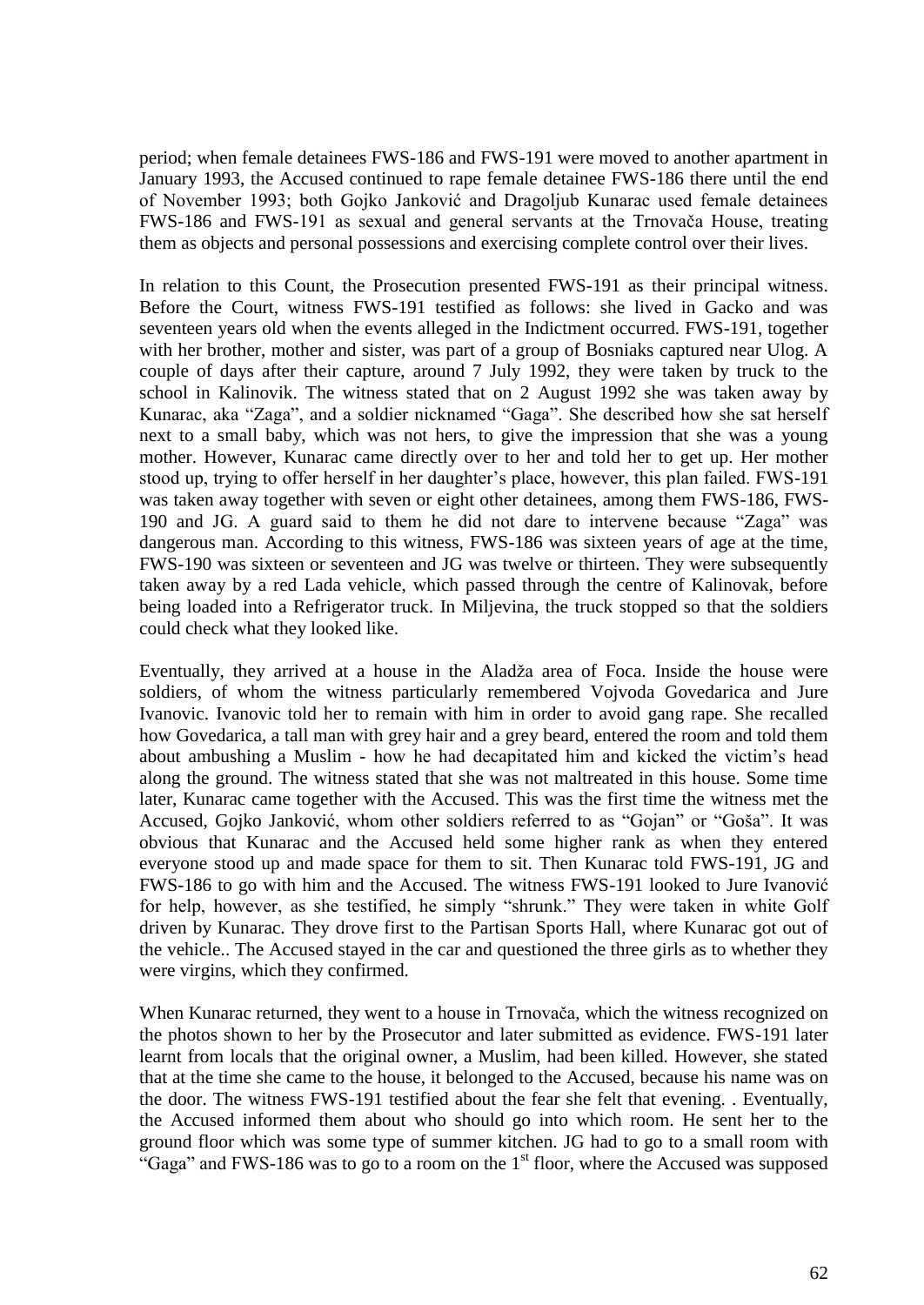to spend the night with her. The witness FWS-191 stated: *"Žaga and I went down to the room below, and he sat down on the bed and told me to sit next to him and then he said that his name was Dragoljub Kunarac and that he was called Žaga; he showed me a pendant and explained that the reason why he was wearing it was that it was like a form of identification, in case he was killed. Then he told me to undress. I asked him if I could bring a sheet, because I was ashamed. I was a child at that time and I felt like a child."* The witness stated that for her at time sex for her was a taboo subject*.* She stated: *"I come from the family where morals were very high. I asked him to bring a sheet in case blood passes through. And he sent me up, "Go and ask Janković", I asked Janković and Janković gave me a sheet. He put a bayonet next to the bed."* On that first night, Kunarac did not penetrate the witness because she was stiff, which, as she stated, was the only way to defend herself.

The next morning, FWS-186 told her that the Accused had raped her and that he had placed a pistol under the pillow or next to the bed. Speaking about JG, the witness said:"*She was only 13 years old and she was ashamed to say anything. She kept saying that she had not been raped"* FWS-191 said that they asked Kunarac and Gaga to take her back to her mother in Kalinovik, but instead they took her to Karaman's house in Miljevina.

The Court notes that although the Prosecutor addressed the rape of JG in his closing arguments, the Indictment does not charge the Accused, Dragoljub Kunarac or Dragutin Vukovic (Gaga) with such criminal offense.

The injured party FWS-191 stayed in this house, together with FWS-186, until January 1993. During the first two months, she was constantly raped by Dragoljub Kunarac, aka Žaga, who left at the end of September. Kunarac raped FWS-191 at least twenty times. In that period, she was also raped by Zoran Nikolić on two occasions. She recalled that Nikolić was from Nikšić in Montenegro. FWS-191 was also raped once by the Accused. This occurred after the wedding of one of his soldiers. The Accused had taken both her and the injured party FWS-186 to the wedding. Upon their return, the Accused, who was noticeably drunk, locked FWS-186 in a room and then raped FWS-191. The witness testified that the Accused was not able to ejaculate, so her rape lasted for at least one hour. During her testimony, FWS-191 stated that, notwithstanding all the suffering, both she and FWS-186 were aware that they could have met the same fate as those female captives who were detained in centres which in effect served as brothels. These women and girls were raped by multiple soldiers. However, the Accused did not allow Kunarac to take her and FWS-186 to Montenegro, as he knew that Kunarac would allow them to be used as prostitutes. They had no alternative, as stated by FWS-191, since, if they left, they would, as she stated, go into circulation either to Karaman's house or somewhere else. She stated that Janković gave them the security of being with the same people. As stated by FWS-191, they simply did not have any control over their destinies.

When questioned by the Prosecutor, FWS-191 stated that the sex was not voluntary. This was also true for FWS-186, for whom she said she could speak. In the period spent in the Trnovača house, they had to continuously cook, iron, and clean. They were not allowed to use their own names. Moreover, Kunarac named her Gordana aka "Goca", a name she used until she returned to Sarajevo with her children in April 1997. The Accused named FWS-186 "Sanja". Later, when they saw FWS-190, she had been named Anđa.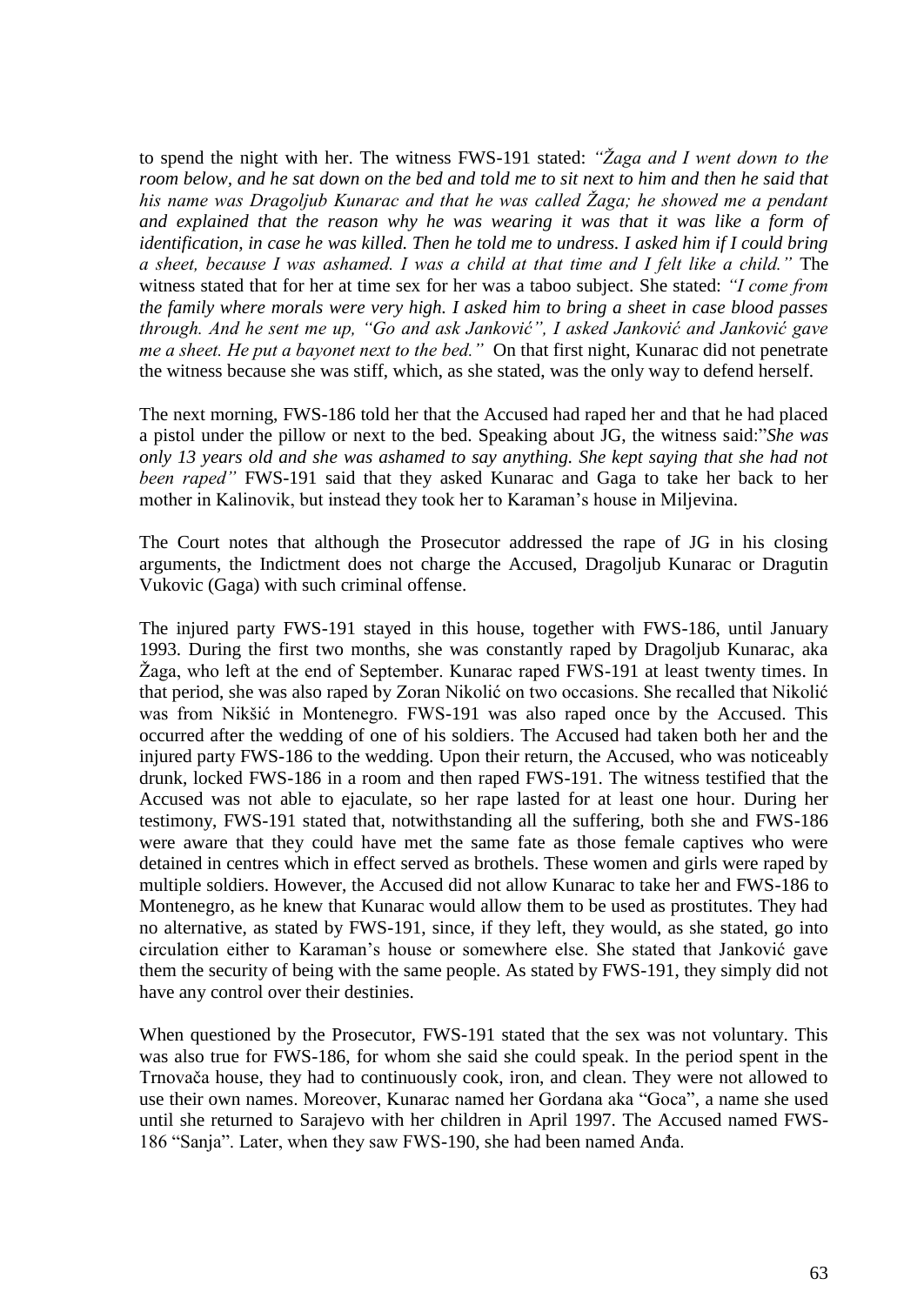Witness FWS-191 described to the Court how during her captivity she became acquainted with her future husband, who, as she stated, was very kind and treated her as a human being*.* According to the witness, Kunarac left the house in part due to this man; also because the Accused did not approve of how Kunarac behaved whilst there. He kept bringing in soldiers and one woman, Jadranka Žalo, who treated her and FWS-186 very badly. FWS-186 and FWS-191 left the house in January 1993 and moved to a house in Foca. When her future husband took her and FWS-186 to Pale to be exchanged, she decided to remain in Foca because she was pregnant. She had been told that pregnant as she was, Muslim doctors would massacre her and the child out of her. In relation to the Accused, the witness also testified that she knew that he was the commander of his Unit - a paramilitary unit, composed of local people from the surroundings of Mjesaje, Popov Most and Trnovača. She stated that during their captivity they were taken to Buk Bijela, where the Accused's soldiers were deployed. He commanded a group of around forty or fifty.

The testimony of FWS-191 is given full credence by the Court. She gave accurate, extensive and truthful answers, which were corroborated in full by her mother, FWS-192, by the testimony of FWS-175 and FWS-190 and by FWS-186's written statement, accepted pursuant to Article 273 (2) CPC of BiH.

Witness FWS-192, the mother of FWS-191, testified that in early August 1992, Kunarac took FWS-191, FWS-186, FWS-190 and witness JG away from the school in Kalinovik. Some days later, this witness was summoned by her nickname (which her daughter had probably revealed to her captors) and was taken to a separate room. Kunarac and the Accused were there and they handed her a letter from her daughter, which stated that she was doing fine and was in some house in Trnovača. The Accused introduced himself as Gojko Jankovic and told her she should not worry about her daughter because she was with him. This first encounter with the Accused lasted for about one hour.

The statement which FWS-186 gave to ICTY investigators was read in pursuant to Article 273 (2) CPC of BiH. In this statement, this witness completely corroborates the testimony of her peer, FWS-191. The witness FWS-186 recounted how she was captured whilst fleeing together with other women and children from their attacked village and how she eventually ended up in a house in Trnovača. She stated that, she, FWS-191 and JG were taken by the Accused, Dragoljub Kunarac, aka "Žaga", and Dragutin Vukovic, aka "Gaga", from a house in Foča to a house in Trnovača. They were transported in a police car. This was her first meeting with the Accused. FWS-186 remembered how when they arrived at the house in Trnovača, Gojko Janković said that he would take her, Gaga would take JG and Žaga would take FWS-191. *"I had to be with Gojko Janković all the time while I was in that house. Gojko Janković raped me during six months which I spent there. The first time when he raped me, he asked me if I was a virgin. I told him that I was. He threatened me with a pistol and said that, if I did not agree to have sex with him, he would take me to Miljevina. He mentioned Miljevina to threaten me, because he knew that I knew that girls were raped by a number of soldiers in Miljevina. Anyway, I did not have a choice. I do not want to speak about the details of the rapes. While I was kept as a hostage, I was not raped by anyone else except Gojko Janković. I did not become pregnant. Gojko Janković took care of that."*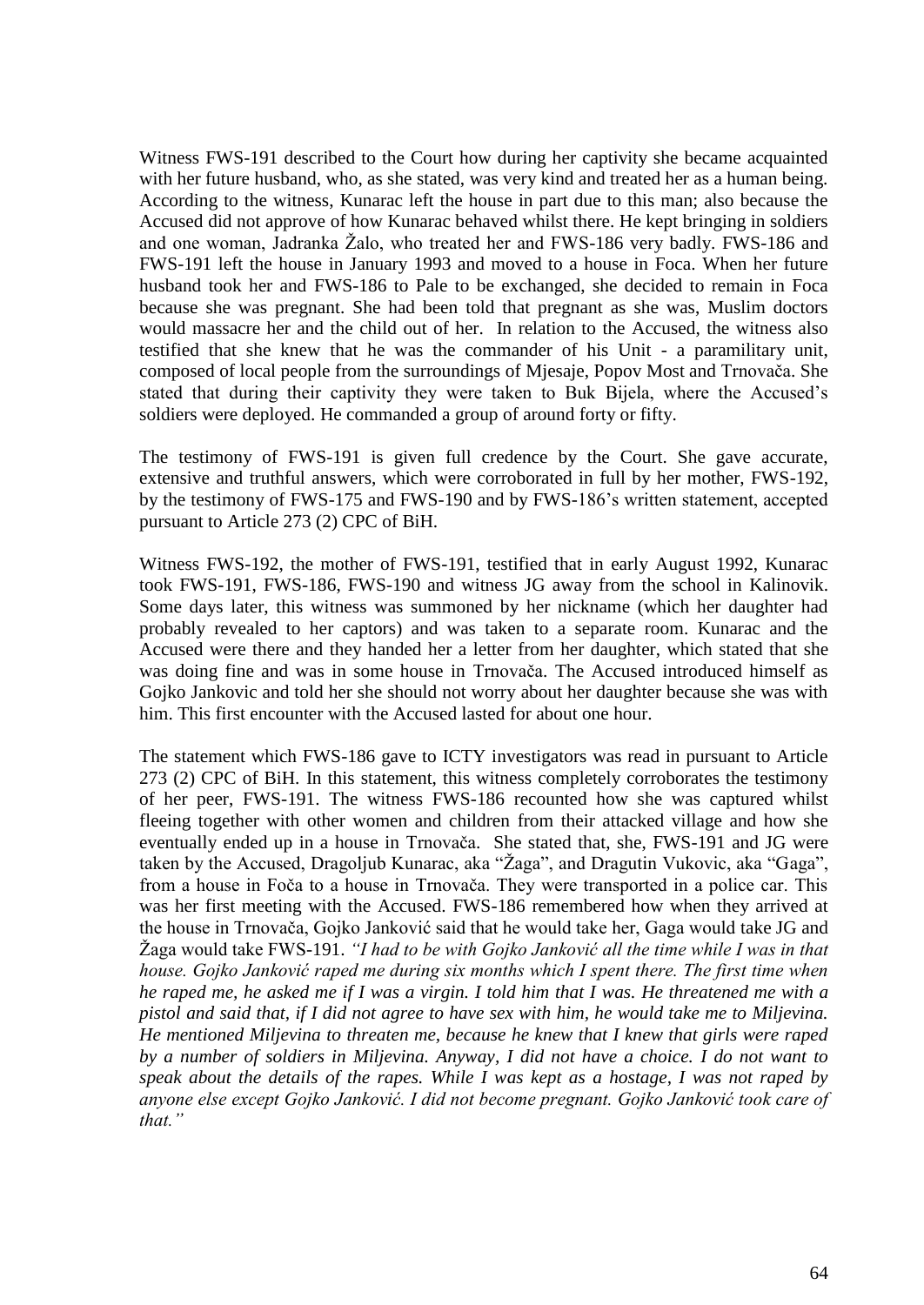Witness FWS-186 confirmed that FWS-191 was raped by Dragoljub Kunarac during approximately the first two months of their stay in Trnovača. She recalled that Žaga came to the house frequently, at some periods almost every night. At one point, FWS-186 asked the Accused about her friend FWS-190 and he informed her that she was in Miljevina and he would bring her to see the witness. He brought her to the house in Trnovača and she stayed with them for about seven days. On a couple of occasions, the Accused also took her to the house of Janko Janjic to see FWS-190.

FWS-186 described the Accused as a person who ruled this house and who gave them a certain kind of protection. She pointed out that many soldiers would come to the house, mostly those under the Accused's command. She and the injured party FWS-191 were obliged to cook for them, however, they only ate and drank; the witness stated that *"they did not beat us. I think that Gojko Janković did not allow that. He was superior to those soldiers."* In her statement, the witness stressed that although they had the key to the house and very often were left alone in the house: *"We had nowhere to escape to. We were surrounded by Serb territory and we couldn't go anywhere. Janković and the others well knew that we were not there by our own will."* They would tell them that no-one was looking for them and that at the exchange, their side was searching for flour, not people.

Witness FWS-190 also testified about the removal of FWS-191 and FWS-186 from the school in Kalinovik to a house in Aladža. She was held in sexual slavery by Janko Janjić, nicknamed "Tuta", for around eight to nine months. FWS-190 testified that when FWS-186 and FWS-191 came with the Accused to Janko Janjic's mother's apartment during this period, they stated that they had been taken by the Accused and were now in a house in Trnovača. FWS-186 was designated to the Accused and FWS-191 to Kunarac. They spoke about having sexual intercourse with the Accused and Kunarac, in return for which their captors provided them with security. The witnesses expressed to FWS-190 that it was better to be with one of 'them' than all of 'them'. FWS-190, who went to the Trnovača house several times, testified how when she visited she saw FWS-191 and Kunarac naked, having sexual intercourse. FWS-190 further stated that she saw sexual acts taking place between FWS-186 and the Accused in the Ribarska settlement in Foca, i.e. the apartment to which FWS-191 and FWS-186 were moved from Trnovača.

The fact that FWS-186 and FWS-191 remained in the house in Trnovača, under the control of the Accused, was corroborated by witness FWS-175, sixteen years old at that time, who testified to having spent some six to seven days with them there. "Žaga" and "Gaga" were both present in the house, but it was Gojko Janković who was in-charge. Asked to explain why she thought the Accused was in charge of the house, she said: *"Because they all called him Major and everyone asked him about everything that was needed, for a report or anything else, it all went through him. They all treated him as one a bit superior to them."* FWS-186 and FWS-191 personally told her that they were repeatedly raped in this house; FWS-186 by Gojko Jankovic and FWS-191 by Kunarac. This witness was also raped twice by Dragutin Vuković, nicknamed "Gaga", in the Trnovača house. She was of the opinion that the Accused had it within his power to have prevented the incident she endured in this house, as she recalled how he prevented any of the girls being beaten or abused by any of the visiting soldiers. The fact that FWS-186 was being raped only by the Accused is also confirmed by this witness: *"No one was allowed to touch her, no one dared to say anything to her."* This was also the case when Gojko Jankovic was away from the house.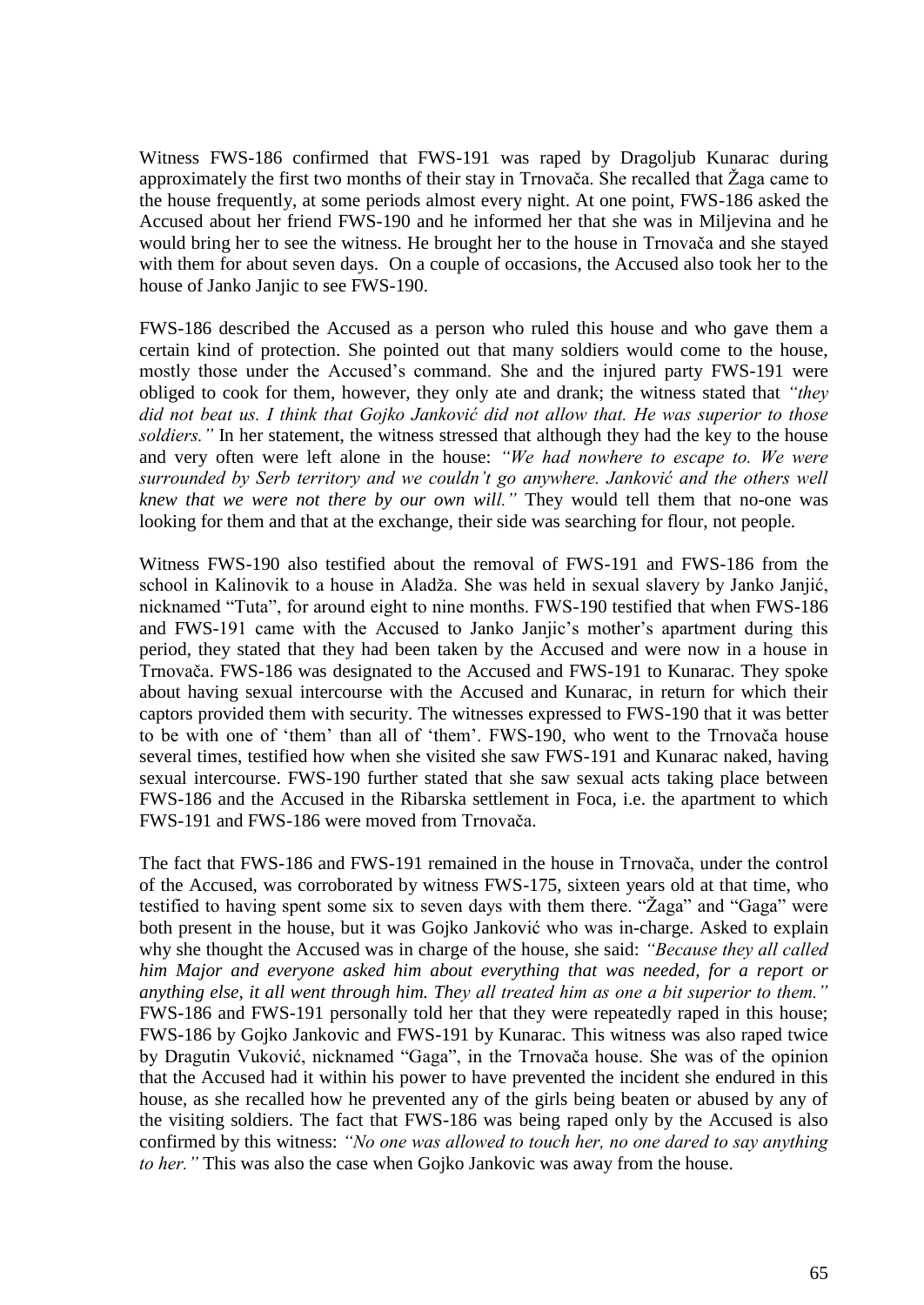In relation to the period after FWS-186 and FWS-191 left the Trnovača house, the testimonies of witnesses FWS-191, FWS-190 and Defense witness Sanja Kulić, establish that FWS-191 and FWS-186 were living together in an apartment in the Ribarska fish settlement in Foca. According to Kulic, FWS-186 stayed there until her exchange in November 1993.

The witness Sanja Kulic stated she first met FWS-191 sometime near the end of 1992 or beginning of 1993 and that she became friends with her. She would often visit the apartment where she and FWS-186 lived. Although friends with FWS-191, witness Kulic stated she rarely saw FWS-186, whom she described as a withdrawn person. With regard to the relationship between the Accused and FWS-186 during that period, she stated that on a couple of instances, when FWS-186 spoke about the Accused in her presence, she spoke about him in superlatives. Witness Kulic stated that she would speak off her desire to see him, to spend time with him.

In cross-examination, the Prosecutor asked this witness more about the relationship between the Accused and FWS-186. She stated that FWS-186 probably, or most certainly, knew the Accused very well. Witness FWS-190 saw the Accused and FWS-186 having sex in an apartment in Ribarska – they were not wearing clothes at the time. The witness FWS-191 also stated that the Accused and FWS-186 had sex in the apartment in the Ribarska area in Foca until spring 1993.

In relation to both the description of the Accused as a so-called "protector" of FWS-191 and FWS-186 and the alleged "love" between FWS-186 and the Accused, the Court takes note of expert-witness, Dr. Alma Bravo Mehmedbašić, a neuropsychiatrist requested by the Prosecutor. Dr Mehmedbašić presented her findings about whether women hold in captivity could form relationships with captors who had raped, tortured or subjected them to other similar mistreatment, in circumstances where such persons had strong power and influence over them. And, if so, what form this relationship might take on these facts?

Having evaluated the statement of FWS-186 and audio-tapes of FWS-191, FWS-175 and FWS-190, she stated that their self-esteem had been destroyed by sexual torture. For a significant period of time, they had no active control over their own bodies and minds, which in effect led to psychological regression and a complete dependency on those who had full control over their lives. As their time in captivity progressed, the impossible conditions led these witnesses to use the adaptive psychological strategy of starting their lives all over again. Dr Mehmedbašić explained that in order to survive, victims developed a dependence on the Accused, who commanded authority and could prevent others from torturing them. This included elements of his idealization. These feelings were not emotions of attraction or love, nor indicators of a mature emotional relationship in a normal environment, in which the parties are on an equal footing. These relationships cannot be viewed or understood in the context of normal emotional interactions. They were victims, who, in an attempt to forge the reality and the awareness that their lives depended on their torturer would often idealise them, perceiving them to be an almighty person. In this way, the victim struggled for their mental survival whilst in drastic conditions in which they could not even use their real names.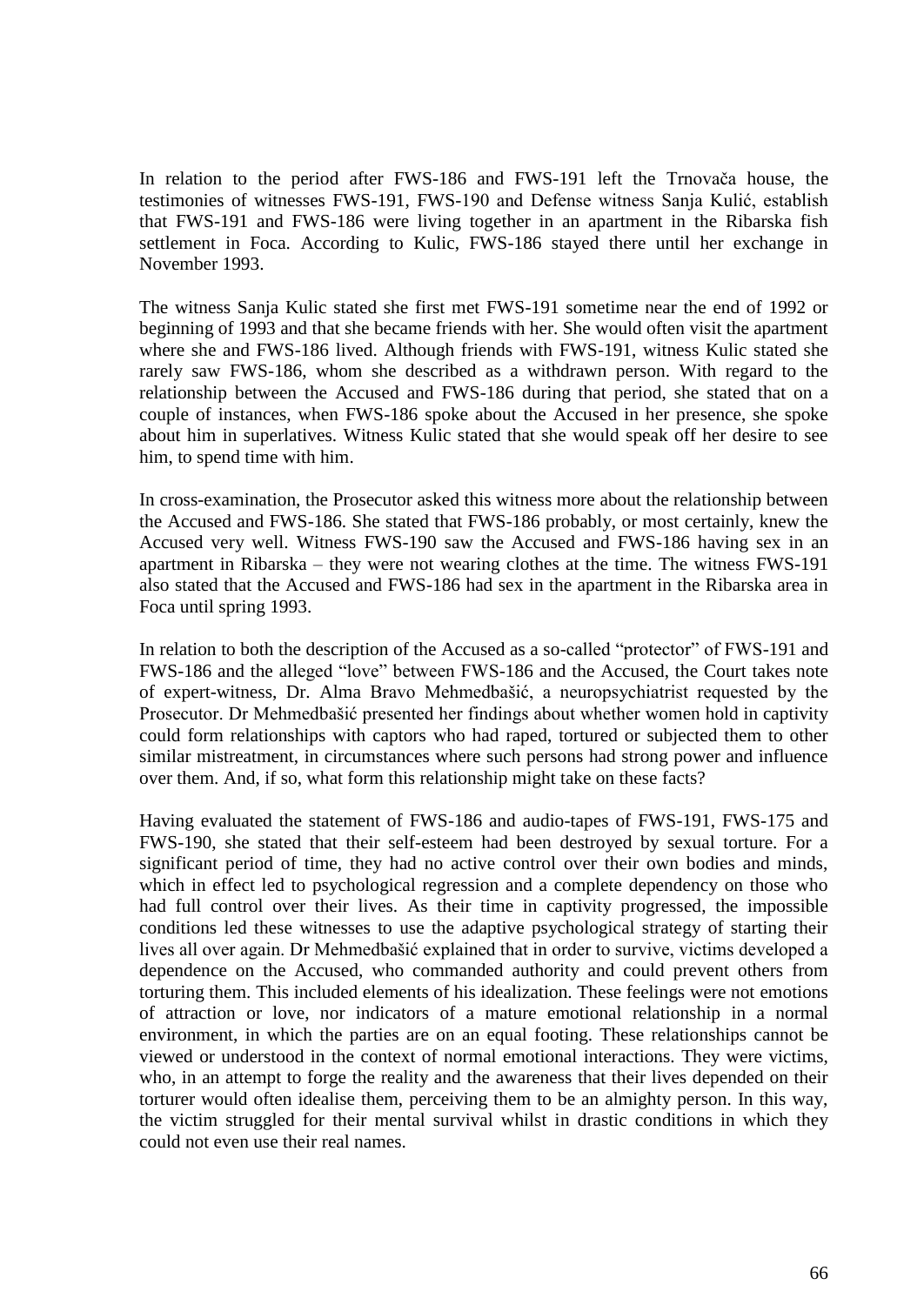According to her statement, FWS-186 was captured by soldiers in camouflage uniform after the attack on her hometown, Ravne, on 26 June 1992. She was taken to a school in Kalinovik and from there, to the house in Trnovača by the Accused, who she stated was the soldiers' superior. This witness' statement confirmed that there was nowhere to escape to because they were surrounded by Serb territory and so could not go anywhere. Although this comment was made specifically in relation to Trnovača, the Court finds that this state of affairs also applied in and around the apartment in the Ribarska settlement in Foca, where she was taken in January 1993 and where she stayed until she was exchanged. There she also had sexual intercourse with the Accused. FWS-186 was only sixteen when she was first raped by the Accused, who was more than twice her age at that time. She even enquired of him how he could rape her given that she was young enough to be his daughter - one of the Accused's daughters was only a year younger than FWS-186. In response to this question, the Accused would get angry and even threatened her on another occasion, As such, she had every reason to fear violence.

The Court is satisfied beyond reasonable doubt that under the aforementioned circumstances, the relationship between the Accused, who was a married man and the father of three children, and the minor FWS-186, could never amount to *or transform into* a normal and consensual sexual relationship. Given the extreme conditions in which FWS-186 found herself, she was never in a position to give a true consent. She was *de fact*o deprived of her sexual autonomy, as can be concluded from the testimony of Dr. Alem Bravo Mehmedbašić. This is not changed by the fact that FWS-186 told ICTY investigators that she was not abused by the Accused from February 1993, whilst in the apartment in Foca. The Court thus concludes that in the period after FWS-186 and FWS-191 left the Trnovača house and before FWS-186 was exchanged, the Accused continued to rape FWS-186.

The Defense witnesses Kulić Sanja, Pavković Branka, Šušnjević Radmila, Živanović Zorica and Todorović Mira, who socialized with FWS-191 and who, according to her, were kind and benevolent, stated FWS-191 never mentioned that she had been raped by the Accused. However, this does not cause the Court to doubt the truth and credibility of the testimonies and statements of, amongst others, FWS-191, FWS-186 and FWS-190.

Several Defense witnesses implied that the house in Trnovača was occupied in the period relevant to this Count by one Sretko Džajić, a car mechanic. Previously it had belonged to Halid Čedić, a Muslim, as appears from the testimony of Zada Čedić who told how she was expelled on 26 June 1992, several days after her son had been murdered.

In this regard, witness Zoran Pavlović stated that Sretko was in his unit, the Unit of the Accused. However, he did not know when Sretko moved into that house or when he was killed. The witness never visited the house, but he knew Sretko was living in it, as it is the house by the main road. Witness Petar Aćimović, on the other hand, had a slightly better recollection of the relevant dates and testified that Sretko moved into that house after the owner had been killed and his mother expelled. That was on 26 June 1992. He would call on Sretko, a car-body repairman, who fixed cars at the house. Witness Mladen Lazarević, Deputy Commander to Gojko Janković, spoke about the house in Trnovača which was used by Sretko Džajić. The witness stated that Sretko lived in that house from late 1992 or early 1993. He confirmed that soldiers would stop by to have their cars repaired there. However,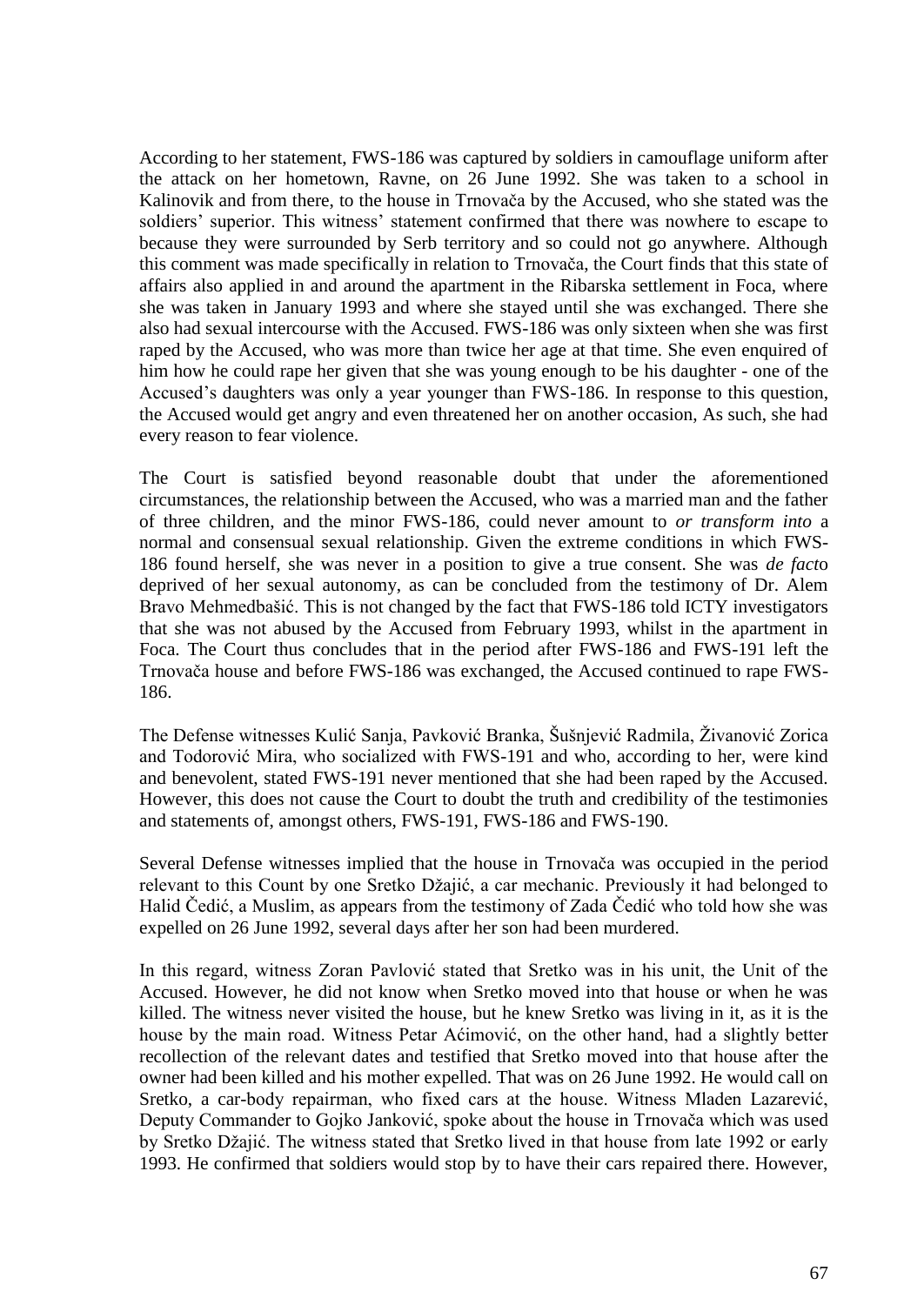the witness did not know the fate of the house's original owner and at the very end of his testimony stated that he was never in the house since he did not have a car.

However, based on the accounts of FWS-191 and FWS-186, in addition to the testimony of witnesses FWS-175 and FWS-190, the Court finds it indisputable, beyond a reasonable doubt, that the house in Trnovača was under the effective control of the Accused during the period relevant to this Count.

The Court is also satisfied beyond a reasonable doubt that the Accused acted as described in the operative part of the verdict. Consequently, as part of a systematic or widespread attack against the Bosniak civilians of which he was aware, he carried out torture and sexual slavery of the injured parties FWS-186 and FWS-191 when they were at the house in Trnovača and the rape of FWS-186 when she was at the apartment in Ribarska, in violation of fundamental rules of international law, thereby committing the criminal offense of Crimes against Humanity in violation of Article 172 (1) items f) and g), in conjunction with Article 29 CC of BiH.

It has furthermore been established beyond a reasonable doubt that FWS-191 and FWS-186 were at the house in Trnovača against their will. The fact that they preferred to stay under the Accused's "protection" in order to avoid ending up in brothels where they would have been "raped by an unknown number of soldiers" manifestly cannot amount to an exercise of their free will or choice. The Court is satisfied beyond a reasonable doubt that these girls had no realistic option whatsoever to flee the house or to escape from their "protectors". The Defense's assertion that this Count is not proven since *"they begged him to let them stay"*, and as such, it is suggested the Accused did not detain them, is therefore rejected.

On the first night each girl was assigned to one of their captors; thereafter, they had to obey all their orders, satisfy their sexual demands, and were also made to do chores in the house. Throughout their forced stay, the girls were compelled to answer to Serb names, they had no control over their lives and no freedom of choice. It is beyond any doubt that FWS-191 and FWS-186, while held at the Trnovača house until January 1993, were under conditions amounting to sexual enslavement. The above described conditions clearly amount to the intentional exercise by the Accused of any or all of the powers attaching to the right of ownership over a person.

As stated above, the Accused continued to rape FWS-186, after she left the house in Trnovača and while she was at the apartment at the Ribarska settlement in Foca, until she was exchanged.

By this FWS-186 and FWS-191 were subjected to acts of a sexual nature and torture under article 172 paragraph 1 items f) and g) CC of BiH.

The Accused is guilty of holding FWS-186 and FWS-191 in sexual slavery as a coperpetrator pursuant to Article 29 CC of BiH. He jointly and knowingly participated in the selection of the girls and the transportation to the Trnovača house. He took possession of FWS-186, while Kunarac took possession of FWS-191. The Accused provided the house which he had previously occupied, and from the first instance, he took part in establishing and enforcing the already-described living conditions at the house, in concert with Kunarac.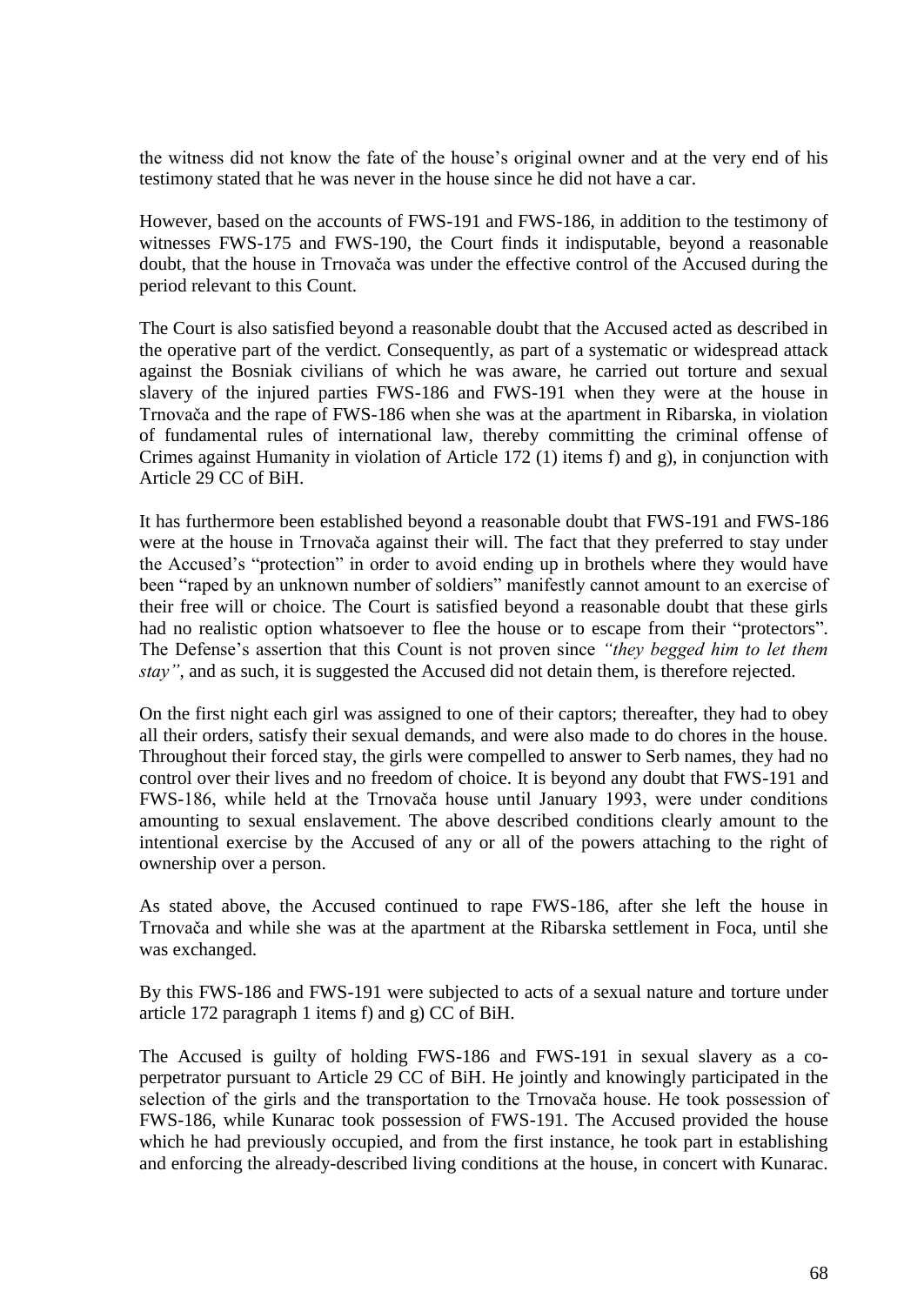In this period the Accused also once raped FWS-191. Furthermore, the Accused is guilty of raping FWS-186 in the period after she left the house in Trnovača up until she was exchanged.

The acts of sexual slavery also amount to torture since the acts caused severe pain and suffering, were intentional and the prohibited purpose was present, namely discrimination on the basis Bosniak ethnicity.

**7. With regard to Item 7** of the convicting part of the Verdict (Count 8 of the amended Indictment), the Accused was found guilty in as much as he, in late October or early November 1992, together with Dragan Zelenović and Janko Janjić, removed female detainees FWS-75, FWS-87, AS and twelve-year old, AB, from the detention Center known as "Karaman's House" in Miljevina, and drove them by car to an apartment in Foča near a fish restaurant, where Janko Janjić ordered the female detainees FWS-75 and AB to give a bath to the Accused Gojko Jankovic, who raped underage female detainee AB in the bathroom, while Dragan Zelenović raped female detainee FWS-87 and Janko Janjić raped FWS-75.

In relation to this Count, the Prosecution presented witnesses FWS-87 and FWS-75. The Court also relied on parts of the testimony given by witness FWS-191.

Witness FWS-75 testified that on 30 October 1992, the Accused came to "Karaman's House" with Janko Janjic and Dragan Zelenovic. They were brought there by Pero Elez and Radovan Stankovic. Pero Elez said that four girls had to accompany them to Foca and four had to remain in the house. The following witnesses were forced to go with the Accused, Janko Janjic and Dragan Zelenovic: Witness FWS-75, twenty-four years old at that time, Witness AS, who was less than twenty, Witness AB, aged twelve and Witness FWS-87, aged fifteen. They were taken to an apartment located in a building near a fish restaurant. Witness FWS-75 identified the fish restaurant on a picture shown to her by the Prosecutor and subsequently gave a detailed description of their arrival, namely, how and where they entered the building. They arrived in the afternoon and she recalled that it was raining, stating that those were their tears. The Accused, Janko Janjic and Dragan Zelenovic were the only men in the apartment. Upon their arrival, FWS-75 noticed some clothes, indicating that other women had been there before them. AB and FWS-75 were forced by Janko Jajic, nicknamed "Tuta", to clean the bathroom. The Accused took the witness on his lap and said that if they said anything they would be slaughtered and thrown in the Drina River. These witnesses also cleaned the bathtub because "the Major", meaning the Accused, wanted a bath. The witness stated that the Accused was referred to as "Major" or "Duke". Once they had finished cleaning the bathroom, the Accused threw out witness FWS-75 and remained in there with twelve-year old, AB. According to FWS-75, the Accused told witness AB that he had a daughter older than witness AB.

Witness FWS-75 was then taken into another room where she was raped by Janko Janjic. Meanwhile, Witness FWS-87 was raped by Dragan Zelenovic, who left the apartment thereafter.

Although Witness FWS-75 did not see the Accused rape witness AB, she testified that witness AB later confided in her about the rape. Whilst she is absolutely certain that the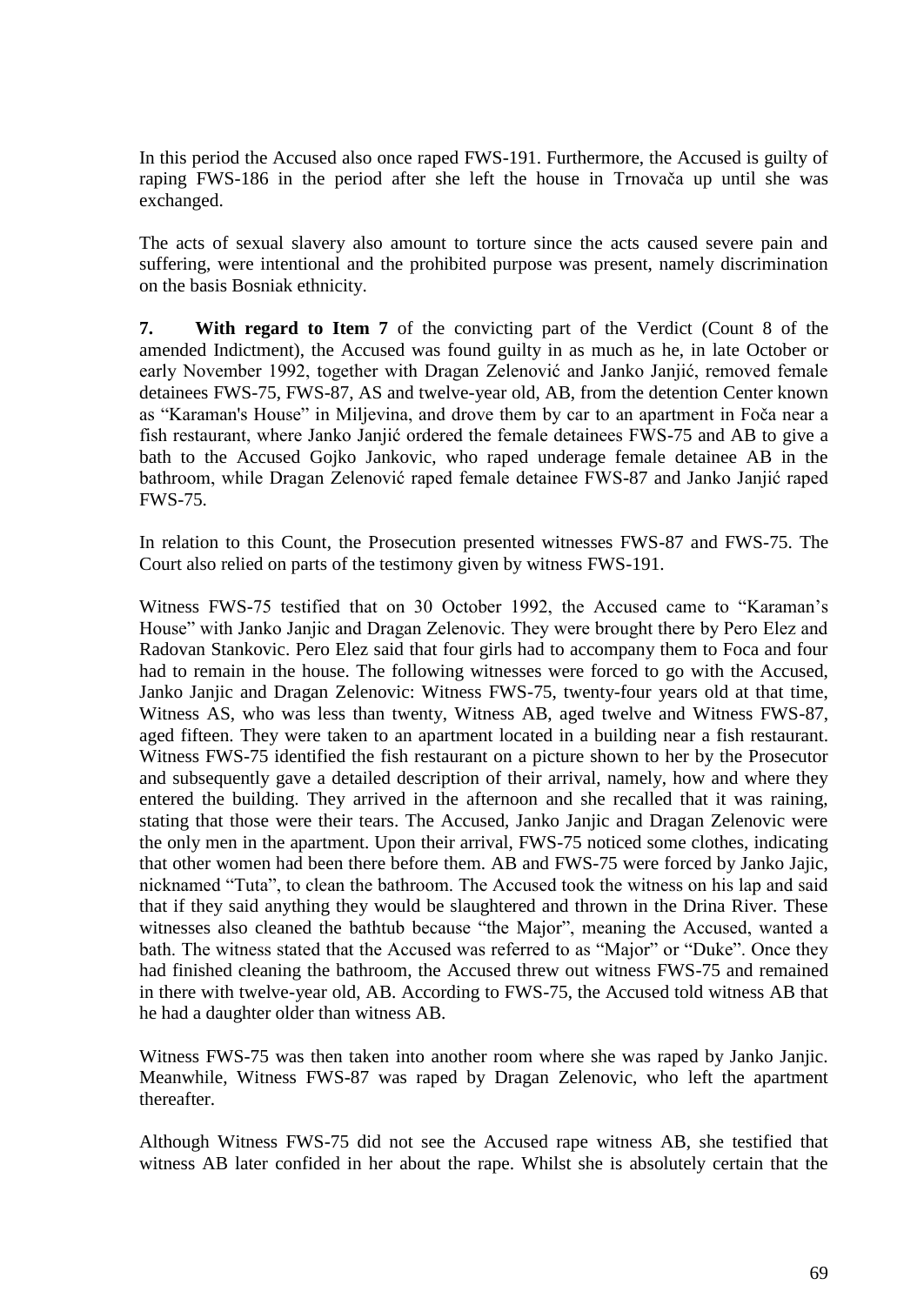Accused raped witness AB in the bathroom, in relation to the rape of witness AS by the Accused, FWS-75 stated that she was 99% but not a 100% sure. She could not guarantee it. The following morning, two soldiers came to the apartment and took the girls to different apartments in Foca.

The Court accepts FWS- 75's testimony in its entirety, since it was given in a credible and reliable manner and is corroborated by her prior statements.

Witness FWS-87 testified before this Court, stating she was taken from Karaman's House to Foca and didn't return. She was taken together with FWS-75, AS and AB. The first night they spent in an apartment in Foca. She remembers also the Accused, Gojko Jankovic and Dragan Zelenovic and she thought there were others. Dragan Zelenovic raped her that night*.* When asked whether witness AB and witness AS were also raped that night, FWS-87 replied that she did not know, but that they did spent the night there. She described how she and AS were later taken away to another apartment by two soldiers, Kostic and Kovac, where they were raped again. Their ultimate fate was being sold to soldiers from Montenegro, who took them back to Montenegro, from where they managed to escape in April 1993.

The Court takes specific note of FWS-87's prior statement (19-20 January 1996) given to ICTY investigators 11 years ago, just after the war's conclusion**.** In this statement, FWS-87 stated the following that the four of them *"were removed from Karaman's House around the middle of October. I remember that Jankovic, Zelenovic and Tuta had some kind of talks going on with Pero Elez and others in the house. Then Pero Elez told us that the four of us should go with Jankovic, Zelenovic and Tuta. We four women were then taken back to Foca, not far from Brena. We were taken to an apartment. I do not know whose apartment this*  was. It was in a part of Foca which I think was called Ribarksi. We spent one night there. *We were all raped that night by these three. All three of them raped all four of us that night."*

FWS-132, in her statements accepted pursuant to Article 273 (2) CPC of BiH that she saw the Accused taking away the 4 girls together with other soldiers.

Witness FWS-191 testified that before they moved to the Ribarska area (see Item 7 of this Verdict), they had taken food and clothes to an apartment in the Brena block in the Ribarska area. However, when they returned, everything had been taken. Janko Janjic took her to an apartment in Ribarksa to retrieve these clothes. In this apartment, FWS-191 saw girls. She stated: she thought there were four of them but she remembers three. She thought she saw FWS-87 or her sister DB. There was a girl, 13 years old, and another girl.

This account is partly corroborated by the testimony of FWS-75, who stated that when they were brought to the Ribarksi settlement, they did not have anything to put on. In the apartment they found a lot of clothes and they picked something from these clothes. In the morning when Radomir Kovac and Jagoš Kostić came for them, they took the clothes with them. She stated that a couple of days later, the Accused Gojko Janković came again with FWS-191 who collected those clothes from them and took them back.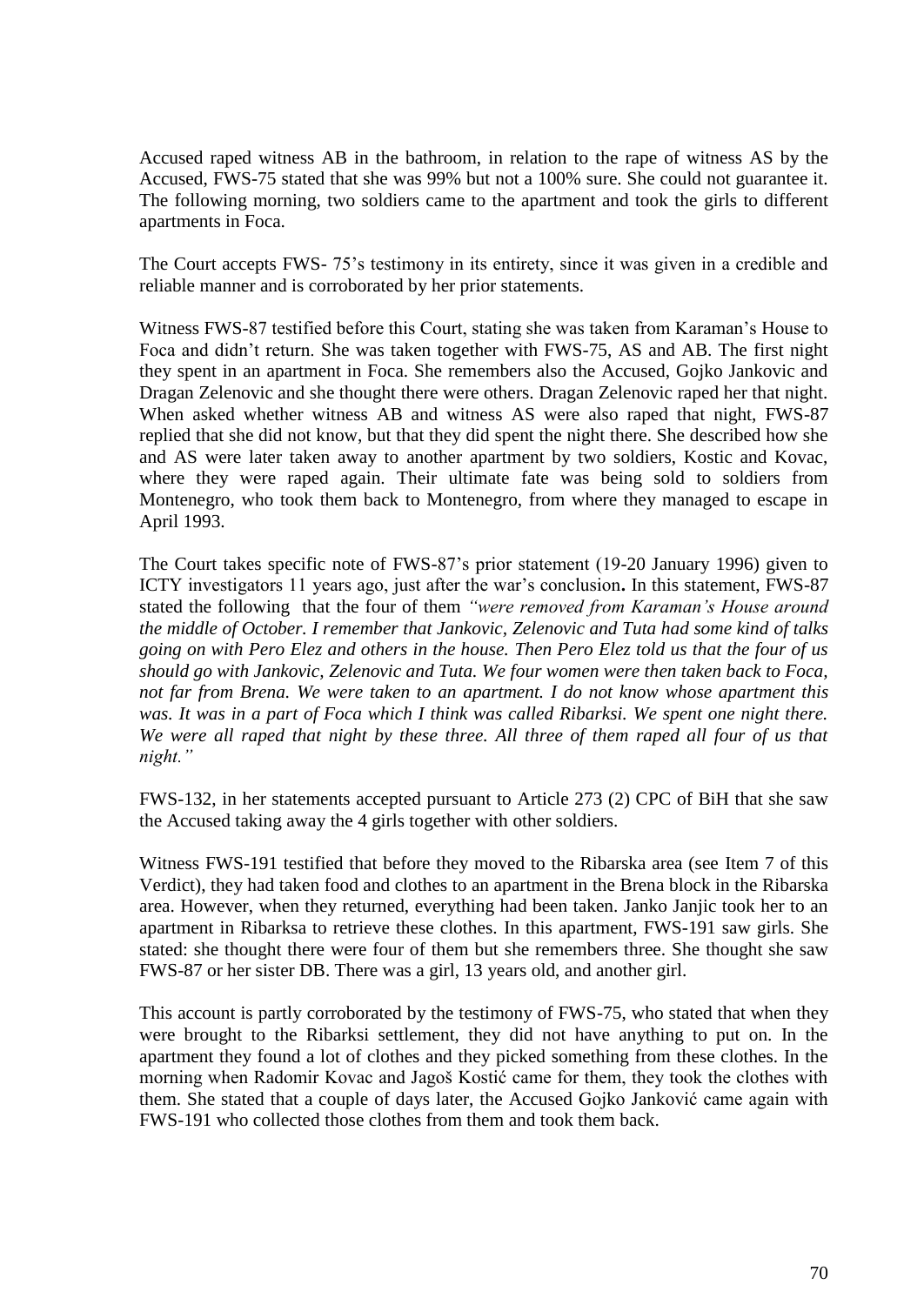By their very nature, the experiences which these witnesses endured were traumatic at the time of their occurrence, and thus, they cannot reasonably be expected to recall the minutiae of the particular incidents charged, such as the precise sequence, or the exact dates and times. The fact that these witnesses were detained over a period of weeks, and in some cases, months, without any opportunity to record their experiences, only made it more difficult for them to recall such details at a later stage. The Court does not believe the minor discrepancies between the evidence of the various witnesses discredits such evidence. Further, minor discrepancies between the testimony and prior statement of the same witness do not undermine their evidence as a whole, where that witness has nevertheless recounted the essence of the incident in a credible manner. (*Prosecutor vs. Kunurac et al*. i.e. Judgement, Trial Chamber, paragraph 564). The Court finds this to be the case in relation to this Count of the Indictment.

In relation to this Count, the Accused purported to have an alibi beginning on the specific date of 30 October 1992. According to the Defense, the Accused came to Herceg Novi on this date to celebrate his birthday and subsequently stayed for a substantial period of time in Montenegro, a week at the minimum.

The Defense witnesses, Ljubinka and Milomir Popovic, friends of the Accused, stated that Gojko Jankovic was in Herceg Novi at the end of October, celebrating his birthday with them. Ljubinka Popovic testified that the Accused arrived a couple of days before the celebration and stayed for several days thereafter. According to Milomir Popovic, the Accused arrived on the eve of his birthday. He was driving a white Golf, which was later confiscated. The Accused stayed three or four days. However, the Popovic couple could not provide many other details of that period. The wife of the Accused, Milica Jankovic, who, according to the Defense attorney insisted on testifying despite being under no obligation to so do (pursuant to Article 83 CPC of BiH) stated that the Accused came on 30 October 1992 and remained for seven or eight days. She also confirmed that his, car was stopped and confiscated on 2 November 1992 by the Police of Herceg Novi. This was substantiated by the documentary evidence tendered by the Defense, namely the record of an interview taken at Herceg Novi Police Station, during which the Accused was questioned about the car confiscated on 6 November 1992 in Herceg Novi.

Having raised the issue of alibi, the Accused bore no onus of proving that alibi. It remained for the Prosecution to establish that, despite the evidence of alibi, the facts alleged in the Indictment were nevertheless true. On the basis of the credible, consistent and corroborating evidence provided by the testimonies of FWS-75 and FWS-87, the Court considers that the Prosecution has met this burden and established beyond a reasonable doubt that the Accused participated in the facts alleged in Count 8 of the Indictment. The Panel does not accept that there is any plausible possibility that the Accused was absent when FWS-75, FWS-87, AS and AB were taken away from "Karaman's House" in Miljevina and taken to an apartment in Foča near a fish restaurant, where the crimes described above were committed.

Moreover, it is noted that whilst the Prosecution must prove the elements of the charged offense, the exact date of events is not a material element of a crime, providing there is no doubt that the event which is proven is the same as the one described in the Indictment. In this case, the testimonies of witnesses of FWS-75 and FWS-87 establish that the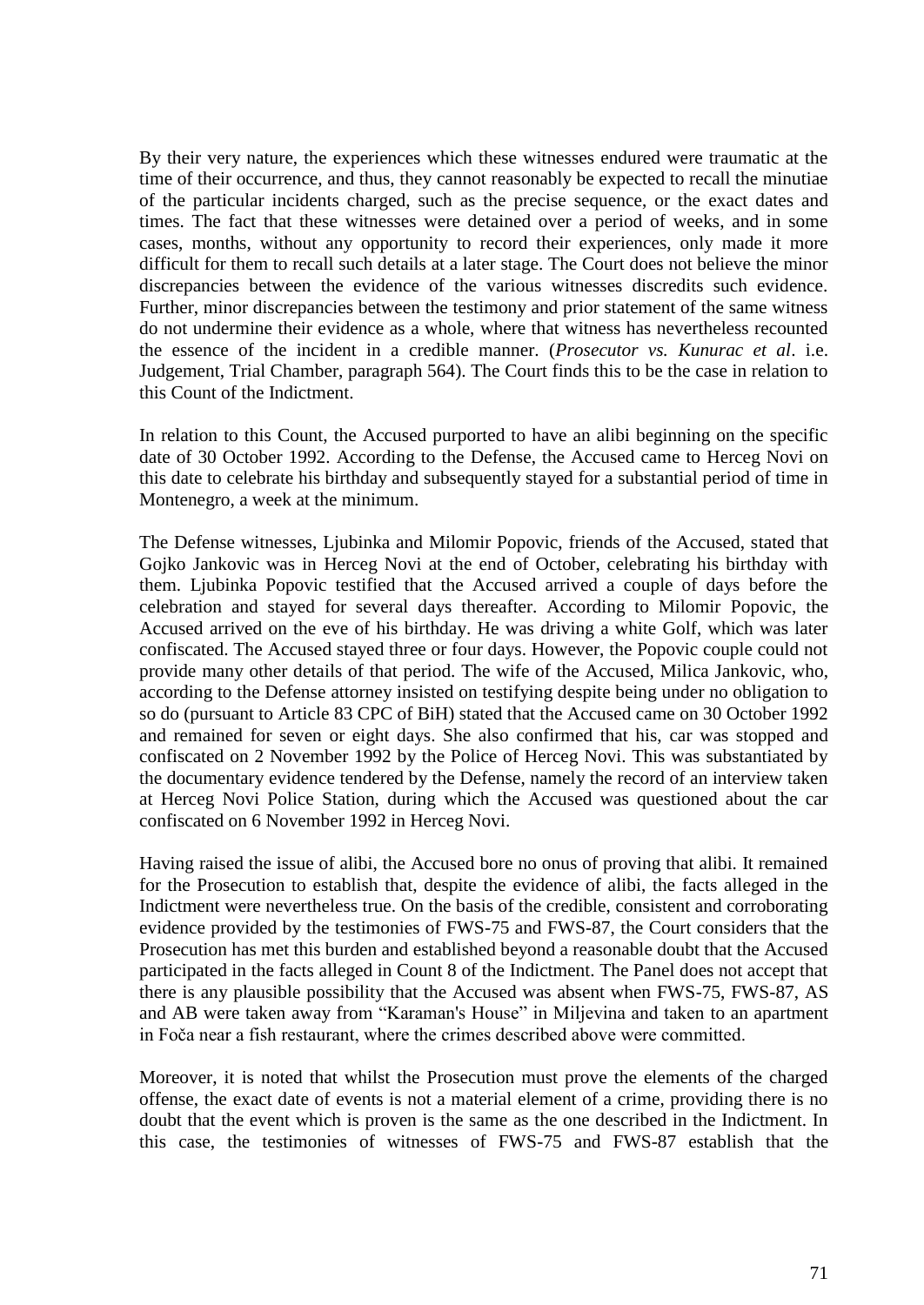approximate period in which the offences occurred corresponds to the events alleged in the Indictment.

The Court also notes the following points specifically in relation to the alibi raised by the Defense. Firstly, the fact that the Accused was in Montenegro around the time the offences were committed, does not render it impossible that he was, nevertheless, in Foca around the end of October and beginning of November 1992. Even if he did celebrate his birthday in Herceg Novi and was there on 2 November and 6 November 1992, according to the testimony of witness Milenko Paprica, the distance between Herceg Novi/Igalo and the Foca area could have been crossed in less than a three hour's drive. Secondly, the assertion that the Accused, the leader of an important army unit from the Foca area, could have simply remained in Montenegro, where there was no fighting, for many days, is improbable during a time of war. Thirdly, the alibi is based on testimonies of the following witnesses: Ljubinka and Milomir Popovic and the wife of the Accused, Milica Jankovic. Apart from the Accused's alleged celebration, of which very little detail was given, none of these witnesses was able to give reliable testimony; rather they simply made vague assertions that acussed stayed in the area for a while. The Court furthermore notes that whilst the Popovic couple were not able to give many details about the Accused's alleged alibi, what they did manage to recall was suspiciously similar, even to the extent that they used the same wording. Furthermore, the Court notes that the Popovic couple's testimony supporting an alibi in relation to Count 2 and 3 of the Indictment was irreconcilable with the facts that have been established beyond a reasonable doubt. When combined with this Court's finding that the testimonies of FWS-75 and FWS-87 were credible, honest, and consistent, both with their previous testimonies and corroborating each other, the Court does not to accept the alibi raised by the Defense.

The intention of the Accused to effect the sexual penetration and the knowledge that it was done without the consent of the victim clearly ensue from the presented evidence.

The Court finds established beyond a reasonable doubt that the Accused, Gojko Janković, together with Dragan Zelenović and Janko Janjić, removed female detainees FWS-75, FWS-87, AS and twelve-year old AB from the detention Center known as "Karaman's House" in Miljevina, and drove them by car to an apartment in Foča near a fish restaurant, where Janko Janjić ordered the female detainees FWS-75 and AB to give a bath to the Accused Gojko Janković. The Accused then raped underage female detainee AB in the bathroom, while Dragan Zelenović raped female detainee FWS-87 and Janko Janjić raped FWS-75.

The Court does not consider it established beyond a reasonable doubt that the Accused raped AS on this occasion.

The Accused thereby, within a widespread or systematic attack against the Bosniak civilians in the area of Foca Municipality and with knowledge of such attack and willingly participating in it by his actions, committed the criminal offense of rape of the injured party AB, under Article 172 (1) item g) CC of BiH. The act of rape of AB also fulfills the legal requirements for torture as described in Article 172 (1) item and f) CC of BiH, since the act of rape caused severe pain and suffering, was intentional and the prohibited purpose was present, namely discrimination on the basis Bosniak ethnicity. AB was taken from a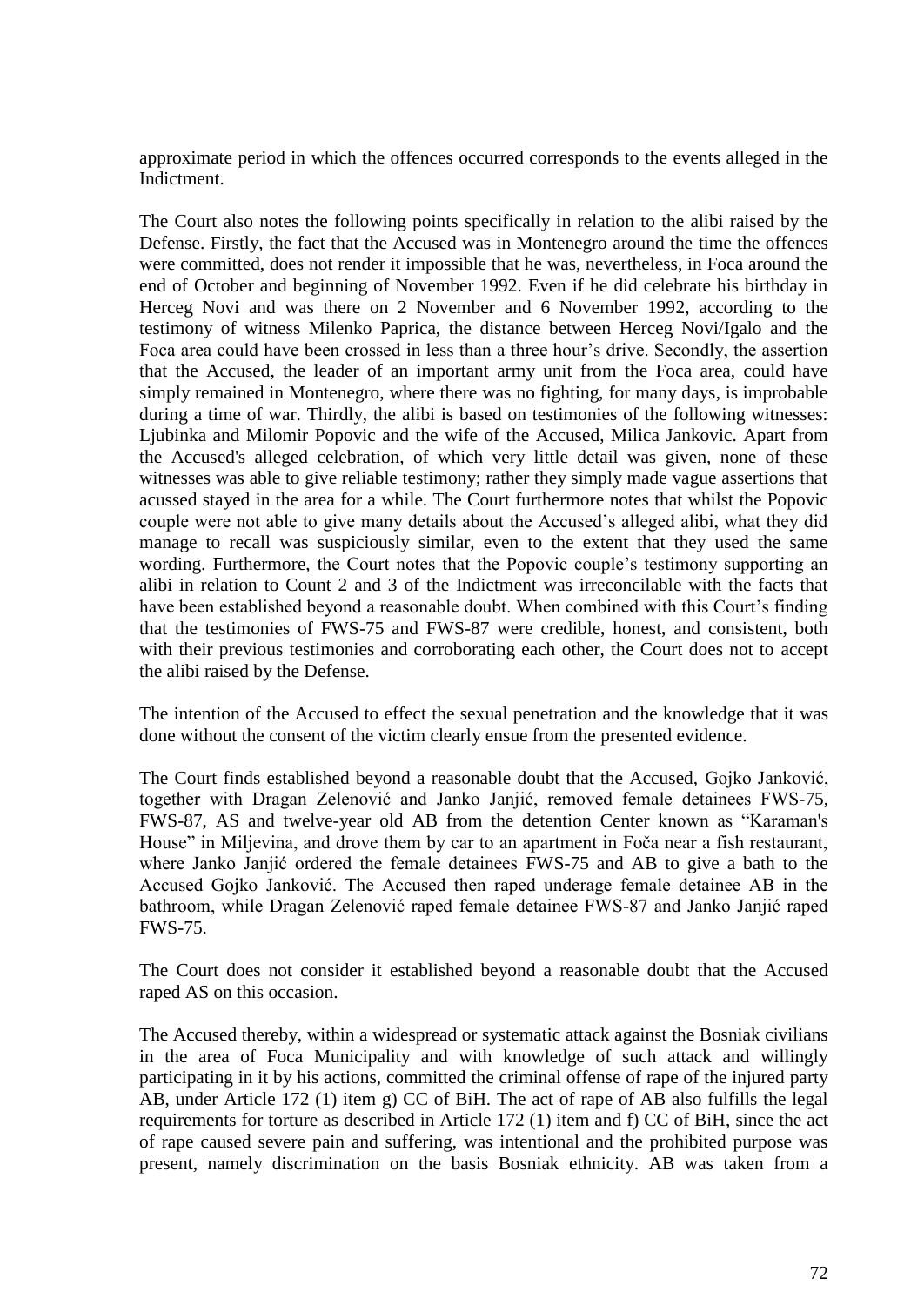detention facility where only Bosniaks were held. She was and could only be the victim of the above described humiliations, as for many other Bosniak women, because she was not Serb.

Furthermore, the Accused aided and abetted the torture and rape of the injured parties FWS 75 by Janko Janjic and FWS-87 by Dragan Zelenovic, as proscribed under Article 172 (1) items f) and g), in conjunction with Article 180 (1) CC of BiH. The Accused, together with Dragan Zelenovic and Janko Janjic, took away the victims from "Karaman's House", in the full knowledge that FWS-87 and FWS-75 were being taken for the purpose of rape. He thereby provided assistance to the perpetrators of the acts of rape of FWS-87 and FWS-75.

This also amounts to aiding and abetting the torture of FWS-75 and FWS-87, since the acts committed against these victims fulfils the legal requirements of torture, for the same reasons as stated above.

## **d. Acquitting part**

With regard to the acquitting part of the Verdict, the Court establishes the following:

**1. Under Item 1** (Count 4 of the amended Indictment of 22 December 2006), the Accused was charged as follows: Between April 1992 and November 1993, within the territory of the Foča municipality, as the leader of an military unit acting within the Foča Brigade of the Army of the Serb Republic of Bosnia and Herzegovina (hereinafter referred as 'the Army'), he took part in a widespread or systematic attack by the Army, members of the Police and paramilitary formations against the non-Serb civilian population in the wider area of Foča municipality, whereby those civilians were methodically captured, being physically abused and killed in the attack, separated according to sex, and detained in several facilities including the Foča Correctional Institute, for the men, and Buk Bijela, the Foča High School, Partizan Sports Hall, a house at Ulica Osmana Đikića no.16, a house in Miljevina known as Karaman's house, a house in Trnovača and other places for the women and girls where they were detained under harsh conditions and subjected to physical, mental and sexual abuse by their captors, while Muslim houses and apartments in Foča and neighboring municipalities were looted, destroyed and burnt down, as more particularly set out below, in that:

On 3 July 1992, a number of soldiers under the command of the Accused Gojko Janković, brought a captured elderly man Redžo Pekaz from the village of Trošanj in front of huts at Buk Bijela where he was beaten and the other detainees and the Accused Gojko Janković himself could hear his screams; then they took him near the bank of Drina River and shot him dead.

It is indisputable that the killing of Redžo Pekaz took place at the time, in the place and in the manner as described in the Indictment. This is established from the testimonies of witnesses FWS- 75, FWS-96, FWS-88, FWS-74 and DB and the material documentation, namely, a letter from the Federal Commission on Missing Persons providing information about the victim. The aforementioned witnesses all saw several soldiers taking Redžo Pekaz, who had already been beaten up and was covered with blood, towards the Drina River. Furthermore, after seeing that taking away, those witnesses all testified to hearing a shot from the direction in which the soldiers had taken Pekaz.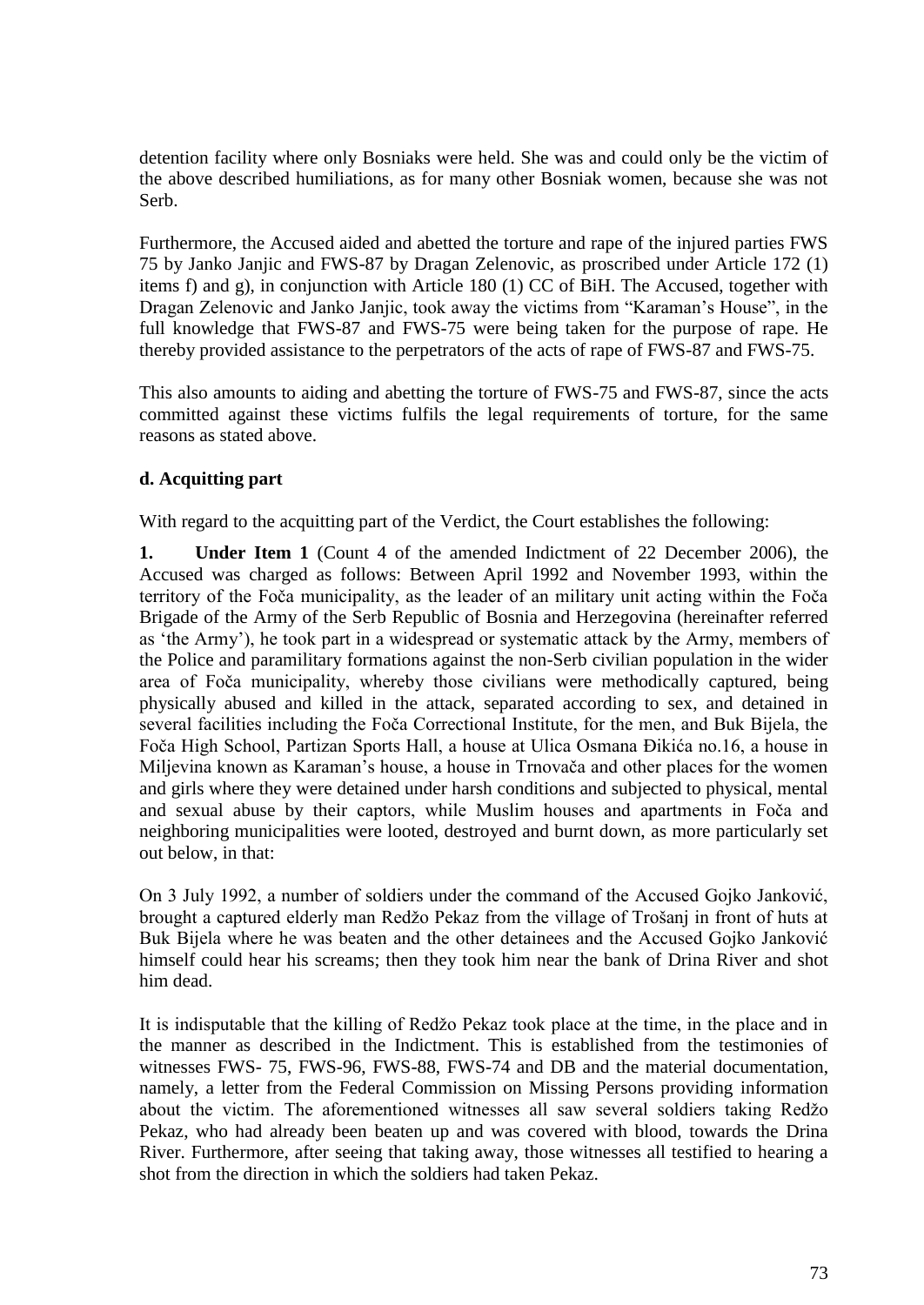Although the fact and manner of the victim's killing has been established, none of the witnesses were able to identify the specific soldiers who took Redžo Pekaz away. As such, the Court cannot presume that the Accused, Gojko Janković, had effective command over those soldiers.

The fact that the Accused was in *de facto* command on Kremenik Hill, the event which preceded the bringing of children, women, and later, Redžo Pekaz to Buk Bijela, (which the Court reasoned as irrefutable in section 2 of the sentencing part of the Verdict), does not of itself mean that he commanded every soldiers in Buk Bijela, including those who beat and then killed Redžo Pekaz. It has not been proven who those soldiers were, to which unit they belonged and whether or not they had participated in the operation earlier that day. Although the Court has found it proven that the Accused was at Buk Bijela when Redžo Pekaz was beaten and killed, it does not follow that those soldiers who killed him were at least under his *de facto* command. In this respect, the Court notes that during the evidentiary procedure it became clear that many units, not only the Accused's, participated in the actions which took place on 3 July 1992.

Thus, the soldiers who beat and killed Redžo Pekaz could have been under the command of any of the leader-commanders who were involved in the actions. The proven facts mentioned above, do not constitute the necessary cause-and-effect relationship between the Accused, as a leader of a platoon-size military group, and the acts of those soldiers which culminated in the killing of Redžo Pekaz. For this reason, on the basis of aforementioned evidence, the Court cannot conclude beyond reasonable doubt that those soldiers were under the command of the Accused, Gojko Janković. Therefore, pursuant to Article 284 (3) CPC of BIH, it acquitted the Accused of charges for the acts referred to in Article 172 (1) item a) CC of BiH.

**2. Under item 2** (the Indictment of 27 June 2006) – in this Verdict also referred to as the "second Indictment"- the Accused was charged as follows:

Between April 1992 and November 1993, within the territory of the Foča municipality, as the leader of an military unit acting within the Foča Brigade of the Army of the Serb Republic of Bosnia and Herzegovina (hereinafter referred as 'the Army'), he took part in a widespread or systematic attack by the Army, members of the Police and paramilitary formations against the non-Serb civilian population in the wider area of Foča municipality, whereby those civilians were methodically captured, being physically abused and killed in the attack, separated according to sex, and detained in several facilities including the Foča Correctional Institute, for the men, and Buk Bijela, the Foča High School, Partizan Sports Hall, a house at Ulica Osmana Đikića no.16, a house in Miljevina known as Karaman's house, a house in Trnovača and other places for the women and girls where they were detained under harsh conditions and subjected to physical, mental and sexual abuse by their captors, while Muslim houses and apartments in Foča and neighboring municipalities were looted, destroyed and burnt down, as more particularly set out below:

In the period from 7 April to early May 1992, together with Janko Janjić, Ljuban Kalajdžić and an unidentified soldier, Gojko Janković came to a Muslim house in Foča occupied by the protected witness E, where she was forced to sexual intercourse in that she was being held by the suspect and the unidentified soldier while Janko Janjić raped her; and then on 10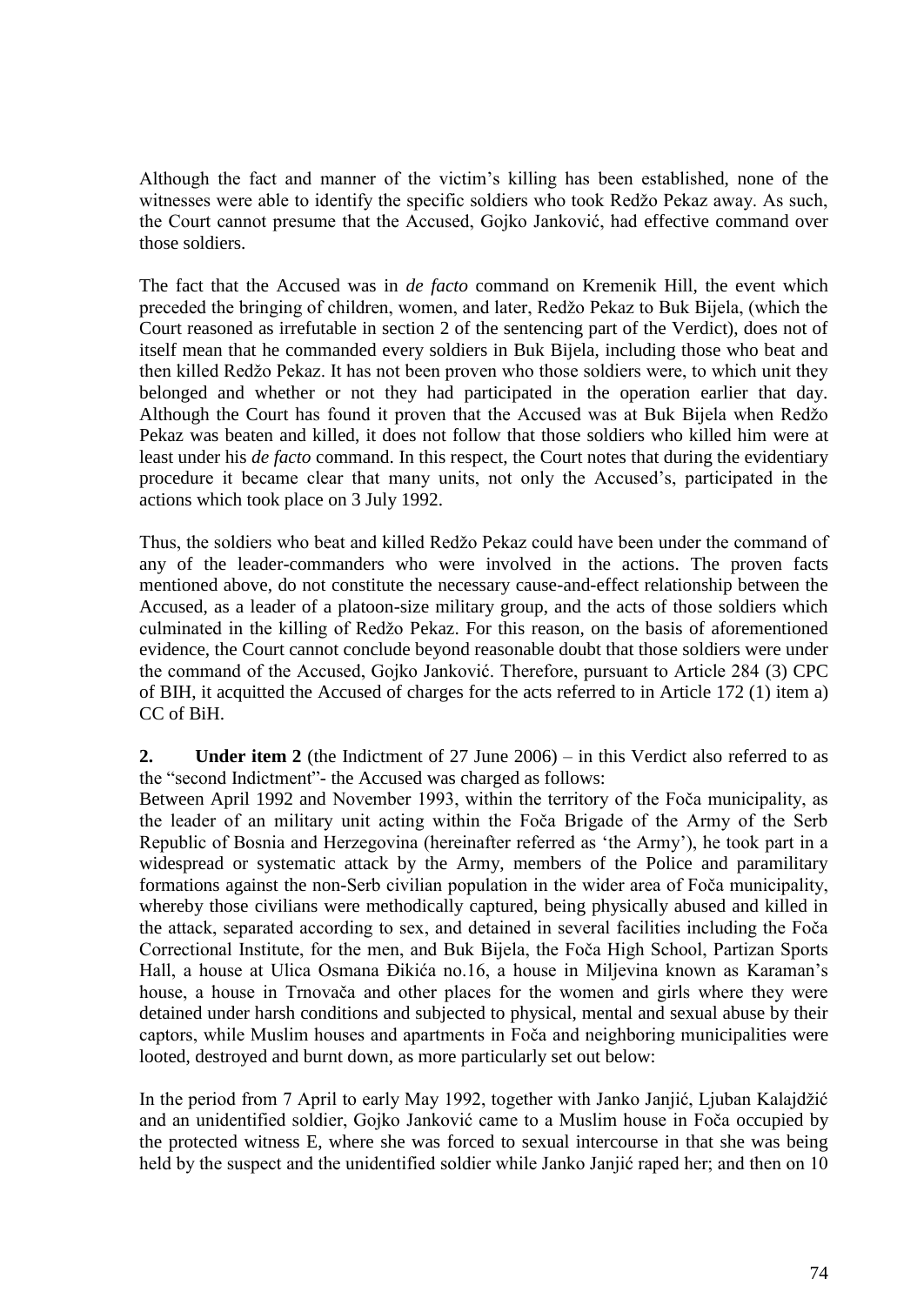to 15 closely succeeding but unknown dates between late April 1992 and late May 1992 Gojko Janković, Janko Janjić and the unidentified soldier came to her house and on each occasion Gojko Janković raped protected witness E who was also raped on many of those occasions by Janko Janjic or the unidentified soldier, or by both of them; and in late May 1992 Gojko Janković, Janko Janjić and the unidentified soldier deprived protected witness E of her liberty by forcefully taking her to Partizan Sports Hall in Foča where she remained in detention for several weeks together with other women including Witness J, and where she saw Gojko Janković on further occasions, and was also raped once by a soldier she did not know.

As evidence in support of this Count, the Prosecution called the injured party, witness E, witness J and Jusuf Čolpa. All testified in Court in relation to this charge. The Defense relied on witness Ljubomir Miletić who disputed their accounts.

In particular, witness E stated that her husband left Foča alone some time before the war began. Her children left Foča with the help of her neighbour, Jusuf Čolpa, who drove them away in his car, despite it already being full. Witness Jusuf Čolpa corroborated those statements.

On the other hand, witness Ljubomir Miletić, who grew up with the injured party, has known her for at least thirty five years and is married to her sister, was convincing and consistent in his testimony, to the effect that at the beginning of war, witness E and her family were hiding in a boiler-room where her husband used to work in Foča. Within seven to eight days she had already left Foča, going through Grebak towards Ustikolina. Miletić next saw the injured party again immediately after the end of the war in Sarajevo, where her mother and her sister live.

This witness contested every suggestion that the injured party had remained in Foča and been captured and taken to the Partizan Sports Hall. In particular, he disputed that he had been the one who saved her from "Partizan". The witness asked for a confrontation face-toface with the injured party. He spoke about unrest which this alleged event had caused in his family. Although they did not all reside together in Foča any more, they are still in constant contact and have good relations. He restated that he had been in contact with the injured party throughout the post-war period and that she had mentioned nothing to him similar to her account before the Court.

Furthermore, it is notable that the injured party could not say which of her fellow female townspeople, acquaintances and perhaps even friends were detained in the Partizan Sports Hall. Witness J clearly remembered being detained with many women from Foča, but also some from the surrounding villages and explained: *"there were many women in Partizan and almost all of us knew each other, but there were some unknown from surrounding villages"*. This witness confirmed that the injured party was also detained with her, but that they never talked to each other, because in Partizan *"it was not possible to talk, only to give a few mysterious glances, we only kept silent"*.

It is an established fact that the Partizan Sports Hall was a detention centre where many women were detained. Amongst these detainees, there must certainly have been many whom the injured party must have known, if for no other reason than because they lived in a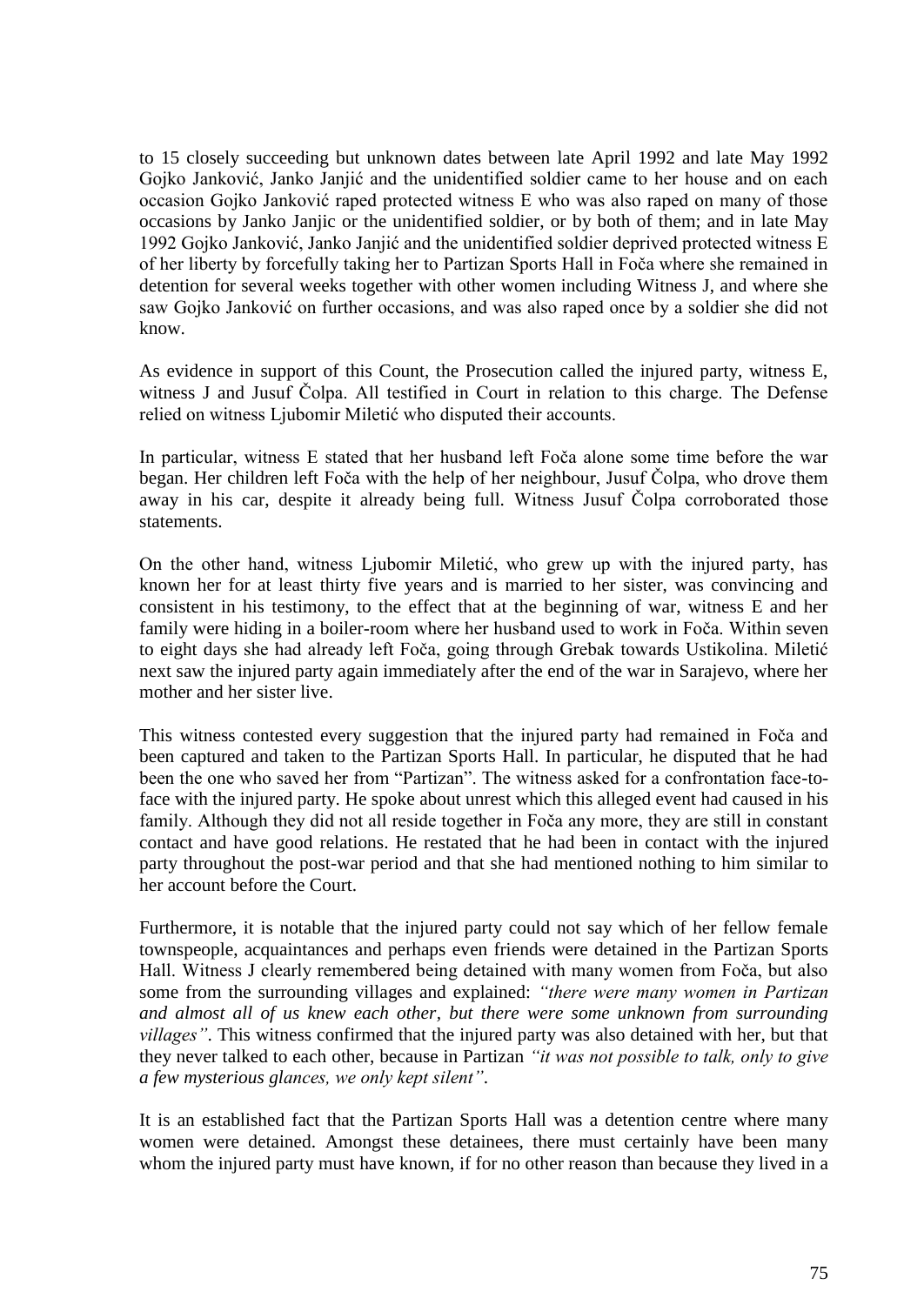small community where most people knew each other, at least by sight. For this reason, there is good cause to doubt witness E's testimony. With the exception of witness J, the injured party did not even describe any of the other female detainees in Partizan.

In any event, even if the aforementioned events in Foča did take place, the testimony of this witness, as the sole 'eyewitness', could not lead to the conclusion that the Accused participate in the alleged rape. Although the injured party based her identification of the Accused on the fact that he was the person who owned a bar in Trnovača, she was unable to provide responses to all further questions requiring a description of the Accused. She stated that she did not know the answers and could not remember when she first saw the Accused.

When this lack of detail about the Accused is combined with the fact that the rapes all occurred during the night, with no lights on, that the attackers had torches glaring in her eyes and that, by her own admission, she did not dare to look at them because she was afraid, the participation of the Accused in those alleged actions is disputable.

In the final outcome, even the alleged participation of witness Miletić Ljubomir and Ljuban Kalajdžić in the taking out and release of the injured party from "Partizan" is also questionable. The Prosecutor informed the Court that he did not want to call the injured party E as a rebuttal witness, because she had informed him that she might have made a mistake in the identification of witness Ljubomir Miletic.

For all the foregoing reasons, the Court cannot conclude beyond reasonable doubt that the alleged acts took place in the manner and at the time described, and in particular, it cannot conclude that the Accused, Gojko Janković, participated in their perpetration. Therefore, pursuant to Article 284 (3) CPC of BiH, this Court acquitted the Accused of charges for the acts referred to in Article 172 (1) item g) CC of BiH.

## **7. Sentencing**

As regards the convicting part of the Verdict, the Court found the Accused guilty of the mentioned criminal acts, i.e. the offence perpetrated and, with the application of the legal provisions cited, it established a punishment of 34 years imprisonment.

According to the closing argument of the Prosecutor the Accused was not charged with and the Court has not convicted him of command responsibility under Article 180 (2) CC of BiH. Nonetheless, the evidence clearly shows that Jankovic de facto acted as the leader of his Platoon during the military operations on the 14 April 1992 at Brezine and on the 3 July 1992 on the Kremenik hills and at Buk Bijela and that he had substantial influence over some of the other perpetrators.

This fact is considered in aggravation – the criminal culpability of those leading others is higher than those who follow. As aggravating circumstances, the Court also took into account that several of the captive civilian male on Kremenik hills were brutally beaten and severely wounded in front of children and women amongst whom were their closest family and shortly after the children and women had been taken away, subsequently killed the men.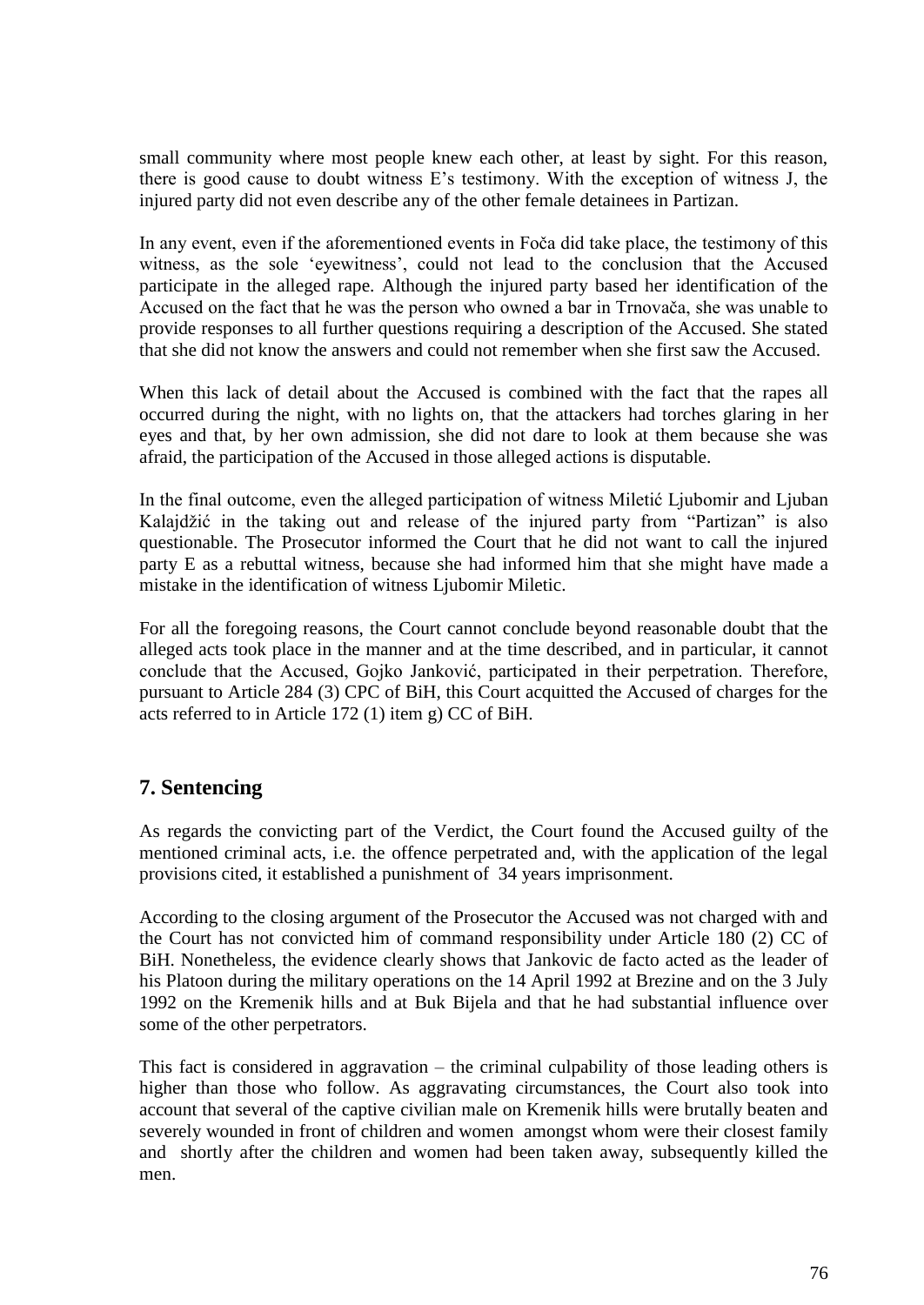Furthermore, the offenses of the Accused committed against particulary vulnerable and Defenseless women and girls is considered as an aggrevating factor. He raped victims FWS-191, FWS-105, FWS-95, FWS-186 and "AB" and he co-perpetrated in the rape of FWS-87 and FWS-75. When the rapes were committed the women and girls were respectively of age 17 years, 32 years, 27 years, 16 years, 12 years, 15 years and 25 years. FWS-191 and FWS 186 were held in sexual slavery in the house in Trnovača. Raping a juvenile who was only 12 years old is a factor which increases the gravity of the crime as well as the fact that underaged girls were held in sexual slavery. Furthermore the victims FWS-191 and FWS 186 were subject of slavery over a period of at least 5 months and a period of such lengths is clearly enough to aggrevate the sentence for the offense. This in the regard to the fact that crimes were committed in wartime, in which young and elderly women need special protection in order to prevent them from becoming easy targets.

None of the hereformentioned criminal acts occured within the midst of a battlefield. On the contrary; all the crimes the Accused is convicted for are commited agains vulnerable and Defenseless civilians, which is also considered in aggravation, als well as the fact that the Accused's conduct repeatedly showed that he had a complete disregard for this victim's welfare and that he showed no remorse.

The Court is satisfied that there are no relevant mitigating circumstances, except for his family status as father of three children.

The Court holds that the imposed punishment is proportionate to the severity of the committed criminal offense, the degree of criminal liability of the Accused, the circumstances under which the crime was perpetrated and the motives of the Accused for perpetrating the criminal acts concerned and the sentence imposed will meet the purpose of punishment under Article 39 CC of BiH, both in terms of special and general prevention.

Pursuant to Article 56 CC of BiH, the time the Accused spent in custody from 14 March 2005 onwards shall be counted as part of the punishment of imprisonment.

## **8. Decision on costs of criminal proceedings and property claims of injured parties**

Given that the Accused was pronounced guilty, the decision on costs was issued pursuant to Article 188 (1) CPC of BiH. The Accused is under the obligation to pay the costs of the criminal proceedings given that, in the view of the Court, it was not proven that the Accused is indigent. The Court was, therefore, unable to apply the provision of Article 188 (4) CPC of BiH based on which he would have been relieved of the duty to reimburse the costs of the criminal proceedings in whole or in part. The amount of the costs, in particularly in view of the acquitting part of the Verdict, will be determined by the Court in a separate decision, pursuant to Article 186 (2) CPC of BiH.

When deciding to advise the injured parties to take civil action to settle their property claim, the Court was guided by the fact that there are many injured parties in these proceedings and that the determination of the amount of the property claim would take extensive time